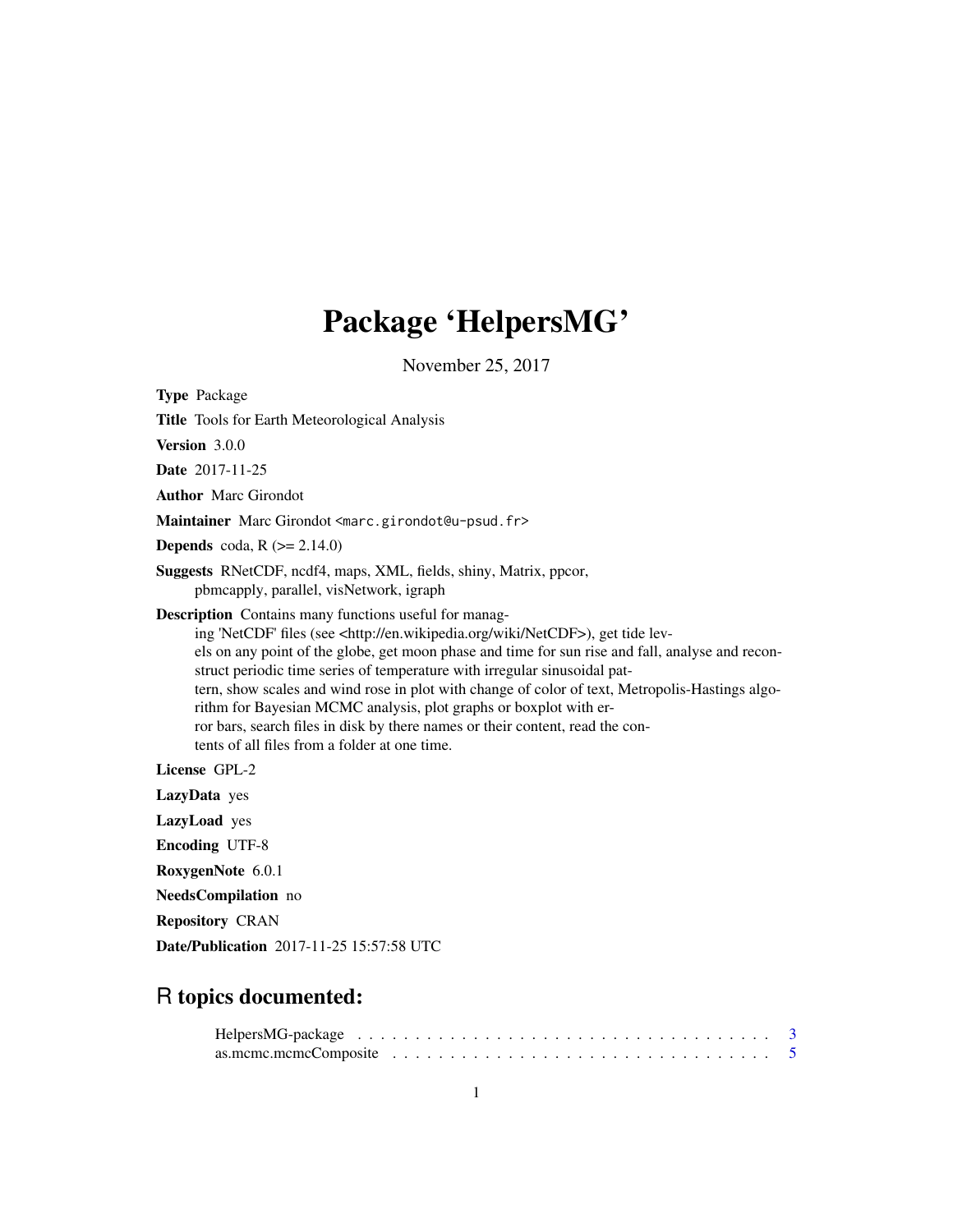|                 | 7        |
|-----------------|----------|
|                 | 8        |
|                 | 9        |
|                 | 10       |
|                 | 11       |
|                 | 12       |
|                 | 13       |
|                 | 13       |
|                 | 15       |
|                 | 16       |
|                 | 18       |
|                 | 20       |
| DI <sub>x</sub> | 21       |
|                 | 23       |
|                 | 25       |
|                 | 27       |
|                 |          |
|                 |          |
|                 | 31       |
|                 | 33       |
|                 |          |
|                 | 37       |
|                 | - 38     |
|                 | 39       |
|                 | 40       |
|                 | 42       |
|                 | 43       |
|                 | 44       |
|                 | 45       |
|                 | 46       |
|                 | 49       |
|                 | 51       |
|                 | 52       |
|                 | 53       |
|                 | 54       |
|                 | 55       |
|                 | 56       |
|                 | 58       |
|                 | 60       |
|                 | 62       |
|                 | 63       |
| predict.LD50    | 64       |
|                 |          |
|                 | 66<br>67 |
|                 |          |
|                 | 68       |
| read folder     | 69       |
| rSnbinom        | 70       |
|                 | 71       |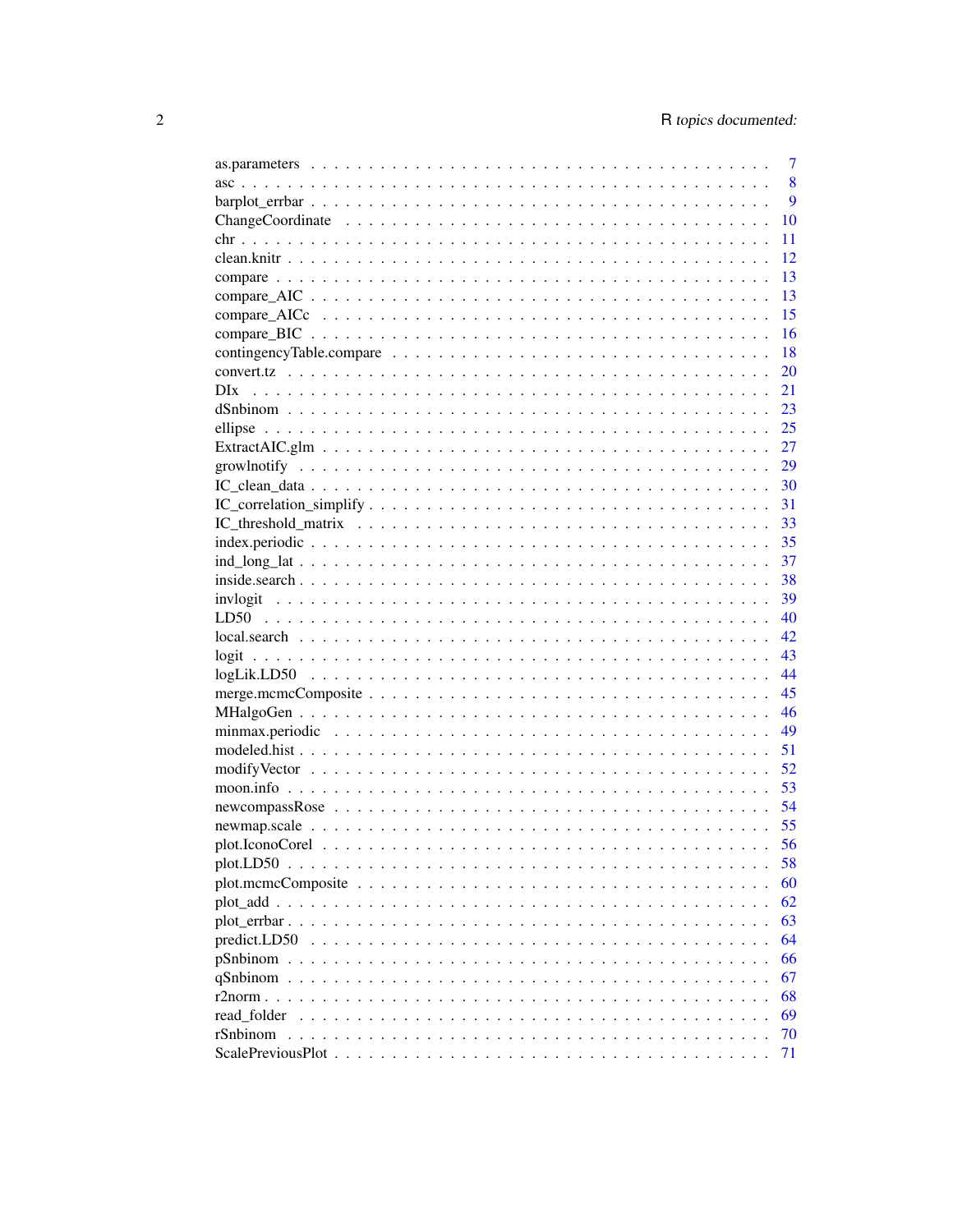# <span id="page-2-0"></span>HelpersMG-package 3

|       | symbol.Male $\ldots \ldots \ldots \ldots \ldots \ldots \ldots \ldots \ldots \ldots \ldots \ldots \ldots$ |  |
|-------|----------------------------------------------------------------------------------------------------------|--|
|       |                                                                                                          |  |
|       |                                                                                                          |  |
|       |                                                                                                          |  |
| Index | 86                                                                                                       |  |

HelpersMG-package *Tools for Earth Meteorological Analysis*

# Description

Contains functions useful for managing 'NetCDF' files (see http://en.wikipedia.org/wiki/NetCDF), get tide levels on any point of the globe, get moon phase and time for sun rise and fall, analyse and reconstruct daily time series of temperature with irregular sinusoidal pattern, show scales and wind rose in plot with change of color of text, Metropolis-Hastings algorithm for Bayesian MCMC analysis, plot graphs or boxplot with error bars, search files in disk by there names or their content, read the contents of all files from a folder at one time, calculate IC50 for ecotoxicological studies, calculate the probability mass function of the sum of negative binomial distributions. The lastest version of this package can always been installed using: install.packages("http://www.ese.u-psud.fr/epc/conservation/CRAN/HelpersMG.tar.gz", repos=NULL, type="source")

# Details

Helpers functions for several packages

| Package:  | HelpersMG   |
|-----------|-------------|
| Type:     | Package     |
| Version:  | 3 build 109 |
| Date:     | 2017-11-25  |
| License:  | $GPL (= 2)$ |
| LazyLoad: | yes         |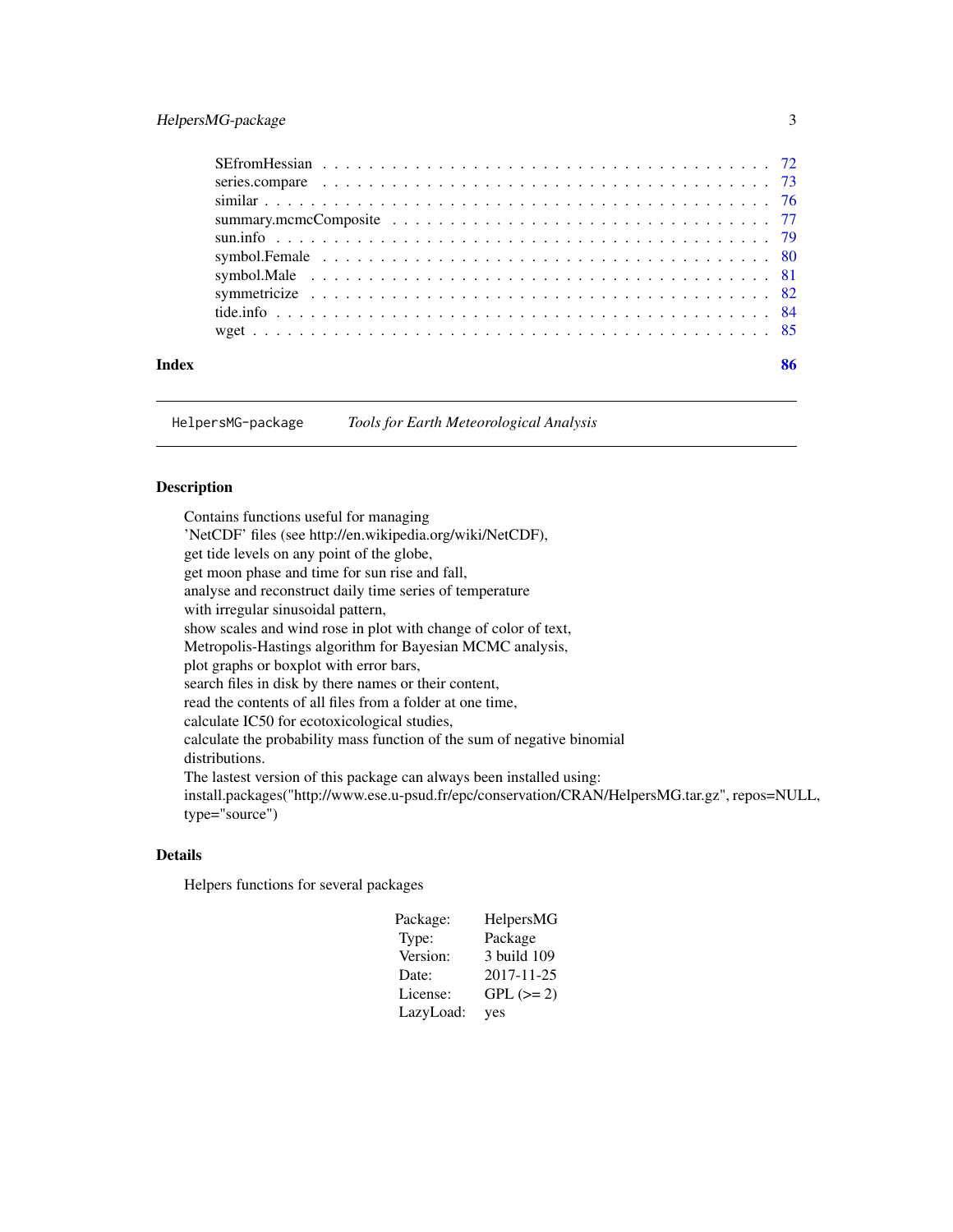#### Author(s)

Marc Girondot <marc.girondot@u-psud.fr>

#### Examples

## Not run: library(HelpersMG) print('----------------------------------') print('Examples for mcmcComposite objects') print('----------------------------------') require(coda)  $x < -$  rnorm $(30, 10, 2)$ dnormx <- function(x, par) return(-sum(dnorm(x, mean=par['mean'], sd=par['sd'], log=TRUE))) parameters\_mcmc <- data.frame(Density=c('dnorm', 'dlnorm'), Prior1=c(10, 0.5), Prior2=c(2, 0.5), SDProp=c(0.35, 0.2), Min=c(-3, 0), Max=c(100, 10), Init=c(10, 2), stringsAsFactors = FALSE, row.names=c('mean', 'sd')) mcmc\_run <- MHalgoGen(n.iter=100000, parameters=parameters\_mcmc, data=x, likelihood=dnormx, n.chains=1, n.adapt=100, thin=1, trace=1) plot(mcmc\_run, xlim=c(0, 20)) plot(mcmc\_run, xlim=c(0, 10), parameters="sd") mcmcforcoda <- as.mcmc(mcmc\_run) # Optimal rejection rate should be 0.234 rejectionRate(mcmcforcoda) heidel.diag(mcmcforcoda) raftery.diag(mcmcforcoda) autocorr.diag(mcmcforcoda) acf(mcmcforcoda[[1]][,"mean"], lag.max=20, bty="n", las=1) acf(mcmcforcoda[[1]][,"sd"], lag.max=20, bty="n", las=1) batchSE(mcmcforcoda, batchSize=100) # The batch standard error procedure is usually thought to # be not as accurate as the time series methods used in summary summary(mcmcforcoda)\$statistics[,"Time-series SE"] summary(mcmc\_run) as.parameters(mcmc\_run) lastp <- as.parameters(mcmc\_run, index="last") parameters\_mcmc[,"Init"] <- lastp # The n.adapt set to 1 is used to not record the first set of parameters # then it is not duplicated (as it is also the last one for # the object mcmc\_run) mcmc\_run2 <- MHalgoGen(n.iter=10000, parameters=parameters\_mcmc, data=x, likelihood=dnormx, n.chains=1, n.adapt=1, thin=1, trace=1) mcmc\_run3 <- merge(mcmc\_run, mcmc\_run2) ####### no adaptation, n.adapt must be 0 parameters\_mcmc[,"Init"]  $\leq$  c(mean(x), sd(x)) mcmc\_run3 <- MHalgoGen(n.iter=10000, parameters=parameters\_mcmc, data=x, likelihood=dnormx, n.chains=1, n.adapt=0, thin=1, trace=1) print('------------------------------------------') print('Examples for Daily patterns of temperature') print('------------------------------------------') # Generate a timeserie of time time.obs <- NULL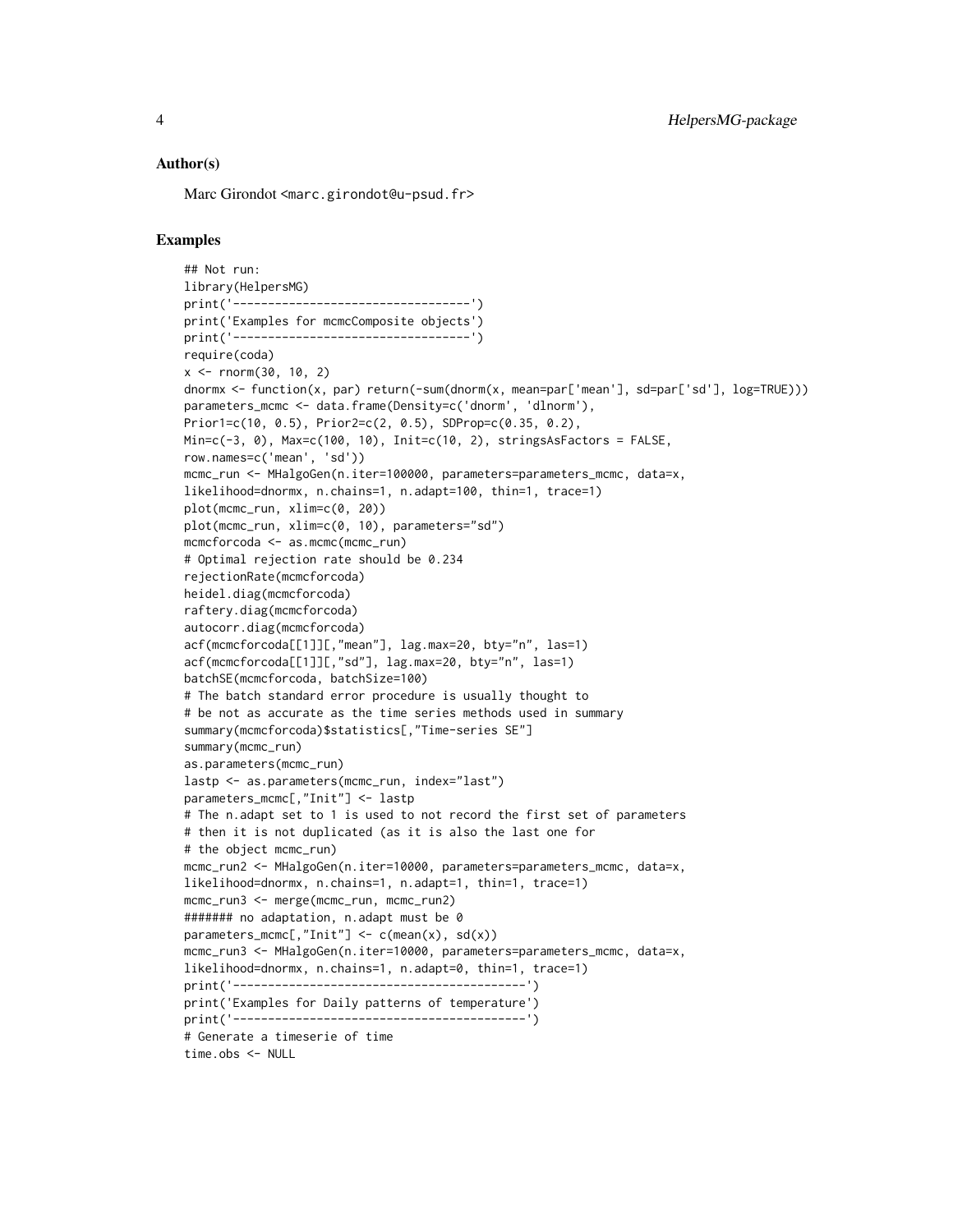```
for (i in 0:9) time.obs <- c(time.obs, c(0, 6, 12, 18)+i*24)
# For these time, generate a timeseries of temperatures
temp.obs <- rep(NA, length(time.obs))
temp.obs[3+(0:9)*4] <- rnorm(10, 25, 3)
temp.obs[1+(0:9)*4] <- rnorm(10, 10, 3)for (i in 1:(length(time.obs)-1))
 if (is.na(temp.obs[i]))
 temp.obs[i] <- mean(c(temp.obs[i-1], temp.obs[i+1]))
 if (is.na(temp.obs[length(time.obs)]))
 temp.obs[length(time.obs)] <- temp.obs[length(time.obs)-1]/2
observed <- data.frame(time=time.obs, temperature=temp.obs)
# Search for the minimum and maximum values
r <- minmax.periodic(time.minmax.daily=c(Min=2, Max=15),
observed=observed, period=24)
# Estimate all the temperatures for these values
t <- temperature.periodic(minmax=r)
plot_errbar(x=t[,"time"], y=t[,"temperature"],
errbar.y=ifelse(is.na(t[,"sd"]), 0, 2*t[,"sd"]),
type="l", las=1, bty="n", errbar.y.polygon = TRUE,
xlab="hours", ylab="Temperatures", ylim=c(0, 35),
errbar.y.polygon.list = list(col="grey"))
plot_add(x=t[,"time"], y=t[,"temperature"], type="l")
## End(Not run)
```
<span id="page-4-1"></span>as.mcmc.mcmcComposite *Extract mcmc object from a mcmcComposite object*

#### **Description**

Take a mcmcComposite object and create a mcmc.list object to be used with coda package.

#### Usage

```
## S3 method for class 'mcmcComposite'
as.mcmc(x, \ldots)
```
#### Arguments

|   | A mcmcComposite obtained as a result of MHalgoGen() function |
|---|--------------------------------------------------------------|
| . | Not used                                                     |

# Details

as.mcmc Extract mcmc object from the result of phenology\_MHmcmc to be used with coda package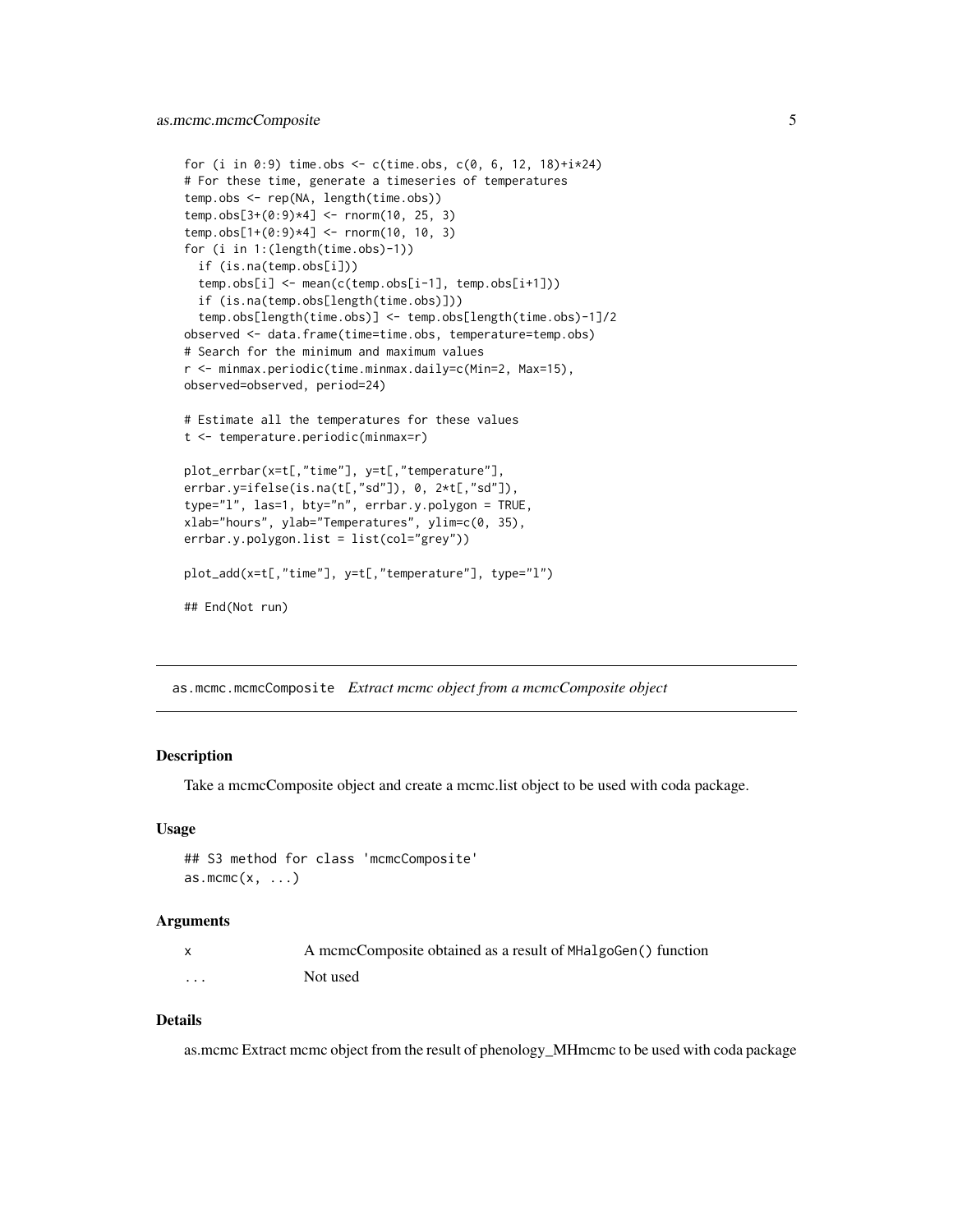#### Value

A mcmc.list object

#### Author(s)

Marc Girondot

# See Also

Other mcmcComposite functions: [MHalgoGen](#page-45-1), [as.parameters](#page-6-1), [merge.mcmcComposite](#page-44-1), [plot.mcmcComposite](#page-59-1), [summary.mcmcComposite](#page-76-1)

```
## Not run:
library(HelpersMG)
require(coda)
x < - rnorm(30, 10, 2)dnormx \leq function(data, x) {
 data <- unlist(data)
return(-sum(dnorm(data, mean=x['mean'], sd=x['sd'], log=TRUE)))
}
parameters_mcmc <- data.frame(Density=c('dnorm', 'dlnorm'),
Prior1=c(10, 0.5), Prior2=c(2, 0.5), SDProp=c(1, 1),
Min=c(-3, 0), Max=c(100, 10), Init=c(10, 2), stringsAsFactors = FALSE,
row.names=c('mean', 'sd'))
mcmc_run <- MHalgoGen(n.iter=1000, parameters=parameters_mcmc, data=x,
likelihood=dnormx, n.chains=1, n.adapt=100, thin=1, trace=1)
plot(mcmc_run, xlim=c(0, 20))
plot(mcmc_run, xlim=c(0, 10), parameters="sd")
mcmcforcoda <- as.mcmc(mcmc_run)
#' heidel.diag(mcmcforcoda)
raftery.diag(mcmcforcoda)
autocorr.diag(mcmcforcoda)
acf(mcmcforcoda[[1]][,"mean"], lag.max=20, bty="n", las=1)
acf(mcmcforcoda[[1]][,"sd"], lag.max=20, bty="n", las=1)
batchSE(mcmcforcoda, batchSize=100)
# The batch standard error procedure is usually thought to
# be not as accurate as the time series methods used in summary
summary(mcmcforcoda)$statistics[,"Time-series SE"]
summary(mcmc_run)
as.parameters(mcmc_run)
lastp <- as.parameters(mcmc_run, index="last")
parameters_mcmc[,"Init"] <- lastp
# The n.adapt set to 1 is used to not record the first set of parameters
# then it is not duplicated (as it is also the last one for
# the object mcmc_run)
mcmc_run2 <- MHalgoGen(n.iter=1000, parameters=parameters_mcmc, data=x,
likelihood=dnormx, n.chains=1, n.adapt=1, thin=1, trace=1)
mcmc_run3 <- merge(mcmc_run, mcmc_run2)
####### no adaptation, n.adapt must be 0
parameters_mcmc[,"Init"] \leq c(mean(x), sd(x))
```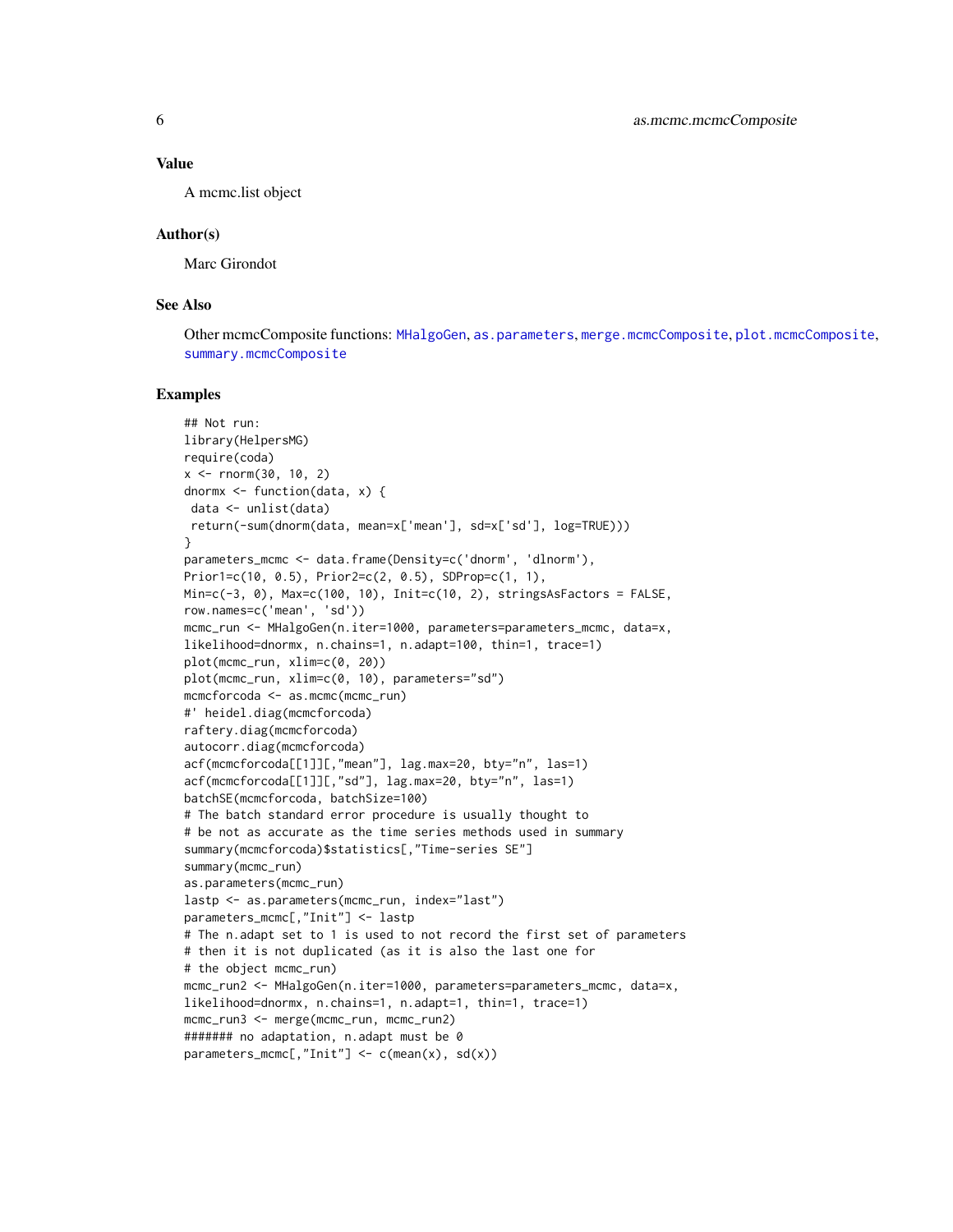# <span id="page-6-0"></span>as.parameters 7

```
mcmc_run3 <- MHalgoGen(n.iter=1000, parameters=parameters_mcmc, data=x,
likelihood=dnormx, n.chains=1, n.adapt=0, thin=1, trace=1)
## End(Not run)
```
<span id="page-6-1"></span>as.parameters *Extract parameters from mcmcComposite object*

# Description

Take a mcmcComposite object and create a vector object with parameter value at specified iteration. If index="best", the function will return the parameters for the highest likelihood. It also indicates at which iteration the maximum lihelihood has been observed.

If index="last", the fuction will return the parameters for the last likelihood. index can also be a numeric value.

#### Usage

as.parameters(x, index = "best", chain =  $1$ )

#### Arguments

| $\mathsf{x}$ | A mcmcComposite obtained as a result of MHalgoGen() function |
|--------------|--------------------------------------------------------------|
| index        | At which iteration the parameters must be taken              |
| chain        | The number of the chain in which to get parameters           |

# Value

A vector with parameters at maximum likelihood or index position

#### Author(s)

Marc Girondot

# See Also

Other mcmcComposite functions: [MHalgoGen](#page-45-1), [as.mcmc.mcmcComposite](#page-4-1), [merge.mcmcComposite](#page-44-1), [plot.mcmcComposite](#page-59-1), [summary.mcmcComposite](#page-76-1)

```
## Not run:
library(HelpersMG)
require(coda)
x < - rnorm(30, 10, 2)
dnormx <- function(data, x) {
data <- unlist(data)
return(-sum(dnorm(data, mean=x['mean'], sd=x['sd'], log=TRUE)))
```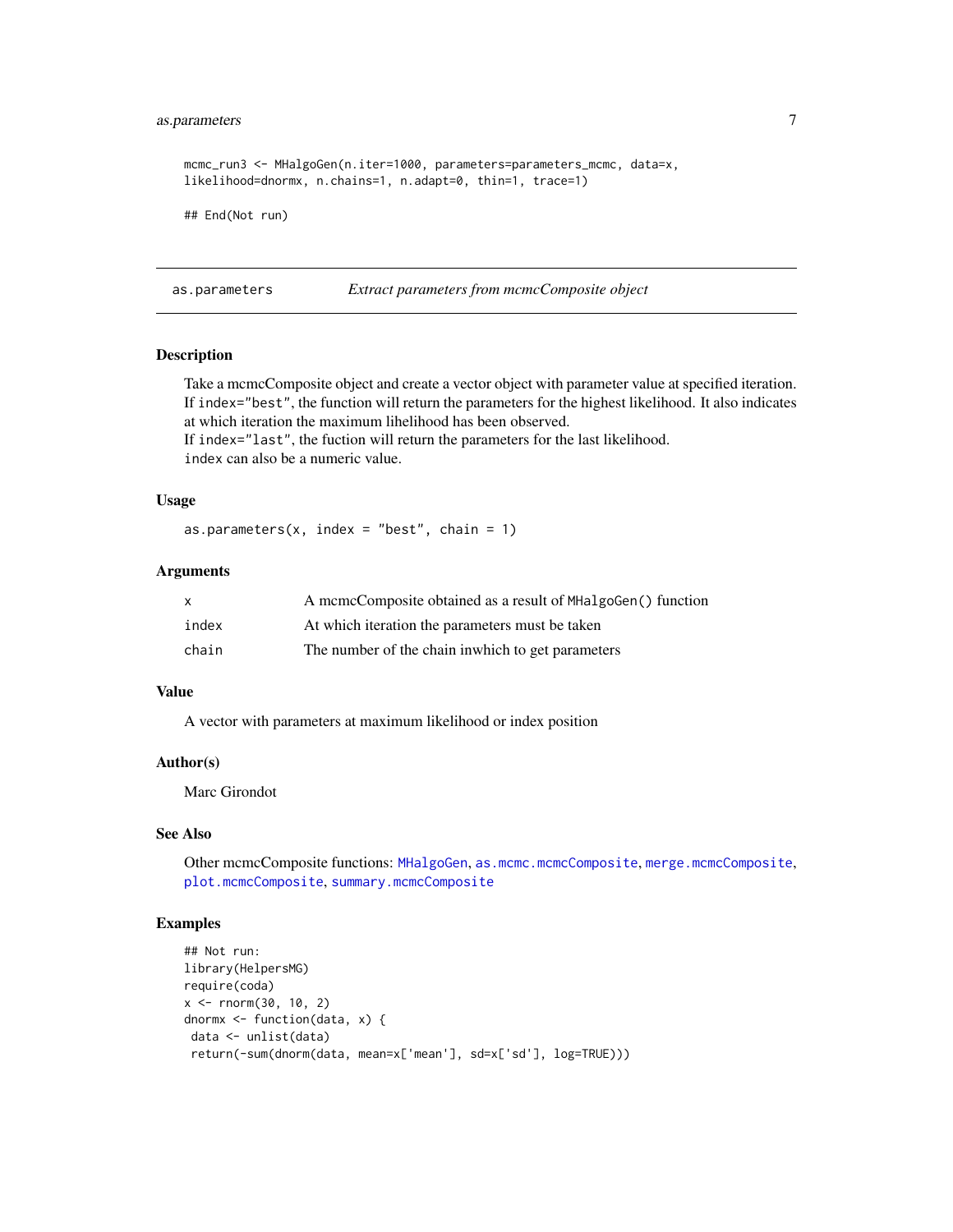```
}
parameters_mcmc <- data.frame(Density=c('dnorm', 'dlnorm'),
Prior1=c(10, 0.5), Prior2=c(2, 0.5), SDProp=c(1, 1),
Min=c(-3, 0), Max=c(100, 10), Init=c(10, 2), stringsAsFactors = FALSE,
row.names=c('mean', 'sd'))
mcmc_run <- MHalgoGen(n.iter=1000, parameters=parameters_mcmc, data=x,
likelihood=dnormx, n.chains=1, n.adapt=100, thin=1, trace=1)
plot(mcmc_run, xlim=c(0, 20))
plot(mcmc_run, xlim=c(0, 10), parameters="sd")
mcmcforcoda <- as.mcmc(mcmc_run)
#' heidel.diag(mcmcforcoda)
raftery.diag(mcmcforcoda)
autocorr.diag(mcmcforcoda)
acf(mcmcforcoda[[1]][,"mean"], lag.max=20, bty="n", las=1)
acf(mcmcforcoda[[1]][,"sd"], lag.max=20, bty="n", las=1)
batchSE(mcmcforcoda, batchSize=100)
# The batch standard error procedure is usually thought to
# be not as accurate as the time series methods used in summary
summary(mcmcforcoda)$statistics[,"Time-series SE"]
summary(mcmc_run)
as.parameters(mcmc_run)
lastp <- as.parameters(mcmc_run, index="last")
parameters_mcmc[,"Init"] <- lastp
# The n.adapt set to 1 is used to not record the first set of parameters
# then it is not duplicated (as it is also the last one for
# the object mcmc_run)
mcmc_run2 <- MHalgoGen(n.iter=1000, parameters=parameters_mcmc, data=x,
likelihood=dnormx, n.chains=1, n.adapt=1, thin=1, trace=1)
mcmc_run3 <- merge(mcmc_run, mcmc_run2)
####### no adaptation, n.adapt must be 0
parameters_mcmc[,"Init"] <- c(mean(x), sd(x))
mcmc_run3 <- MHalgoGen(n.iter=1000, parameters=parameters_mcmc, data=x,
likelihood=dnormx, n.chains=1, n.adapt=0, thin=1, trace=1)
```
## End(Not run)

<span id="page-7-1"></span>

asc *Return the codes (in UTF-8) of a string*

# Description

Return the codes (in UTF-8) of a string.

#### Usage

 $asc(x)$ 

#### Arguments

x The string to be analyzed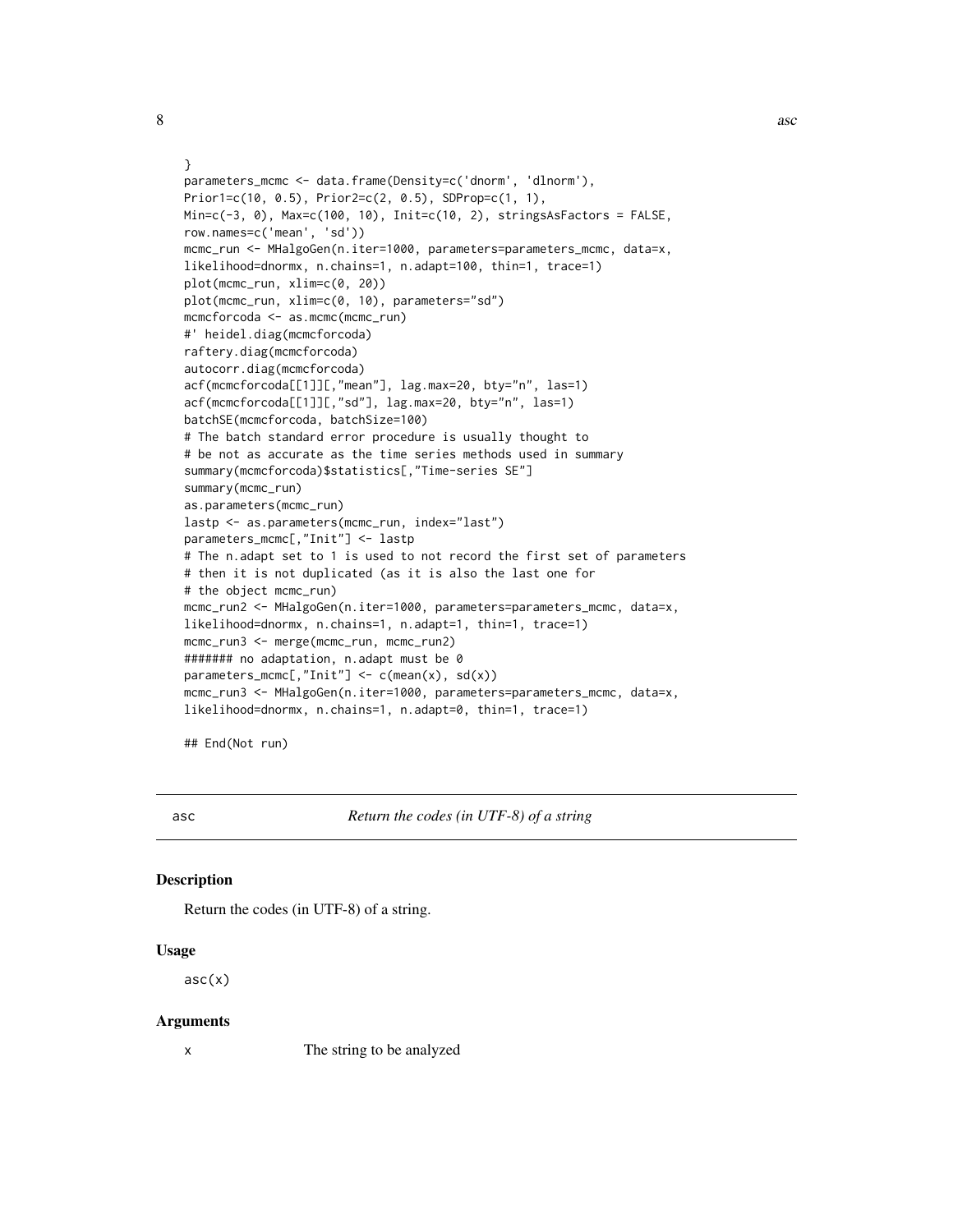# <span id="page-8-0"></span>barplot\_errbar 9

# Details

asc returns the codes (in UTF-8) of a string

#### Value

A vector with ITF-8 codes of a string

# Author(s)

Based on this blog: http://datadebrief.blogspot.com/2011/03/ascii-code-table-in-r.html

#### See Also

Other Characters: [chr](#page-10-1)

# Examples

asc("abcd") asc("ABCD")

barplot\_errbar *Plot a barplot graph with error bar on y*

# Description

To plot data, just use it as a normal barplot but add the errbar.y values or errbar.y.minus, errbar.y.plus if bars for y axis are asymetric. Use y.plus and y.minus to set absolut limits for error bars. Note that y.plus and y.minus have priority over errbar.y, errbar.y.minus and errbar.y.plus.

#### Usage

```
barplot_errbar(..., errbar.y = NULL, errbar.y.plus = NULL,
  errbar.y.minus = NULL, y.plus = NULL, y.minus = NULL,
  errbar.tick = 1/50, errbar.lwd = par("lwd"), errbar.lty = par("lty"),
  erbar.col = par("fg"), add = FALSE)
```
#### Arguments

| $\ddotsc$     | Parameters for barplot() such as main= or ylim=                                                              |
|---------------|--------------------------------------------------------------------------------------------------------------|
| errbar.y      | The length of error bars for y. Recycled if necessary.                                                       |
| errbar.y.plus | The length of positive error bars for y. Recycled if necessary.                                              |
|               | errbar. y. minus The length of negative error bars for y. Recycled if necessary.                             |
| y.plus        | The absolut position of the positive error bar for y. Recycled if necessary.                                 |
| y.minus       | The absolut position of the nagative error bar for y. Recycled if necessary.                                 |
| errbar.tick   | Size of small ticks at the end of error bars defined as a proportion of total width<br>or height graph size. |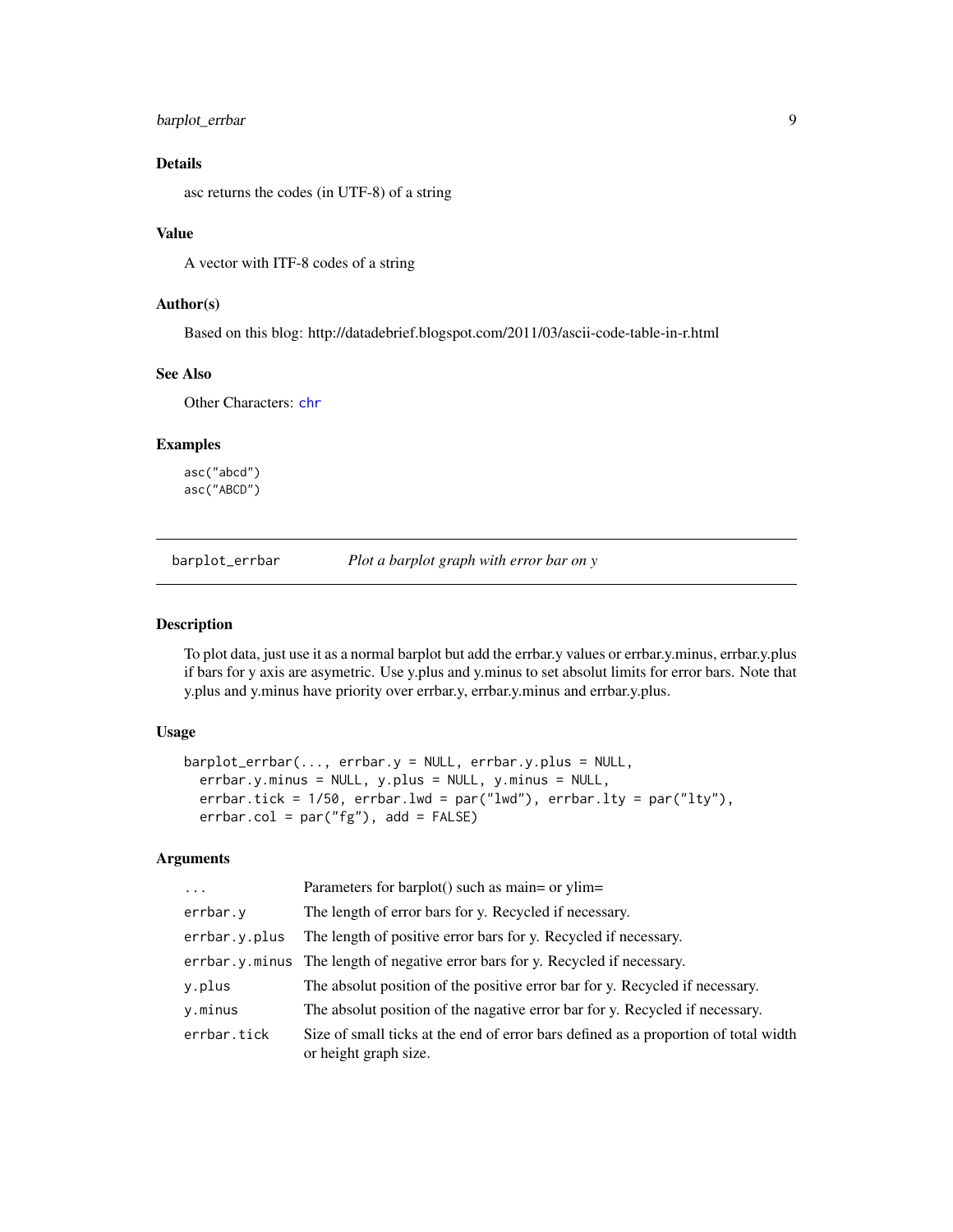<span id="page-9-0"></span>

| errbar.lwd | Error bar line width, see par ("lwd")       |
|------------|---------------------------------------------|
| errbar.ltv | Error bar line type, see par ("lwd")        |
| errbar.col | Error bar line color, see par ("col")       |
| add        | If true, add the graph to the previous one. |

# Details

barplot\_errbar plot a barplot with error bar on y

# Value

A numeric vector (or matrix, when beside = TRUE), say mp, giving the coordinates of all the bar midpoints drawn, useful for adding to the graph.

If beside is true, use colMeans(mp) for the midpoints of each group of bars, see example.

# Author(s)

Marc Girondot

# See Also

plot\_errorbar

Other plot and barplot functions: [ScalePreviousPlot](#page-70-1), [plot\\_add](#page-61-1), [plot\\_errbar](#page-62-1)

#### Examples

```
## Not run:
barplot_errbar(rnorm(10, 10, 3),
xlab="axe x", ylab="axe y", bty="n",
errbar.y.plus=rnorm(10, 1, 0.1), col=rainbow(10),
names.arg=paste("Group",1:10), cex.names=0.6)
y <- rnorm(10, 10, 3)
barplot_errbar(y,
                xlab="axe x", ylab="axe y", bty="n",
             y.plus=y+2)
```
## End(Not run)

ChangeCoordinate *Return a value in a changed coordinate*

# Description

Return a value in a changed coordinate system.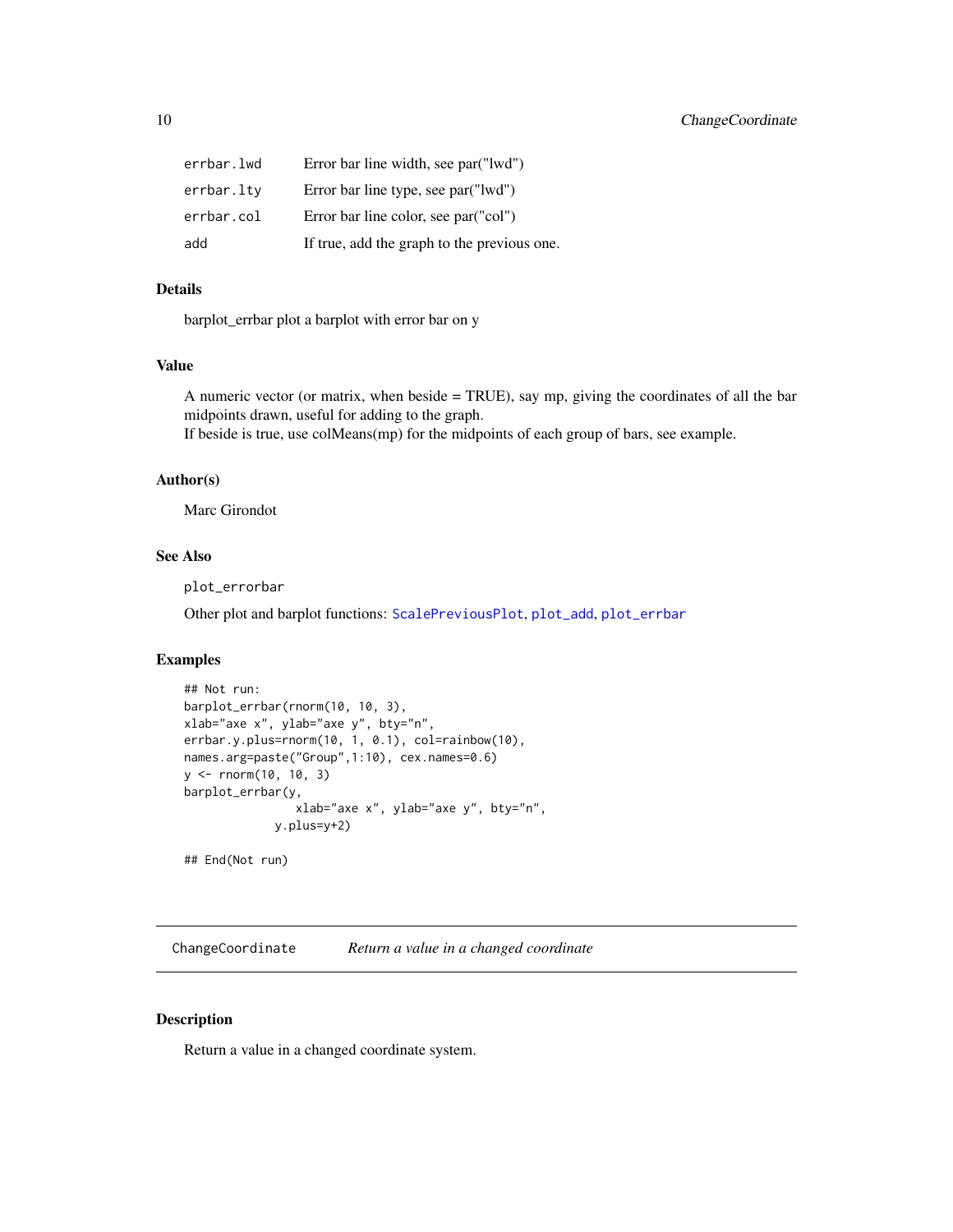# <span id="page-10-0"></span>Usage

```
ChangeCoordinate(x = stop("At least one value to convert must be provided"),initial = stop("Set of two values must be provided as references"),
  transformed = stop("Set of two transformed values must be provided"))
```
# Arguments

| X           | value to convert                              |
|-------------|-----------------------------------------------|
| initial     | Set of two values in the original system      |
| transformed | Set of the two values in the converted system |

# Details

ChangeCoordinate returns a value in a changed coordinate

# Value

A value in the new system

# Author(s)

Marc Girondot

#### Examples

ChangeCoordinate(x=c(10, 20), initial=c(1, 100), transformed=c(0, 1))

<span id="page-10-1"></span>chr *Return the characters defined by the codes*

# Description

Return a string with characters defined by the codes.

# Usage

chr(n)

# Arguments

n The code to be used to return a character

# Details

chr returns the characters defined by the codes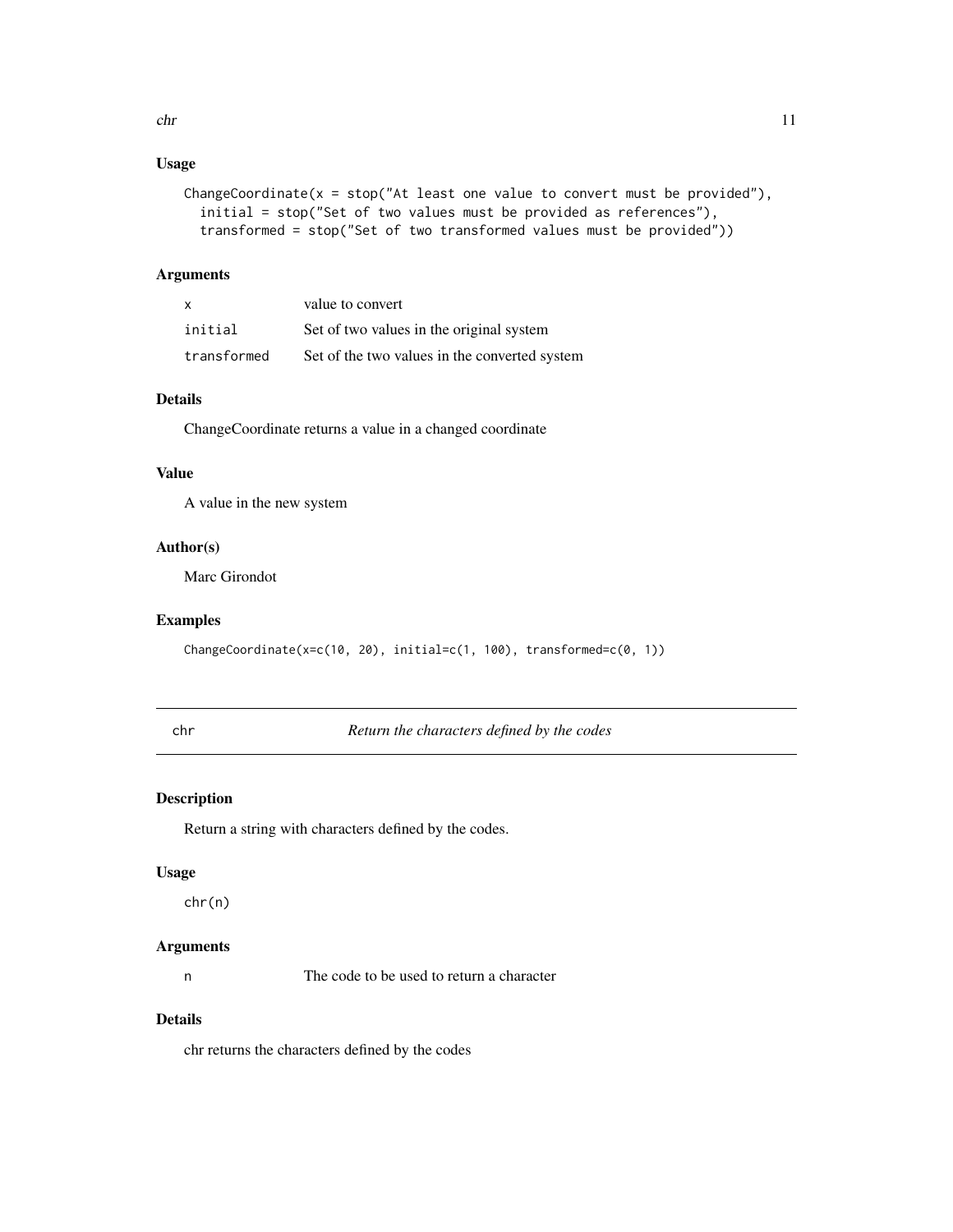<span id="page-11-0"></span>A string with characters defined by the codes

### Author(s)

Based on this blog: http://datadebrief.blogspot.com/2011/03/ascii-code-table-in-r.html

# See Also

Other Characters: [asc](#page-7-1)

# Examples

```
chr(65:75)
chr(unlist(tapply(144:175, 144:175, function(x) {c(208, x)})))
```
clean.knitr *Delete temporary files created during knitr compile*

# Description

Delete temporary files created during knitr compile in working directory. This function works only in UNIX system (LINUX or MacOSX).

# Usage

clean.knitr()

# Details

clean.knitr deletes temporary files created during knitr compile

#### Value

Nothing

#### Author(s)

Marc Girondot

# Examples

## Not run: clean.knitr()

## End(Not run)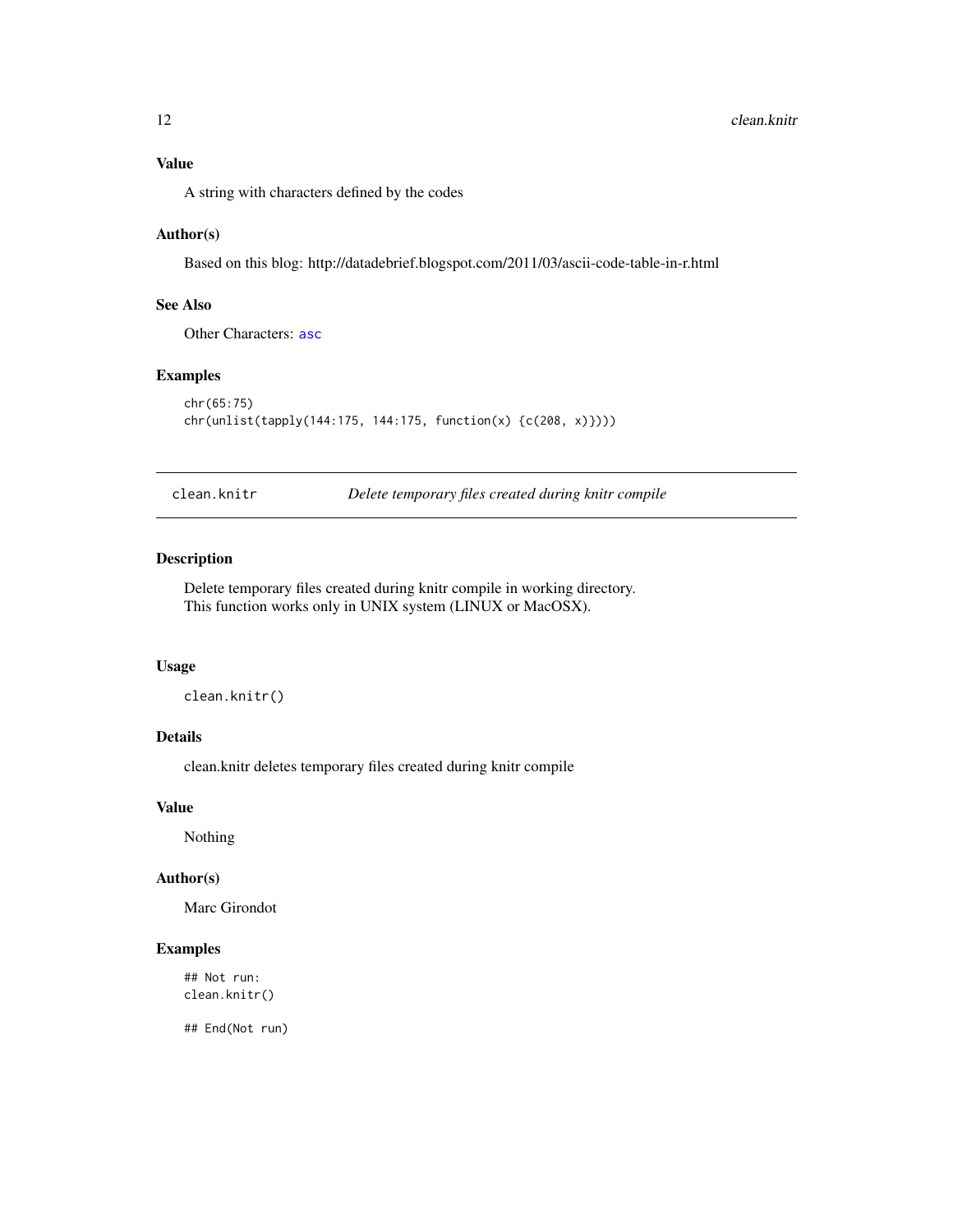<span id="page-12-2"></span><span id="page-12-0"></span>

# Description

Run a shiny application for basic functions of comparison.

# Usage

compare()

# Details

compare runs a shiny application for basic functions of comparison

# Value

Nothing

# Author(s)

Marc Girondot

# See Also

Other AIC: [ExtractAIC.glm](#page-26-1), [compare\\_AICc](#page-14-1), [compare\\_AIC](#page-12-1), [compare\\_BIC](#page-15-1)

# Examples

```
## Not run:
library(HelpersMG)
compare()
```
## End(Not run)

<span id="page-12-1"></span>compare\_AIC *Compares the AIC of several outputs*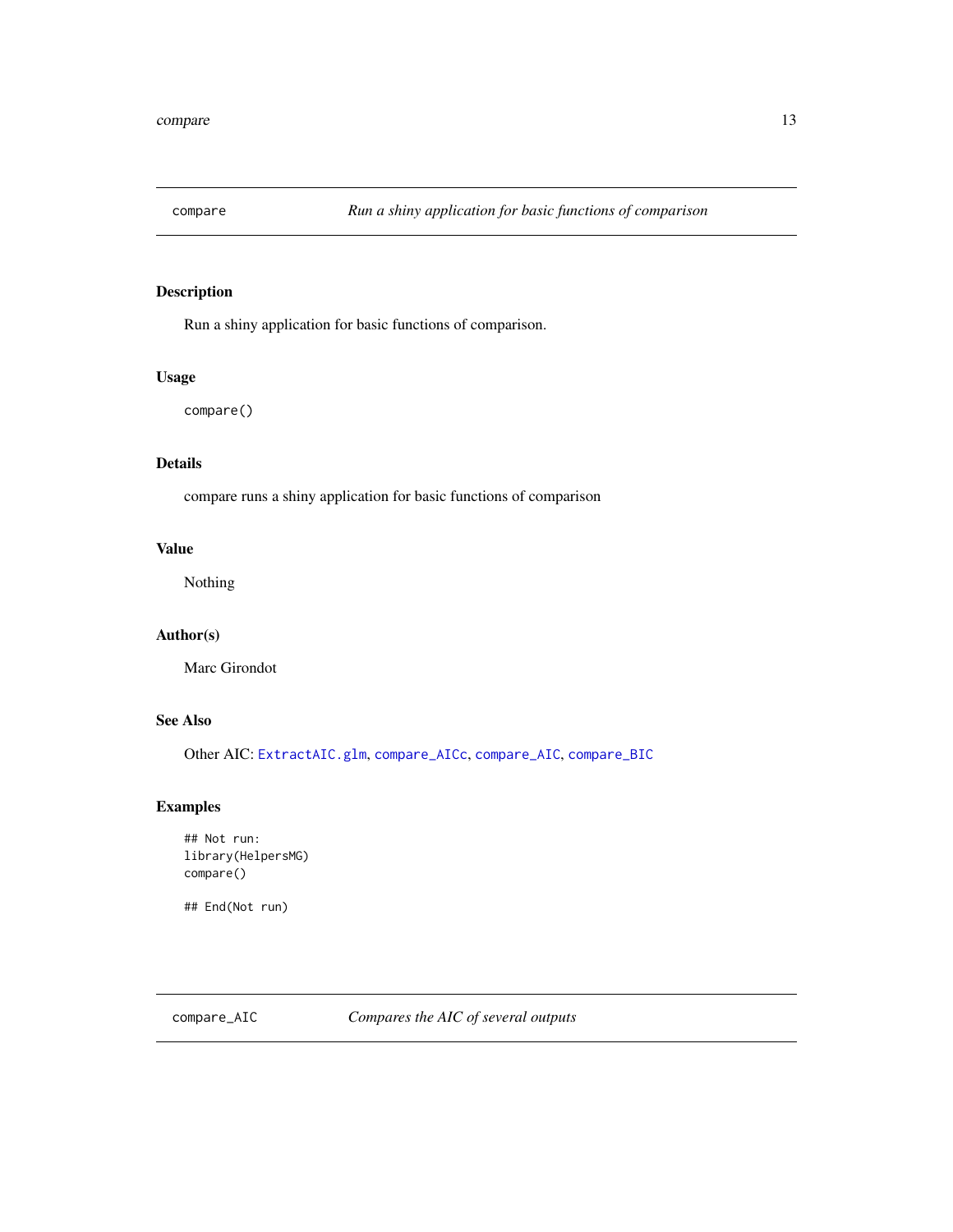#### Description

This function is used to compare the AIC of several outputs obtained with the same data but with different set of parameters.

The parameters must be lists with \$aic or \$AIC or \$value and \$par elements or if AIC(element) is defined.

if \$value and \$par are present in the object, the AIC is calculated as  $2*factor$ . value\*value+2\*length(par). If \$value is -log(likeihood), then factor.value must be 1 and if \$value is log(likeihood), then factor.value must be -1.

If several objects are within the same list, their AIC are summed.

For example, compare\_AIC(g1=list(group), g2=list(separe1, separe2)) can be used to compare a single model onto two different sets of data against each set of data fited with its own set of parameters.

Take a look at ICtab in package bbmle which is similar.

# Usage

compare\_AIC(..., factor.value = 1)

#### **Arguments**

| $\cdots$     | Successive results to be compared as lists.                                    |
|--------------|--------------------------------------------------------------------------------|
| factor.value | The \$value of the list object is multiplied by factor value to calculate AIC. |

# Details

compare\_AIC compares the AIC of several outputs obtained with the same data.

#### Value

A list with DeltaAIC and Akaike weight for the models.

#### Author(s)

Marc Girondot

#### See Also

Other AIC: [ExtractAIC.glm](#page-26-1), [compare\\_AICc](#page-14-1), [compare\\_BIC](#page-15-1), [compare](#page-12-2)

```
## Not run:
library("HelpersMG")
# Here two different models are fitted
x < -1:30y \le - rnorm(30, 10, 2)+\log(x)plot(x, y)
d <- data.frame(x=x, y=y)
m1 \leq -\ln(y \sim x, \text{data=d})m2 \leq Im(y \sim log(x), data=d)
```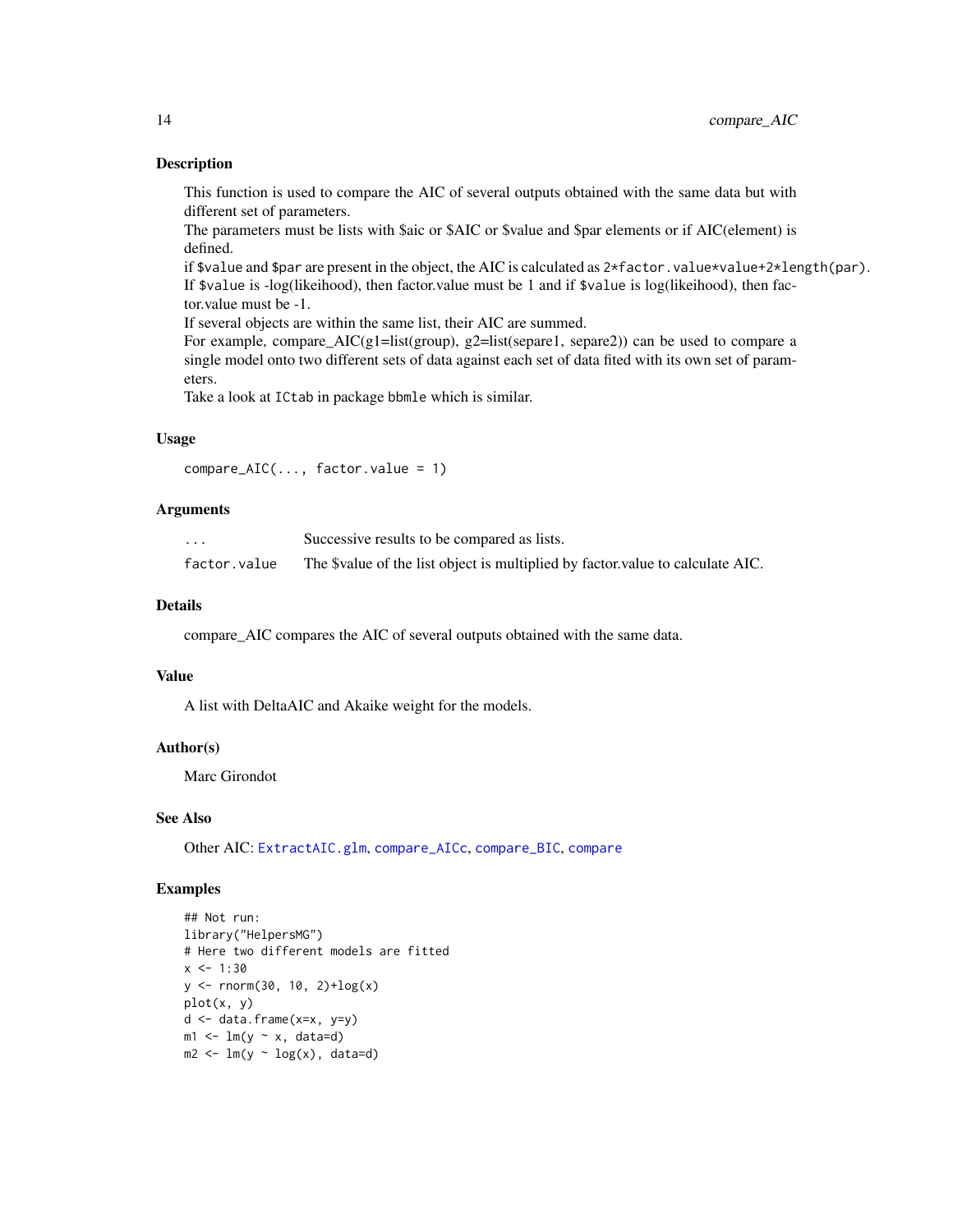# <span id="page-14-0"></span>compare\_AICc 15

```
compare_AIC(linear=m1, log=m2)
# Here test if two datasets can be modeled with a single model
x2 < -1:30y2 <- rnorm(30, 15, 2)+log(x2)
plot(x, y, y)im=c(5, 25)plot_add(x2, y2, col="red")
d2 \leq d data.frame(x=x2, y=y2)
m1_2 < -1m(y \sim x, \text{ data=d2})x_grouped <- c(x, x^2)y_grouped <- c(y, y^2)d_grouped <- data.frame(x=x_grouped, y=y_grouped)
m1_grouped <- lm(y \sim x, data=d\_grouped)compare_AIC(separate=list(m1, m1_2), grouped=m1_grouped)
```

```
## End(Not run)
```
<span id="page-14-1"></span>compare\_AICc *Compares the AICc of several outputs*

#### Description

This function is used to compare the AICc of several outputs obtained with the same data but with different set of parameters.

Each object must have associated logLik() method with df and nobs attributes.

AICc for object x will be calculated as 2\*factor.value\*logLik(x)+(2\*attributes(logLik(x))\$df\*(attributes(logL

#### Usage

```
compare_AICc(..., factor.value = -1)
```
#### Arguments

... Successive results to be compared as lists. factor.value The \$value of the list object is multiplied by factor.value to calculate BIC.

#### Details

compare\_AICc compares the AICc of several outputs obtained with the same data.

# Value

A list with DeltaAICc and Akaike weight for the models.

#### Author(s)

Marc Girondot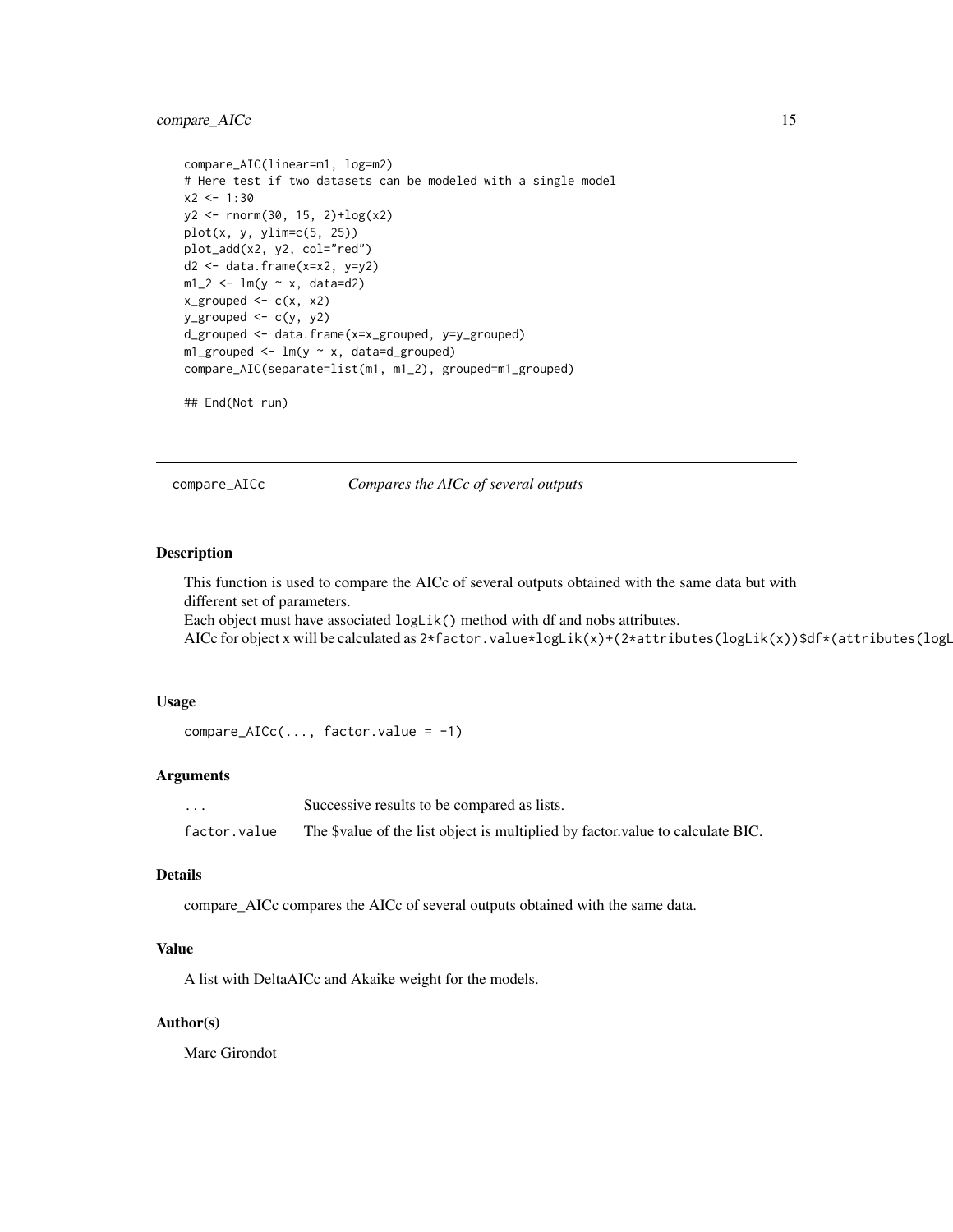#### <span id="page-15-0"></span>See Also

Other AIC: [ExtractAIC.glm](#page-26-1), [compare\\_AIC](#page-12-1), [compare\\_BIC](#page-15-1), [compare](#page-12-2)

# Examples

```
## Not run:
library("HelpersMG")
# Here two different models are fitted
x < -1:30y <- rnorm(30, 10, 2)+log(x)
plot(x, y)
d \leq data.frame(x=x, y=y)
m1 \leftarrow lm(y \sim x, data=d)m2 \leq Im(y \sim log(x), data=d)compare_BIC(linear=m1, log=m2, factor.value=-1)
# Here test if two datasets can be modeled with a single model
x2 < -1:30y2 <- rnorm(30, 15, 2)+log(x2)
plot(x, y, ylim=c(5, 25))
plot_add(x2, y2, col="red")
d2 \leq - data.frame(x=x2, y=y2)
m1_2 < - \ln(y \sim x, \text{ data=d2})x_grouped \leftarrow c(x, x2)
y_grouped <- c(y, y2)
d_grouped <- data.frame(x=x_grouped, y=y_grouped)
m1_grouped <- lm(y \sim x, data=d_grouped)compare_AICc(separate=list(m1, m1_2), grouped=m1_grouped, factor.value=-1)
# Or simply
compare_AICc(m1=list(AICc=100), m2=list(AICc=102))
```
## End(Not run)

<span id="page-15-1"></span>compare\_BIC *Compares the BIC of several outputs*

#### Description

This function is used to compare the BIC of several outputs obtained with the same data but with different set of parameters.

Each object must have associated logLik() method with df and nobs attributes.

BIC for object x will be calculated as  $2*f$  actor.value\*sum(logLik(x))+sum(attributes(logLik(x))\$df)\*log(attrib When several data (i..n) are included, the global BIC is calculated as:

2\*factor.value\*sum(logLik(x)) for i..n+sum(attributes(logLik(x))\$df) for i..n\*log(attributes(logLik(

# Usage

 $compare\_BIC(..., factor.value = -1)$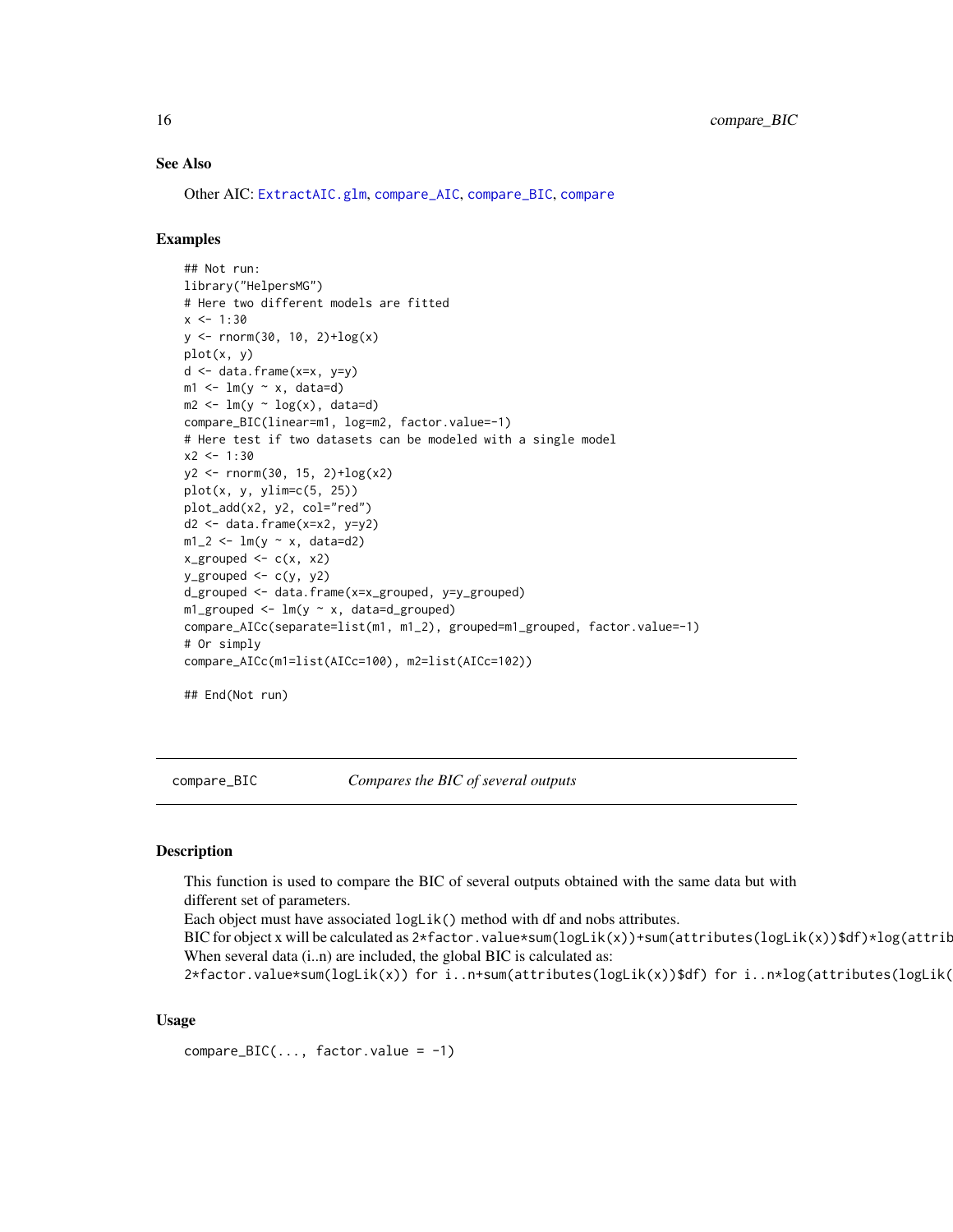# compare\_BIC 17

#### **Arguments**

| $\cdot$ $\cdot$ $\cdot$ | Successive results to be compared as lists.                                    |
|-------------------------|--------------------------------------------------------------------------------|
| factor.value            | The \$value of the list object is multiplied by factor value to calculate BIC. |

#### Details

compare\_BIC compares the BIC of several outputs obtained with the same data.

# Value

A list with DeltaBIC and Akaike weight for the models.

#### Author(s)

Marc Girondot

# See Also

Other AIC: [ExtractAIC.glm](#page-26-1), [compare\\_AICc](#page-14-1), [compare\\_AIC](#page-12-1), [compare](#page-12-2)

# Examples

```
## Not run:
library("HelpersMG")
# Here two different models are fitted
x < -1:30y \le - rnorm(30, 10, 2)+\log(x)plot(x, y)
d <- data.frame(x=x, y=y)
m1 \leftarrow lm(y \sim x, data=d)m2 < -\ln(y \sim \log(x)), data=d)
compare_BIC(linear=m1, log=m2, factor.value=-1)
# Here test if two datasets can be modeled with a single model
x2 < -1:30y2 \le rnorm(30, 15, 2)+\log(x2)plot(x, y, y)im=c(5, 25)plot_add(x2, y2, col="red")
d2 <- data.frame(x=x2, y=y2)
m1_2 < - \ln(y - x, \text{ data=d2})x_grouped \leq -c(x, x^2)y_grouped \leq c(y, y2)
d_grouped <- data.frame(x=x_grouped, y=y_grouped)
m1_grouped <- lm(y \sim x, data=d\_grouped)compare_BIC(separate=list(m1, m1_2), grouped=m1_grouped, factor.value=-1)
```
## End(Not run)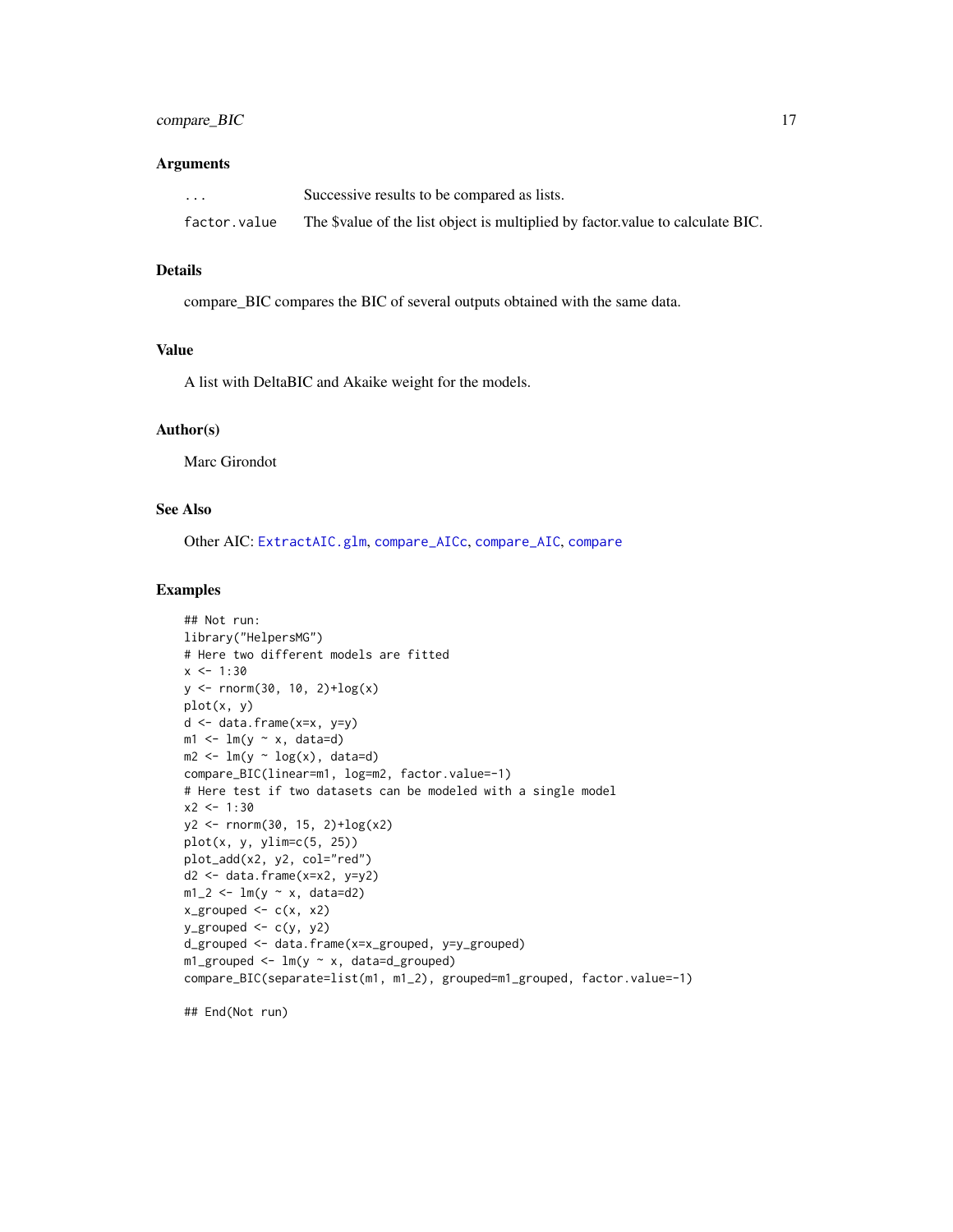```
contingencyTable.compare
```
*Contingency table comparison using Akaike weight*

#### Description

This function is used as a replacement of chisq.test() to not use p-value.

#### Usage

```
contingencyTable.compare(table, criterion = c("AIC", "AICc", "BIC"),
 probs = NULL)
```
# Arguments

| table     | A matrix or a data frame with series in rows and number of each category in<br>column |
|-----------|---------------------------------------------------------------------------------------|
| criterion | Which criterion is used for model selection                                           |
| probs     | Series of probabilities used for conformity comparison                                |

# Details

contingencyTable.compare compares contingency table using Akaike weight.

#### Value

The probability that a single proportion model is sufficient to explain the data

#### Author(s)

Marc Girondot

```
## Not run:
library("HelpersMG")
```

```
# Symmetry of Lepidochelys olivacea scutes
table <- t(data.frame(SriLanka=c(200, 157), AfricaAtl=c(19, 12),
                     Guyana=c(8, 6), Suriname=c(162, 88),
                     MexicoPac1984=c(42, 34), MexicoPac2014Dead=c(8, 9),
                     MexicoPac2014Alive=c(13, 12),
                     row.names =c("Symmetric", "Asymmetric")))
table
contingencyTable.compare(table)
table <- t(data.frame(SriLanka=c(200, 157), AfricaAtl=c(19, 12), Guyana=c(8, 6),
                     Suriname=c(162, 88), MexicoPac1984=c(42, 34),
```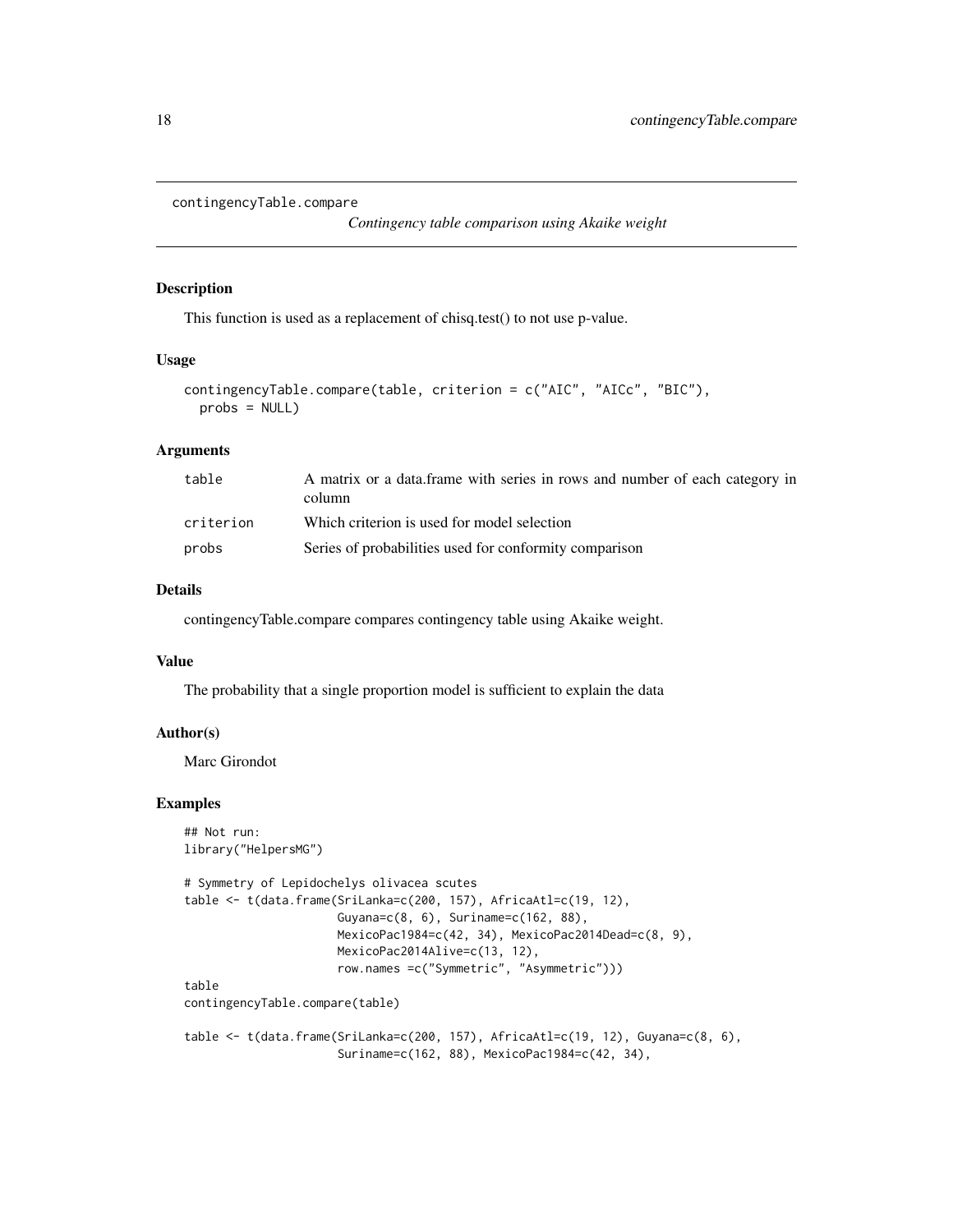```
MexicoPac2014Dead=c(8, 9),
                      MexicoPac2014Alive=c(13, 12), Lepidochelys.kempii=c(99, 1),
                      row.names =c("Symmetric", "Asymmetric")))
table
contingencyTable.compare(table)
# Conformity to a model
table \leq matrix(c(33, 12, 25, 75), ncol = 2, byrow = TRUE)
probs <-c(0.5, 0.5)contingencyTable.compare(table, probs=probs)
# Conformity to a model
table \leq matrix(c(33, 12), ncol = 2, byrow = TRUE)
probs \leq -c(0.5, 0.5)contingencyTable.compare(table, probs=probs)
# Conformity to a model
table \le matrix(c(33, 12, 8, 25, 75, 9), ncol = 3, byrow = TRUE)
probs <- c(0.8, 0.1, 0.1)
contingencyTable.compare(table, probs=probs)
# Comparison of chisq.test() and this function
table \leq matrix(c(NA, NA, 25, 75), ncol = 2, byrow = TRUE)
pv <- NULL
aw <- NULL
par(new=FALSE)
n < - 100for (GroupA in 0:n) {
 table[1, 1] <- GroupA
 table[1, 2] <- n-GroupA
  pv <- c(pv, chisq.test(table)$p.value)
  aw <- c(aw, contingencyTable.compare(table, criterion="BIC")[1])
}
x \le -0:ny \le -py2 < - aw
plot(x=x, y=y, type="l", bty="n", las=1, xlab="Number of type P in Group B", ylab="Probability",
     main="", lwd=2)
lines(x=x, y=y2, type="l", col="red", lwd=2)
# w-value
(l1 <- x[which(aw>0.05)[1]])
(l2 <- rev(x)[which(rev(aw)>0.05)[1]])
aw[l1]
pv[l1]
aw[l2+2]
pv[l2+2]
```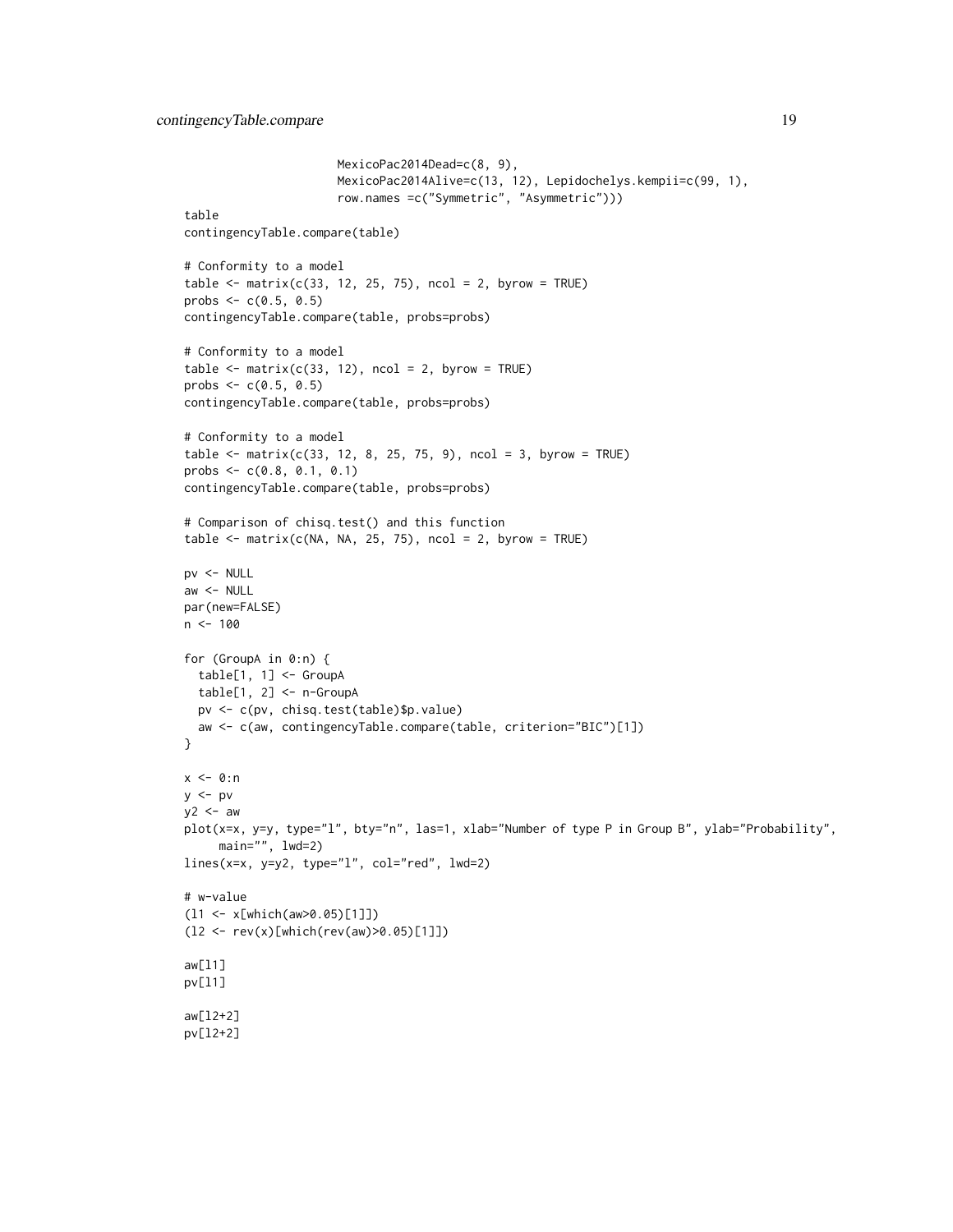```
# p-value
l1 <- which(pv>0.05)[1]
l2 <- max(which(pv>0.05))
aw[l1]
pv[l1]
aw[l2]
pv[l2]
y[which(y2>0.05)[1]]
y[which(rev(y2)>0.05)[1]]
par(xpd=TRUE)
text(x=25, y=1.15, labels="Group A: 25 type P / 100", pos=1)
segments(x0=25, y0=0, x1=25, y1=1, lty=3)
# plot(1, 1)
v1 <- c(expression(italic("p")*"-value"), expression("after "*chi^2*"-test"))
v2 <- c(expression(italic("w")*"-value for A"), expression("and B identical models"))
legend("topright", legend=c(v1, v2),
       y.intersp = 1,
       col=c("black", "black", "red", "red"), bty="n", lty=c(1, 0, 1, 0))
segments(x0=0, x1=n, y0=0.05, y1=0.05, lty=2)
text(x=101, y=0.05, labels = "0.05", pos=4)
## End(Not run)
```
convert.tz *Convert one Date-Time from one timezone to another*

# Description

Convert one Date-Time from one timezone to another. Available timezones can be shown using OlsonNames().

#### Usage

 $convert.tz(x, tz = Sys.timezone())$ 

# Arguments

|    | The date-time in POSIX t or POSIX ct format |
|----|---------------------------------------------|
| tz | The timezone                                |

<span id="page-19-0"></span>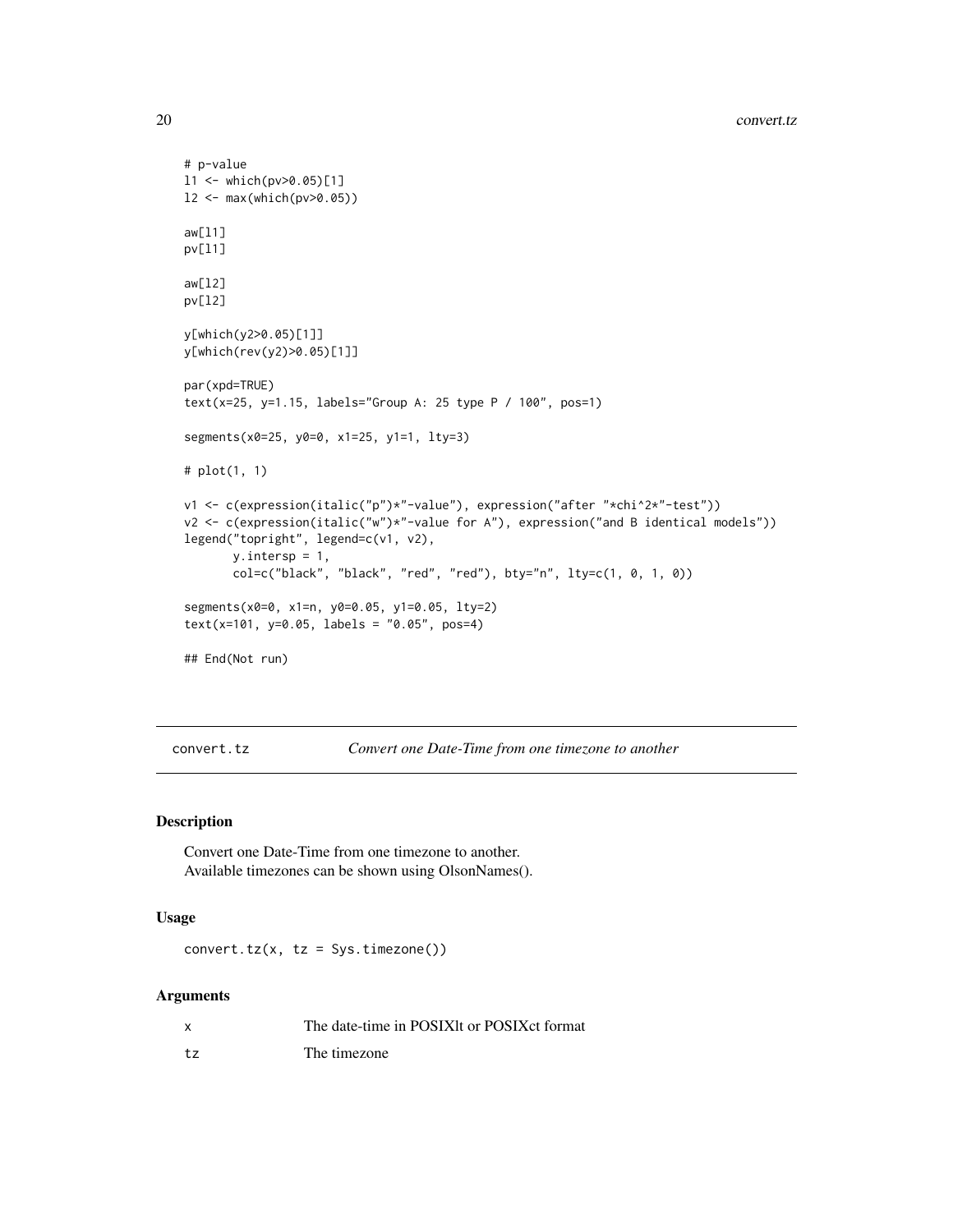#### <span id="page-20-0"></span> $D\text{I}x$  21

# Details

convert.tz Convert one Date-Time from one timezone to another

#### Value

A POSIXlt or POSIXct date converted

#### Author(s)

Marc Girondot

# See Also

Function with\_tz() from lubridate package does the same. I keep it here only for compatibility with old scripts.

#### Examples

```
d <- as.POSIXlt("2010-01-01 17:34:20", tz="UTC")
convert.tz(d, tz="America/Guatemala")
```

| DIx | Return an index of quantitative asymmetry and complexity named De- |
|-----|--------------------------------------------------------------------|
|     | velopmental Instability Index (DIx)                                |

# Description

Return an index of quantitative asymmetry and complexity.

Higher is the value, higher is the complexity (number of objects) and diversity (difference between them).

The indice is based on the product of the average angular distance of Edwards (1971) for all permutations of measures for both sides with the geometric mean of the inverse of Shannon entropy H for both sides. Let p1 and p2 two vectors of relative measures of objects with sum(p1) = 1 and sum(p2)=1 and n1 being the number of objects in p1 and n2 being the number of objects in p2.

Edwards distance for all permutations of p1 and p2 objects are computed and the average value E is calculated.

The maximun possible Shannon index for identical n1 is max1 = sum( $(1/n1)$  \* log( $1/n1$ )). Shannon index is  $v1 = \text{sum}(p1 * \log(p1)).$ 

If version  $=$  2, the complementary of Shannon index for these n1 objects is used: c1 =  $2$  \* max1 v1

If version  $== 1$ , the Shannon index is used directly.

The geometry mean between both sides defined the measure of diversity within each side:  $S = \sqrt{c1}$  $*$  c2)

The Developmental Instability Index is then  $S * E$ 

# Usage

 $\text{DIx}(11, 12, \text{ details} = \text{FALSE}, \text{version} = 1)$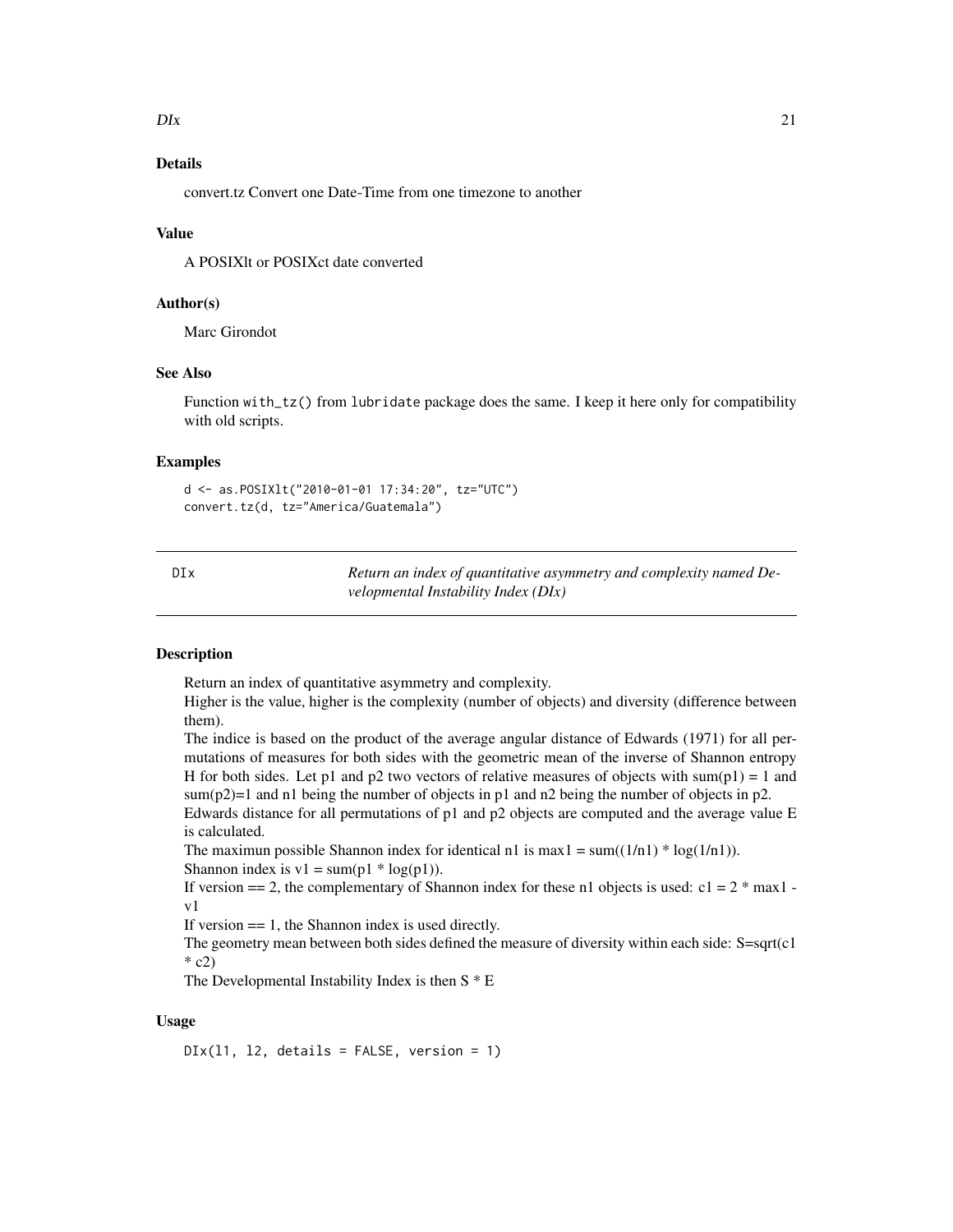# Arguments

| 11      | Set of measures at one side of an organism       |
|---------|--------------------------------------------------|
| 12      | Set of measures at the other side of an organism |
| details | If TRUE, will show the details of computing      |
| version | Can be 1 or 2; see description                   |

# Details

DIx returns an index of quantitative asymmetry and complexity

# Value

A numeric value

# Author(s)

Marc Girondot

# References

Edwards, A.W.F., 1971. Distances between populations on the basis of gene frequencies. Biometrics 27, 873–881.

Shannon C.E. 1948 A mathematical theory of communication. Bell System Technical Journal 27(3), 379-423.

```
## Not run:
l1 <- c(0.1, 0.1, 0.05, 0.2, 0.3, 0.25)
12 \leq -c(0.2, 0.3, 0.5)DIx(l1, l2)
l1 <- c(0.1, 0.1, 0.05, 0.2, 0.3, 0.25)
l2 <- c(0.1, 0.1, 0.05, 0.2, 0.3, 0.25)
DIx(l1, l2)
11 \leftarrow c(0.2, 0.3, 0.5)12 \leftarrow c(0.2, 0.3, 0.5)DIx(l1, l2)
l1 <- c(0.2, 0.2, 0.2, 0.2, 0.2)
12 \leftarrow c(0.2, 0.3, 0.5)DIx(l1, l2)
l1 <- c(0.2, 0.2, 0.2, 0.2, 0.2)
l2 <- c(0.3333, 0.3333, 0.3333)
DIx(l1, l2)
l1 <- c(0.2, 0.2, 0.2, 0.2, 0.2)
```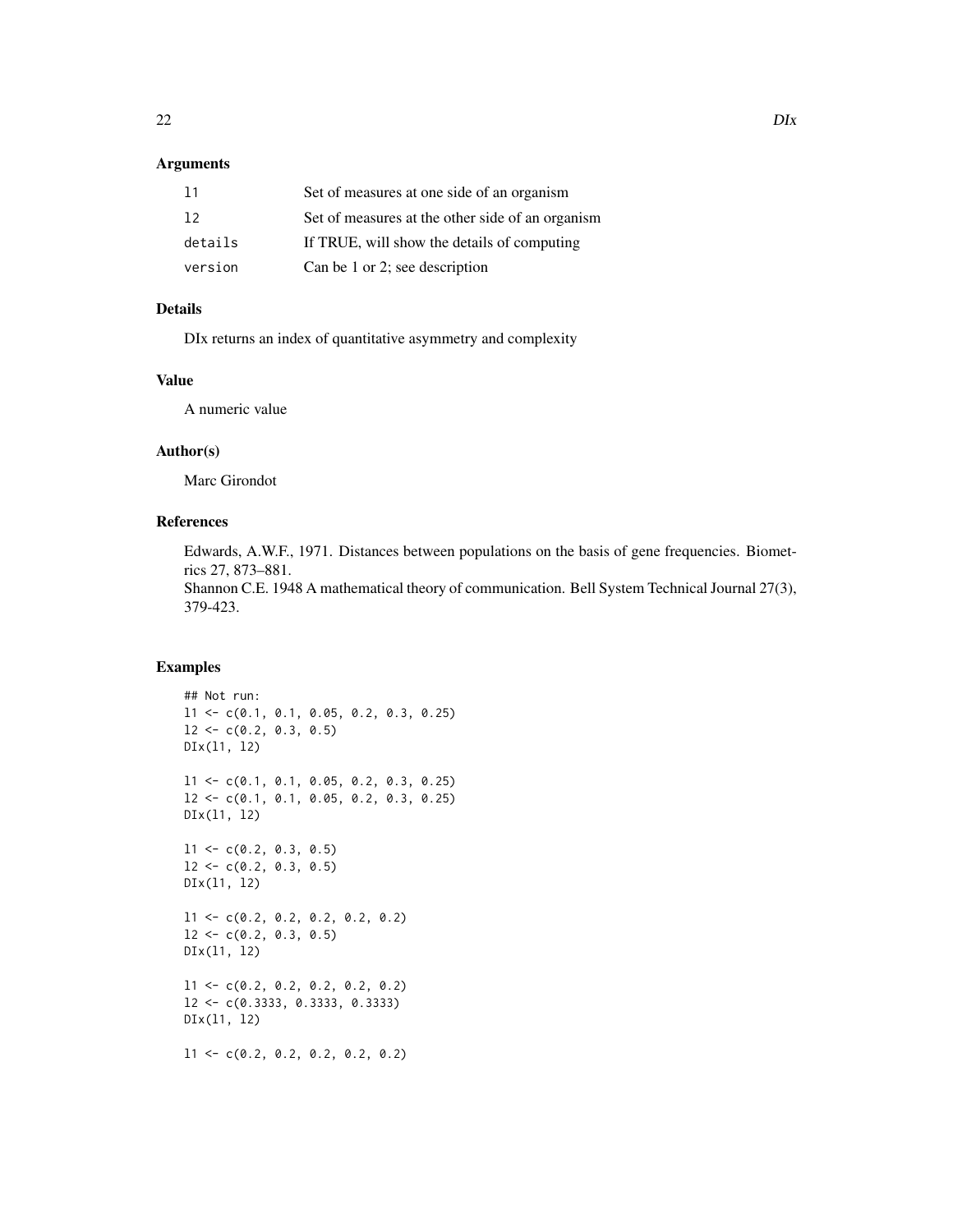#### <span id="page-22-0"></span>dSnbinom 23

```
12 \leftarrow c(0.2, 0.2, 0.2, 0.2, 0.2)DIx(l1, l2)
l1 <- c(0.3333, 0.3333, 0.3333)
l2 <- c(0.3333, 0.3333, 0.3333)
DIx(l1, l2)
## End(Not run)
```

| dSnbinom | Density for the sum of random variable with negative binomial distri- |
|----------|-----------------------------------------------------------------------|
|          | butions.                                                              |

# Description

Density for the sum of random variable with negative binomial distributions. If all prob values are the same, infinite is automatically set to 0.

#### Usage

```
dSnbinom(x = stop("You must provide a x value"), size = NULL, prob = NULL,mu = NULL, log = FALSE, infinite = 100)
```
# Arguments

| $\mathsf{x}$ | vector of (non-negative integer) quantiles.                                                                                                                                     |
|--------------|---------------------------------------------------------------------------------------------------------------------------------------------------------------------------------|
| size         | target for number of successful trials, or dispersion parameter (the shape param-<br>eter of the gamma mixing distribution). Must be strictly positive, need not be<br>integer. |
| prob         | probability of success in each trial. $0 < \text{prob} \leq 1$ .                                                                                                                |
| mu           | alternative parametrization via mean.                                                                                                                                           |
| log          | logical; if TRUE, probabilities $p$ are given as $log(p)$ .                                                                                                                     |
| infinite     | Number of maximal iterations; check different values to determine the error in<br>estimation.                                                                                   |

#### Details

dSnbinom returns the density for the sum of random variable with negative binomial distributions

# Value

dSnbinom gives the density

# Author(s)

Marc Girondot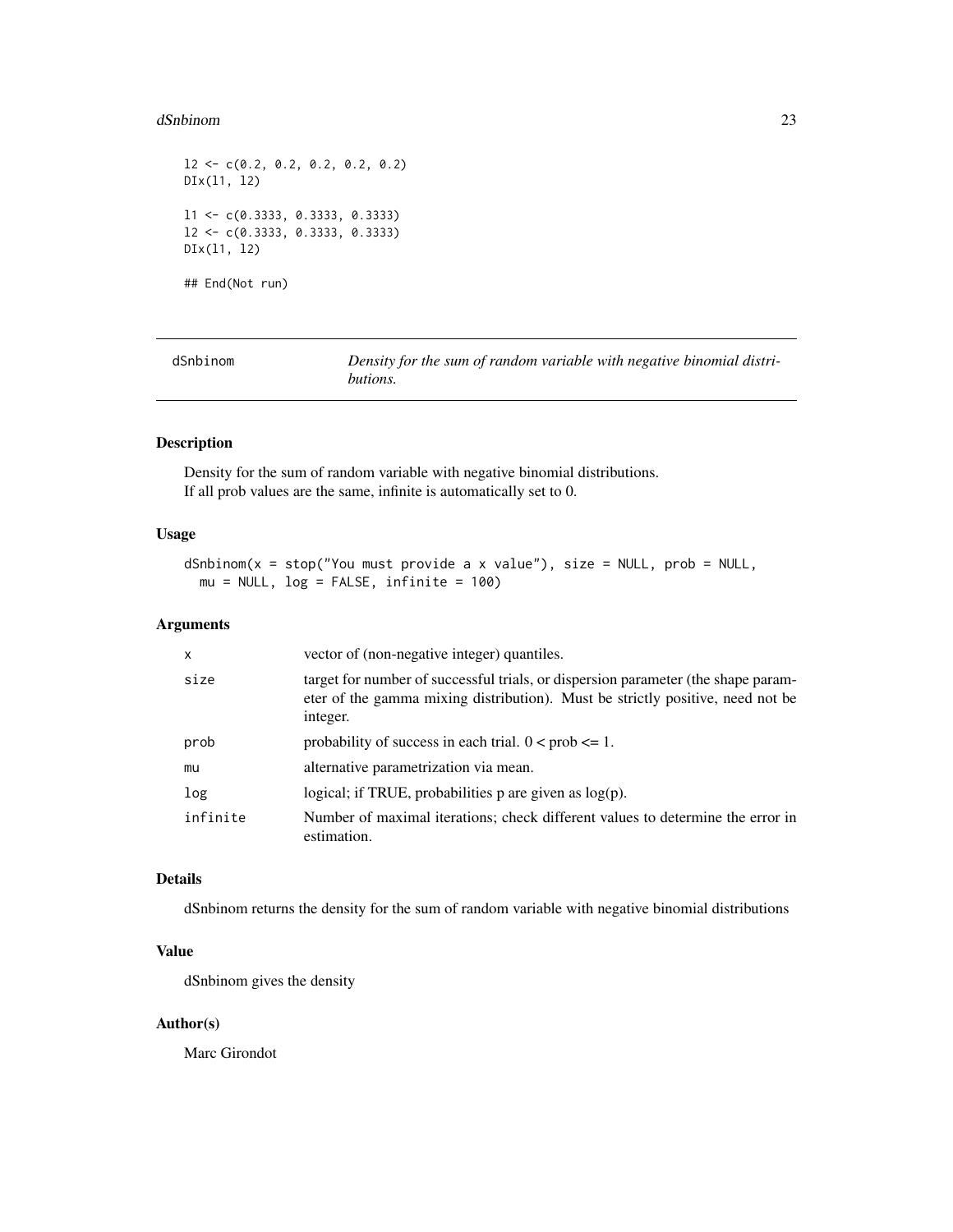#### References

Furman, E., 2007. On the convolution of the negative binomial random variables. Statistics  $\&$ Probability Letters 77, 169-172.

#### See Also

Other Distribution of sum of random variable with negative binomial distributions: [pSnbinom](#page-65-1), [qSnbinom](#page-66-1), [rSnbinom](#page-69-1)

```
## Not run:
alpha \leq c(1, 2, 5, 1, 2)p <- c(0.1, 0.12, 0.13, 0.14, 0.14)
# Test with lower iterations: 2 or 50 rather than 10 [default]; precision is very good still with 10
dSnbinom(20, size=alpha, prob=p, infinite=50)
dSnbinom(20, size=alpha, prob=p, infinite=10)
dSnbinom(20, size=alpha, prob=p, infinite=2)
# However it is not always the case; It depends on the parametrization (see Furman 2007)
dSnbinom(20, size=2, mu=c(0.01, 0.02, 0.03), infinite=1000)
dSnbinom(20, size=2, mu=c(0.01, 0.02, 0.03), infinite=100)
dSnbinom(20, size=2, mu=c(0.01, 0.02, 0.03), infinite=50)
dSnbinom(20, size=2, mu=c(0.01, 0.02, 0.03), infinite=10)
dSnbinom(20, size=2, mu=c(0.01, 0.02, 0.03), infinite=2)
# Test with a single distribution
dSnbinom(20, size=1, mu=20)
# when only one distribution is available, it is the same as dnbinom()
dnbinom(20, size=1, mu=20)
# If a parameter is supplied as only one value, it is supposed to be constant
dSnbinom(20, size=1, mu=c(14, 15, 10))
# The function is vectorized:
plot(0:200, dSnbinom(0:200, size=alpha, prob=p), bty="n", type="h", xlab="x", ylab="Density")
# Comparison with simulated distribution using rep replicates
alpha \leq -c(2.1, 2.05, 2)mu <- c(10, 30, 20)
rep <- 100000
distEmpirique <- rSnbinom(rep, size=alpha, mu=mu)
tabledistEmpirique <- rep(0, 301)
names(tabledistEmpirique) <- as.character(0:300)
tabledistEmpirique[names(table(distEmpirique))] <- table(distEmpirique)/rep
plot(0:300, dSnbinom(0:300, size=alpha, mu=mu, infinite=1000), type="h", bty="n",
  xlab="x", ylab="Density", ylim=c(0,0.02))
plot_add(0:300, tabledistEmpirique, type="l", col="red")
legend(x=200, y=0.02, legend=c("Empirical", "Theoretical"),
   text.col=c("red", "black"), bty="n")
# Example with the approximation mu=mean(mu)
plot(0:300, dSnbinom(0:300, size=alpha, mu=mu, infinite=0), type="h", bty="n",
  xlab="x", ylab="Density", ylim=c(0,0.02))
plot_add(0:300, tabledistEmpirique, type="l", col="red")
legend(x=200, y=0.02, legend=c("Empirical", "Theoretical"),
```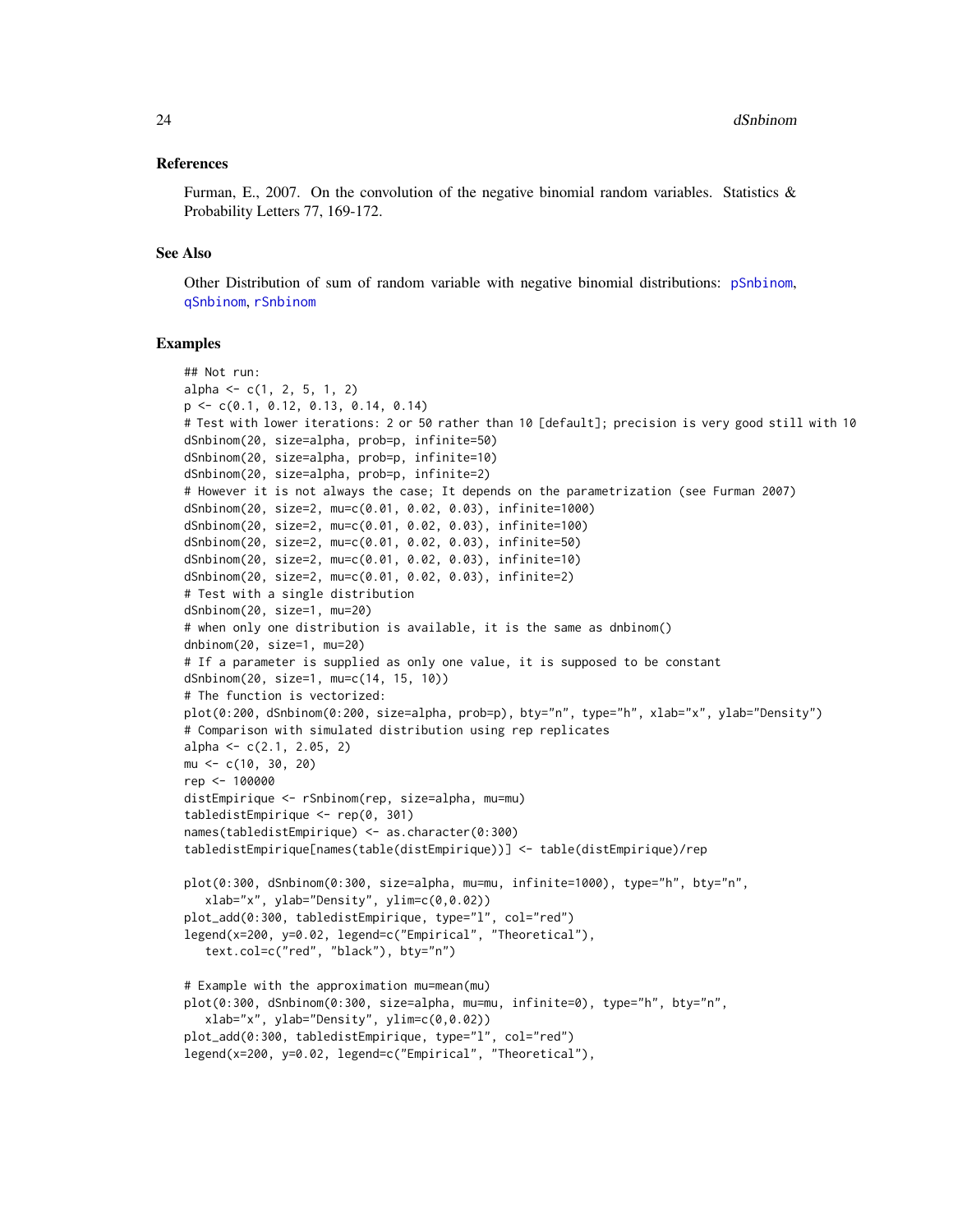#### <span id="page-24-0"></span>ellipse 25

```
text.col=c("red", "black"), bty="n")
# example to fit the distribution
data <- rnbinom(1000, size=1, mu=10)
hist(data)
ag <- rep(1:100, 10)
r <- aggregate(data, by=list(ag), FUN=sum)
hist(r[,2])
parx <- c(size=1, mu=10)
dSnbinomx <- function(x, par) {
  -sum(dSnbinom(x=x[,2], mu=rep(par["mu"], 10), size=par["size"], log=TRUE,
                infinite = 1000))
}
fit_mu_size <- optim(par = parx, fn=dSnbinomx, x=r, method="BFGS", control=c(trace=TRUE))
fit_mu_size$par
## End(Not run)
```
ellipse *Plot an ellipse*

#### Description

Plot a ellipse dined by the center and the radius. The options for binomial confidence are:

- alpha is 1 - confidence interval

- method must be one of these "wilson", "exact", "asymptotic"

```
col parameter can be a list of colors. See examples
```
#### Usage

```
ellipse(center.x = 0, center.y = 0, radius.x = 1, radius.y = 1,
  radius.x.lower = NULL, radius.x.upper = NULL, radius.y.lower = NULL,
  radius.y.upper = NULL, alpha = 0, binconf.x = NULL, binconf.y = NULL,
  control.binconf = list(alpha = 0.05, method = "wilson"), length = 100,
  ...)
```
# Arguments

| center.x | Center of the ellipse on x axis                              |
|----------|--------------------------------------------------------------|
| center.y | Center of the ellipse on y axis                              |
| radius.x | Radius along the x axis                                      |
| radius.v | Radius along the y axis                                      |
|          | radius.x.lower Radius along the x axis, at left of center    |
|          | radius. x. upper Radius along the x axis, at right of center |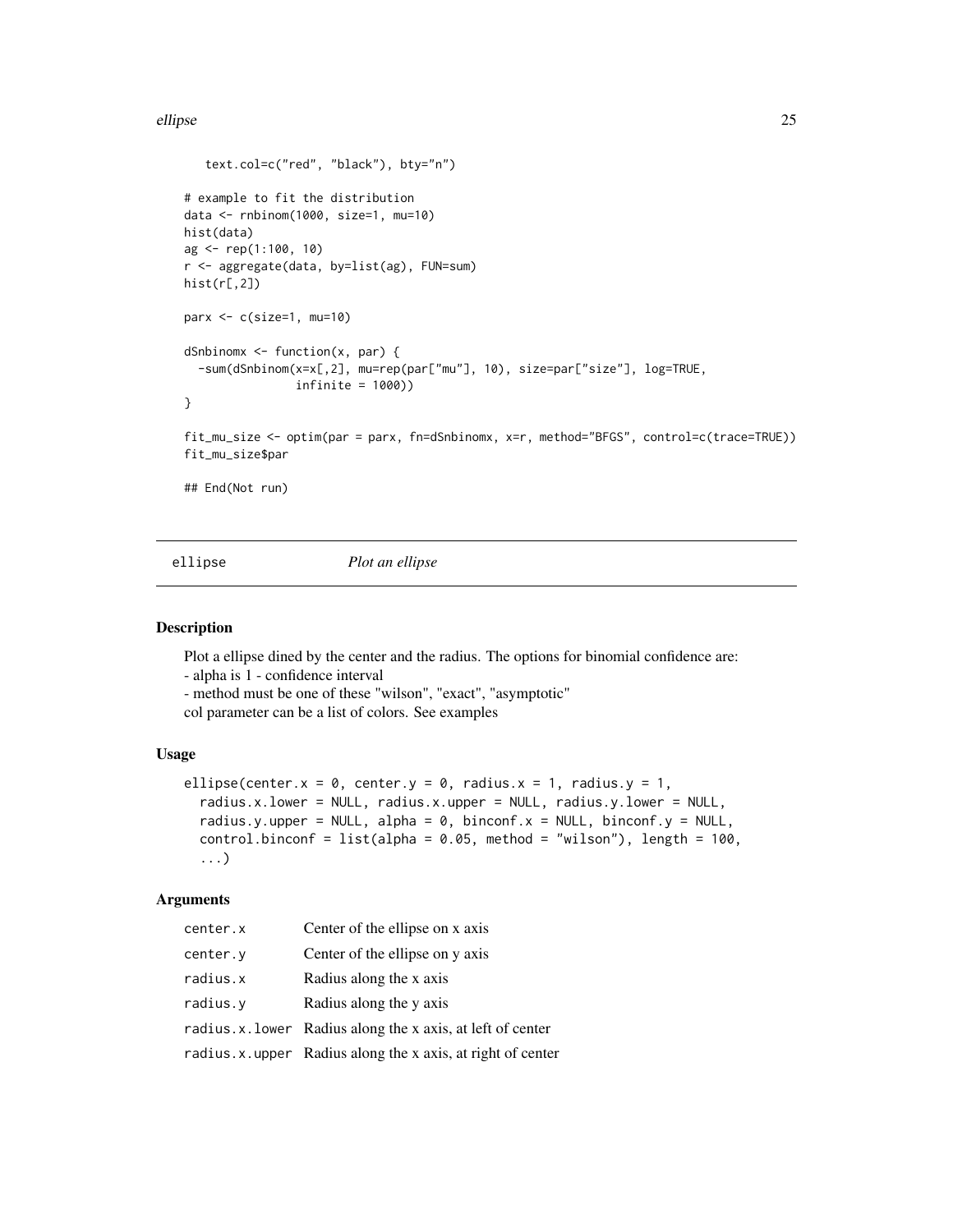|                 | radius.y.lower Radius along the y axis, at bottom of center                                             |  |
|-----------------|---------------------------------------------------------------------------------------------------------|--|
|                 | radius. y. upper Radius along the y axis, at top of center                                              |  |
| alpha           | Rotation in radians                                                                                     |  |
| binconf.x       | A data frame or a matrix with two columns, x and n or with three columns,<br>PointEst, Lower, and Upper |  |
| binconf.v       | A data frame or a matrix with two columns, x and n or with three columns,<br>PointEst, Lower, and Upper |  |
| control.binconf |                                                                                                         |  |
|                 | A list with options for binomial confidence                                                             |  |
| length          | Number of points to draw the ellipse.                                                                   |  |
| $\ddots$        | Graphical parameters                                                                                    |  |

# Details

ellipse plots an ellipse

# Value

Nothing

#### Author(s)

marc.girondot@u-psud.fr

```
plot(0:1, 0:1, xlim=c(0, 1), ylim=c(0,1), lty=2, type="l", las=1, bty="n",
     xlab="Variable x", ylab="variable y")
ellipse(center.x = c(0.2, 0.3, 0.25), center.y = c(0.7, 0.6, 0.55),
        radius.x = c(0.1, 0.1, 0.1), radius.y = c(0.15, 0.2, 0.4),
        border=NA, col=rgb(red = 0.1, green = 0.1, blue = 0.1, alpha = 0.1))
ellipse(center.x = 0.5, center.y = 0.5,
       radius.x.lower = 0.1, radius.x.upper = 0.3,
        radius.y = 0.2,
       border=NA, col=rgb(red = 0.1, green = 0.1, blue = 0.1, alpha = 0.1))ellipse(center.x = 0.6, center.y = 0.3,
       radius.x.lower = 0.3, radius.x.upper = 0.3,
        radius.y.lower = 0.2, radius.y.upper = 0.4,
        border=NA, col=rgb(\text{red} = 0.1, \text{green} = 0.1, \text{blue} = 0.1, \text{alpha} = 0.1)plot(0:1, 0:1, xlim=c(0, 1), ylim=c(0,1), lty=2, type="l", bty="n", asp=1,
     xlab="Variable x", ylab="variable y", axes=FALSE)
axis(1, at=c(0, 0.25, 0.5, 0.75, 1))
axis(2, at=c(0, 0.25, 0.5, 0.75, 1), las=1)
ellipse(center.x = 0.5, center.y = 0.5, radius.x = 0.2, radius.y = 0.4,
```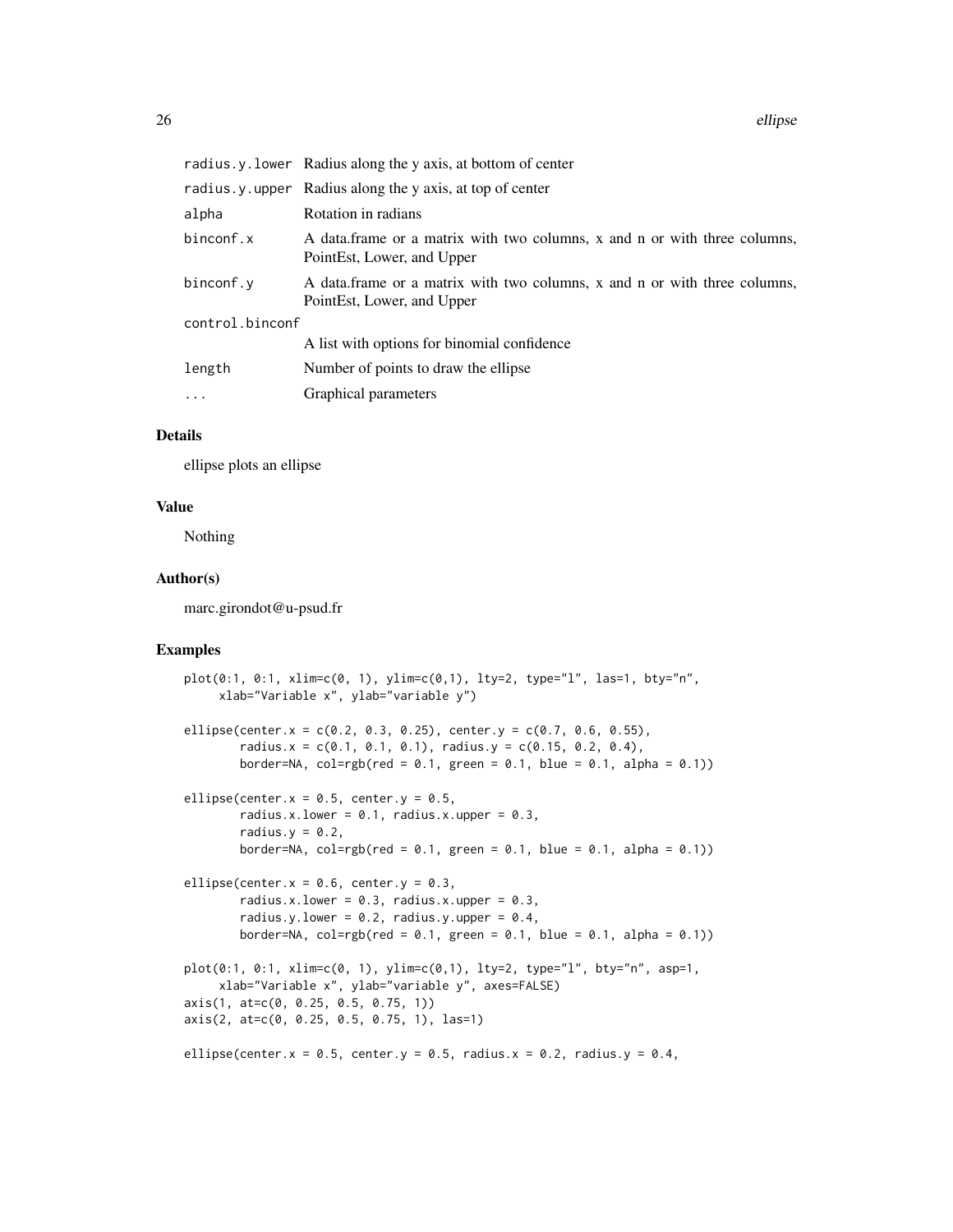```
border=NA, col=rgb(\text{red} = 0.1, \text{green} = 0.1, \text{blue} = 0.1, \text{alpha} = 0.1)ellipse(center.x = 0.5, center.y = 0.5, radius.x = 0.2, radius.y = 0.4,
       border=NA, col=rgb(red = 0.1, green = 0.1, blue = 0.1, alpha = 0.1), alpha = pi/4)plot(0:1, 0:1, xlim=c(0, 1), ylim=c(0,1), lty=2, type="l", las=1, bty="n",
     xlab="Variable x", ylab="variable y")
for (k in 0:8)
  ellipse(center.x=0.5, center.y=0.5, radius.x=0.1, radius.y=0.4,
          alpha=seq(from=0, to=pi/4, length=9)[k],
          border=rainbow(9)[k])
# Exemple with confidence of proportions
males <- c(10, 25, 3, 4)
N <- c(12, 52, 17, 10)
males2 <- c(12, 20, 3, 6)
N2 <- c(15, 50, 20, 12)
plot(0:1, 0:1, xlim=c(0, 1), ylim=c(0,1), lty=2, type="l", las=1, bty="n",
     xlab="Variable x", ylab="variable y")
ellipse(binconf.x = data.frame(x=males, n=N), binconf.y = data.frame(x=males2, n=N2),
        border=NA, col=rgb(\text{red} = 0.1, \text{green} = 0.5, \text{blue} = 0.1, \text{alpha} = 0.1))
plot(0:1, 0:1, xlim=c(0, 1), ylim=c(0,1), lty=2, type="l", las=1, bty="n",
     xlab="Variable x", ylab="variable y")
ellipse(binconf.x = data.frame(x=males, n=N),
        binconf.y = data.frame(PointEst=c(0.1, 0.2, 0.3, 0.5),
                                Lower=c(0.02, 0.12, 0.25, 0.30),
                                Upper=c(0.18, 0.29, 0.35, 0.67)),
        border=NA, col=rgb(\text{red} = 0.1, \text{green} = 0.5, \text{blue} = 0.1, \text{alpha} = 0.1)# Examples with a gradient
plot(0:1, 0:1, xlim=c(0, 1), ylim=c(0,1), lty=2, type="l", las=1, bty="n",
     xlab="Variable x", ylab="variable y")
ellipse(center.x = 0.6, center.y = 0.3,
        radius.x.lower = 0.3, radius.x.upper = 0.3,
        radius.y.lower = 0.2, radius.y.upper = 0.4,
        border=NA, col=grey.colors(100, alpha = 0.1))
plot(0:1, 0:1, xlim=c(0, 1), ylim=c(0,1), lty=2, type="l", las=1, bty="n",
     xlab="Variable x", ylab="variable y")
ellipse(binconf.x = data.frame(x=males, n=N), binconf.y = data.frame(x=males2, n=N2),
        border=NA, col=grey.colors(100, alpha = 0.1))
```
<span id="page-26-1"></span>ExtractAIC.glm *Return AIC, AICc or BIC from a glm object*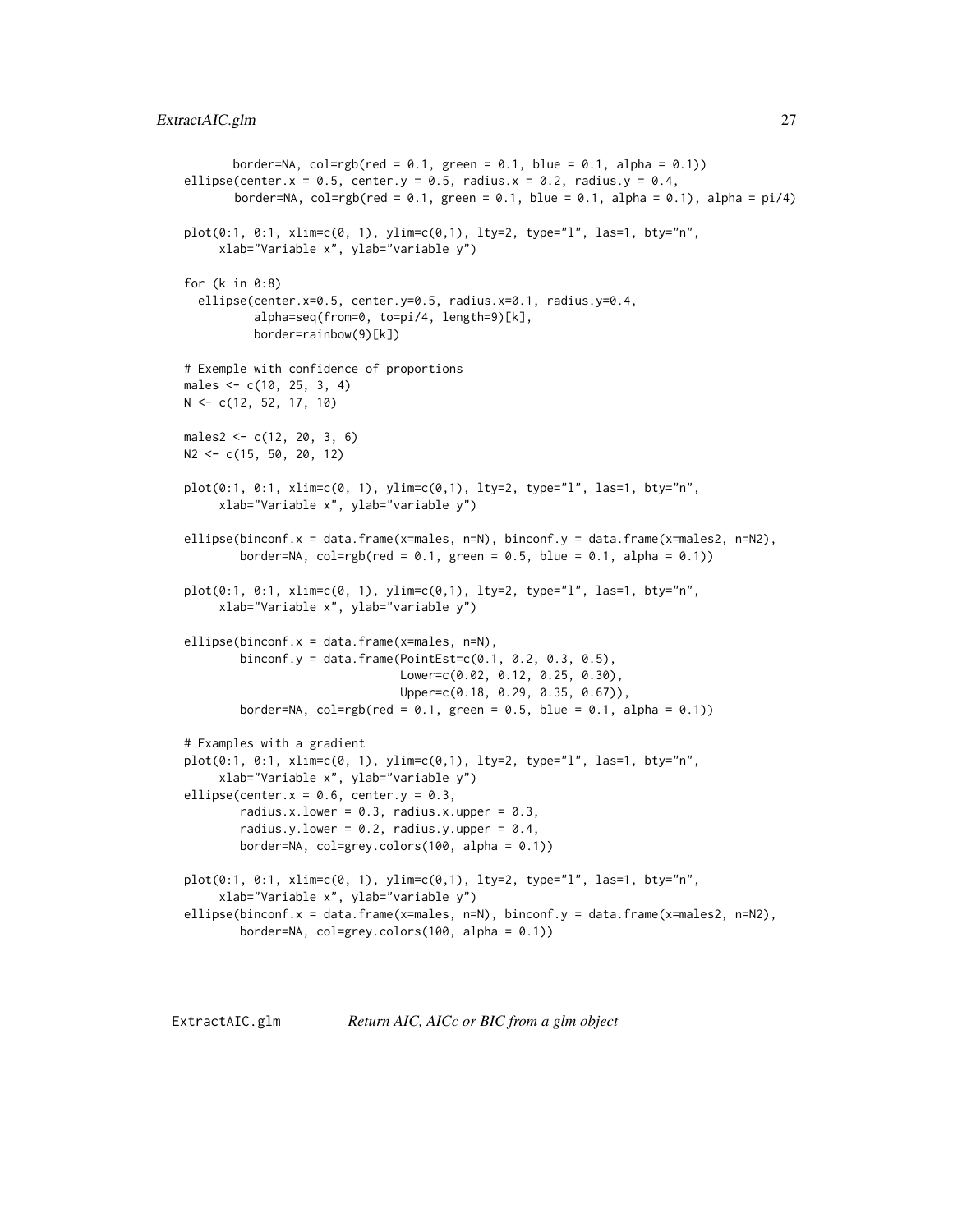#### Description

For glm fits the family's aic() function is used to compute the AIC.

The choice between different criteria is done by setting a global option AIC. It can be checked using show.option=TRUE. Indeed, it is not possible to use the ... parameter due to a bug in some functions of MASS package. If you want to use this function as a replacement for setpAIC(), do extractAIC.glm <- ExtractAIC.glm before.

# Usage

ExtractAIC.glm(fit, scale =  $0, k = 2, ...$ )

# Arguments

| fit   | fitted model, the result of a fitter glm.                                                                   |
|-------|-------------------------------------------------------------------------------------------------------------|
| scale | unused for glm.                                                                                             |
| k.    | numeric specifying the 'weight' of the equivalent degrees of freedom $(=:$ edf)<br>part in the AIC formula. |
| .     | further arguments (currently unused because some functions using this function<br>do not use them).         |

# Details

ExtractAIC.glm returns AIC, AICc or BIC from a glm object

#### Value

A numeric named vector of length 2, with first and second elements giving edf the 'equivalent degrees of freedom' for the fitted model fit. x the Information Criterion for fit.

# Author(s)

Modified from stats:::extract.AIC.glm

#### See Also

Other AIC: [compare\\_AICc](#page-14-1), [compare\\_AIC](#page-12-1), [compare\\_BIC](#page-15-1), [compare](#page-12-2)

```
extractAIC.glm <- ExtractAIC.glm
n < -100x \le rnorm(n, 20, 2)
A \leq rnorm(n, 20, 5)g \leftarrow glm(x \sim A)extractAIC(g, show.option=TRUE)
options(AIC="AIC")
extractAIC(g)
options(AIC="BIC")
```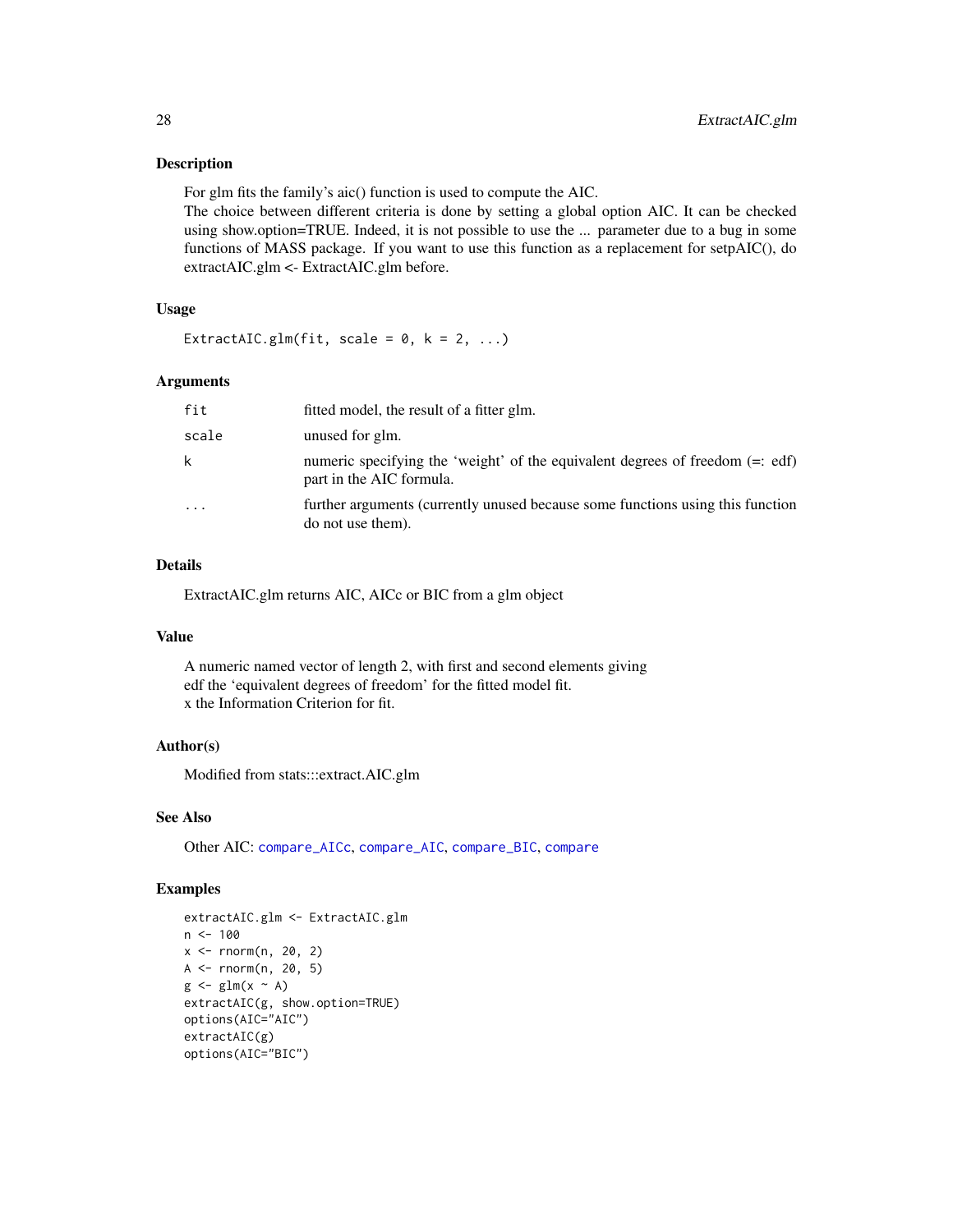# <span id="page-28-0"></span>growlnotify 29

```
extractAIC(g)
options(AIC="AICc")
extractAIC(g)
```
# growlnotify *Send growl notification for MacOs X system.*

# Description

This function is used to send a notification to MacOS user.

# Usage

```
growlnotify(textinfo = ")
```
# Arguments

textinfo Text to display in the growlnotify window

#### Details

growlnotify send growl notification for MacOs X systems.

# Value

None

# Author(s)

Marc Girondot

# Examples

```
## Not run:
# If growlnotify is used on a non-mac system, it just quits.
growlnotify("It works if you are on a Mac with GrowlNotify installed!")
```
## End(Not run)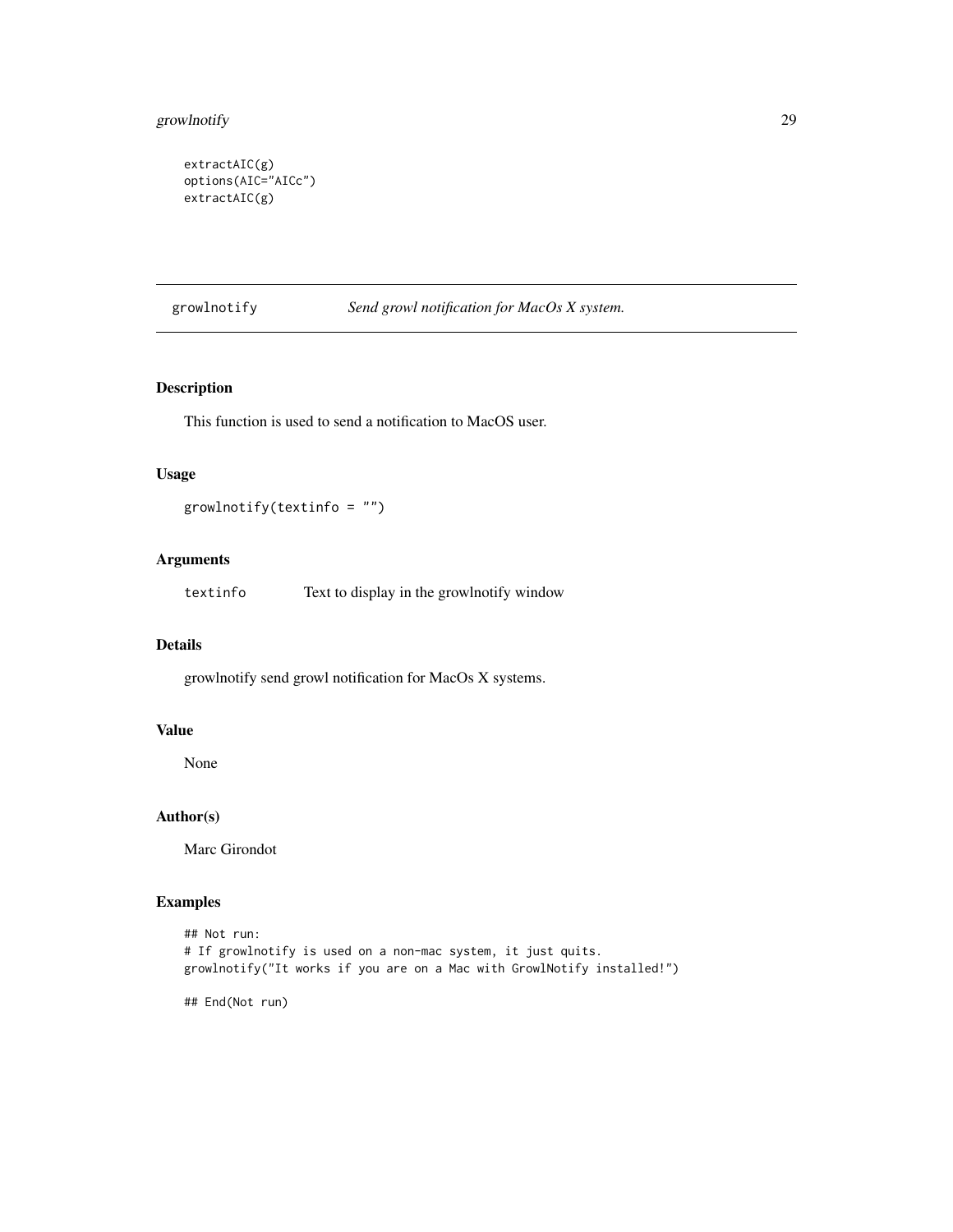#### Description

This function must be used if missing values are present in the dataset.

It ensures that all correlations and partial correlations can be calculated. The columns of the dataframe are removed one per one until all can be calculated without error. It is possible to say that one or more columns must be retained because they are of particular importance in the analysis. The use and method parameters are used by cor() function. The function uses by default a parallel computing in Unix or MacOSX systems. If progress is TRUE and the package pbmcapply is present, a progress bar is displayed. If debug is TRUE, some informations are shown during the process. https://fr.wikipedia.org/wiki/Iconographie\_des\_corrélations

# Usage

```
IC_clean_data(data = stop("A dataframe object is required"),
  use = c("pairwise.complete.obs", "everything", "all.obs", "complete.obs",
  "na.or.complete"), method = c("pearson", "kendall", "spearman"),
  variable.retain = NULL, test.partial.correlation = TRUE,
 progress = TRUE, debug = FALSE)
```
#### Arguments

| data                     | The data.frame to be cleaned                                                                                                                                                                                                                                |  |
|--------------------------|-------------------------------------------------------------------------------------------------------------------------------------------------------------------------------------------------------------------------------------------------------------|--|
| use                      | an optional character string giving a method for computing covariances in the<br>presence of missing values. This must be (an abbreviation of) one of the strings<br>"everything", "all.obs", "complete.obs", "na.or.complete", or "pairwise.complete.obs". |  |
| method                   | a character string indicating which correlation coefficient (or covariance) is to<br>be computed. One of "pearson" (default), "kendall", or "spearman": can be<br>abbreviated.                                                                              |  |
| variable.retain          |                                                                                                                                                                                                                                                             |  |
|                          | a vector with the name of columns to keep                                                                                                                                                                                                                   |  |
| test.partial.correlation |                                                                                                                                                                                                                                                             |  |
|                          | should the partial correlations be tested?                                                                                                                                                                                                                  |  |
| progress                 | show a progress bar                                                                                                                                                                                                                                         |  |
| debug                    | if TRUE, information about progression of cleaning are shown                                                                                                                                                                                                |  |

# Details

IC\_clean\_data checks and corrects the dataframe to be used with IC\_threshold\_matrix

#### Value

A dataframe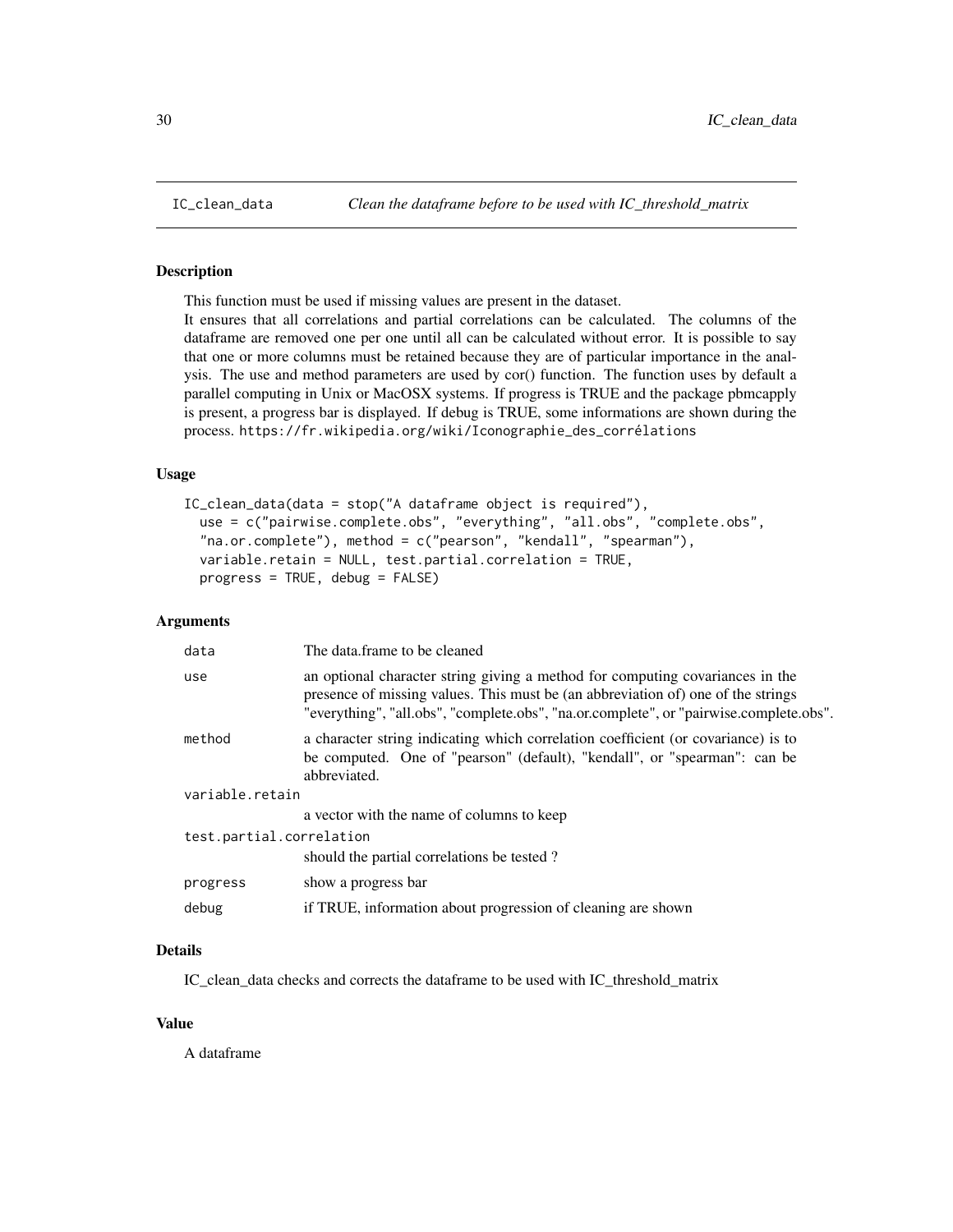#### <span id="page-30-0"></span>Author(s)

Marc Girondot

# References

Lesty, M., 1999. Une nouvelle approche dans le choix des régresseurs de la régression multiple en présence d'interactions et de colinéarités. Revue de Modulad 22, 41-77.

# See Also

Other Iconography of correlations: [IC\\_correlation\\_simplify](#page-30-1), [IC\\_threshold\\_matrix](#page-32-1), [plot.IconoCorel](#page-55-1)

#### Examples

```
## Not run:
library("HelpersMG")
es <- matrix(c("e1", "52", "12", "12", "5",
"e2", "59", "12.5", "9", "5",
"e3", "55", "13", "15", "9",
"e4", "58", "14.5", "5", "5",
"e5", "66", "15.5", "11", "13.5",
"e6", "62", "16", "15", "18",
"e7", "63", "17", "12", "18",
"e8", "69", "18", "9", "18"), ncol=5, byrow = TRUE)
colnames(es) <- c("Élève", "Poids", "Âge", "Assiduité", "Note")
es <- as.data.frame(es, stringsasFactor=FALSE)
es[, 2] <- as.numeric(as.character(es[, 2]))
es[, 3] <- as.numeric(as.character(es[, 3]))
es[, 4] <- as.numeric(as.character(es[, 4]))
es[, 5] <- as.numeric(as.character(es[, 5]))
es
df <- IC_clean_data(es, debug = TRUE)
cor_matrix <- IC_threshold_matrix(data=df, threshold = NULL, progress=FALSE)
cor_threshold <- IC_threshold_matrix(data=df, threshold = 0.3)
par(mar=c(1,1,1,1))
set.seed(4)
plot(cor_threshold)
cor_threshold_Note <- IC_correlation_simplify(matrix=cor_threshold, variable="Note")
plot(cor_threshold_Note)
```

```
## End(Not run)
```
<span id="page-30-1"></span>IC\_correlation\_simplify

*Simplify the correlation matrix*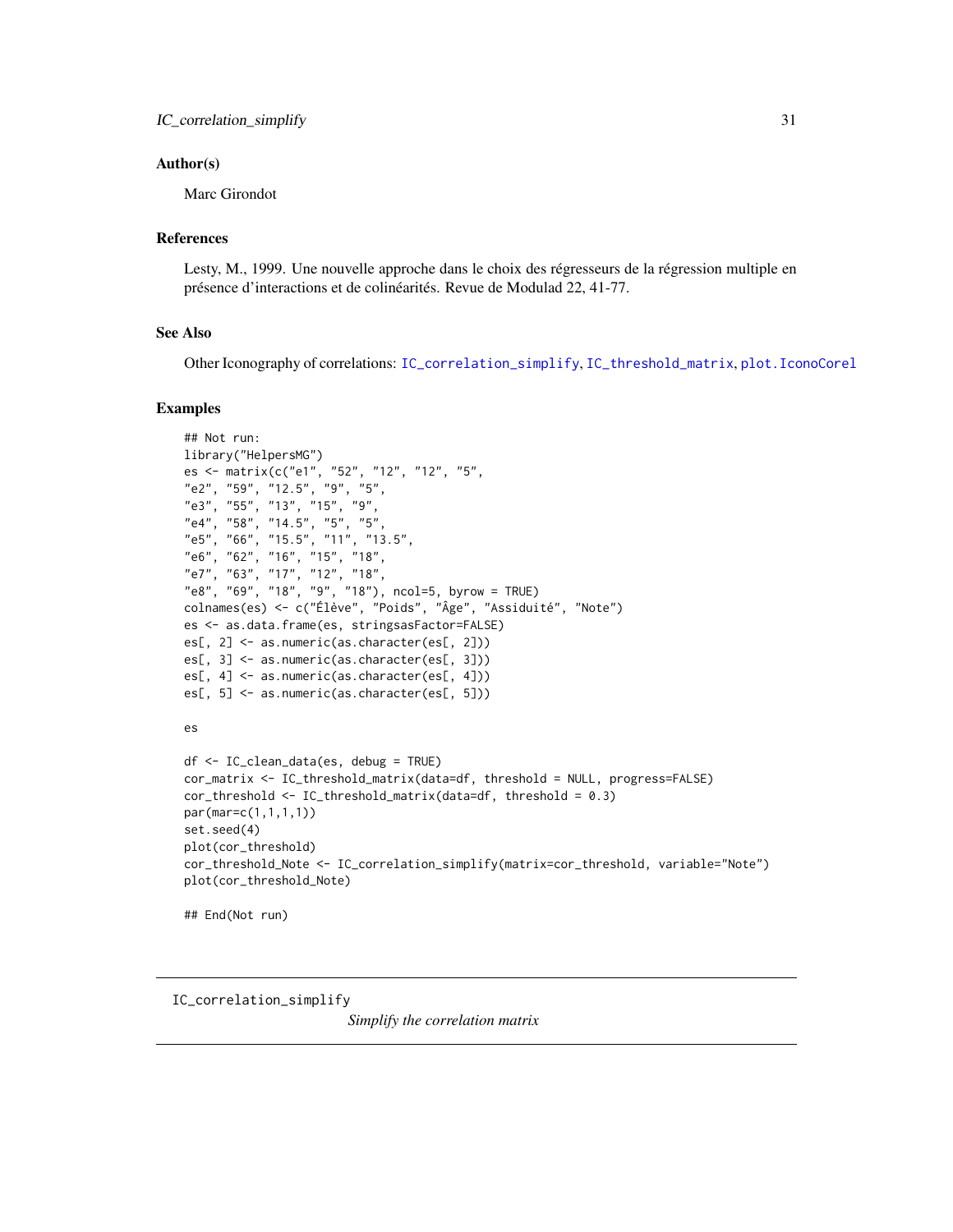#### Description

This function can be used to simplify the network of correlations. If no vector of variables is given, the variables not linked to any other variable are removed. If a vector of variables is given, only link to these variables are retained. https://fr.wikipedia.org/wiki/Iconographie\_des\_c

# Usage

```
IC_correlation_simplify(matrix, variable = NULL)
```
#### Arguments

| matrix   | The correlation matrix to simplify        |
|----------|-------------------------------------------|
| variable | a vector with the name of columns to keep |

# Details

IC\_correlation\_simplify simplifies the correlation matrix

# Value

A list

#### Author(s)

Marc Girondot

# References

Lesty, M., 1999. Une nouvelle approche dans le choix des régresseurs de la régression multiple en présence d'interactions et de colinéarités. Revue de Modulad 22, 41-77.

# See Also

Other Iconography of correlations: [IC\\_clean\\_data](#page-29-1), [IC\\_threshold\\_matrix](#page-32-1), [plot.IconoCorel](#page-55-1)

```
## Not run:
library("HelpersMG")
es <- matrix(c("e1", "52", "12", "12", "5",
"e2", "59", "12.5", "9", "5",
"e3", "55", "13", "15", "9",
"e4", "58", "14.5", "5", "5",
"e5", "66", "15.5", "11", "13.5",
"e6", "62", "16", "15", "18",
"e7", "63", "17", "12", "18",
"e8", "69", "18", "9", "18"), ncol=5, byrow = TRUE)
colnames(es) <- c("Élève", "Poids", "Âge", "Assiduité", "Note")
es <- as.data.frame(es, stringsasFactor=FALSE)
es[, 2] <- as.numeric(as.character(es[, 2]))
```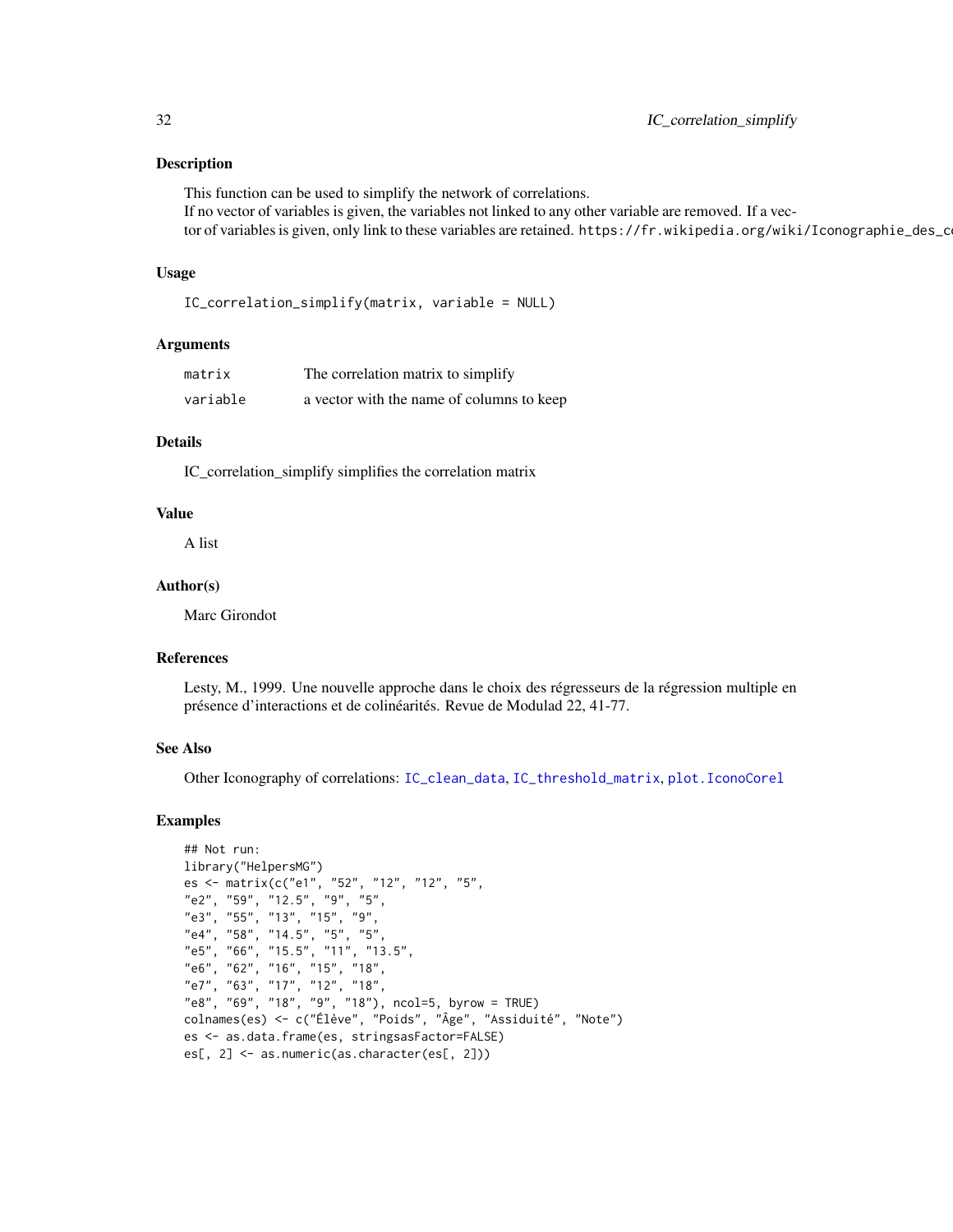#### <span id="page-32-0"></span>IC\_threshold\_matrix 33

```
es[, 3] <- as.numeric(as.character(es[, 3]))
es[, 4] <- as.numeric(as.character(es[, 4]))
es[, 5] <- as.numeric(as.character(es[, 5]))
es
df <- IC_clean_data(es, debug = TRUE)
cor_matrix <- IC_threshold_matrix(data=df, threshold = NULL, progress=FALSE)
cor_threshold <- IC_threshold_matrix(data=df, threshold = 0.3)
par(mar=c(1,1,1,1))
set.seed(4)
plot(cor_threshold)
cor_threshold_Note <- IC_correlation_simplify(matrix=cor_threshold, variable="Note")
plot(cor_threshold_Note)
## End(Not run)
```
<span id="page-32-1"></span>IC\_threshold\_matrix *Calculate correlation matrix*

#### Description

This function calculates the matrix of correlations thresholded using partial correlation.

If the threshold is not given, the object that is produced can be used later for thresholding.

For model OAT: a correlation is retained if it is higher that the threshold and if all partial correlationw of the two variables and any third one are all lower than the threshold.

For model AAT: a correlation is retained if it is higher than the threshold and the partial correlation is lower than the threshold. In this case, no missing value is accepted.

The use and method parameters are used by cor() function. The function uses by default a parallel computing in Unix or MacOSX systems. If progress is TRUE and the package pbmcapply is present, a progress bar is displayed. If debug is TRUE, some informations are shown during the process but parallel computing is not used.

https://fr.wikipedia.org/wiki/Iconographie\_des\_corrélations

# Usage

```
IC_threshold_matrix(data = stop("A dataframe or an IconoCorel object is required"),
threshold = NULL, use = c("pairwise.complete.obs", "everything",
"all.obs", "complete.obs", "na.or.complete"), method = c("pearson",
"kendall", "spearman"), model = c("OAT", "ATT"), progress = TRUE,
debug = FALSE)
```
#### Arguments

| data      | A dataframe or an IconoCorel object from a previous run of IC_threshold_matrix |
|-----------|--------------------------------------------------------------------------------|
| threshold | threshold for partial and full correlations                                    |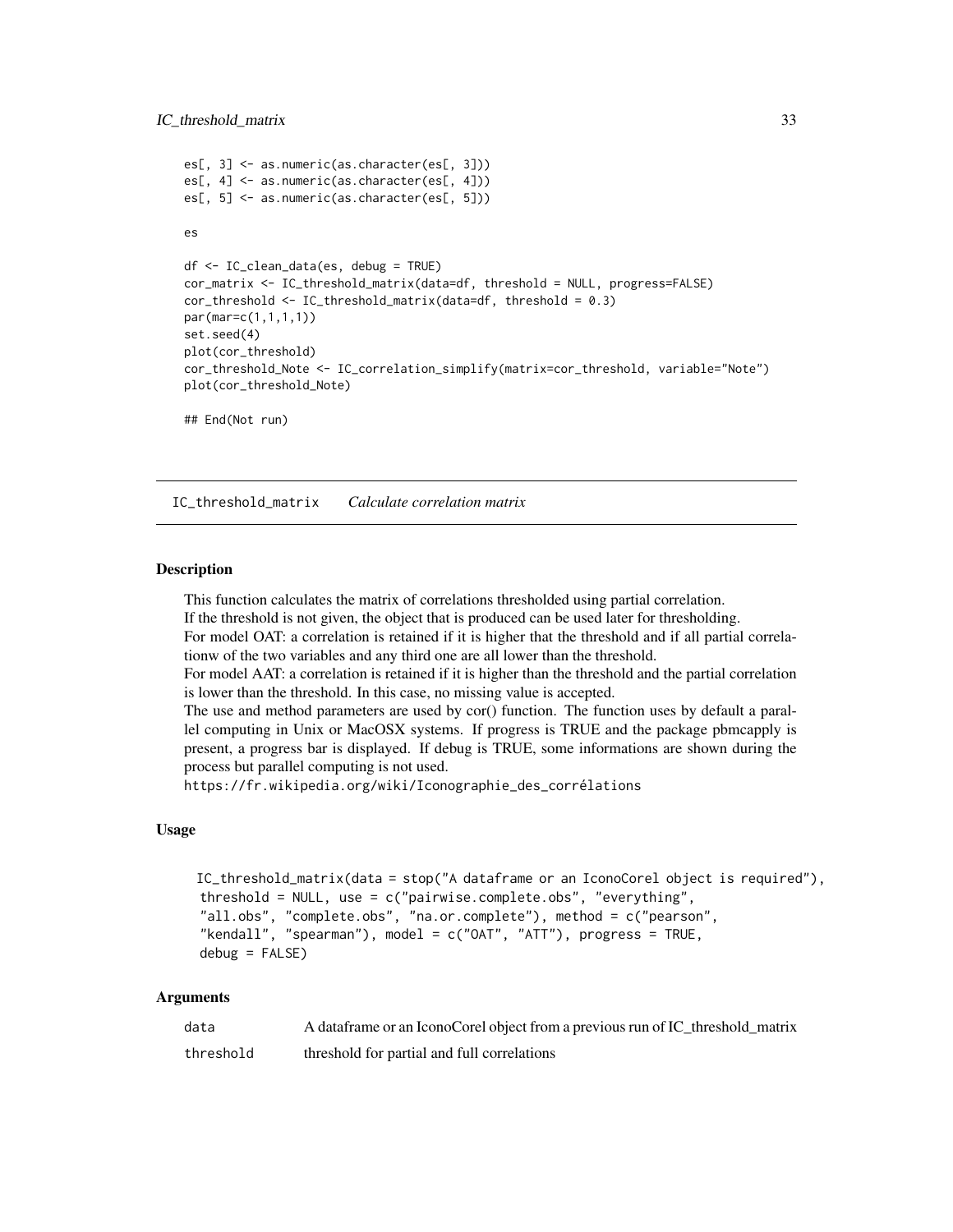| use      | an optional character string giving a method for computing covariances in the<br>presence of missing values. This must be (an abbreviation of) one of the strings<br>"everything", "all.obs", "complete.obs", "na.or.complete", or "pairwise.complete.obs". |
|----------|-------------------------------------------------------------------------------------------------------------------------------------------------------------------------------------------------------------------------------------------------------------|
| method   | a character string indicating which correlation coefficient (or covariance) is to<br>be computed. One of "pearson" (default), "kendall", or "spearman": can be<br>abbreviated.                                                                              |
| model    | a character string indicating if linear model uses all variables at a time (AAT) or<br>one at a time (OAT).                                                                                                                                                 |
| progress | show a progress bar                                                                                                                                                                                                                                         |
| debug    | display information about progression of computing                                                                                                                                                                                                          |
|          |                                                                                                                                                                                                                                                             |

#### Details

IC\_threshold\_matrix calculates correlation matrix thresholed by partial correlation

#### Value

A list

# Author(s)

Marc Girondot

#### References

Lesty, M., 1999. Une nouvelle approche dans le choix des régresseurs de la régression multiple en présence d'interactions et de colinéarités. Revue de Modulad 22, 41-77.

# See Also

Other Iconography of correlations: [IC\\_clean\\_data](#page-29-1), [IC\\_correlation\\_simplify](#page-30-1), [plot.IconoCorel](#page-55-1)

```
## Not run:
library("HelpersMG")
es <- matrix(c("e1", "52", "12", "12", "5",
"e2", "59", "12.5", "9", "5",
"e3", "55", "13", "15", "9",
"e4", "58", "14.5", "5", "5",
"e5", "66", "15.5", "11", "13.5",
"e6", "62", "16", "15", "18",
"e7", "63", "17", "12", "18",
"e8", "69", "18", "9", "18"), ncol=5, byrow = TRUE)
colnames(es) <- c("Élève", "Poids", "Âge", "Assiduité", "Note")
es <- as.data.frame(es, stringsasFactor=FALSE)
es[, 2] <- as.numeric(as.character(es[, 2]))
es[, 3] <- as.numeric(as.character(es[, 3]))
es[, 4] <- as.numeric(as.character(es[, 4]))
es[, 5] <- as.numeric(as.character(es[, 5]))
```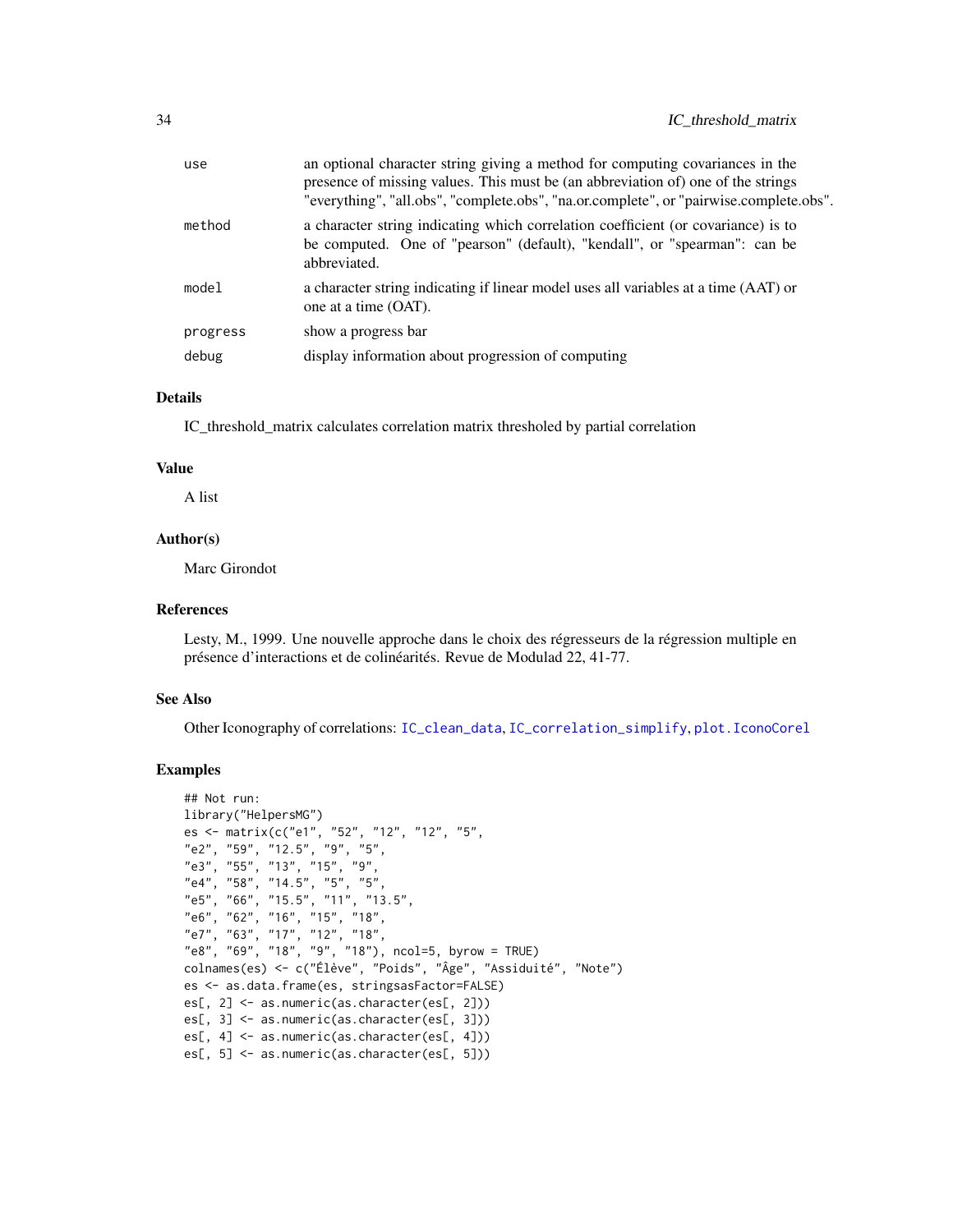<span id="page-34-0"></span>es

```
df <- IC_clean_data(es, debug = TRUE)
cor_matrix <- IC_threshold_matrix(data=df, threshold = NULL, progress=FALSE)
cor_threshold <- IC_threshold_matrix(data=cor_matrix, threshold = 0.3)
par(mar=c(1,1,1,1))
set.seed(4)
plot(cor_threshold)
cor_threshold_Note <- IC_correlation_simplify(matrix=cor_threshold, variable="Note")
plot(cor_threshold_Note)
# Using the model All at a time
cor_threshold_AAT <- IC_threshold_matrix(data=df, threshold = 0.3, model="AAT")
par(mar=c(1,1,1,1))
set.seed(4)
plot(cor_threshold_AAT, show.legend.strength="bottomleft")
## End(Not run)
```
index.periodic *Estimate indices in periodic timeseries based on anchored minimum and maximum*

# Description

Estimate indices in periodic timeseries based on anchored minimum and maximum. The data.frame minmax can be generated manually. It should have three columns (time, index, SD), with all the successive minimum and maximum indices.

It can be used with sun.info() to get the time of minimum and maximum air temperature or with getTide() to reconstruct the sea level.

#### Usage

```
index.periodic(minmax, time = NULL, replicates = 100, progressbar = FALSE)
```
# Arguments

| minmax      | A data frame returned by minmax periodic |
|-------------|------------------------------------------|
| time        | The time at which produced the estimate  |
| replicates  | Number of replicates to estimate SD      |
| progressbar | Does a progression bar must be shown     |

# Details

index.periodic estimate indices in periodic timeseries based on anchored minimum and maximum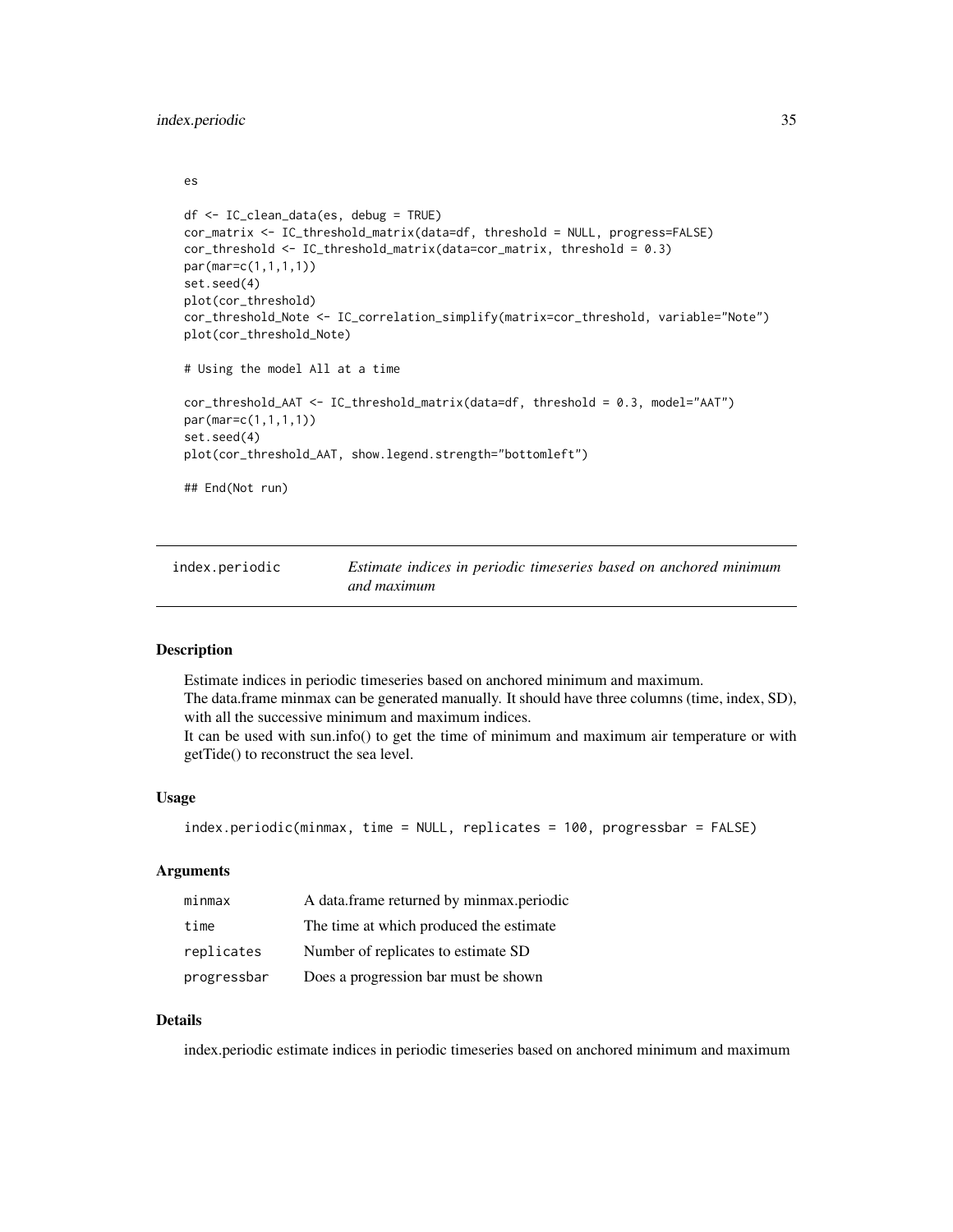# Value

A data.frame with a column time and a column index

# Author(s)

Marc Girondot <marc.girondot@u-psud.fr>

# See Also

Other Periodic patterns of indices: [minmax.periodic](#page-48-1), [moon.info](#page-52-1), [sun.info](#page-78-1), [tide.info](#page-83-1)

```
## Not run:
# Generate a timeserie of time
time.obs <- NULL
for (i in 0:9) time.obs \leq c(time.obs, c(0, 6, 12, 18)+i\neq24)
# For these time, generate a timeseries of temperatures
temp.obs <- rep(NA, length(time.obs))
temp.obs[3+(0:9)*4] <- rnorm(10, 25, 3)
temp.obs[1+(0:9)*4] <- rnorm(10, 10, 3)
for (i in 1:(length(time.obs)-1))
 if (is.na(temp.obs[i]))
 temp.obs[i] <- mean(c(temp.obs[i-1], temp.obs[i+1]))
 if (is.na(temp.obs[length(time.obs)]))
 temp.obs[length(time.obs)] <- temp.obs[length(time.obs)-1]/2
observed <- data.frame(time=time.obs, temperature=temp.obs)
# Search for the minimum and maximum values
r <- minmax.periodic(time.minmax.daily=c(Min=2, Max=15),
observed=observed, period=24, colname.index="temperature")
# Estimate all the temperatures for these values
t <- index.periodic(minmax=r)
plot_errbar(x=t[,"time"], y=t[,"index"],
errbar.y=ifelse(is.na(t[,"sd"]), 0, 2*t[,"sd"]),
type="l", las=1, bty="n", errbar.y.polygon = TRUE,
xlab="hours", ylab="Temperatures", ylim=c(0, 35),
errbar.y.polygon.list = list(col="grey"))
plot_add(x=t[,"time"], y=t[,"index"], type="l")
plot_add(observed$time, observed$temperature, pch=19, cex=0.5)
## End(Not run)
```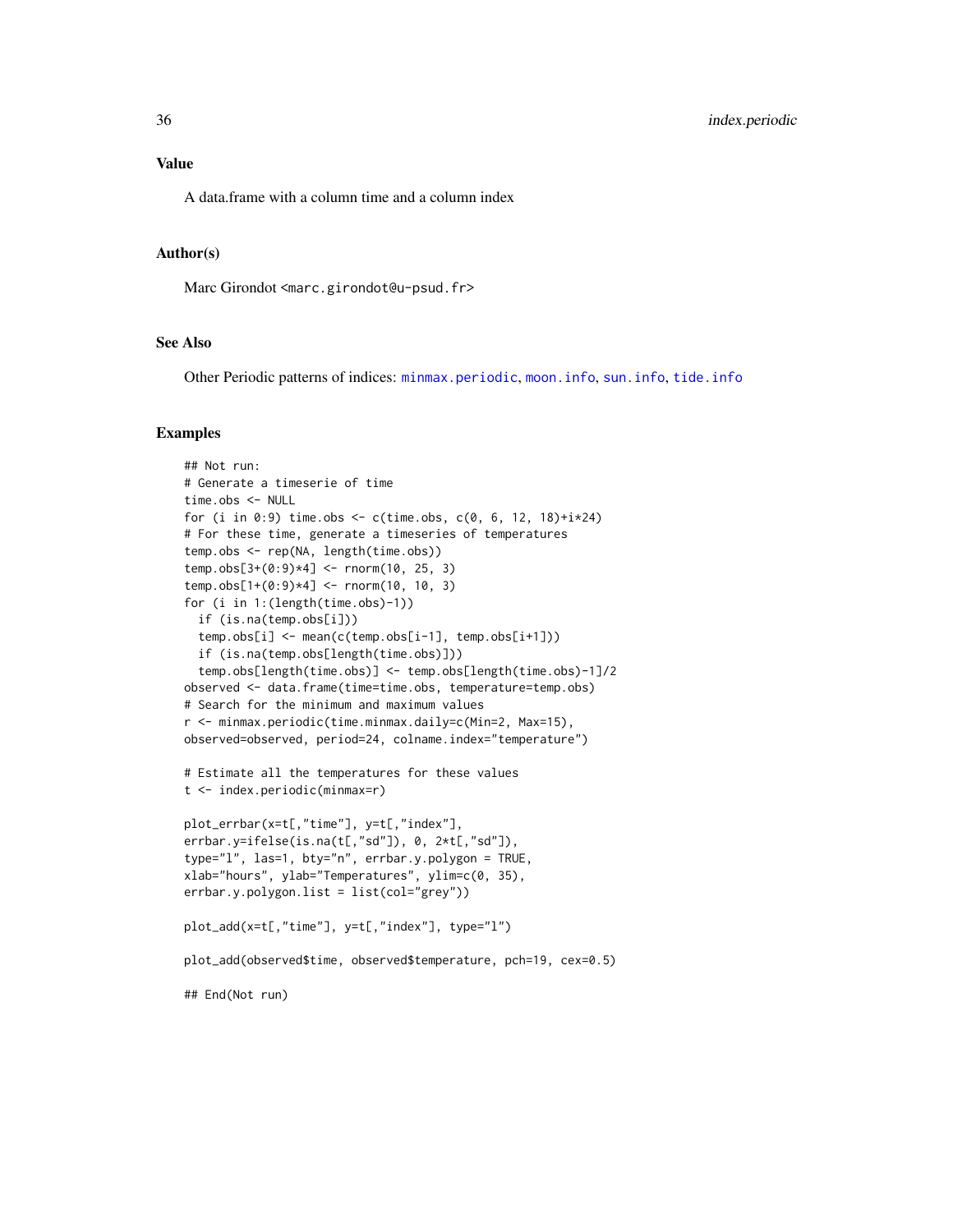Return or the index in ncdf object from lat/longitude or reverse.

#### Usage

```
ind_long_lat(ncdf = stop("The ncdf data must be supplied"), long = NULL,
 lat = NULL, indice.long = NULL, indice.lat = NULL, name.lon = "lon",
 name.lat = "lat")
```
# Arguments

| ncdf        | An object read from package ncdf4, ncdf or RNetCDF |
|-------------|----------------------------------------------------|
| long        | Longitude in decimal format                        |
| lat         | Latitude in decimal format                         |
| indice.long | Index of longitude                                 |
| indice.lat  | Index of latitude                                  |
| name.lon    | Name of argument for longitude, default is lon     |
| name.lat    | Name of argument for latitude, default is lat      |

#### Details

ind\_long\_lat is used to manage ncdf information

# Value

Or the index in ncdf object from lat/longitude or inverse

## Author(s)

Marc Girondot

# Examples

```
## Not run:
url <- "ftp://ftp.cdc.noaa.gov/Datasets/noaa.oisst.v2.highres/"
url <- paste0(url, "sst.day.mean.2012.v2.nc")
dest <- paste(Sys.getenv("HOME"), "/sst.day.mean.2012.v2.nc", sep="")
download.file(url, dest)
library("ncdf4")
dta2012 <- nc_open(dest)
indices <- ind_long_lat(ncdf=dta2012, lat=5.89, long=-20.56)
coordinates <- ind_long_lat(ncdf=dta2012, indice.lat=20, indice.long=30)
# library("RNetCDF")
```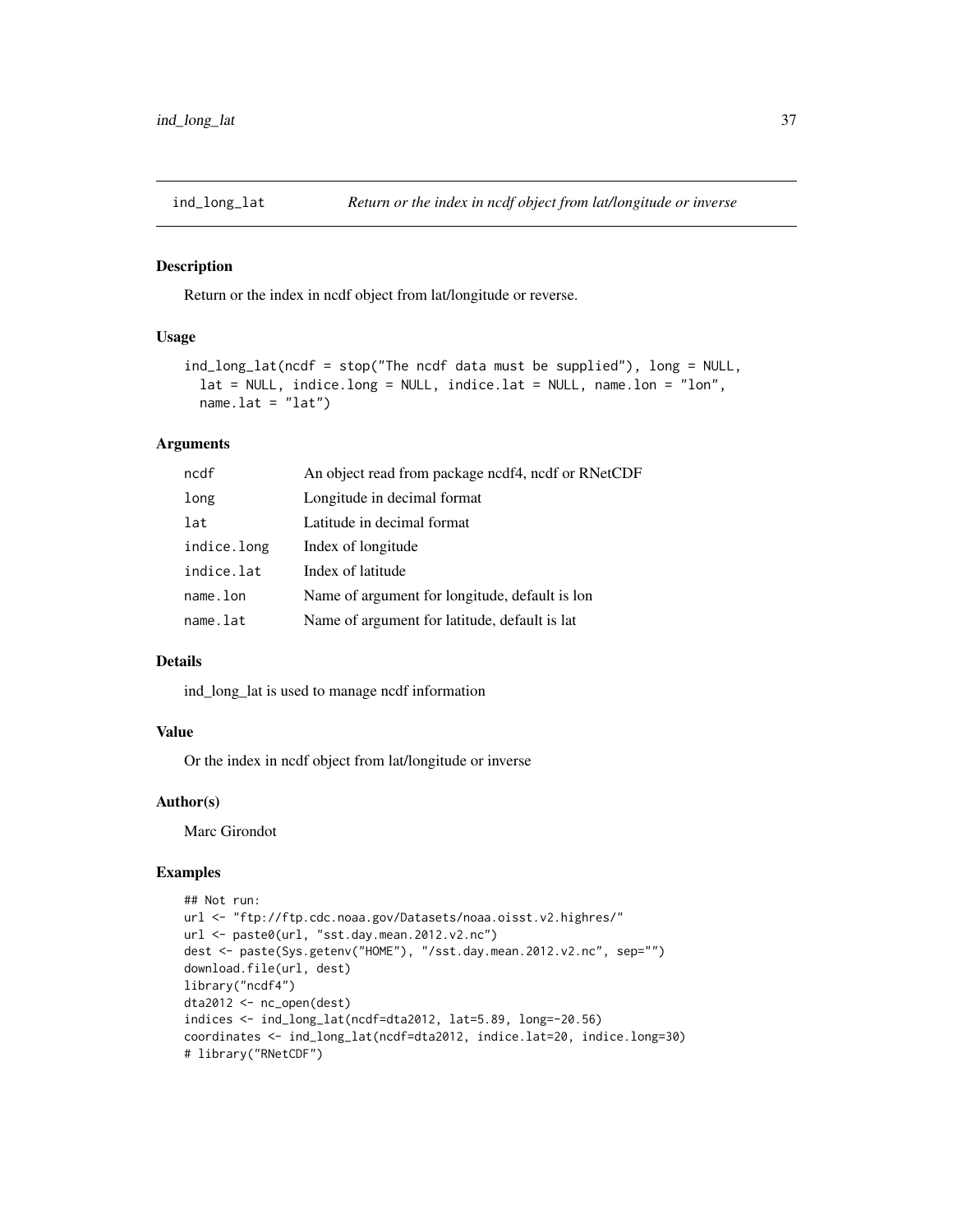```
# dta2012 <- open.nc(dest)
# indices <- ind_long_lat(ncdf=dta2012, lat=5.89, long=-20.56)
# coordinates <- ind_long_lat(ncdf=dta2012, indice.lat=20, indice.long=30)
# ncdf library is depreciated in CRAN
# library("ncdf")
# dta2012 <- open.ncdf(dest)
# indices <- ind_long_lat(ncdf=dta2012, lat=5.89, long=-20.56)
# coordinates <- ind_long_lat(ncdf=dta2012, indice.lat=20, indice.long=30)
## End(Not run)
```
inside.search *Search a string within files of a folder*

#### Description

Search for a string inside the files of a folder and return where the string is found. The pattern for files that must be included uses regex for filtering.

#### Usage

```
inside.search(path = ".", pattern = "*\\.R$", showallfilenames = FALSE,
  ..., fixed = TRUE, ignore.case = FALSE,
  text = stop("A text to be searched for is necessary"))
```
# Arguments

| path             | Path of the folder to search in                                                                                     |
|------------------|---------------------------------------------------------------------------------------------------------------------|
| pattern          | Pattern for file names to search in                                                                                 |
| showallfilenames |                                                                                                                     |
|                  | logical. Show all the filenames search for in                                                                       |
| $\ddots$ .       | Options for readLines(), example warn = FALSE                                                                       |
| fixed            | logical. If TRUE, pattern is a string to be matched as is. Overrides all conflicting<br>arguments (see gsub)        |
| ignore.case      | logical. if FALSE, the pattern matching for text is case sensitive and if TRUE,<br>case is ignored during matching. |
| text             | Text to search in files                                                                                             |
|                  |                                                                                                                     |

## Details

inside.search Search a string within files of a folder

# Value

Return an invisible vector with filenames in which the pattern occurs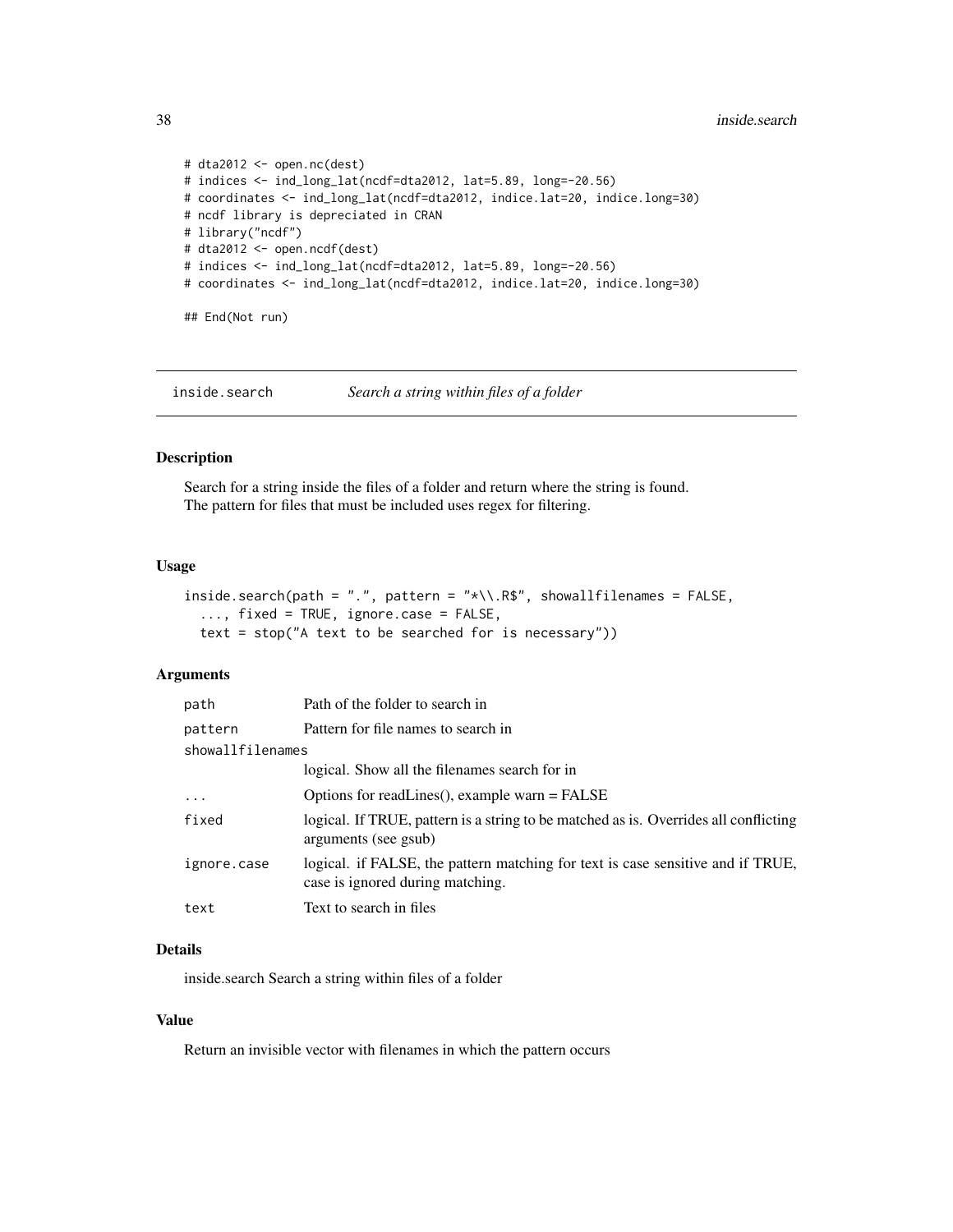#### invlogit 39

# Author(s)

Marc Girondot

# Examples

```
## Not run:
library(HelpersMG)
# Search for files in path with names based on pattern that have the string search inside.
inside.search(path=".", pattern="*\\.R$", search="embryogrowth")
```
## End(Not run)

<span id="page-38-0"></span>invlogit *Return the inverse logit*

# Description

Return the inverse logit.

## Usage

invlogit(n)

# Arguments

n The value to inverse to get the probability

## Details

invlogit returns the inverse logit

# Value

A value

## Author(s)

Marc Girondot

# See Also

Other logit: [logit](#page-42-0)

# Examples

 $n \leftarrow$  logit(0.5) invlogit(n)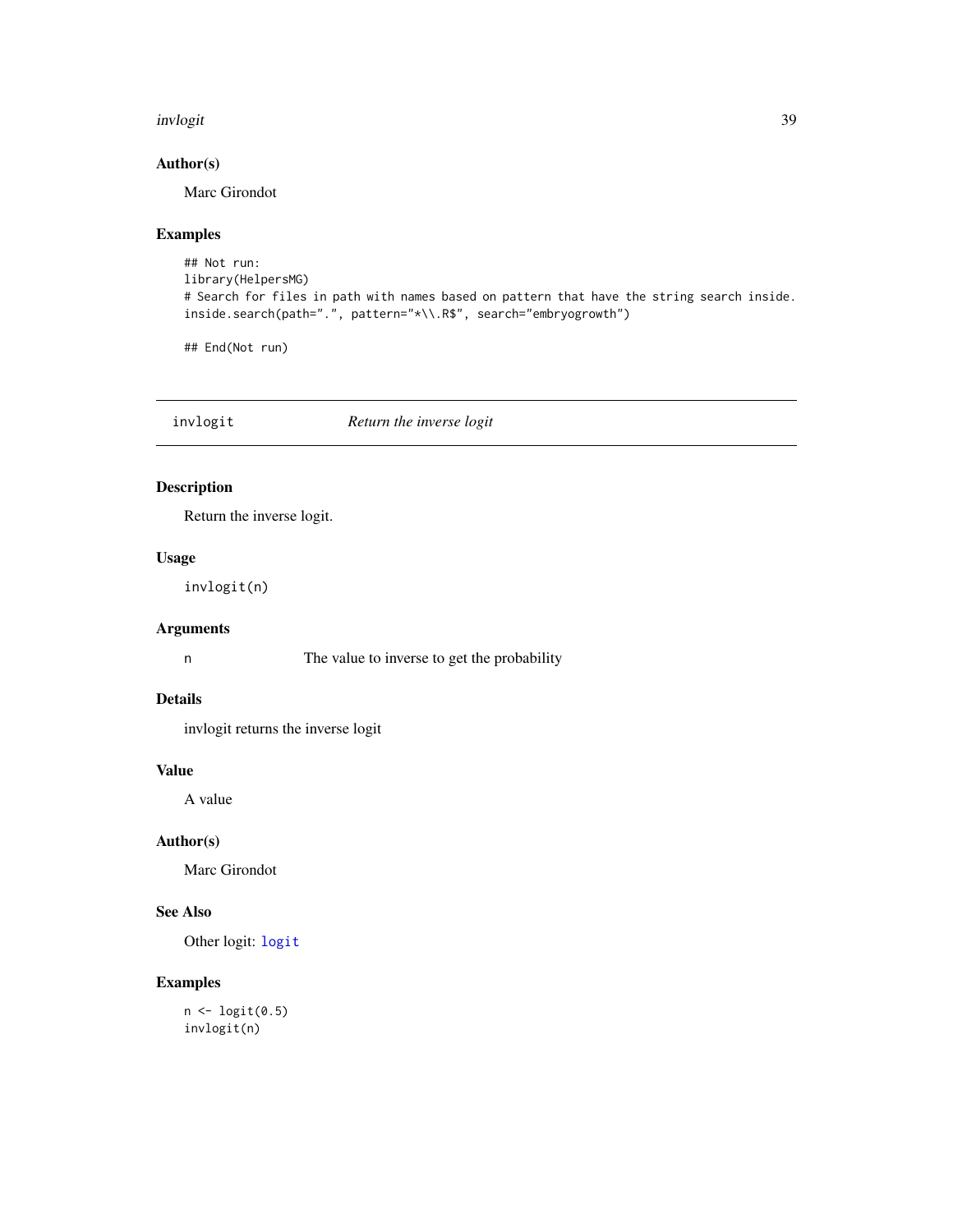<span id="page-39-0"></span>Estimate the parameters that best describe LD50 Logistic and logit models are the same but wit different parametrization:  $logistic=1/(1+exp((1/S)*(P-d))) logit=1/(1+exp(P+d*S))$ 

# Usage

```
LD50(df = NULL, alive = NULL, dead = NULL, N = NULL, doses = NULL,
  l = 0.05, parameters.initial = NULL, fixed.parameters = NULL,
  SE = NULL, equation = "logistic", replicates = 1000, range.CI = 0.95,
  limit.low.TRD.minimum = 5, limit.high.TRD.maximum = 1000, print = TRUE,
  doses.plot = seq(from = 0, to = 1000, by = 0.1)
```
# Arguments

| df                     | A data frame with at least two columns named alive, dead or N and doses columns             |  |
|------------------------|---------------------------------------------------------------------------------------------|--|
| alive                  | A vector with alive individuals at the end of experiment                                    |  |
| dead                   | A vector with dead individuals at the end of experiment                                     |  |
| N                      | A vector with total numbers of tested individuals                                           |  |
| doses                  | The constant incubation doses used to fit sex ratio                                         |  |
| 1                      | The limit to define TRD (see Girondot, 1999)                                                |  |
| parameters.initial     |                                                                                             |  |
|                        | Initial values for P, S or K search as a vector, ex. $c(P=29, S=-0.3)$                      |  |
| fixed.parameters       |                                                                                             |  |
|                        | Parameters that will not be changed during fit                                              |  |
| <b>SE</b>              | Standard errors for parameters                                                              |  |
| equation               | Could be "logistic", "logit", "probit", Hill", "Richards", "Hulin" or "Double-<br>Richards" |  |
| replicates             | Number of replicates to estimate confidence intervals                                       |  |
| range.CI               | The range of confidence interval for estimation, default=0.95                               |  |
| limit.low.TRD.minimum  |                                                                                             |  |
|                        | Minimum lower limit for TRD                                                                 |  |
| limit.high.TRD.maximum |                                                                                             |  |
|                        | Maximum higher limit for TRD                                                                |  |
| print                  | Do the results must be printed at screen? TRUE (default) or FALSE                           |  |
| doses.plot             | Sequences of doses that will be used for plotting. If NULL, does not estimate<br>them       |  |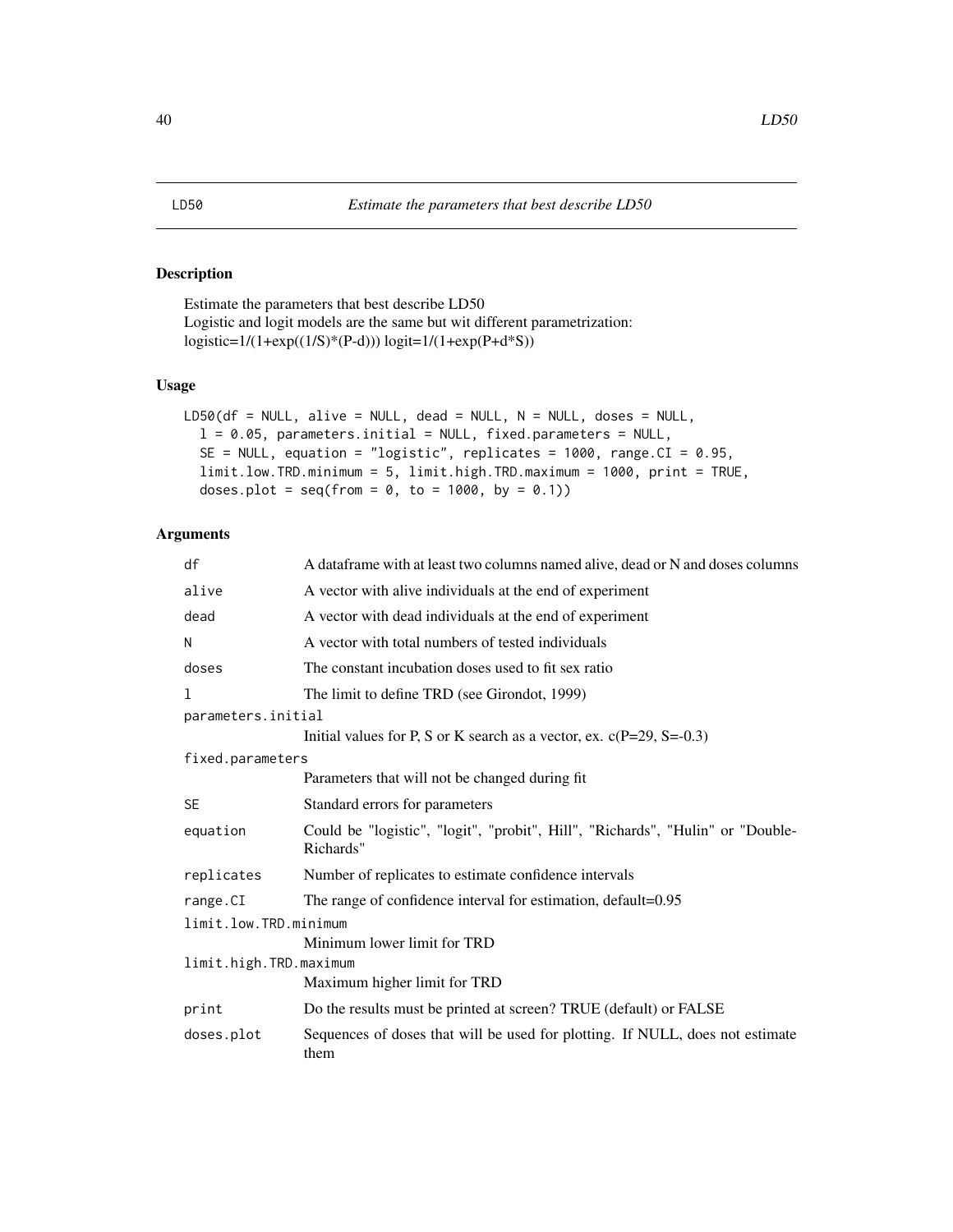#### $LD50$  41

# Details

LD50 estimates the parameters that best describe LD50

# Value

A list with the LD50, Transitional Range of Doses and their SE

## Author(s)

Marc Girondot <marc.girondot@u-psud.fr>

# See Also

Other LD50 functions: [logLik.LD50](#page-43-0), [plot.LD50](#page-57-0), [predict.LD50](#page-63-0)

#### Examples

```
## Not run:
library("HelpersMG")
data <- data.frame(Doses=c(80, 120, 150, 150, 180, 200),
Alive=c(10, 12, 8, 6, 2, 1),
Dead=c(0, 1, 5, 6, 9, 15))
LD50_logistic <- LD50(data, equation="logistic")
predict(LD50_logistic, doses=c(140, 170))
plot(LD50_logistic)
LD50_probit <- LD50(data, equation="probit")
predict(LD50_probit, doses=c(140, 170))
plot(LD50_probit)
LD50_logit <- LD50(data, equation="logit")
predict(LD50_logit, doses=c(140, 170))
plot(LD50_logit)
LD50_hill <- LD50(data, equation="hill")
predict(LD50_hill, doses=c(140, 170))
plot(LD50_hill)
LD50_Richards <- LD50(data, equation="Richards")
predict(LD50_Richards, doses=c(140, 170))
plot(LD50_Richards)
LD50_Hulin <- LD50(data, equation="Hulin")
predict(LD50_Hulin, doses=c(140, 170))
plot(LD50_Hulin)
LD50_DoubleRichards <- LD50(data, equation="Double-Richards")
predict(LD50_DoubleRichards, doses=c(140, 170))
plot(LD50_DoubleRichards)
```
## End(Not run)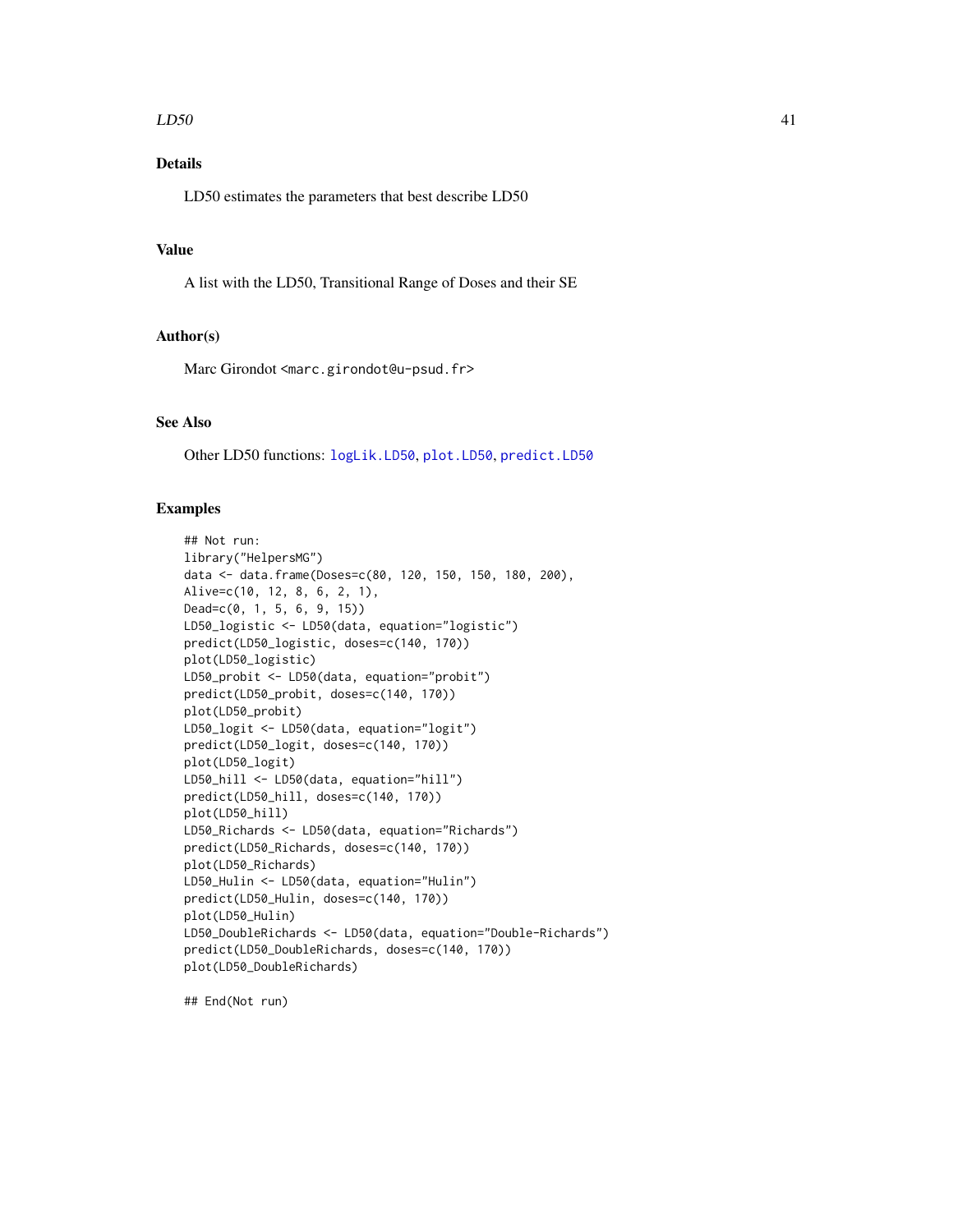Return path of file searched for in local disk based on its file name. It has been tested only with Windows XP and MacOSX. In MacOSX, you must have created the locate database first. Use OnyX utilities for this purpose.

# Usage

```
local.search(pattern, directory = "", folder = "$HOME", intern = TRUE,
  ignore.stdout = FALSE, ignore.stderr = TRUE)
```
#### Arguments

| pattern       | The name of file to be searched for. Can use wildcards *                                                                      |
|---------------|-------------------------------------------------------------------------------------------------------------------------------|
| directory     | The path of directory to be explored in for Windows                                                                           |
| folder        | The path of folder to be explored in for Unix based systems                                                                   |
| intern        | A logical (not NA) which indicates whether to capture the output of the com-<br>mand as an R character vector (see system()). |
| ignore.stdout | a logical (not NA) indicating whether messages written to 'stdout' should be<br>ignored (see system()).                       |
| ignore.stderr | a logical (not NA) indicating whether messages written to 'stderr' should be<br>ignored (see system()).                       |

# Details

local.search() returns path of file serached in local disk based on its file name

# Value

A vector with paths

#### Author(s)

Marc Girondot

# Examples

```
## Not run:
RnwFiles <- local.search("*.Rnw")
nc.files <- local.search("*.nc", folder=paste0("'",getwd(),"'"))
```
## End(Not run)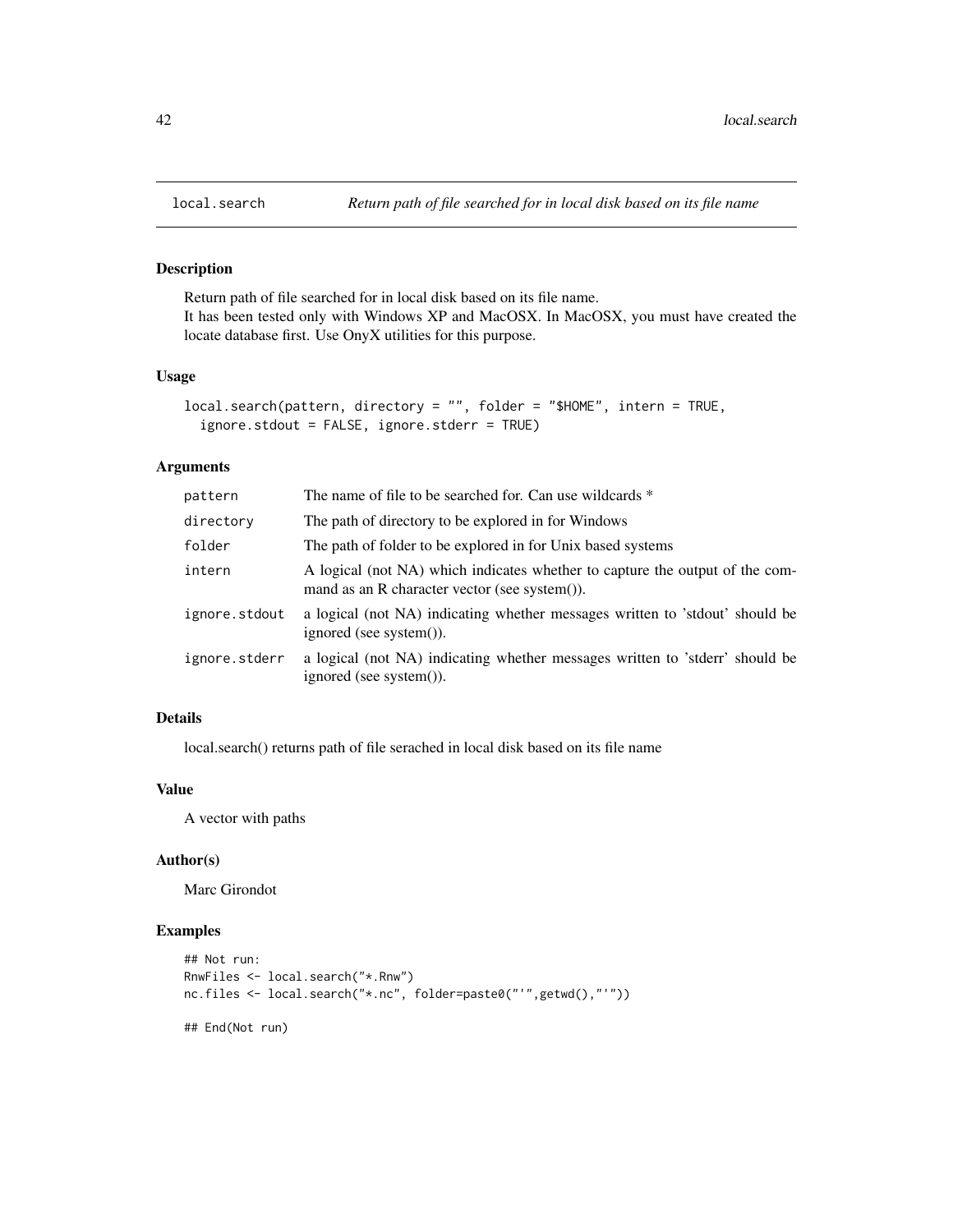<span id="page-42-0"></span>

Return the logit.

# Usage

logit(p)

# Arguments

p The probability

# Details

logit returns the logit

# Value

A value

# Author(s)

Marc Girondot

# See Also

Other logit: [invlogit](#page-38-0)

# Examples

n <- logit(0.5) invlogit(n)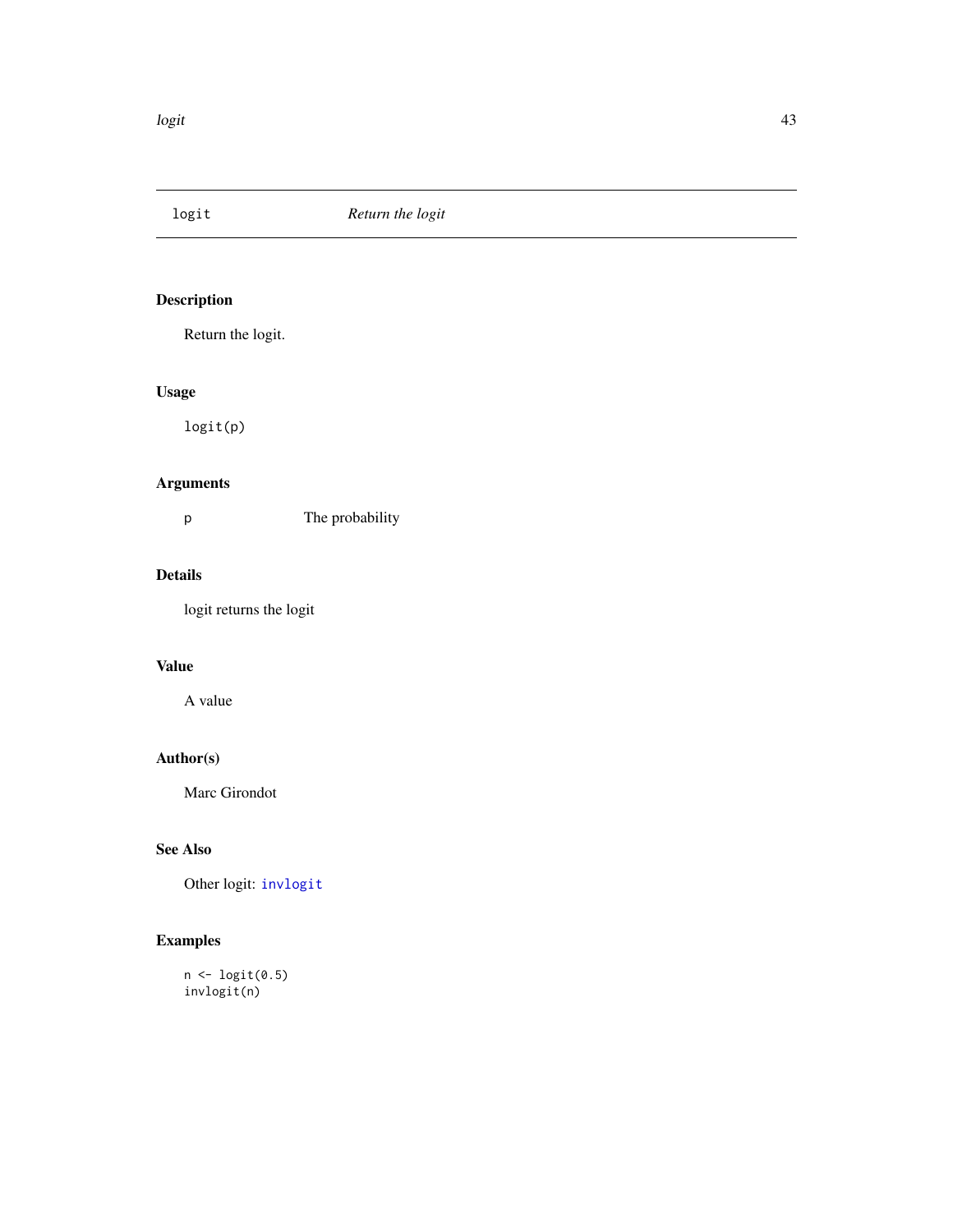<span id="page-43-0"></span>

Return Log Likelihood of a fit generated by LD50

# Usage

```
## S3 method for class 'LD50'
logLik(object, ...)
```
# Arguments

| object   | A result file generated by fitRMU |
|----------|-----------------------------------|
| $\cdots$ | Not used                          |

# Details

logLik.LD50 Return Log Likelihood of a fit for LD50

#### Value

The Log Likelihood value for the fitted model with data

# Author(s)

Marc Girondot

#### See Also

Other LD50 functions: [LD50](#page-39-0), [plot.LD50](#page-57-0), [predict.LD50](#page-63-0)

## Examples

```
## Not run:
data <- data.frame(Doses=c(80, 120, 150, 150, 180, 200),
Alive=c(10, 12, 8, 6, 2, 1),
Dead=c(0, 1, 5, 6, 9, 15))
LD50_logistic <- LD50(data, equation="logistic")
logLik(LD50_logistic)
AIC(LD50_logistic)
```
## End(Not run)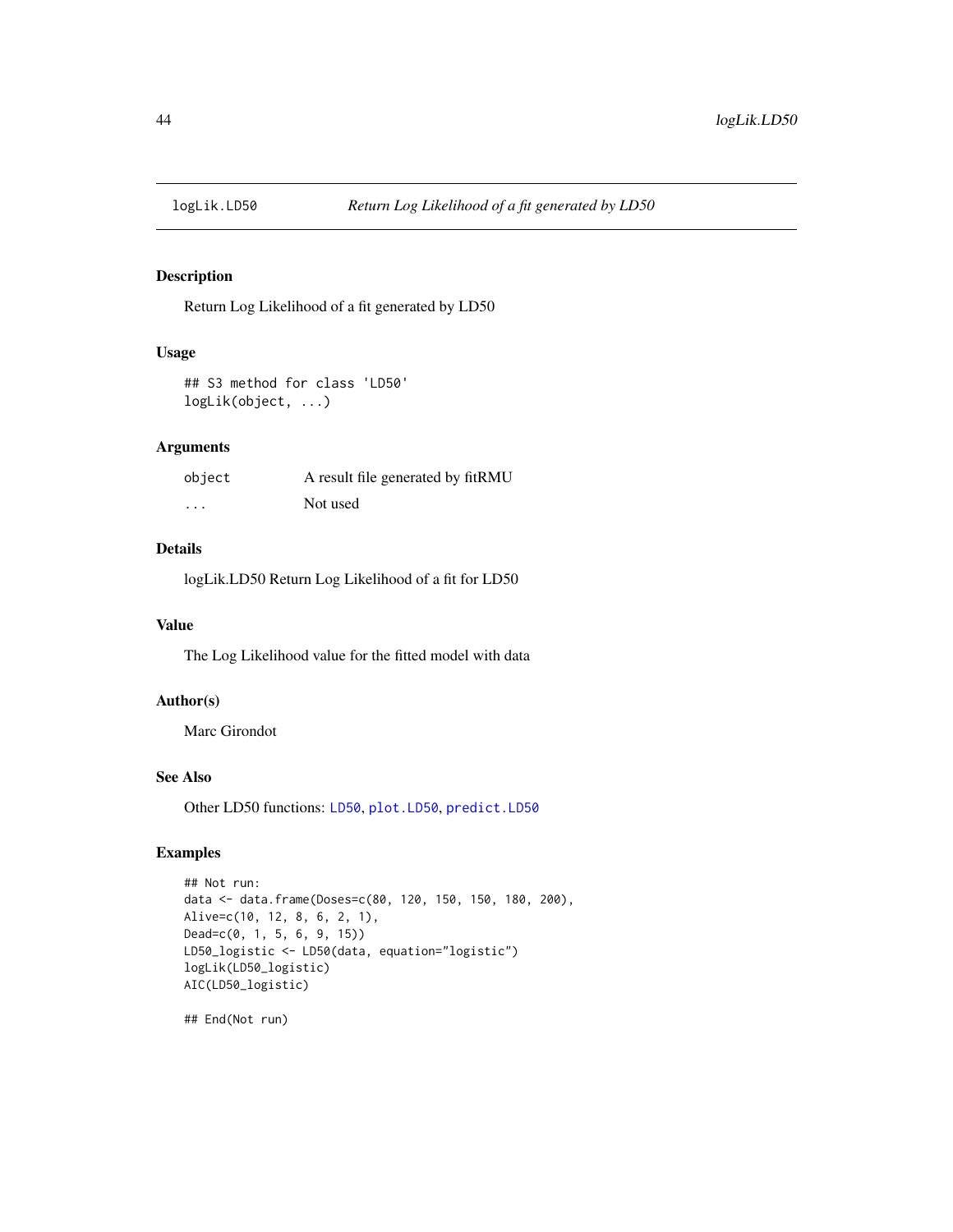<span id="page-44-0"></span>merge.mcmcComposite *Merge two mcmcComposite results*

## Description

Merge two mcmcComposite results and produced a new one mcmcComposite object. Note that the initial value for the second run must use the last value of the first one as shown in example.

## Usage

## S3 method for class 'mcmcComposite'  $merge(x, y, ...)$ 

#### Arguments

|                         | A mcmcComposite obtained as a result of MHalgoGen() function |
|-------------------------|--------------------------------------------------------------|
|                         | A mcmcComposite obtained as a result of MHalgoGen() function |
| $\cdot$ $\cdot$ $\cdot$ | not used                                                     |

#### Details

merge.mcmcComposite Merge two mcmcComposite results

## Value

A mcmcComposite result

## Author(s)

Marc Girondot

#### See Also

Other mcmcComposite functions: [MHalgoGen](#page-45-0), [as.mcmc.mcmcComposite](#page-4-0), [as.parameters](#page-6-0), [plot.mcmcComposite](#page-59-0), [summary.mcmcComposite](#page-76-0)

# Examples

```
## Not run:
library(HelpersMG)
require(coda)
x <- rnorm(30, 10, 2)
dnormx <- function(data, x) {
data <- unlist(data)
return(-sum(dnorm(data, mean=x['mean'], sd=x['sd'], log=TRUE)))
}
parameters_mcmc <- data.frame(Density=c('dnorm', 'dlnorm'),
```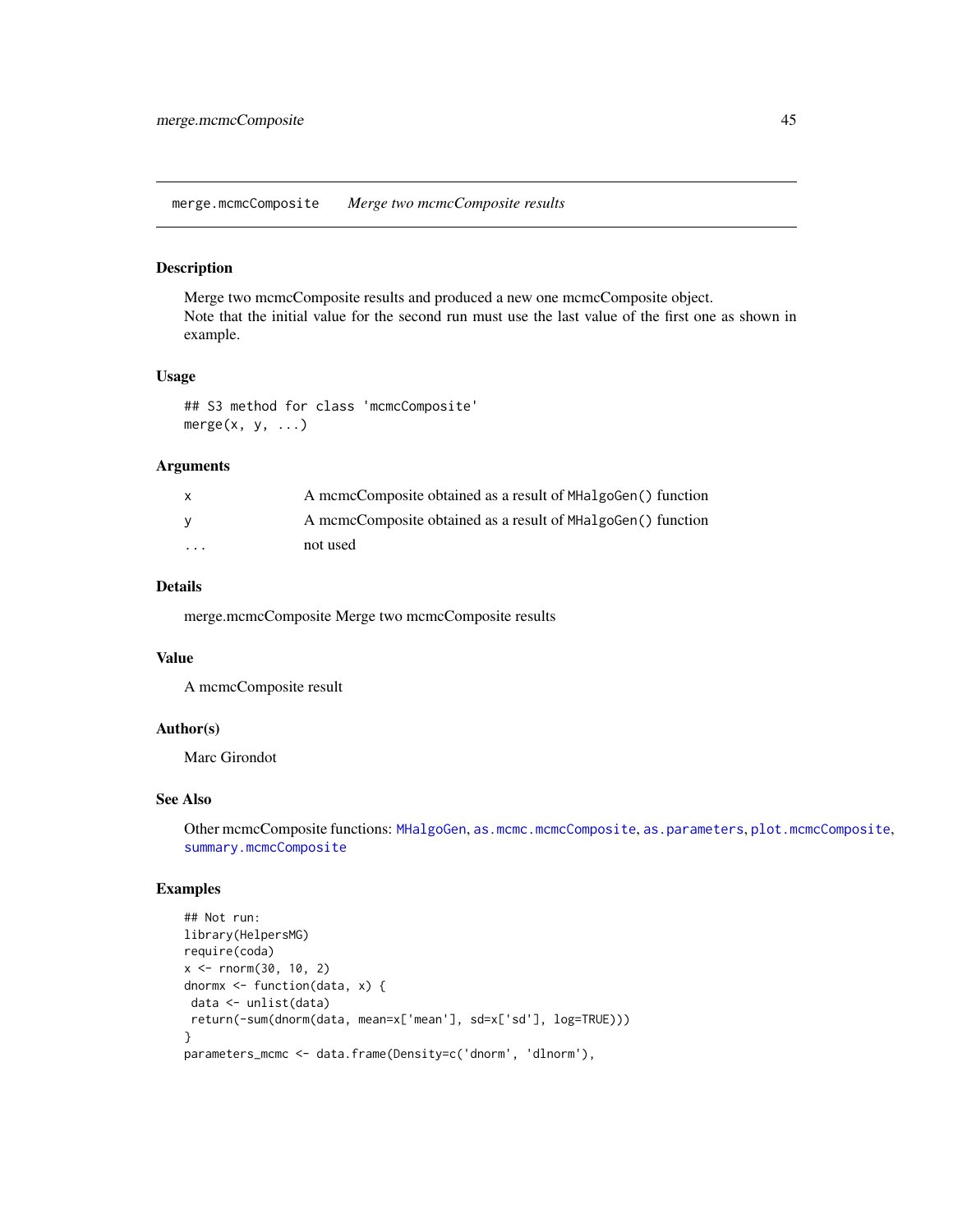```
Prior1=c(10, 0.5), Prior2=c(2, 0.5), SDProp=c(1, 1),
Min=c(-3, 0), Max=c(100, 10), Init=c(10, 2), stringsAsFactors = FALSE,
row.names=c('mean', 'sd'))
mcmc_run <- MHalgoGen(n.iter=1000, parameters=parameters_mcmc, data=x,
likelihood=dnormx, n.chains=1, n.adapt=100, thin=1, trace=1)
plot(mcmc_run, xlim=c(0, 20))
plot(mcmc_run, xlim=c(0, 10), parameters="sd")
mcmcforcoda <- as.mcmc(mcmc_run)
#' heidel.diag(mcmcforcoda)
raftery.diag(mcmcforcoda)
autocorr.diag(mcmcforcoda)
acf(mcmcforcoda[[1]][,"mean"], lag.max=20, bty="n", las=1)
acf(mcmcforcoda[[1]][,"sd"], lag.max=20, bty="n", las=1)
batchSE(mcmcforcoda, batchSize=100)
# The batch standard error procedure is usually thought to
# be not as accurate as the time series methods used in summary
summary(mcmcforcoda)$statistics[,"Time-series SE"]
summary(mcmc_run)
as.parameters(mcmc_run)
lastp <- as.parameters(mcmc_run, index="last")
parameters_mcmc[,"Init"] <- lastp
# The n.adapt set to 1 is used to not record the first set of parameters
# then it is not duplicated (as it is also the last one for
# the object mcmc_run)
mcmc_run2 <- MHalgoGen(n.iter=1000, parameters=parameters_mcmc, data=x,
likelihood=dnormx, n.chains=1, n.adapt=1, thin=1, trace=1)
mcmc_run3 <- merge(mcmc_run, mcmc_run2)
####### no adaptation, n.adapt must be 0
parameters_mcmc[,"Init"] <- c(mean(x), sd(x))
mcmc_run3 <- MHalgoGen(n.iter=1000, parameters=parameters_mcmc, data=x,
likelihood=dnormx, n.chains=1, n.adapt=0, thin=1, trace=1)
```
## End(Not run)

<span id="page-45-0"></span>MHalgoGen *Monte-Carlo Markov-chain with Metropolis-Hastings algorithm*

## Description

The parameters must be stored in a data.frame with named rows for each parameter with the following columns:

- Density. The density function name, example dnorm, dlnorm, dunif
- Prior1. The first parameter to send to the Density function
- Prior2. The second parameter to send to the Density function
- SDProp. The standard error from new proposition value of this parameter
- Min. The minimum value for this parameter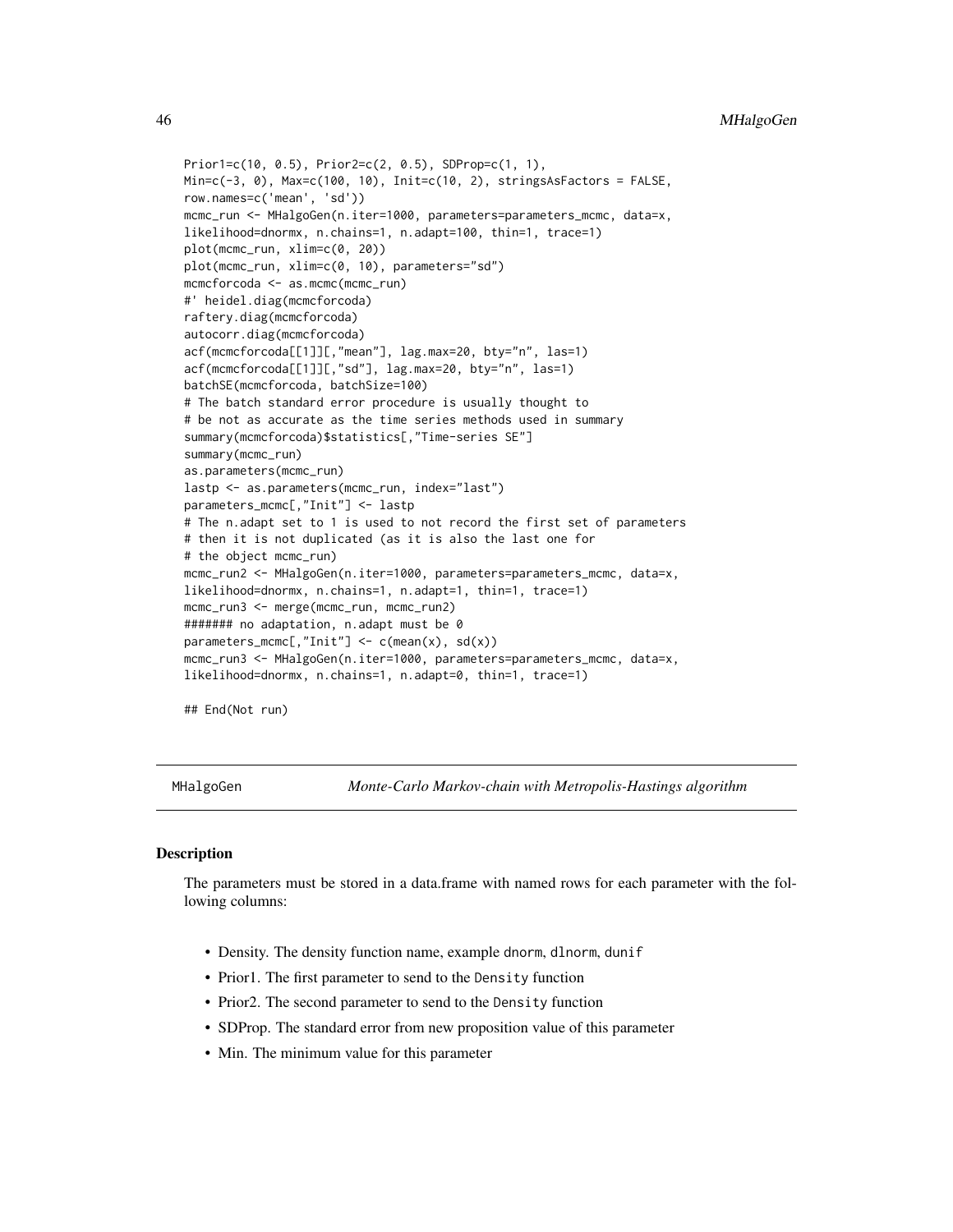# MHalgoGen 47

- Max. The maximum value for this parameter
- Init. The initial value for this parameter

This script has been deeply modified from a MCMC script provided by Olivier Martin (INRA, Paris-Grignon).

The likelihood function must take a parameter named x.

For adaptive mcmc, see:

Rosenthal, J. S. 2011. Optimal Proposal Distributions and Adaptive MCMC. Pages 93-112 in S. Brooks, A. Gelman, G. Jones, and X.-L. Meng, editors. MCMC Handbook. Chapman and Hall/CRC.

## Usage

```
MHalgoGen(likelihood = stop("A likelihood function must be supplied"),
 parameters = stop("Priors must be supplied"), ..., n.iter = 10000,
  n. chains = 1, n. adapt = 100, thin = 30, trace = FALSE,
  adaptive = FALSE, adaptive.lag = 500, adaptive.fun = function(x) {
  ifelse(x > 0.234, 1.3, 0.7), intermediate = NULL,
  filename = "intermediate.Rdata", previous = NULL)
```
## Arguments

| likelihood   | The function that returns -ln likelihood using data and parameters |
|--------------|--------------------------------------------------------------------|
| parameters   | A data frame with priors; see description and examples             |
| .            | Parameters to be transmitted to likelihood function                |
| n.iter       | Number of iterations for each chain                                |
| n.chains     | Number of chains                                                   |
| n.adapt      | Number of iteration to stabilize likelihood                        |
| thin         | Interval for thinning likelihoods                                  |
| trace        | Or FALSE or period to show progress                                |
| adaptive     | Should an adaptive process for SDProp be used                      |
| adaptive.lag | Lag to analyze the SDProp value in an adaptive context             |
| adaptive.fun | Function used to change the SDProp                                 |
| intermediate | Or NULL of period to save intermediate result                      |
| filename     | Name of file in which intermediate results are saved               |
| previous     | The content of the file in which intermediate results are saved    |

#### Details

MHalgoGen is a function to use mcmc with Metropolis-Hastings algorithm

# Value

A mcmcComposite object with all characteristics of the model and mcmc run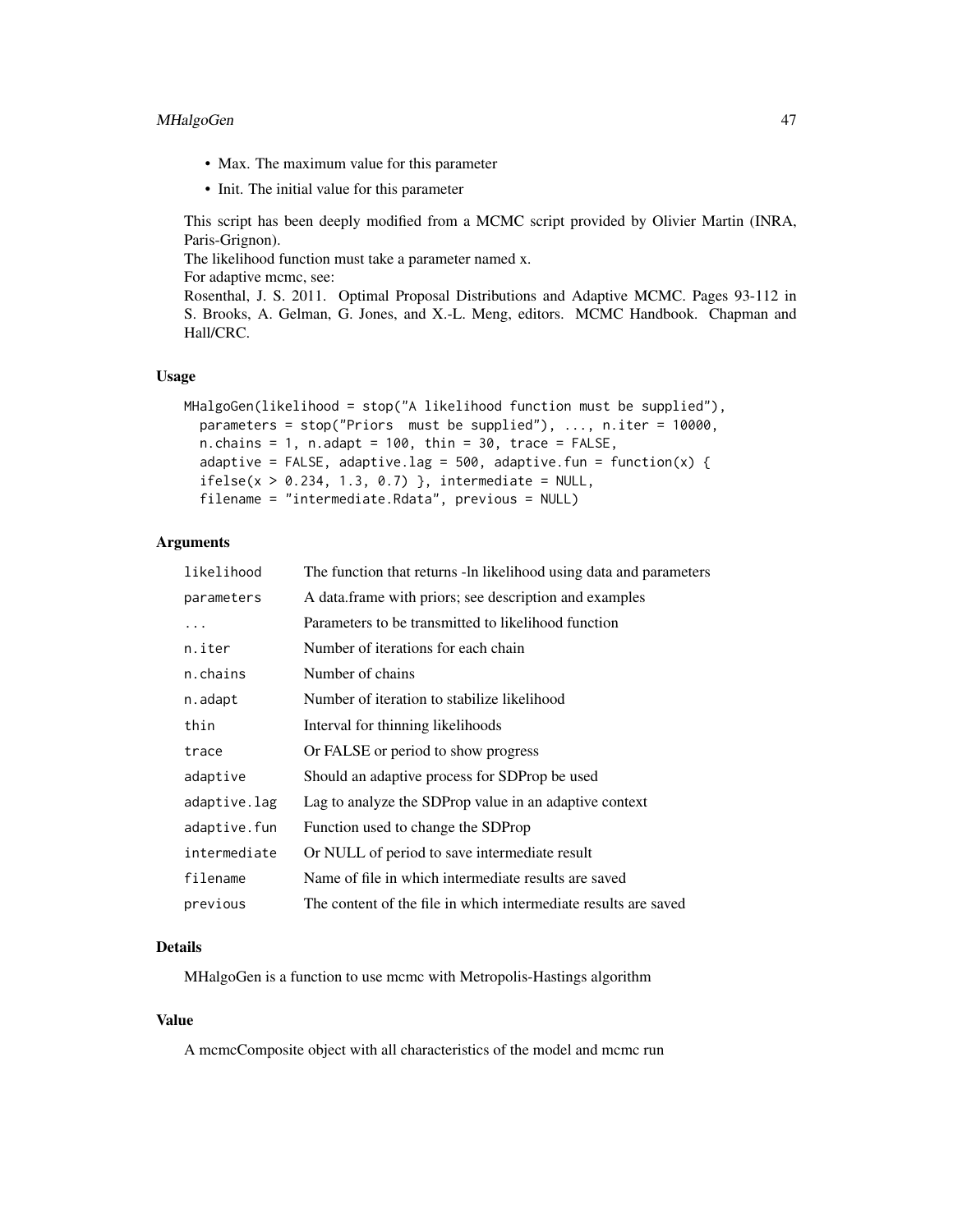#### Author(s)

Marc Girondot

## See Also

Other mcmcComposite functions: [as.mcmc.mcmcComposite](#page-4-0), [as.parameters](#page-6-0), [merge.mcmcComposite](#page-44-0), [plot.mcmcComposite](#page-59-0), [summary.mcmcComposite](#page-76-0)

## Examples

```
## Not run:
library(HelpersMG)
require(coda)
val <- rnorm(30, 10, 2)
dnormx <- function(data, x) {
data <- unlist(data)
return(-sum(dnorm(data, mean=x['mean'], sd=x['sd'], log=TRUE)))
}
parameters_mcmc <- data.frame(Density=c('dnorm', 'dlnorm'),
Prior1=c(10, 0.5), Prior2=c(2, 0.5), SDProp=c(0.35, 0.2),
Min=c(-3, 0), Max=c(100, 10), Init=c(10, 2), stringsAsFactors = FALSE,
row.names=c('mean', 'sd'))
mcmc_run <- MHalgoGen(n.iter=50000, parameters=parameters_mcmc, data=val,
likelihood=dnormx, n.chains=1, n.adapt=100, thin=1, trace=1)
plot(mcmc_run, xlim=c(0, 20))
plot(mcmc_run, xlim=c(0, 10), parameters="sd")
library(graphics)
library(fields)
# show a scatter plot of the result
x <- mcmc_run$resultMCMC[[1]][, 1]
y <- mcmc_run$resultMCMC[[1]][, 2]
marpre \leq par(mar=c(4, 4, 2, 6)+0.4)
smoothScatter(x, y)
# show a scale
n <- matrix(0, ncol=128, nrow=128)
xrange \left\langle -\right\ranglerange(x)yrange <- range(y)
for (i in 1:length(x)) {
  posx <- 1+floor(127*(x[i]-xrange[1])/(xrange[2]-xrange[1]))
  posy <- 1+floor(127*(y[i]-yrange[1])/(yrange[2]-yrange[1]))
 n[posx, posy] <- n[posx, posy]+1
}
image.plot(legend.only=TRUE, zlim= c(0, max(n)), nlevel=128,
col=colorRampPalette(c("white", blues9))(128))
# Compare with a heatmap
x <- seq(from=8, to=12, by=0.2)
y <- seq(from=1, to=4, by=0.2)
df <- expand.grid(mean=x, sd=y)
df <- cbind(df, L=rep(0, length(nrow(df))))
for (i in 1:nrow(df)) df[i, "L"] <- -sum(dnorm(val, df[i, 1], df[i, 2], log = TRUE))
hm <- matrix(df[, "L"], nrow=length(x))
par(mar = marpre)
```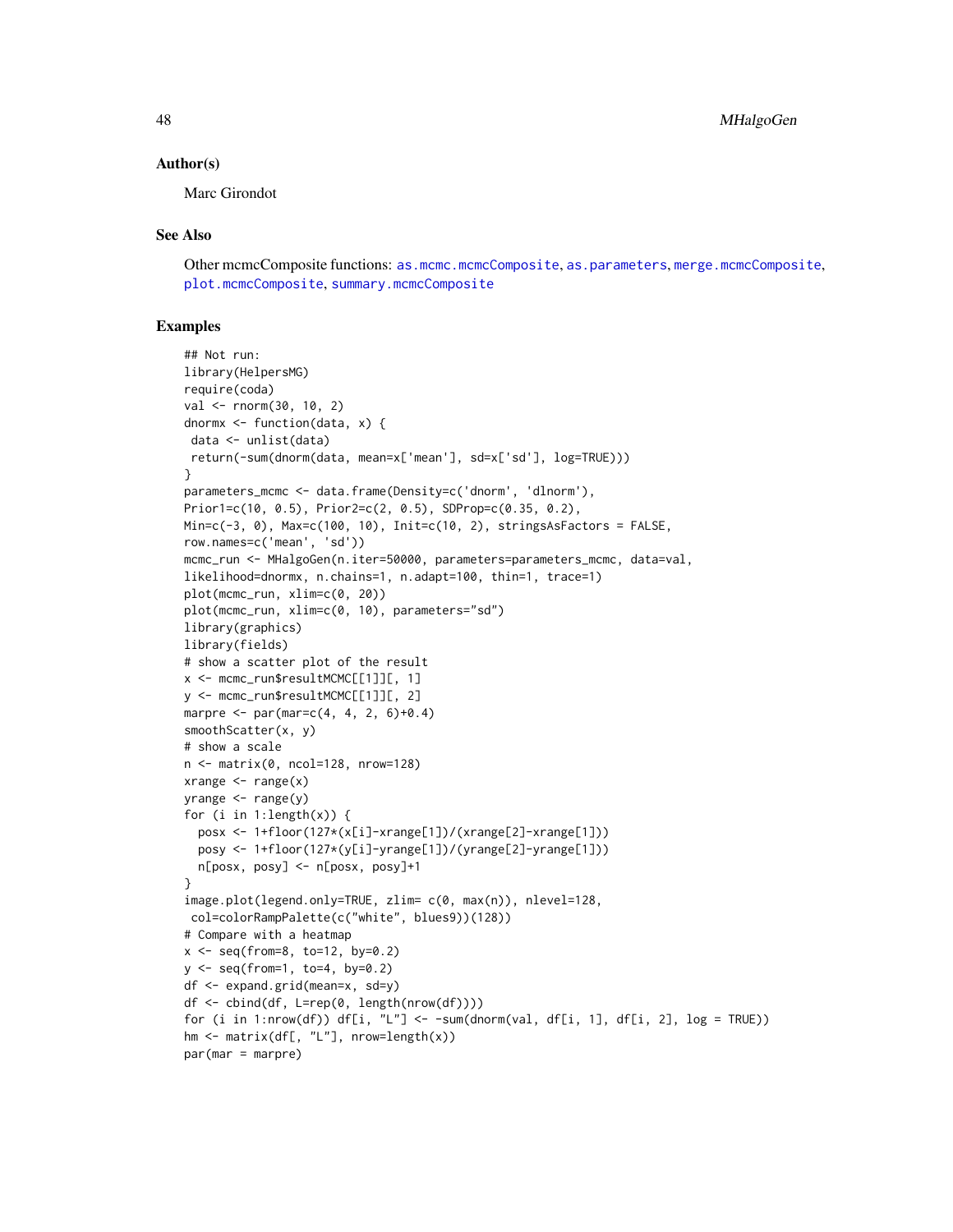## minmax.periodic 49

```
image.plot(x=x, y=y, z=hm, las=1)
# Diagnostic function from coda library
mcmcforcoda <- as.mcmc(mcmc_run)
#' heidel.diag(mcmcforcoda)
raftery.diag(mcmcforcoda)
autocorr.diag(mcmcforcoda)
acf(mcmcforcoda[[1]][,"mean"], lag.max=20, bty="n", las=1)
acf(mcmcforcoda[[1]][,"sd"], lag.max=20, bty="n", las=1)
batchSE(mcmcforcoda, batchSize=100)
# The batch standard error procedure is usually thought to
# be not as accurate as the time series methods used in summary
summary(mcmcforcoda)$statistics[,"Time-series SE"]
summary(mcmc_run)
as.parameters(mcmc_run)
lastp <- as.parameters(mcmc_run, index="last")
parameters_mcmc[,"Init"] <- lastp
# The n.adapt set to 1 is used to not record the first set of parameters
# then it is not duplicated (as it is also the last one for
# the object mcmc_run)
mcmc_run2 <- MHalgoGen(n.iter=1000, parameters=parameters_mcmc, x=x,
likelihood=dnormx, n.chains=1, n.adapt=1, thin=1, trace=1)
mcmc_run3 <- merge(mcmc_run, mcmc_run2)
####### no adaptation, n.adapt must be 0
parameters_mcmc[,"Init"] <- c(mean(x), sd(x))
mcmc_run3 <- MHalgoGen(n.iter=1000, parameters=parameters_mcmc, x=x,
likelihood=dnormx, n.chains=1, n.adapt=0, thin=1, trace=1)
# Here is how to use adaptive mcmc
mcmc_run <- MHalgoGen(n.iter=50000, parameters=parameters_mcmc, data=val, adaptive = FALSE,
likelihood=dnormx, n.chains=1, n.adapt=100, thin=1, trace=1)
1-rejectionRate(as.mcmc(mcmc_run))
mcmc_run <- MHalgoGen(n.iter=50000, parameters=parameters_mcmc, data=val, adaptive = TRUE,
likelihood=dnormx, n.chains=1, n.adapt=100, thin=1, trace=1)
1-rejectionRate(as.mcmc(mcmc_run))
# To see the dynamics :
var <- "mean"
par(mar=c(4, 4, 1, 1)+0.4)
plot(1:nrow(mcmc_run$resultMCMC[[1]]), mcmc_run$resultMCMC[[1]][, var], type="l",
      xlab="Iterations", ylab=var, bty="n", las=1)
## End(Not run)
```
<span id="page-48-0"></span>minmax.periodic *Search for minimum and maximum indices in periodic timeseries*

#### Description

Search for minimum and maximum for periodic timeseries when only intermediate values are known.

For each couple of value with an increasing or decreasing segment of the sinusoid function, it is possible to estimate a minimum and maximum values using analytical algebra.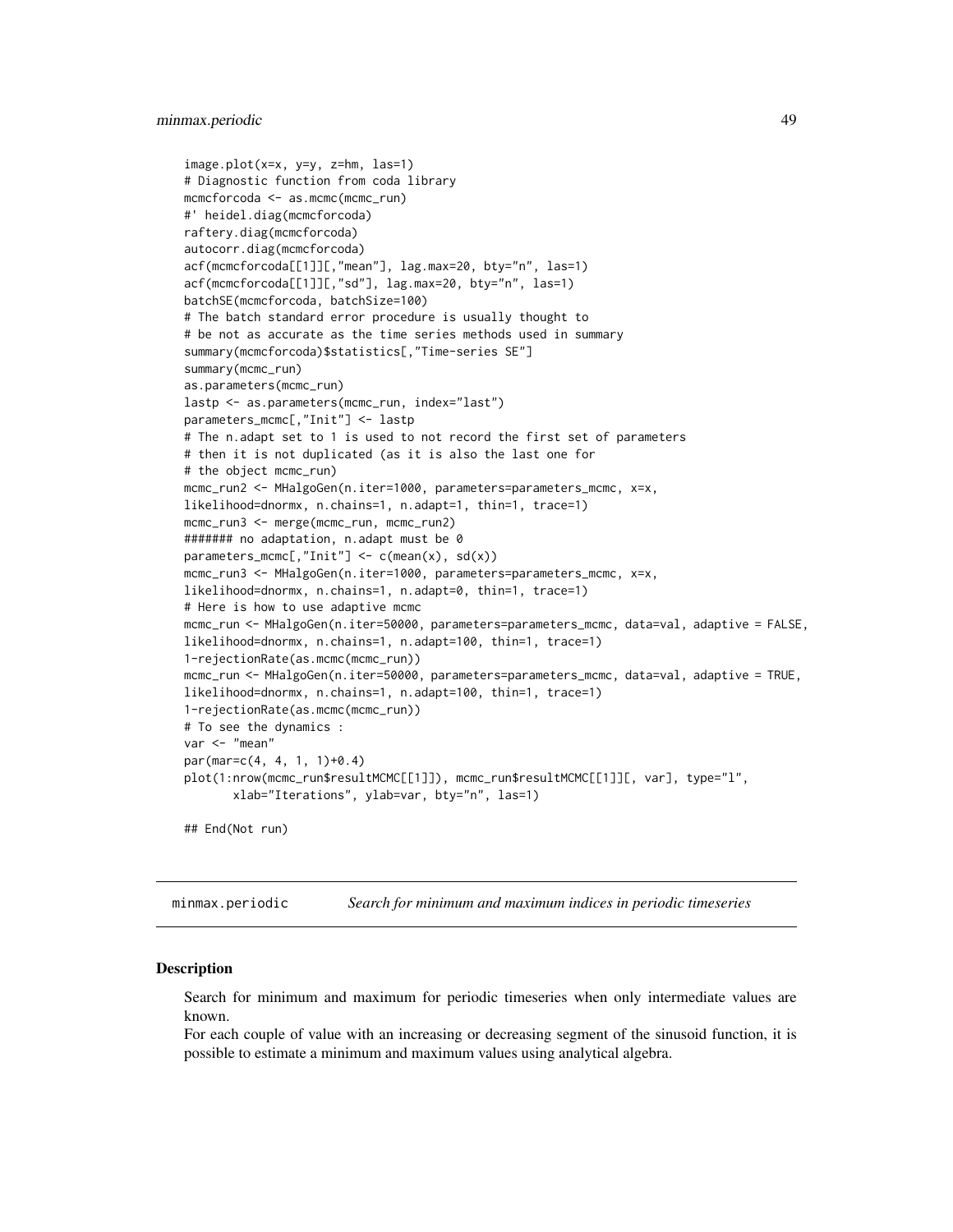Then the average and standard deviations of all minima and maxima are evaluated. It should be noted that any extremum can be estimated at least twice, one by increasing segment and one by decreasing segment. Both are used here to produce SD.

time.minmax.daily should be used when the time at which maximum and minimum indices are regular and time.minmax permits to define this time day by day.

## Usage

```
minmax.periodic(time.minmax.daily = NULL, time.minmax = NULL,
 progressbar = FALSE, observed = stop("data.frame with observed indices"),
 period = 24, colname.time = "time", colname.index = "index",
  colname.SD = "SD", plot = FALSE)
```
#### Arguments

time.minmax.daily

|               | A named vector with Min and Max being the time in the day with minimum and<br>maximum indices (temperature or level)     |
|---------------|--------------------------------------------------------------------------------------------------------------------------|
| time.minmax   | A named vector daily with time in the day at which minimum and maximum<br>indices are observed                           |
| progressbar   | Tell if a progression bar must be shown                                                                                  |
| observed      | A data frame with at least two columns: time and temperatures. A third column<br>SD can indicate the know error in index |
| period        | The unit of day period $(24$ for hours, $24*60$ for minutes)                                                             |
| colname.time  | The name of the column for time in observed                                                                              |
| colname.index | The name of the column for indices in observed                                                                           |
| colname.SD    | The name of the column for SD in observed                                                                                |
| plot          | If TRUE, show a plot with the different estimates                                                                        |

## Details

minmax.periodic search for minimum and maximum indices (temperatures or levels) in periodic timeseries

## Value

A data.frame with a column time, a column index and a column SD

#### Author(s)

Marc Girondot

## See Also

Other Periodic patterns of indices: [index.periodic](#page-34-0), [moon.info](#page-52-0), [sun.info](#page-78-0), [tide.info](#page-83-0)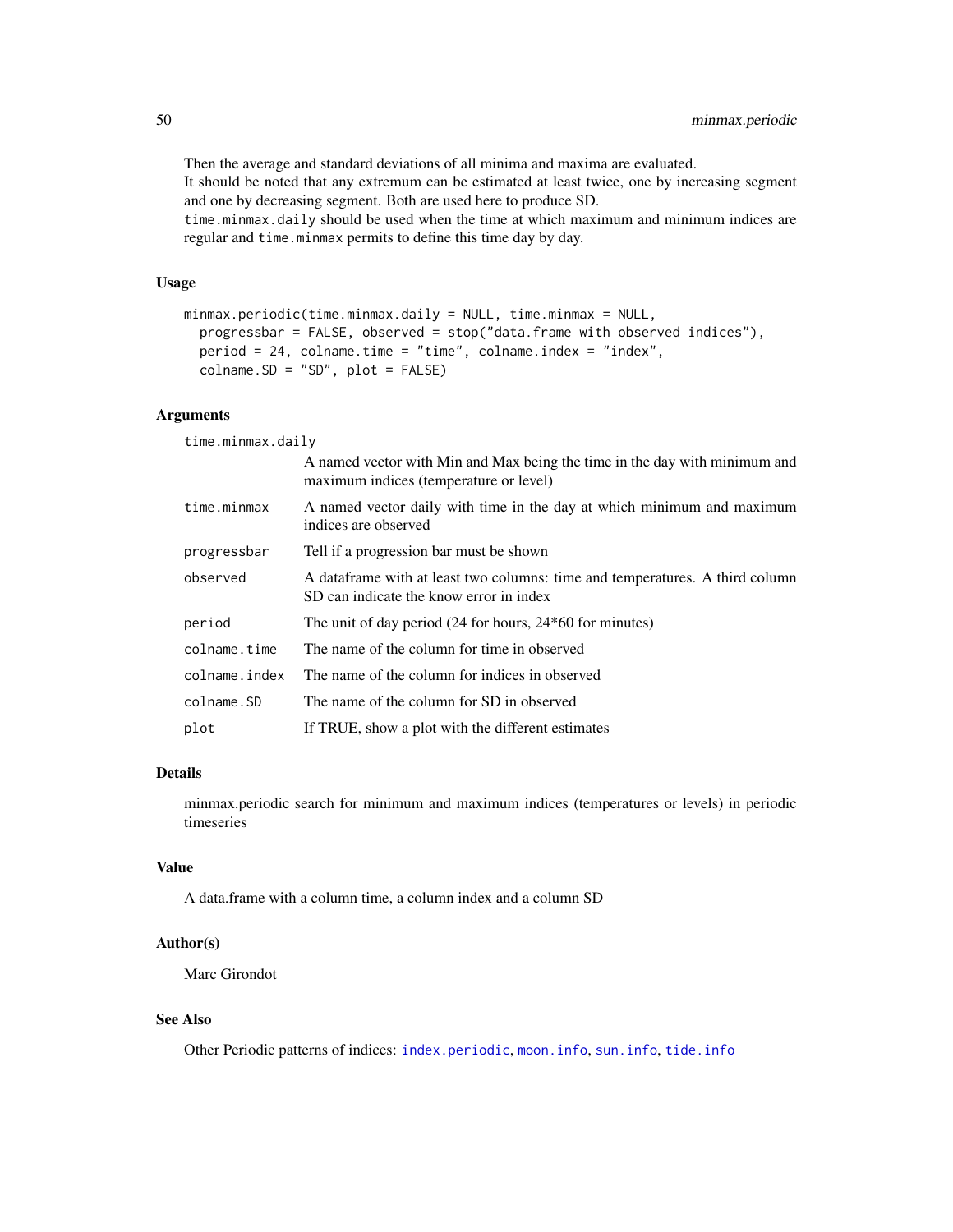#### modeled.hist 51

#### Examples

```
## Not run:
library("HelpersMG")
# Generate a timeserie of time
time.obs <- NULL
for (i in 0:9) time.obs <- c(time.obs, c(0, 6, 12, 18)+i*24)
# For these time, generate a timeseries of temperatures
temp.obs <- rep(NA, length(time.obs))
temp.obs[3+(0:9)*4] < -rnorm(10, 25, 3)temp.obs[1+(0:9)*4] <- rnorm(10, 10, 3)for (i in 1:(length(time.obs)-1))
 if (is.na(temp.obs[i]))
 temp.obs[i] <- mean(c(temp.obs[i-1], temp.obs[i+1]))
 if (is.na(temp.obs[length(time.obs)]))
 temp.obs[length(time.obs)] <- temp.obs[length(time.obs)-1]/2
observed <- data.frame(time=time.obs, temperature=temp.obs)
# Search for the minimum and maximum values
r <- minmax.periodic(time.minmax.daily=c(Min=2, Max=15),
observed=observed, period=24, colname.index="temperature")
# Estimate all the temperatures for these values
t <- index.periodic(minmax=r)
plot_errbar(x=t[,"time"], y=t[,"index"],
errbar.y=ifelse(is.na(t[,"sd"]), 0, 2*t[,"sd"]),
type="l", las=1, bty="n", errbar.y.polygon = TRUE,
xlab="hours", ylab="Temperatures", ylim=c(0, 35),
errbar.y.polygon.list = list(col="grey"))
plot_add(x=t[,"time"], y=t[,"index"], type="l")
plot_add(observed$time, observed$temperature, pch=19, cex=0.5)
## End(Not run)
```
modeled.hist *Return the theoretical value for the histogram bar*

#### Description

Return the theoretical value for the histogram bar based on a model of distribution.

```
modeled.hist(breaks, FUN, ..., sum = 1)
```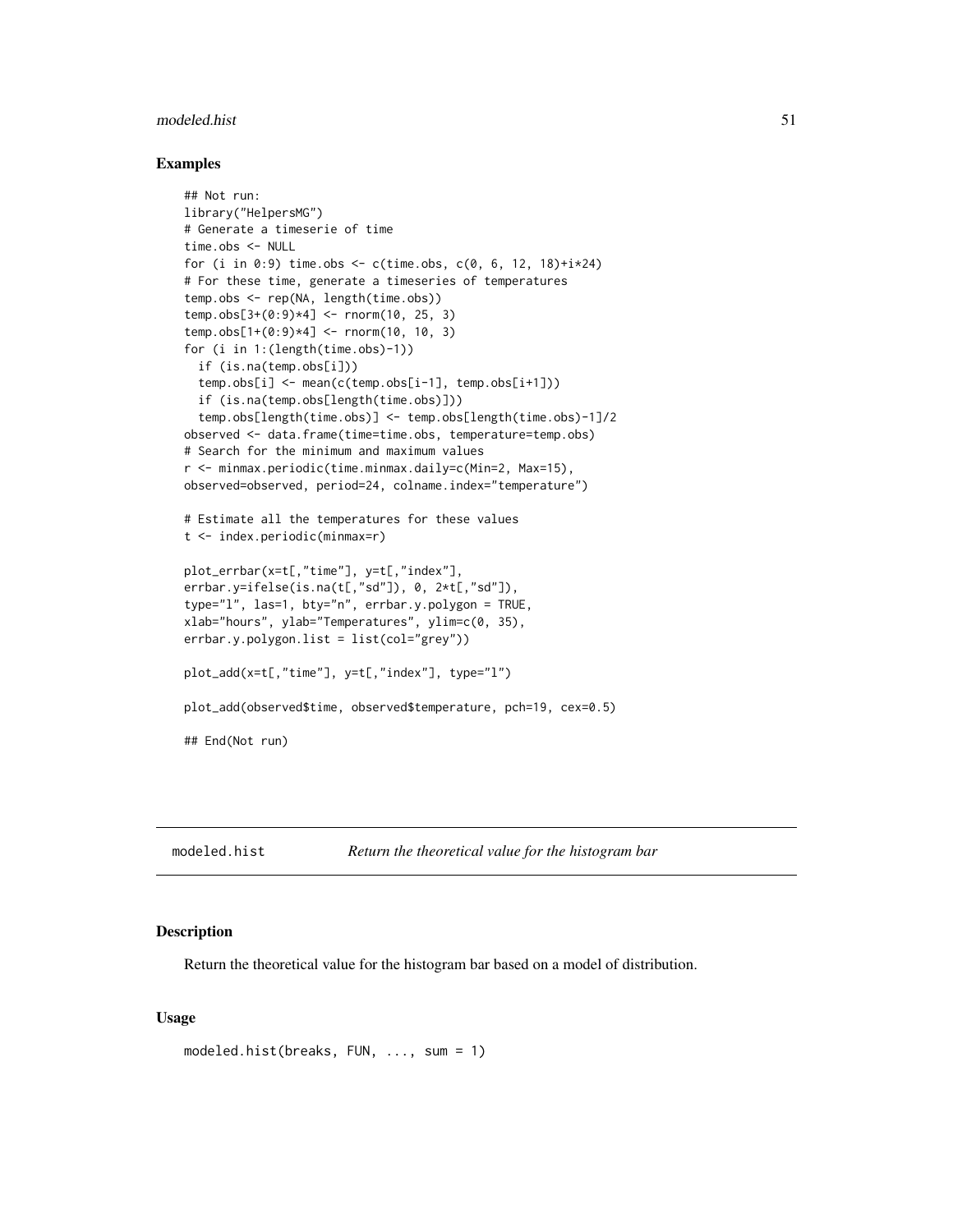# Arguments

| breaks                  | Vector with the breaks; it can be obtained directly from hist() |
|-------------------------|-----------------------------------------------------------------|
| <b>FUN</b>              | Function to be used to integrate the density, ex. pnorm         |
| $\cdot$ $\cdot$ $\cdot$ | Parameters to be used by FUN                                    |
| sum                     | Total numbers in the histogram; 1 for emperical frequencies     |

# Details

modeled.hist returns the theoretical value for the histogram bar based on a model of distribution.

## Value

A list with x (the center of the bar) and y components

## Author(s)

Marc Girondot

## Examples

```
## Not run:
n <- rnorm(100, mean=10, sd=2)
breaks <- 0:20
hist(n, breaks=breaks)
s <- modeled.hist(breaks=breaks, FUN=pnorm, mean=10, sd=2, sum=100)
points(s$x, s$y, pch=19)
lines(s$x, s$y)
n <- rlnorm(100, meanlog=2, sdlog=0.4)
b \le - hist(n, ylim=c(0, 70))
s <- modeled.hist(breaks=b$breaks, FUN=plnorm, meanlog=2, sdlog=0.4, sum=100)
points(s$x, s$y, pch=19)
lines(s$x, s$y)
## End(Not run)
```
modifyVector *Modifies Elements of a Vector*

# Description

Modifies a vector by changing a subset of elements to match a second vector.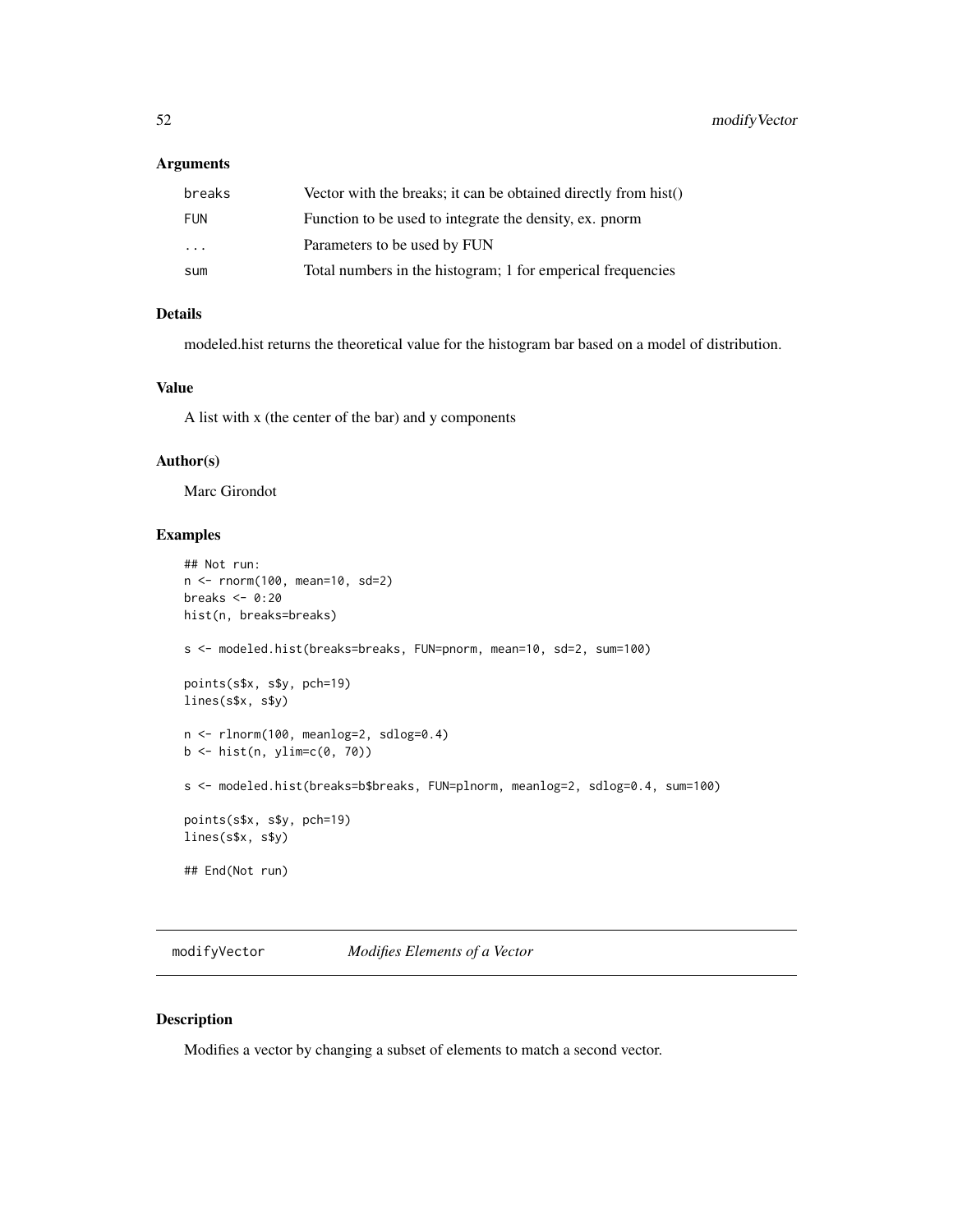#### moon.info 53

## Usage

modifyVector(x, val)

#### Arguments

|     | A named vector.                                                          |
|-----|--------------------------------------------------------------------------|
| va] | A named vector with components to replace corresponding components in x. |

## Details

modifyVector modifies elements of a vector

## Value

A modified version of x, with the elements of val replacing the elements of x

# Author(s)

Marc Girondot

## Examples

```
library("HelpersMG")
e <- c(M=10, L=20, J=30)
modifyVector(e, c(U=10, M=30))
```
#### <span id="page-52-0"></span>moon.info *Moon phase based on a date*

# Description

The script gives an index (base 100) that represents moon phase. If the return value (from 0 to 100) is between: 0 and 1.6931595 or 98.3068405 and 100, it is full moon, 23.3068405 and 26.6931595, last quarter, 48.3068405 and 51.6931595, new moon, 73.3068405 and 76.6931595, first quarter When phase is set to TRUE, a character representing the moon phase is returned.

# Usage

moon.info(date = Sys.Date(), phase = FALSE)

## Arguments

| date  | A date in class Date. By default, it will use today date            |
|-------|---------------------------------------------------------------------|
| phase | If TRUE, a vector of characters with NM, FQ, FL LQ will be returned |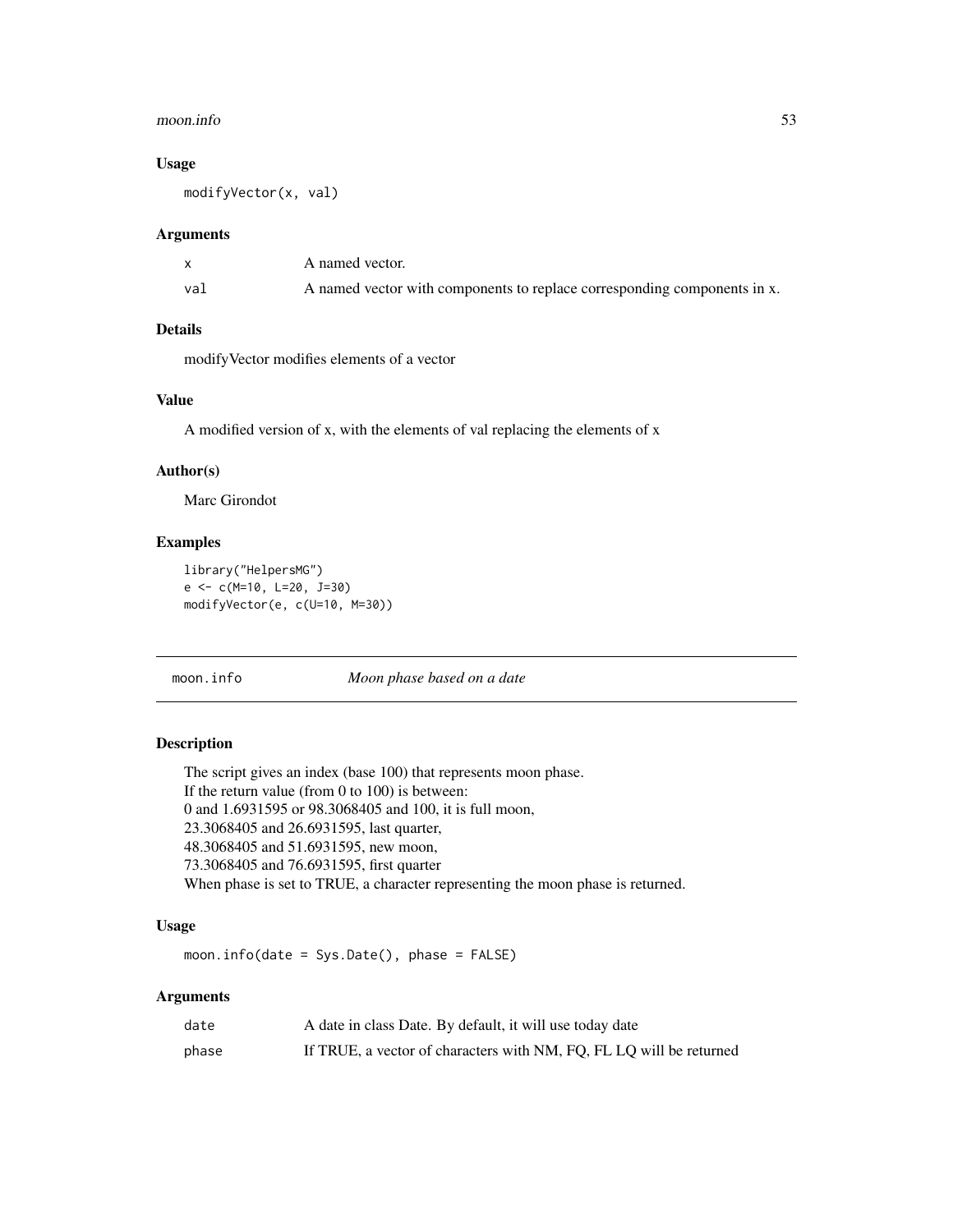#### Details

moon.info calculates the moon phase based on a date.

## Value

Return a value describing the moon phase: 0 and 100 are full moon, 50 is new moon, 25 last quarter and 75 first quater

#### Author(s)

Marc Girondot <marc.girondot@u-psud.fr>

## See Also

Other Periodic patterns of indices: [index.periodic](#page-34-0), [minmax.periodic](#page-48-0), [sun.info](#page-78-0), [tide.info](#page-83-0)

#### Examples

```
## Not run:
library("HelpersMG")
moon.info(as.Date("2001-12-31"))
moon.info(as.Date("14/04/2010", "%d/%m/%Y"))
moon.info(as.Date("22/06/07", "%d/%m/%y"))
moon.info(seq(from=as.Date("2012-03-01"),
to=as.Date("2012-04-15"), by="days"))
moon.info(seq(from=as.Date("2012-03-01"),
to=as.Date("2012-04-15"), by="days"), phase=TRUE)
```
## End(Not run)

newcompassRose *Display a compass rose*

#### Description

Displays a basic compass rose, usually to orient a map. newcompassRose displays a conventional compass rose at the position requested. The size of the compass rose is determined by the character expansion, as the central "rose" is calculated relative to the character size. Rotation is in degrees counterclockwise.

```
newcompassRose(x, y, rot = 0, cex = 1, col = "black",col.arrows.light = "white", col.arrows.dark = "black")
```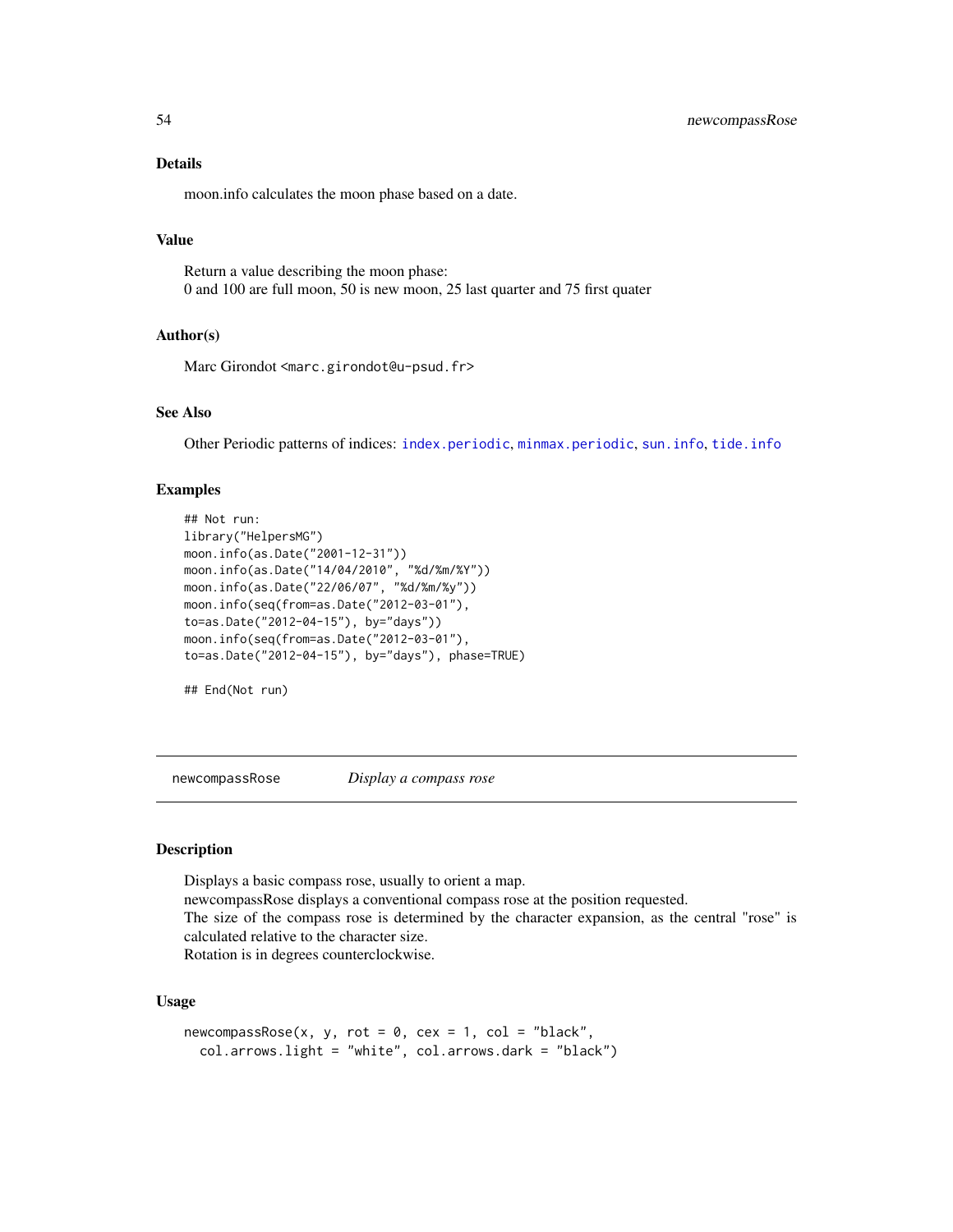# newmap.scale 55

## Arguments

| $\mathsf{x}$     | The position of the center of the compass rose in user units. |  |
|------------------|---------------------------------------------------------------|--|
| y                | The position of the center of the compass rose in user units. |  |
| rot              | Rotation for the compass rose in degrees. See Details.        |  |
| cex              | The character expansion to use in the display.                |  |
| col              | The color of text                                             |  |
| col.arrows.light |                                                               |  |
|                  | The color of lighter lines                                    |  |
| col.arrows.dark  |                                                               |  |
|                  |                                                               |  |

The color of darker lines

## Details

newcompassRose Display a compass rose

## Value

none

# Author(s)

modified from Jim Lemon; See compassRose sp

# Examples

```
## Not run:
library(HelpersMG)
require("maps")
map("world", "China")
newcompassRose(x=110, y=35, col.arrows.light="grey")
```
## End(Not run)

newmap.scale *Add Scale to Existing Unprojected Map*

## Description

Adds a scale to an existing map, both as a ratio and a distance gauge. If x or y are not specified, this will be taken to be near the lower left corner of the map.

```
newmap.scale(x, y, relwidth = 0.15, metric = TRUE, ratio = TRUE,coluine = "black", ...)
```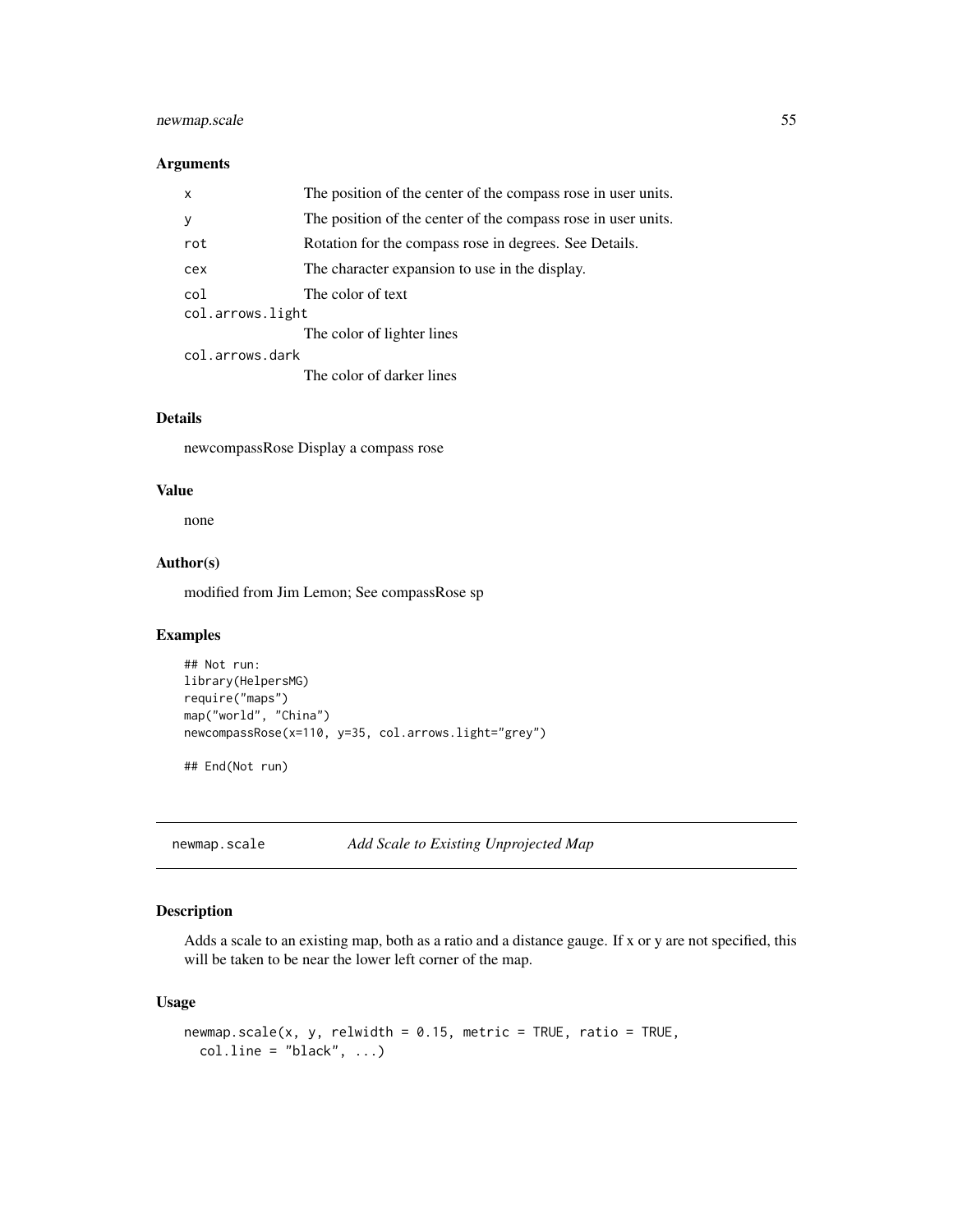#### Arguments

| $\mathsf{x}$ | Location of left end of distance gauge.                                       |
|--------------|-------------------------------------------------------------------------------|
| y            | Location of left end of distance gauge.                                       |
| relwidth     | Proportion of width of display to be used for the scale. The default is 0.15. |
| metric       | If TRUE, the distance gauge will be in km, otherwise miles.                   |
| ratio        | If FALSE, the scale ratio of the map is not displayed.                        |
| col.line     | The color of lines for the gauge.                                             |
| $\cdots$     | Further plotting parameters may be specified as for the command text().       |

#### Details

newmap.scale Add Scale to Existing Unprojected Map

#### Value

The exact calculated scale is returned.

# Author(s)

See map.scale maps

## Examples

```
## Not run:
library("maps")
library("HelpersMG")
map("world", "China")
newmap.scale(col.line = "red", col="blue")
```
## End(Not run)

plot.IconoCorel *Clean the dataframe before to be used with IC\_threshold\_matrix*

#### Description

This function plots the data as a network. It returns an invisible object that can be used with visIgraph from package visNetwork. https://fr.wikipedia.org/wiki/Iconographie\_des\_corrélations

```
## S3 method for class 'IconoCorel'
plot(x, ..., show.lengthed).show.legend.strength = "topleft", title = "Correlation iconography",
 vertex.label.color = "black", vertex.label = NULL,
 vertex.color = "white", plot = TRUE)
```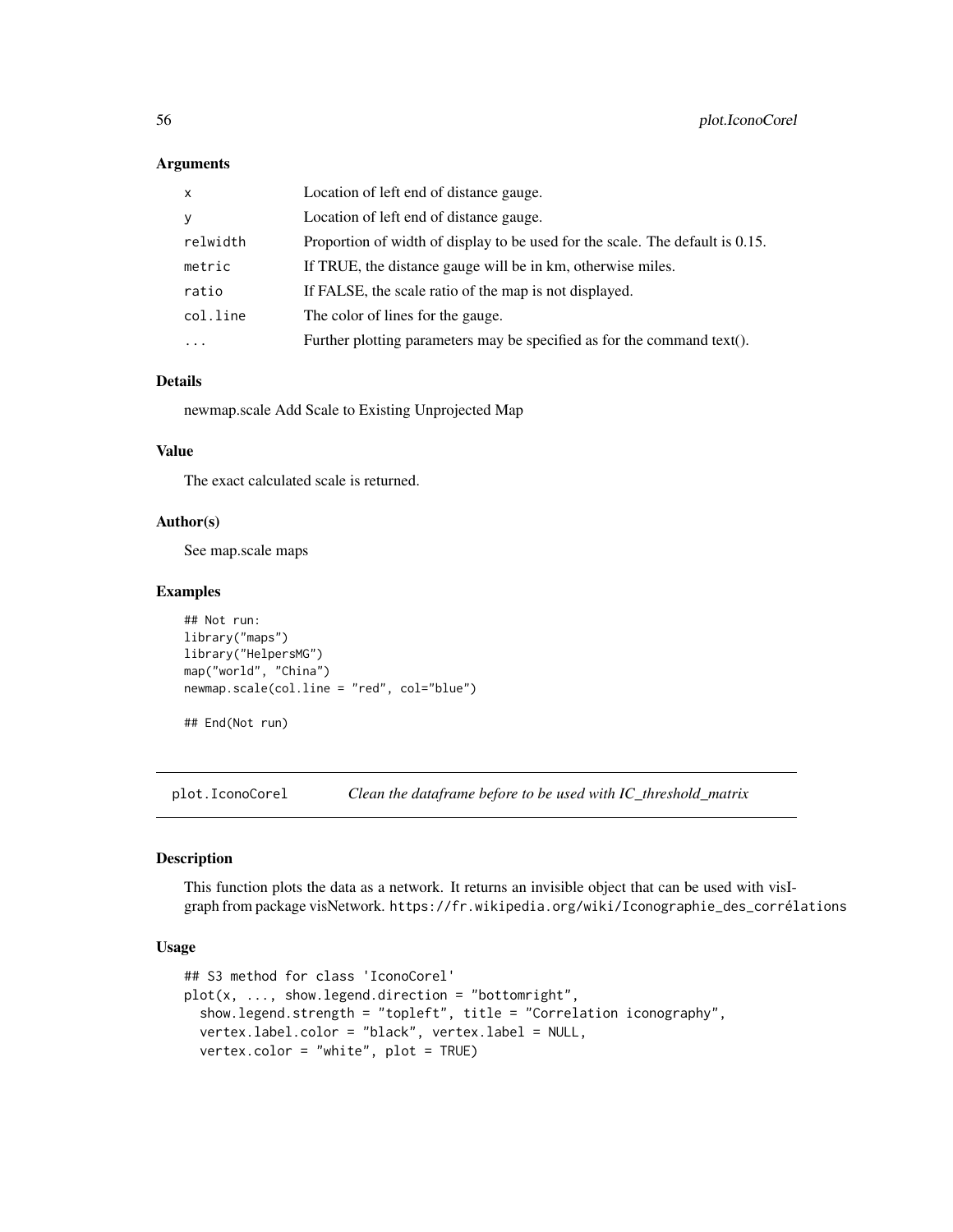# plot.IconoCorel 57

## Arguments

| x                     | The correlation matrix to show                                                 |
|-----------------------|--------------------------------------------------------------------------------|
|                       | other options of plot.igraph()                                                 |
| show.legend.direction |                                                                                |
|                       | the position of the legend of direction; FALSE to not show it                  |
| show.legend.strength  |                                                                                |
|                       | the position of the legend with intensity of correlation; FALSE to not show it |
| title                 | the title of the plot                                                          |
| vertex.label.color    |                                                                                |
|                       | a vector with the colors of labels                                             |
| vertex.label          | a vector with the labels                                                       |
| vertex.color          | a vector of colors                                                             |
| plot                  | if TRUE, the plot is shown                                                     |
|                       |                                                                                |

#### Details

plot.IconoCorel checks and corrects the dataframe to be used with IC\_threshold\_matrix

#### Value

A igraph object

# Author(s)

Marc Girondot

# References

Lesty, M., 1999. Une nouvelle approche dans le choix des régresseurs de la régression multiple en présence d'interactions et de colinéarités. Revue de Modulad 22, 41-77.

## See Also

Other Iconography of correlations: [IC\\_clean\\_data](#page-29-0), [IC\\_correlation\\_simplify](#page-30-0), [IC\\_threshold\\_matrix](#page-32-0)

# Examples

```
## Not run:
library("HelpersMG")
es <- matrix(c("e1", "52", "12", "12", "5",
"e2", "59", "12.5", "9", "5",
"e3", "55", "13", "15", "9",
"e4", "58", "14.5", "5", "5",
"e5", "66", "15.5", "11", "13.5",
"e6", "62", "16", "15", "18",
"e7", "63", "17", "12", "18",
"e8", "69", "18", "9", "18"), ncol=5, byrow = TRUE)
colnames(es) <- c("Élève", "Poids", "Âge", "Assiduité", "Note")
```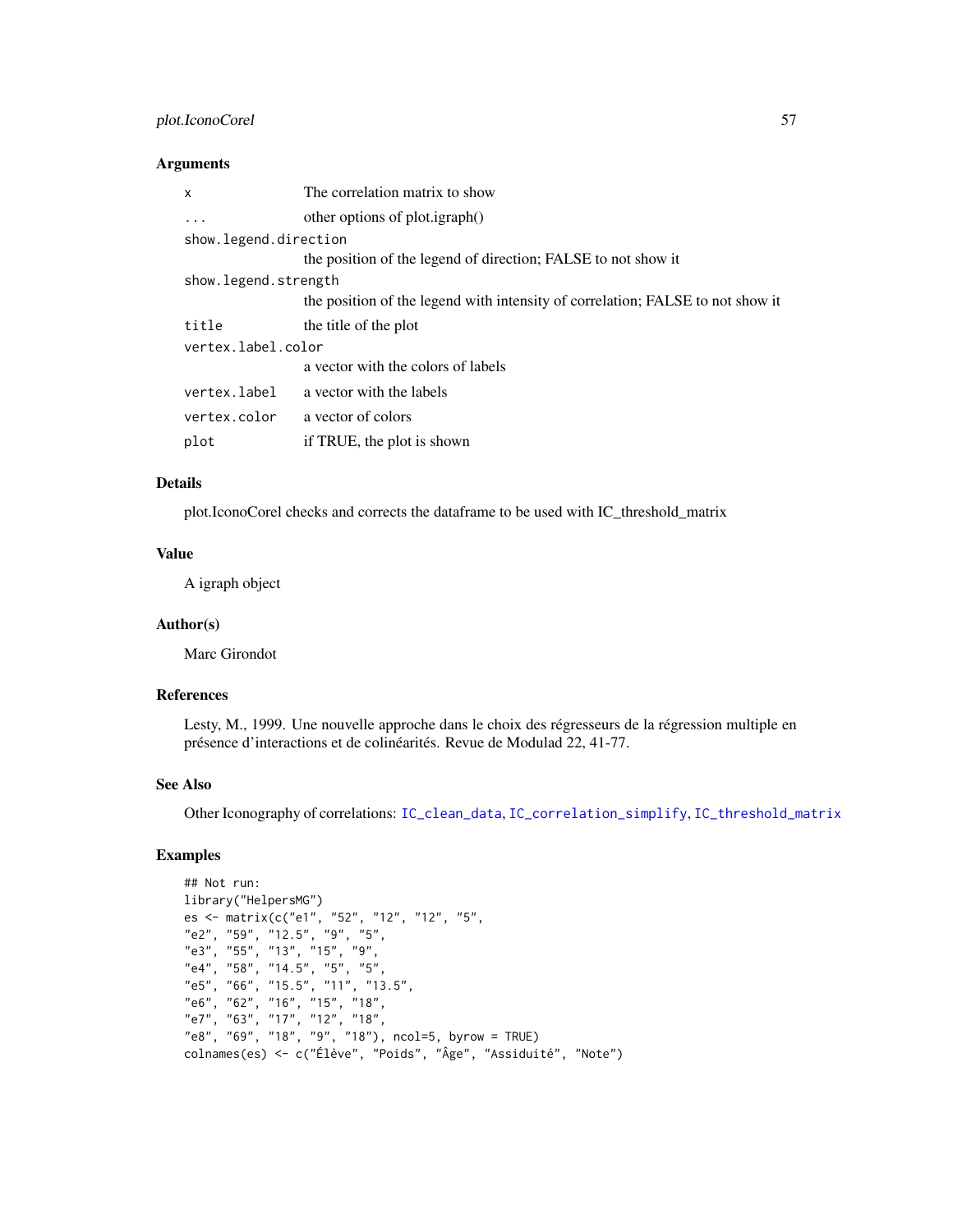```
es <- as.data.frame(es, stringsasFactor=FALSE)
es[, 2] <- as.numeric(as.character(es[, 2]))
es[, 3] <- as.numeric(as.character(es[, 3]))
es[, 4] <- as.numeric(as.character(es[, 4]))
es[, 5] <- as.numeric(as.character(es[, 5]))
es
df <- IC_clean_data(es, debug = TRUE)
cor_matrix <- IC_threshold_matrix(data=df, threshold = NULL, progress=FALSE)
cor_threshold <- IC_threshold_matrix(data=df, threshold = 0.3)
par(mar=c(1,1,1,1))
set.seed(4)
library("igraph")
library("visNetwork")
kk <- plot(cor_threshold, vertex.color="red")
# it can be shown also with the visNetwork package
visIgraph(kk)
cor_threshold_Note <- IC_correlation_simplify(matrix=cor_threshold, variable="Note")
plot(cor_threshold_Note)
```
## End(Not run)

<span id="page-57-0"></span>

plot.LD50 *Plot results of LD50() that best describe LD50*

#### Description

Plot the estimates that best describe lethality of exposures.

#### Usage

```
## S3 method for class 'LD50'
plot(x, ..., \text{las.}x = 1, \text{las.}y = 1, \text{lab.}PT = "LDS0",lab.TRD = paste0("Transitional range of doses l = ", l * 100, "%"),
  col.TRD = "gray", col.TRD.CI = rgb(0.8, 0.8, 0.8, 0.5),col.PT.CI = rgb(0.8, 0.8, 0.8, 0.5), show.CI = TRUE)
```
#### Arguments

| x       | A result file generated by IC50()                   |
|---------|-----------------------------------------------------|
|         | Parameters for plot()                               |
| las.x   | las parameter for x axis                            |
| las.y   | las parameter for y axis                            |
| lab.PT  | Label to describe pivotal temperature               |
| lab.TRD | Label to describe transitional range of temperature |
| col.TRD | The color of TRD                                    |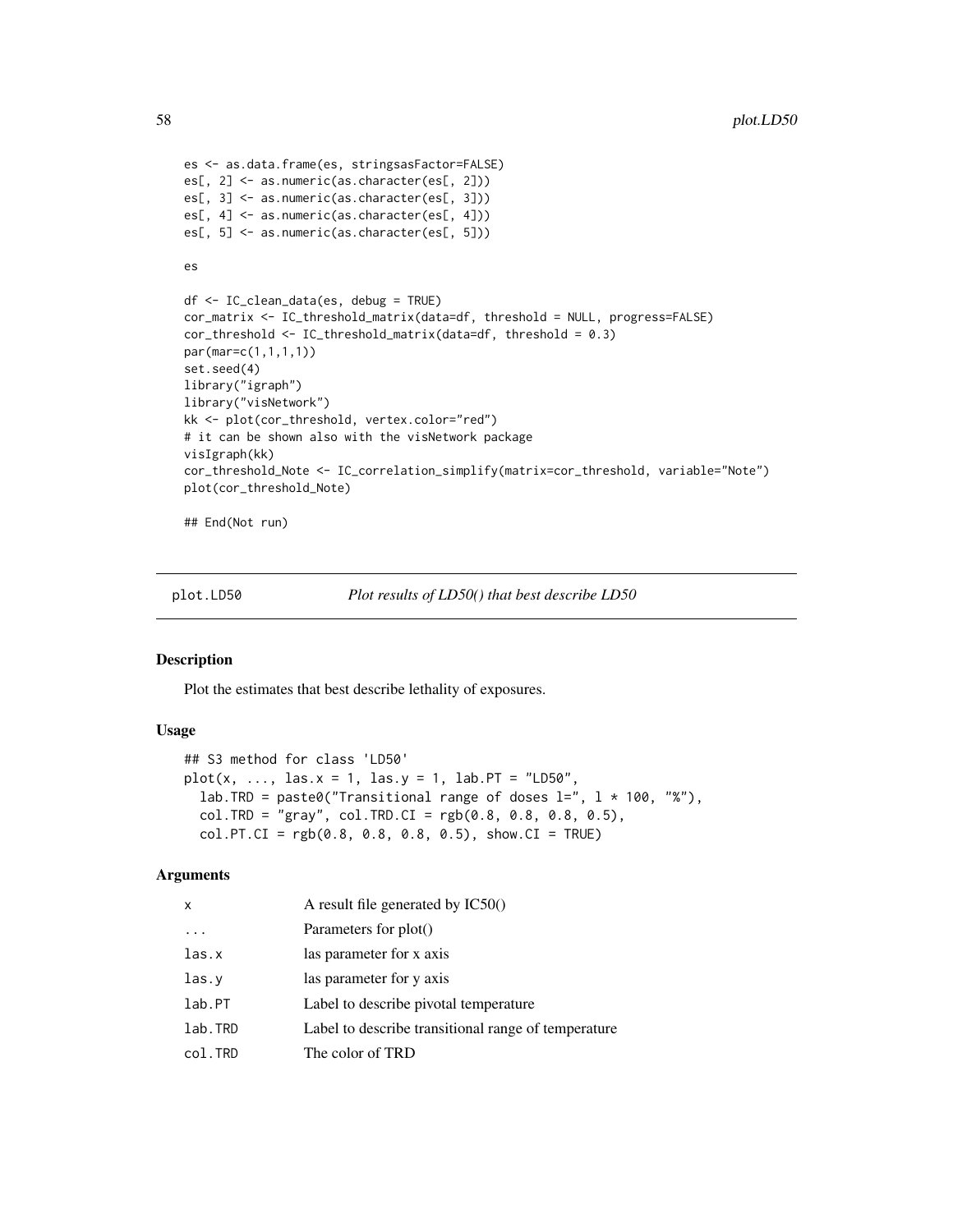| col.TRD.CI | The color of CI of TRD based on range.CI |
|------------|------------------------------------------|
| col.PT.CI  | The color of CI of PT based on range.CI  |
| show.CI    | Do the CI for the curve should be shown  |

## Details

plot.LD50 plot result of IC50() that best describe IC50

# Value

Nothing

## Author(s)

Marc Girondot

#### References

Girondot, M. 1999. Statistical description of temperature-dependent sex determination using maximum likelihood. Evolutionary Ecology Research, 1, 479-486.

Godfrey, M.H., Delmas, V., Girondot, M., 2003. Assessment of patterns of temperature-dependent sex determination using maximum likelihood model selection. Ecoscience 10, 265-272.

Hulin, V., Delmas, V., Girondot, M., Godfrey, M.H., Guillon, J.-M., 2009. Temperature-dependent sex determination and global change: are some species at greater risk? Oecologia 160, 493-506.

Girondot M., Submited. On the concept of embryological thermosensitive period for sex determination in reptiles.

#### See Also

Other LD50 functions: [LD50](#page-39-0), [logLik.LD50](#page-43-0), [predict.LD50](#page-63-0)

## Examples

```
## Not run:
#' data <- data.frame(Doses=c(80, 120, 150, 150, 180, 200),
Alive=c(10, 12, 8, 6, 2, 1),
Dead=c(0, 1, 5, 6, 9, 15))
LD50_logistic <- LD50(data, equation="logistic")
predict(LD50_logistic, doses=c(140, 170))
plot(LD50_logistic)
```
## End(Not run)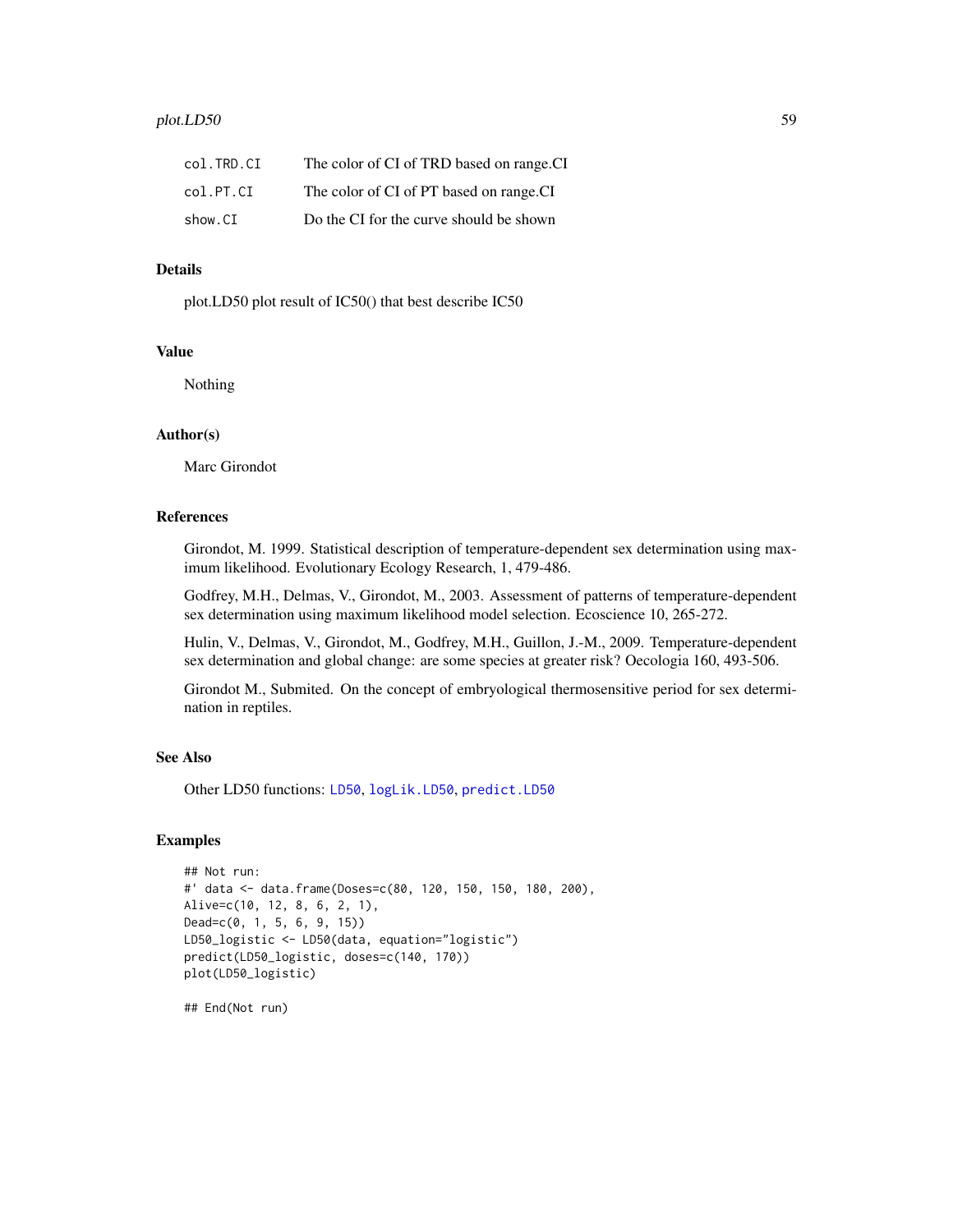```
Plot the results within a mcmcCompositve object.
The parameters to use can be called by:
parameters="all"
parameters=1:4
parameters=c("PAR1", "PAR2", "PAR5")
parameters=c(TRUE, TRUE, FALSE, TRUE)
If scale.prior is TRUE, another scale is shown at right.
```
## Usage

```
## S3 method for class 'mcmcComposite'
plot(x, ..., chain = 1, parameters = 1,scale.prior = TRUE, legend = TRUE, ylab = "Posterior density",
 las = 1, col.prior = "red", lty.prior = 1, lwd.prior = 1,
  col.posterior = "white", lty.posterior = 1, lwd.posterior = 1,
 ylab.prior = "Prior density")
```
# Arguments

| X             | A memeComposite object                                     |
|---------------|------------------------------------------------------------|
| .             | Graphical parameters to be send to hist()                  |
| chain         | The chain to use                                           |
| parameters    | Name of parameters or their number (see description)       |
| scale.prior   | If TRUE, the prior is scaled at the same size as posterior |
| legend        | If FALSE, the legend is not shown                          |
| ylab          | y-label for posterior                                      |
| las           | las parameter (orientation of y-axis graduation)           |
| col.prior     | Color for prior curve                                      |
| lty.prior     | Type of line for prior curve                               |
| lwd.prior     | Width of line for prior curve                              |
| col.posterior | Color for posterior histogram                              |
| lty.posterior | Type of line for posterior histogram                       |
| lwd.posterior | Width of line for posterior histogram                      |
| ylab.prior    | y-label for prior                                          |

## Details

plot.mcmcComposite plots the result of a MCMC search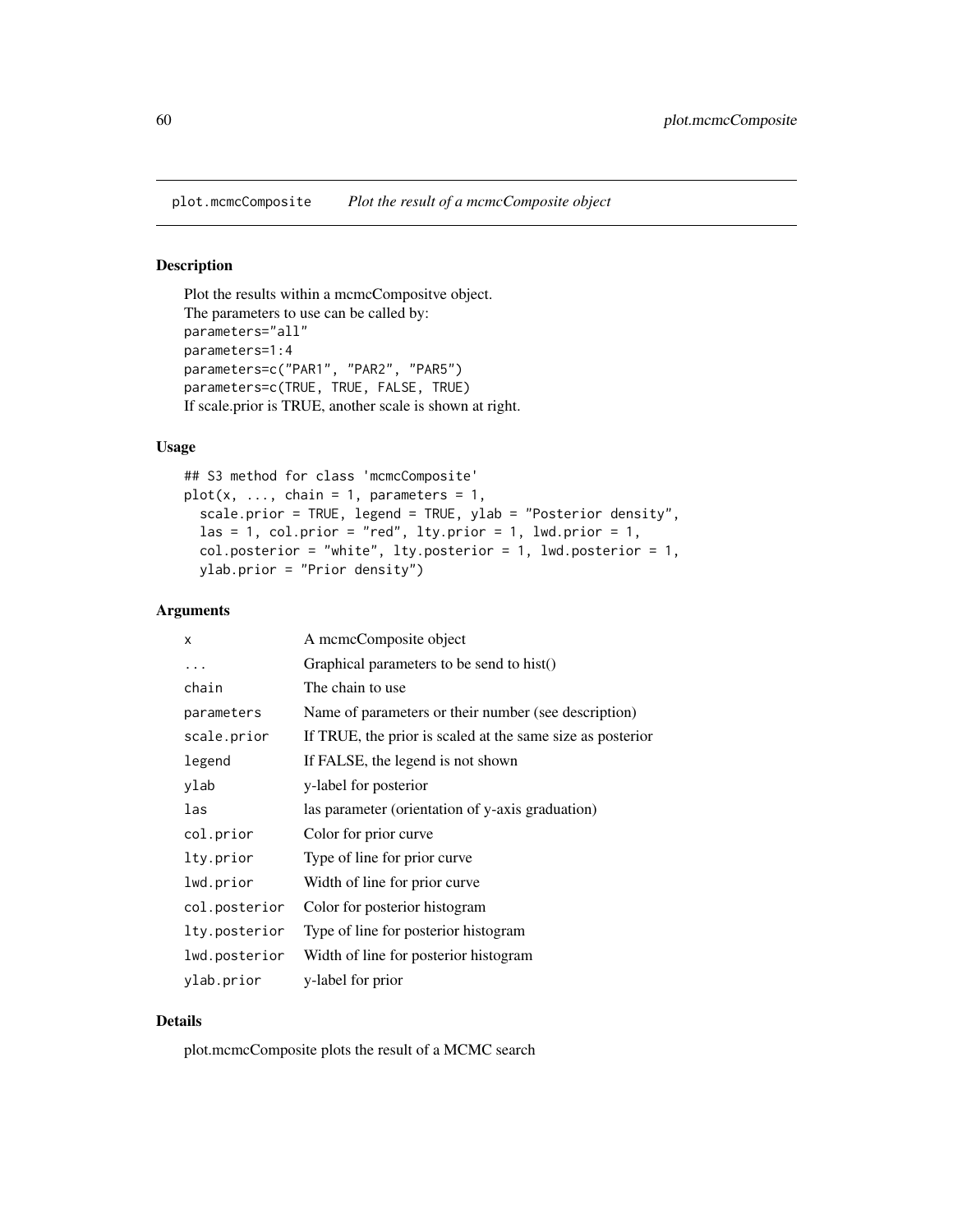#### plot.mcmcComposite 61

## Value

None

## Author(s)

Marc Girondot

## See Also

Other mcmcComposite functions: [MHalgoGen](#page-45-0), [as.mcmc.mcmcComposite](#page-4-0), [as.parameters](#page-6-0), [merge.mcmcComposite](#page-44-0), [summary.mcmcComposite](#page-76-0)

## Examples

```
## Not run:
library(HelpersMG)
require(coda)
x < - rnorm(30, 10, 2)dnormx <- function(data, x) {
 data <- unlist(data)
return(-sum(dnorm(data, mean=x['mean'], sd=x['sd'], log=TRUE)))
}
parameters_mcmc <- data.frame(Density=c('dnorm', 'dlnorm'),
Prior1=c(10, 0.5), Prior2=c(2, 0.5), SDProp=c(1, 1),
Min=c(-3, 0), Max=c(100, 10), Init=c(10, 2), stringsAsFactors = FALSE,
row.names=c('mean', 'sd'))
mcmc_run <- MHalgoGen(n.iter=50000, parameters=parameters_mcmc, data=x,
adaptive = TRUE,likelihood=dnormx, n.chains=1, n.adapt=100, thin=1, trace=1)
plot(mcmc_run, xlim=c(0, 20))
plot(mcmc_run, xlim=c(0, 10), parameters="sd")
mcmcforcoda <- as.mcmc(mcmc_run)
#' heidel.diag(mcmcforcoda)
raftery.diag(mcmcforcoda)
autocorr.diag(mcmcforcoda)
acf(mcmcforcoda[[1]][,"mean"], lag.max=20, bty="n", las=1)
acf(mcmcforcoda[[1]][,"sd"], lag.max=20, bty="n", las=1)
batchSE(mcmcforcoda, batchSize=100)
# The batch standard error procedure is usually thought to
# be not as accurate as the time series methods used in summary
summary(mcmcforcoda)$statistics[,"Time-series SE"]
summary(mcmc_run)
as.parameters(mcmc_run)
lastp <- as.parameters(mcmc_run, index="last")
parameters_mcmc[,"Init"] <- lastp
# The n.adapt set to 1 is used to not record the first set of parameters
# then it is not duplicated (as it is also the last one for
# the object mcmc_run)
mcmc_run2 <- MHalgoGen(n.iter=50000, parameters=parameters_mcmc, data=x,
adaptive = TRUE,likelihood=dnormx, n.chains=1, n.adapt=1, thin=1, trace=1)
mcmc_run3 <- merge(mcmc_run, mcmc_run2)
```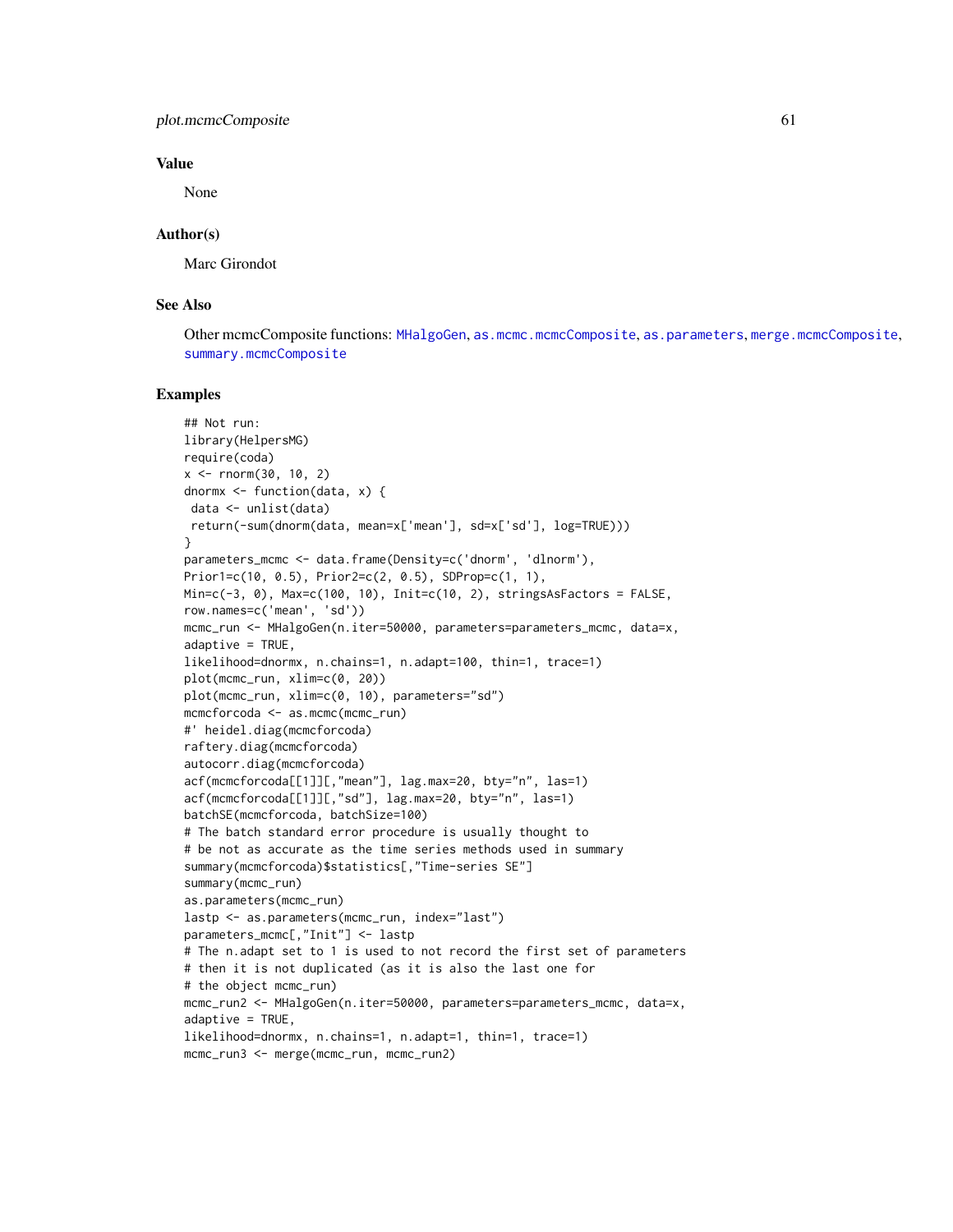```
####### no adaptation, n.adapt must be 0
parameters_mcmc[,"Init"] \leq c(mean(x), sd(x))
mcmc_run3 <- MHalgoGen(n.iter=1000, parameters=parameters_mcmc, data=x,
adaptive = TRUE,likelihood=dnormx, n.chains=1, n.adapt=0, thin=1, trace=1)
## End(Not run)
```
<span id="page-61-0"></span>plot\_add *Add a plot to a previous one*

## Description

To plot data, just add use it as a normal plot. It will plot the new data without axes, or labels for axes.

This function is complementary to matlines() and matpoints() from package graphics.

#### Usage

plot\_add(...)

#### Arguments

... Parameters for plot()

## Details

plot\_add adds a plot to a previous one

#### Value

Nothing

## Author(s)

Marc Girondot

# See Also

Other plot and barplot functions: [ScalePreviousPlot](#page-70-0), [barplot\\_errbar](#page-8-0), [plot\\_errbar](#page-62-0)

# Examples

```
## Not run:
plot(x=1:100, y=sin(1:100), type="l", bty="n", xlim=c(1,200), xlab="x", ylab="y")
plot_add(x=1:200, y=cos(1:200), type="l", bty="n", col="red")
```
## End(Not run)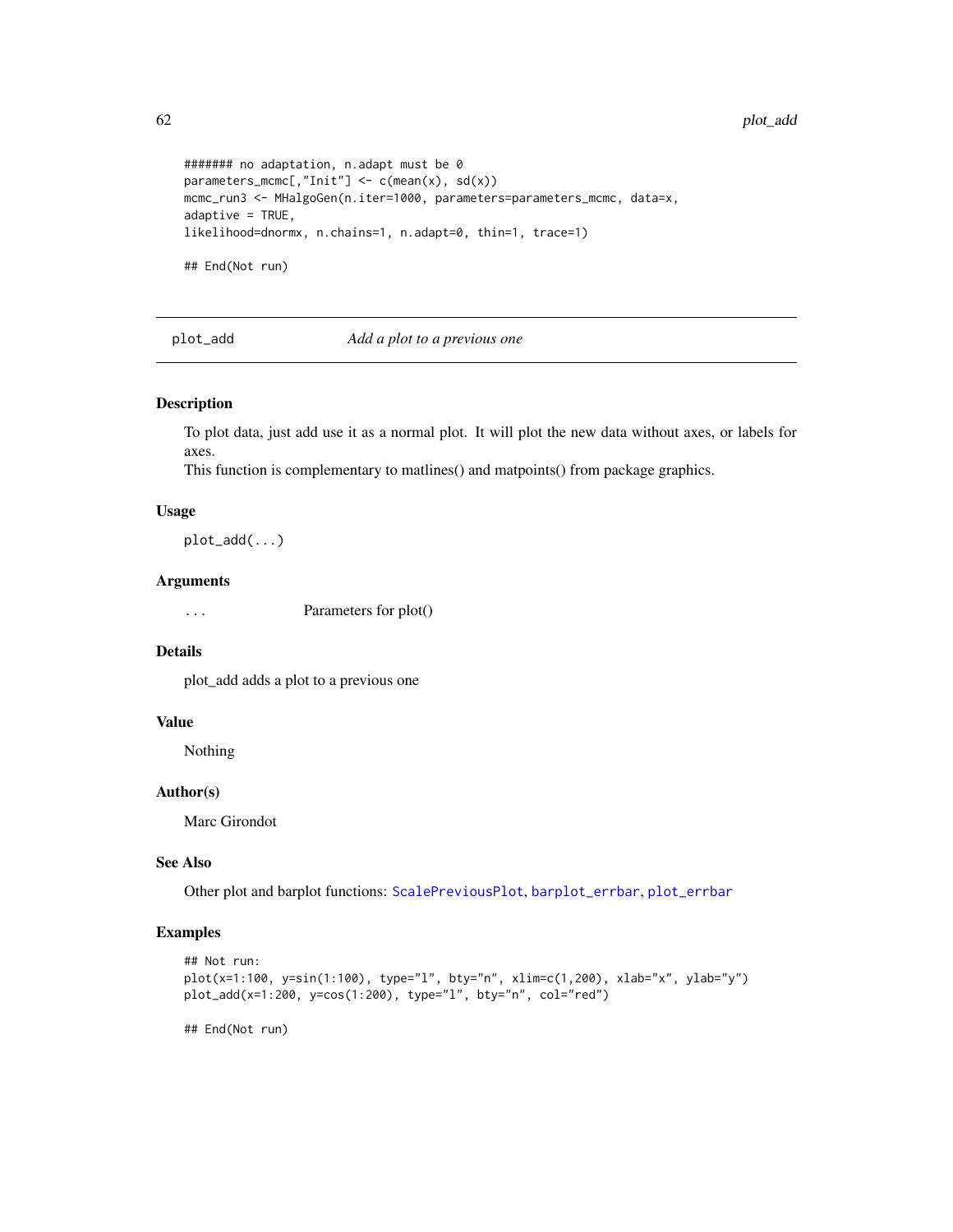<span id="page-62-0"></span>

To plot data, just use it as a normal plot but add the errbar.x and errbar.y values or errbar.x.minus, errbar.x.plus if bars for x axis are asymetric and errbar.y.minus, errbar.y.plus if bars for y axis are asymetric. Use x.plus, x.minus, y.plus and y.minus to set absolut limits for error bars. Note that x.plus and x.minus have priority over errbar.x, errbar.x.minus and errbar.x.plus and that y.plus and y.minus have priority over errbar.y, errbar.y.minus and errbar.y.plus.

The parameter errbar.y.polygon=TRUE permits to define error as an envolop for y axis.

## Usage

```
plot_errbar(..., errbar.x = NULL, errbar.y = NULL, errbar.x.plus = NULL,
 errbar.x.minus = NULL, errbar.y.plus = NULL, errbar.y.minus = NULL,
 x.plus = NULL, x.minus = NULL, y.plus = NULL, y.minus = NULL,
 errbar.tick = 1/50, errbar.lwd = par("lwd"), errbar.lty = par("lty"),
 errbar.col = par("fg"), errbar.y.polygon = FALSE,
 errbar.y.polygon.list = list(NULL), add = FALSE)
```
#### Arguments

| $\cdots$              | Parameters for plot() such as main= or ylim=                                                                 |  |  |
|-----------------------|--------------------------------------------------------------------------------------------------------------|--|--|
| errbar.x              | The length of error bars for x. Recycled if necessary.                                                       |  |  |
| errbar.y              | The length of error bars for y. Recycled if necessary.                                                       |  |  |
| errbar.x.plus         | The length of positive error bars for x. Recycled if necessary.                                              |  |  |
| errbar.x.minus        | The length of negative error bars for x. Recycled if necessary.                                              |  |  |
| errbar.y.plus         | The length of positive error bars for y. Recycled if necessary.                                              |  |  |
| errbar.y.minus        | The length of negative error bars for y. Recycled if necessary.                                              |  |  |
| x.plus                | The absolut position of the positive error bar for x. Recycled if necessary.                                 |  |  |
| x.minus               | The absolut position of the negative error bar for x. Recycled if necessary.                                 |  |  |
| y.plus                | The absolut position of the positive error bar for y. Recycled if necessary.                                 |  |  |
| y.minus               | The absolut position of the nagative error bar for y. Recycled if necessary.                                 |  |  |
| errbar.tick           | Size of small ticks at the end of error bars defined as a proportion of total width<br>or height graph size. |  |  |
| errbar.lwd            | Error bar line width, see par("lwd")                                                                         |  |  |
| errbar.lty            | Error bar line type, see par ("lwd")                                                                         |  |  |
| errbar.col            | Error bar line color, see par("col")                                                                         |  |  |
| errbar.y.polygon      |                                                                                                              |  |  |
|                       | If true, the errors are shown as a filed polygon.                                                            |  |  |
| errbar.y.polygon.list |                                                                                                              |  |  |
|                       | List of parameters to be used for polygon.                                                                   |  |  |
| add                   | If true, add the graph to the previous one.                                                                  |  |  |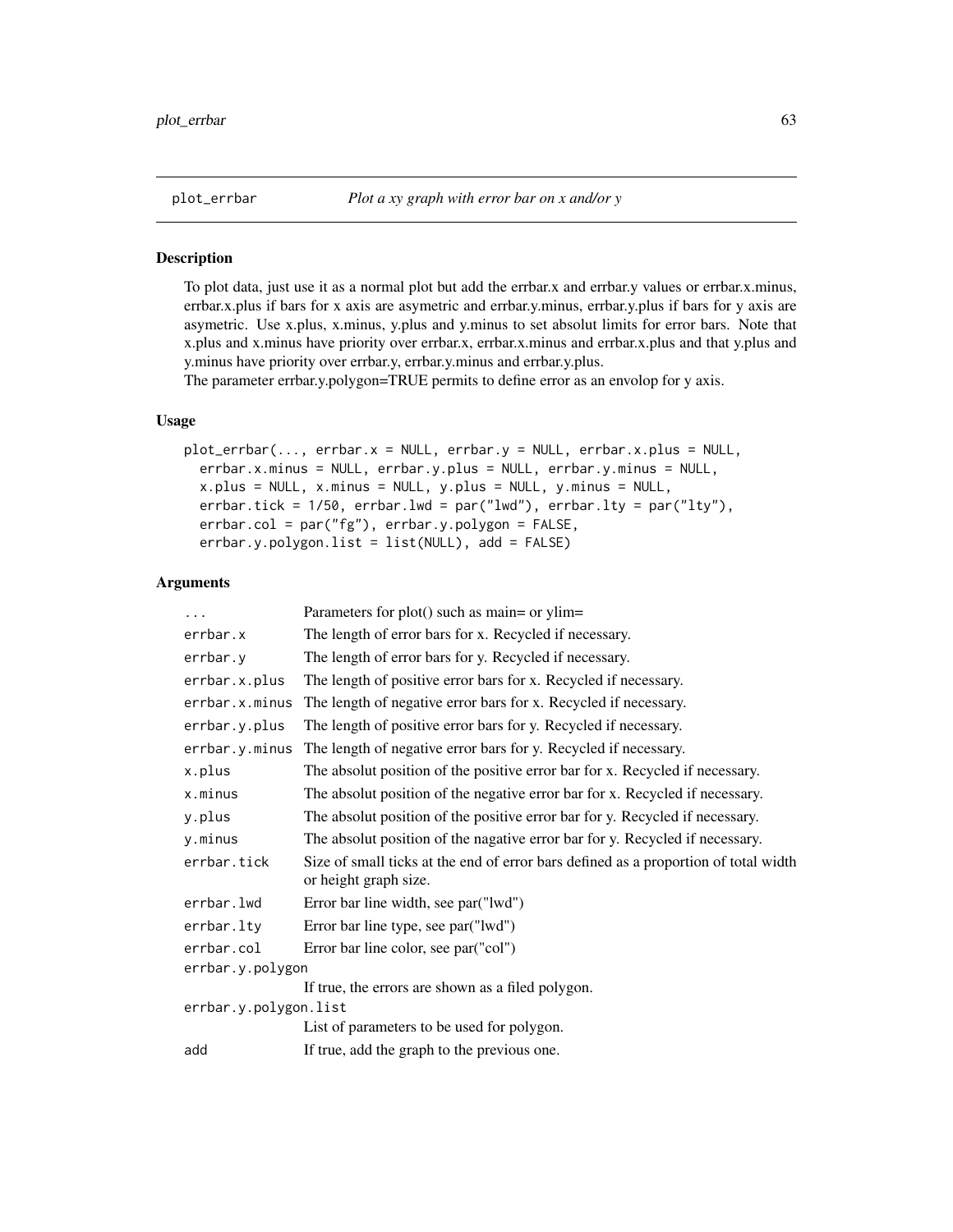# Details

plot\_errbar plot a xy graph with error bar on x and/or y

#### Value

Nothing

# Author(s)

Marc Girondot

## See Also

barplot\_errorbar

Other plot and barplot functions: [ScalePreviousPlot](#page-70-0), [barplot\\_errbar](#page-8-0), [plot\\_add](#page-61-0)

## Examples

```
## Not run:
plot_errbar(1:100, rnorm(100, 1, 2),
xlab="axe x", ylab="axe y", bty="n", xlim=c(1,100),
errbar.x=2, errbar.y=rnorm(100, 1, 0.1))
x \le -1:100plot_errbar(x=1:100, rnorm(100, 1, 2),
                xlab="axe x", ylab="axe y", bty="n", xlim=c(1,100),
             x.minus=x-2, x.plus=x+2)
x < -1:100plot_errbar(x=1:100, rnorm(100, 1, 2),
                xlab="axe x", ylab="axe y", bty="n",
                pch=21, bg="white",
             x.minus=x-10, x.plus=x+10)
x \leftarrow (1:200)/10y \leftarrow \sin(x)plot_errbar(x=x, y=y, xlab="axe x", ylab="axe y", bty="n", xlim=c(1,20),
     y.minus=y-1, y.plus=y+1, ylim=c(-3, 3), type="l",
errbar.y.polygon=TRUE,
errbar.y.polygon.list=list(border=NA, col=rgb(0, 0, 0, 0.5)))
## End(Not run)
```
<span id="page-63-0"></span>predict.LD50 *Estimate survival according to doses*

#### Description

Estimate survival according to doses. The returned data.frame has the following components: doses, SE, survival, CI.minus.sexratio, CI.plus.sexratio, range.CI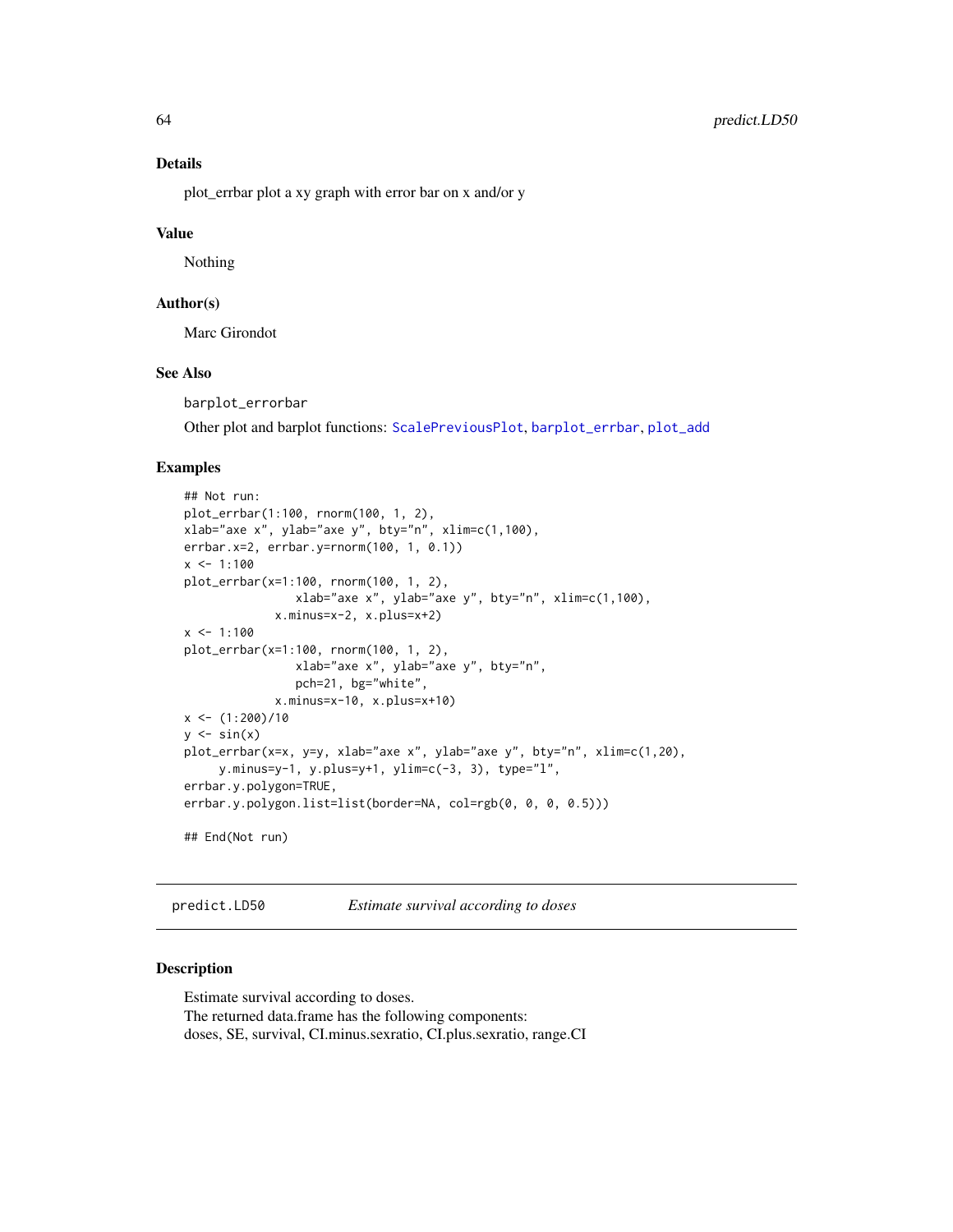# predict.LD50 65

# Usage

```
## S3 method for class 'LD50'
predict(object, does = NULL, SE = NULL, range.CI = 0.95,replicates = 1000, progressbar = FALSE, ...)
```
# Arguments

| object      | A result file generated by LD50                               |
|-------------|---------------------------------------------------------------|
| doses       | A vector of temperatures                                      |
| SE          | The standard error for doses, optional                        |
| range.CI    | The range of confidence interval for estimation, default=0.95 |
| replicates  | Number of replicates to estimate CI                           |
| progressbar | Logical. Does a progression bar must be shown                 |
| .           | Not used                                                      |

# Details

predict.LD50 Estimate survival according to doses

## Value

A data.frame with informations about survival

## Author(s)

Marc Girondot

# See Also

Other LD50 functions: [LD50](#page-39-0), [logLik.LD50](#page-43-0), [plot.LD50](#page-57-0)

# Examples

```
## Not run:
#' data <- data.frame(Doses=c(80, 120, 150, 150, 180, 200),
Alive=c(10, 12, 8, 6, 2, 1),
Dead=c(0, 1, 5, 6, 9, 15))
LD50_logistic <- LD50(data, equation="logistic")
predict(LD50_logistic, doses=c(140, 170))
plot(LD50_logistic
```
## End(Not run)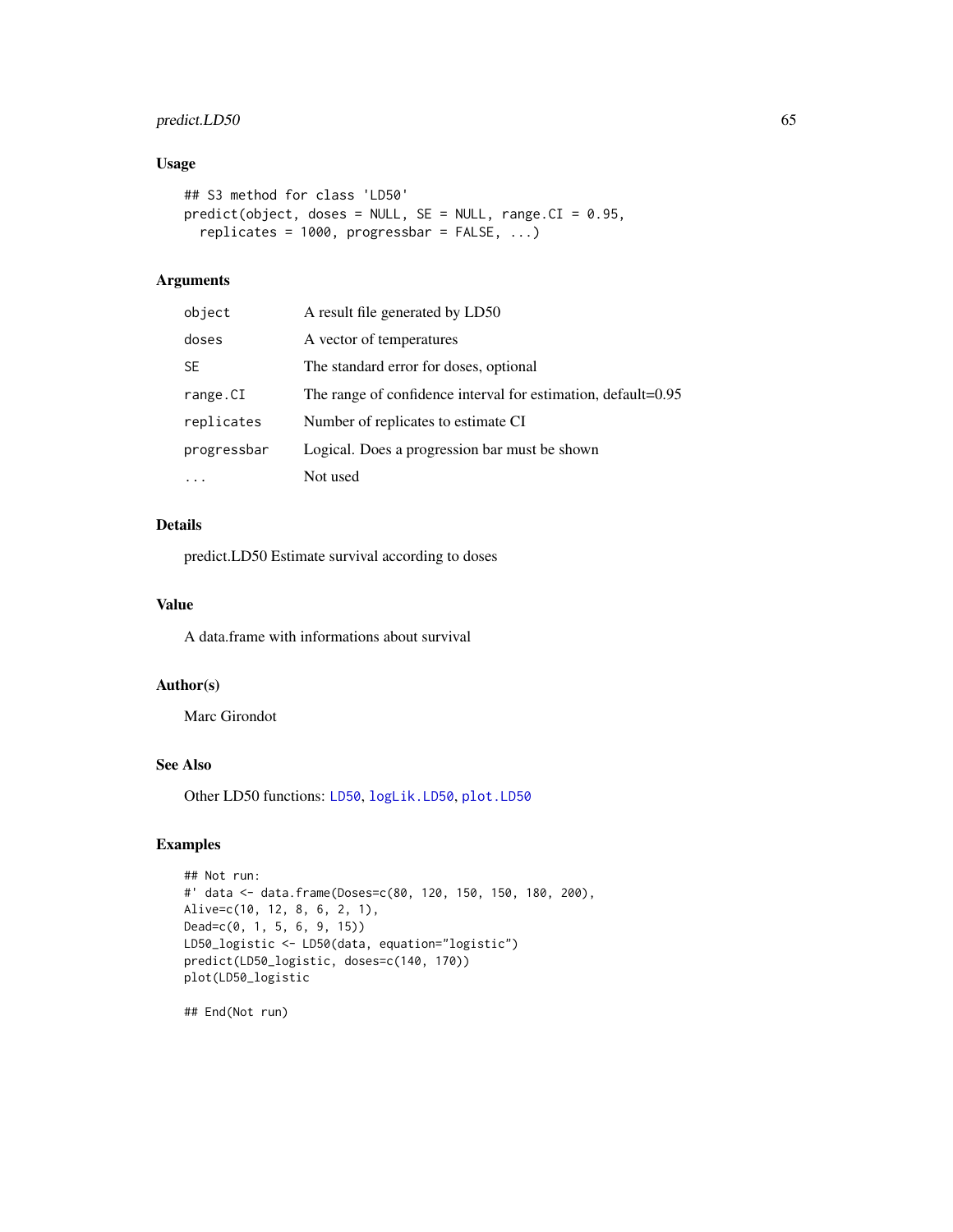<span id="page-65-0"></span>

Distribution function for the sum of random variable with negative binomial distributions.

#### Usage

```
pSnbinom(q = stop("At least one quantile must be provided"), size = NULL,
 prob = NULL, mu = NULL, lower.tail = TRUE, log.p = FALSE,
  infinite = 100
```
#### Arguments

| q          | vector of quantiles.                                                                                                                                                            |  |  |  |
|------------|---------------------------------------------------------------------------------------------------------------------------------------------------------------------------------|--|--|--|
| size       | target for number of successful trials, or dispersion parameter (the shape param-<br>eter of the gamma mixing distribution). Must be strictly positive, need not be<br>integer. |  |  |  |
| prob       | probability of success in each trial. $0 < \text{prob} \leq 1$ .                                                                                                                |  |  |  |
| mu         | alternative parametrization via mean.                                                                                                                                           |  |  |  |
| lower.tail | logical; if TRUE (default), probabilities are $P[X \le x]$ , otherwise, $P[X > x]$ .                                                                                            |  |  |  |
| log.p      | logical; if TRUE, probabilities $p$ are given as $log(p)$ .                                                                                                                     |  |  |  |
| infinite   | Number of maximal iterations; check different values to determine the error in<br>estimation.                                                                                   |  |  |  |

# Details

pSnbinom returns the distribution function for the sum of random variable with negative binomial distributions

#### Value

pSnbinom returns distribution function

#### Author(s)

Marc Girondot

## See Also

Other Distribution of sum of random variable with negative binomial distributions: [dSnbinom](#page-22-0), [qSnbinom](#page-66-0), [rSnbinom](#page-69-0)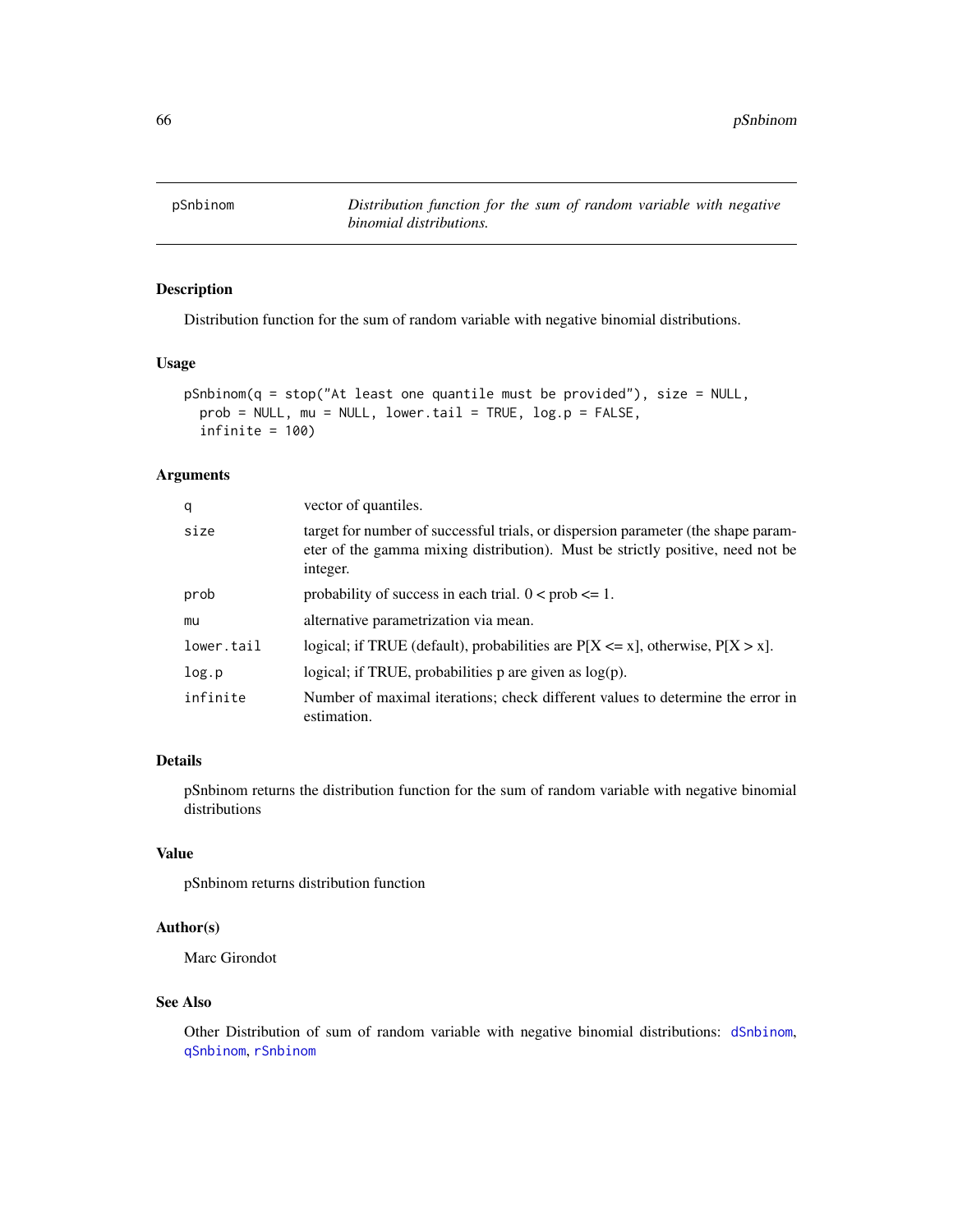# qSnbinom 67

# Examples

```
## Not run:
alpha <- c(2.1, 2.05, 2)
mu <- c(10, 30, 20)
p <- pSnbinom(q=10, size=alpha, mu=mu, lower.tail = TRUE)
## End(Not run)
```
<span id="page-66-0"></span>

Quantile function for the sum of random variable with negative bino*mial distributions.*

# Description

Quantile function for the sum of random variable with negative binomial distributions.

#### Usage

```
qSnbinom(p = stop("At least one probability must be provided"),
  size = stop("size parameter is mandatory"), prob = NULL, mu = NULL,
 lower.tail = TRUE, log.p = FALSE, infinite = 100)
```
# Arguments

| p          | vector of probabilities.                                                                                                                                                        |
|------------|---------------------------------------------------------------------------------------------------------------------------------------------------------------------------------|
| size       | target for number of successful trials, or dispersion parameter (the shape param-<br>eter of the gamma mixing distribution). Must be strictly positive, need not be<br>integer. |
| prob       | probability of success in each trial. $0 < \text{prob} \leq 1$ .                                                                                                                |
| mu         | alternative parametrization via mean.                                                                                                                                           |
| lower.tail | logical; if TRUE (default), probabilities are $P[X \le x]$ , otherwise, $P[X > x]$ .                                                                                            |
| log.p      | logical; if TRUE, probabilities $p$ are given as $log(p)$ .                                                                                                                     |
| infinite   | Number of maximal iterations; check different values to determine the error in<br>estimation.                                                                                   |

# Details

qSnbinom returns the quantile function for the sum of random variable with negative binomial distributions

# Value

qSnbinom returns quantile function

#### Author(s)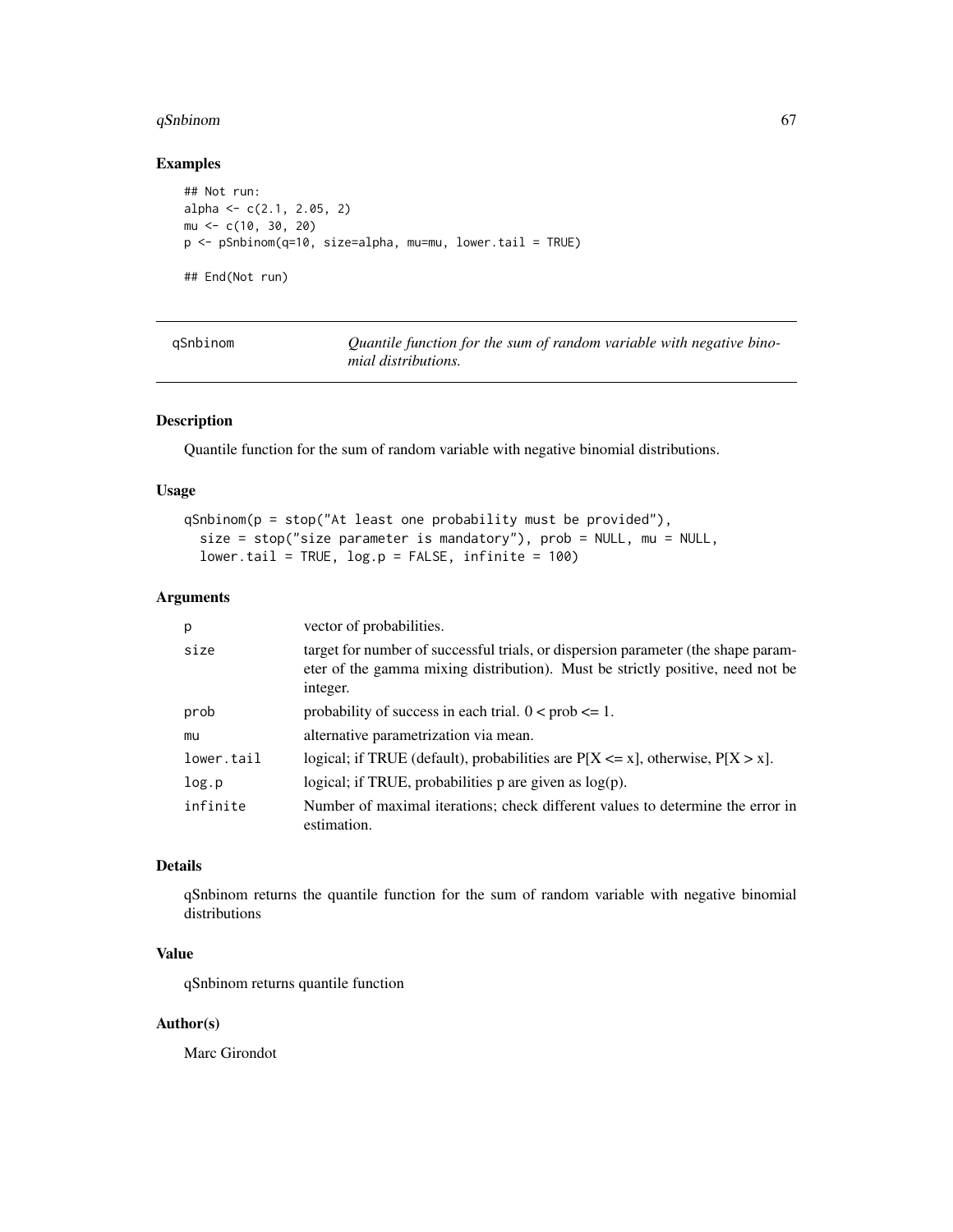## See Also

Other Distribution of sum of random variable with negative binomial distributions: [dSnbinom](#page-22-0), [pSnbinom](#page-65-0), [rSnbinom](#page-69-0)

## Examples

```
## Not run:
alpha <- c(2.1, 2.05, 2)
mu <- c(10, 30, 20)
q <- qSnbinom(p=0.1, size=alpha, mu=mu, lower.tail = TRUE)
## End(Not run)
```

| r2norm |       |  | Random generation for Gaussian distributions different at left and |  |  |
|--------|-------|--|--------------------------------------------------------------------|--|--|
|        | right |  |                                                                    |  |  |

# Description

Random generation for Gaussian distributions different at left and right

## Usage

r2norm(n, mean =  $0$ , sd\_low = 1, sd\_high = 1)

# Arguments

| n       | number of observations.                       |
|---------|-----------------------------------------------|
| mean    | vector of means                               |
| sd low  | vector of standard deviations below the mean. |
| sd_high | vector of standard deviations above the mean. |

## Details

r2norm returns random numbers for Gaussian distributions different at left and right

# Value

r2norm returns random numbers

## Author(s)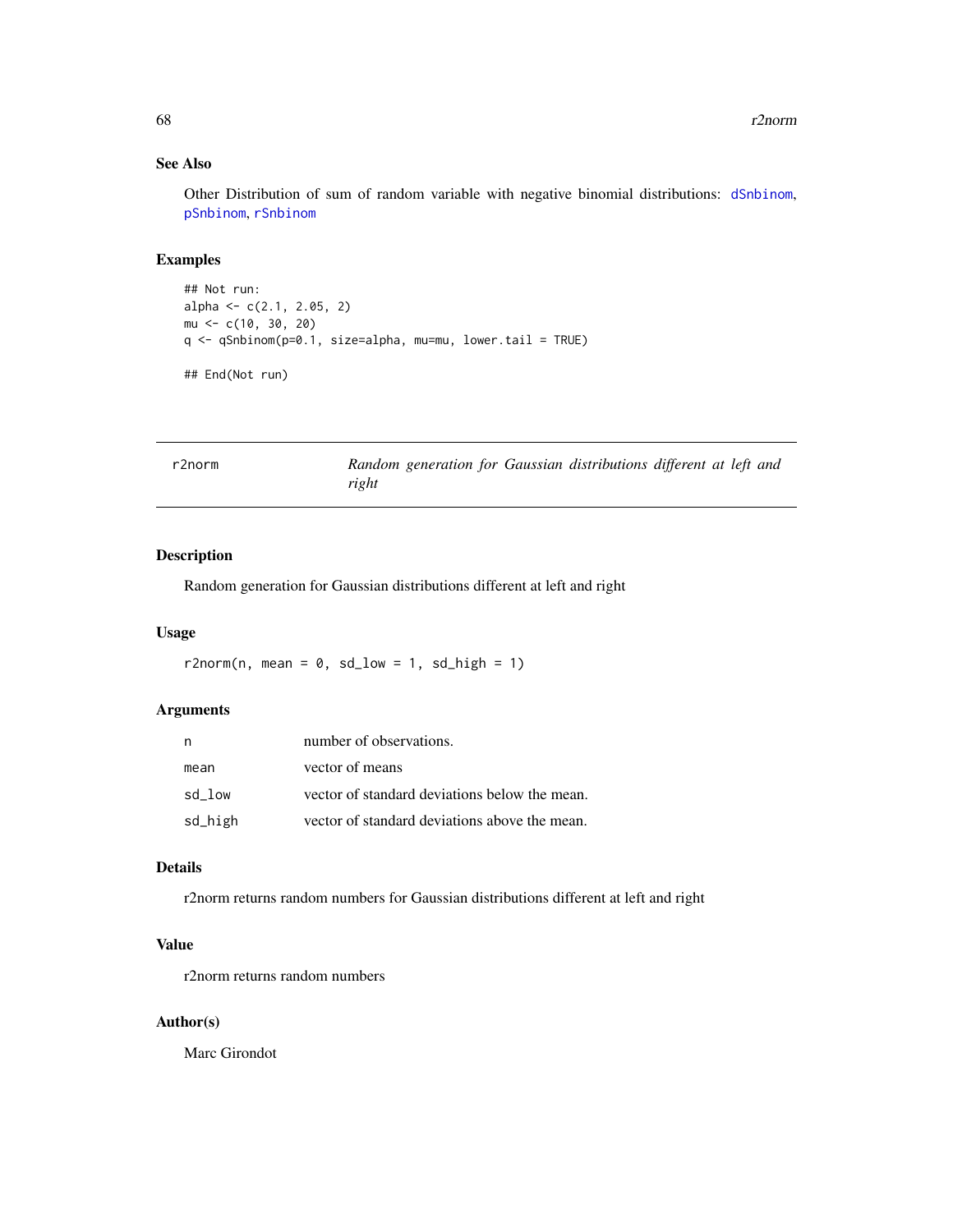## read\_folder 69

# Examples

## Not run: n <- r2norm(1000, mean=25, sd\_low=2, sd\_high=10) hist(n) ## End(Not run)

read\_folder *Read files present in a folder and creates a list with the content of these files*

# Description

To create a list, the syntax is: datalist <- read\_folder(folder=".", read=read.delim, header=FALSE) It returns an error if the folder does not exist. The names of the elements of the list are the filenames. The parameter file can be used to predefine a list of file. If file is NULL, all the files of the folder/directory are used.

# Usage

```
read_folder(folder = try(file.choose(), silent = TRUE), file = NULL,
  wildcard = "*, *", read = read.delim, ...)
```
# Arguments

| folder   | Where to search for files; can be or a file path or a folder path                                                          |
|----------|----------------------------------------------------------------------------------------------------------------------------|
| file     | list of files                                                                                                              |
| wildcard | Define which files are to be read (examples: "*.*", "*.xls", "essai*.txt"). It can<br>be also a vector with all filenames. |
| read     | Function used to read file. Ex: read.delim or read.xls from gdata package                                                  |
| .        | Parameters send to the read function                                                                                       |
|          |                                                                                                                            |

## Details

read\_folder reads all files present in a folder

#### Value

Return a list with the data in the files of the folder (directory for windows users)

#### Author(s)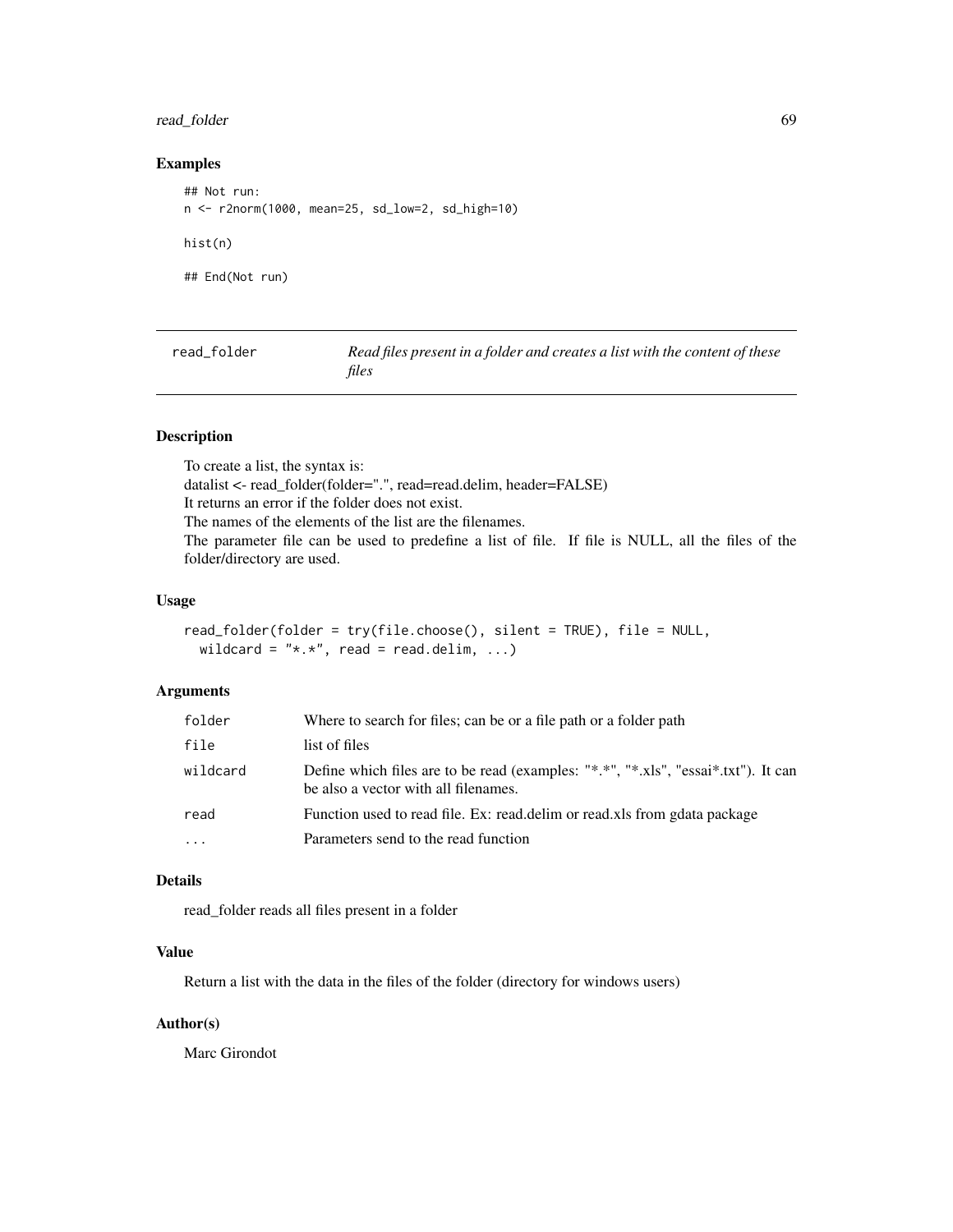# Examples

```
## Not run:
library(HelpersMG)
# Read all the .csv files from the current folder/directory
contentaslist <- read_folder(folder=".", wildcard="*.csv", read=read.csv2)
# Read all the files from the current folder/directory
contentaslist <- read_folder(folder=".", wildcard="*.*", read=read.csv2)
# Read two files from the current folder/directory
files <- c("filename1.csv", "filename2.csv")
contentaslist <- read_folder(folder=".", wildcard=files, read=read.csv2)
```
## End(Not run)

<span id="page-69-0"></span>

| rSnbinom | Random generation for the sum of random variable with negative bi- |
|----------|--------------------------------------------------------------------|
|          | nomial distributions.                                              |

#### Description

Random numbers for the sum of random variable with negative binomial distributions.

# Usage

 $rShbinom(n = 1, size = NULL, prob = NULL, mu = NULL)$ 

## Arguments

| n    | number of observations.                                                                                                                                                         |
|------|---------------------------------------------------------------------------------------------------------------------------------------------------------------------------------|
| size | target for number of successful trials, or dispersion parameter (the shape param-<br>eter of the gamma mixing distribution). Must be strictly positive, need not be<br>integer. |
| prob | probability of success in each trial. $0 < prob \le 1$ .                                                                                                                        |
| mu   | alternative parametrization via mean.                                                                                                                                           |

## Details

rSnbinom returns random numbers for the sum of random variable with negative binomial distributions

# Value

rSnbinom returns random number

## Author(s)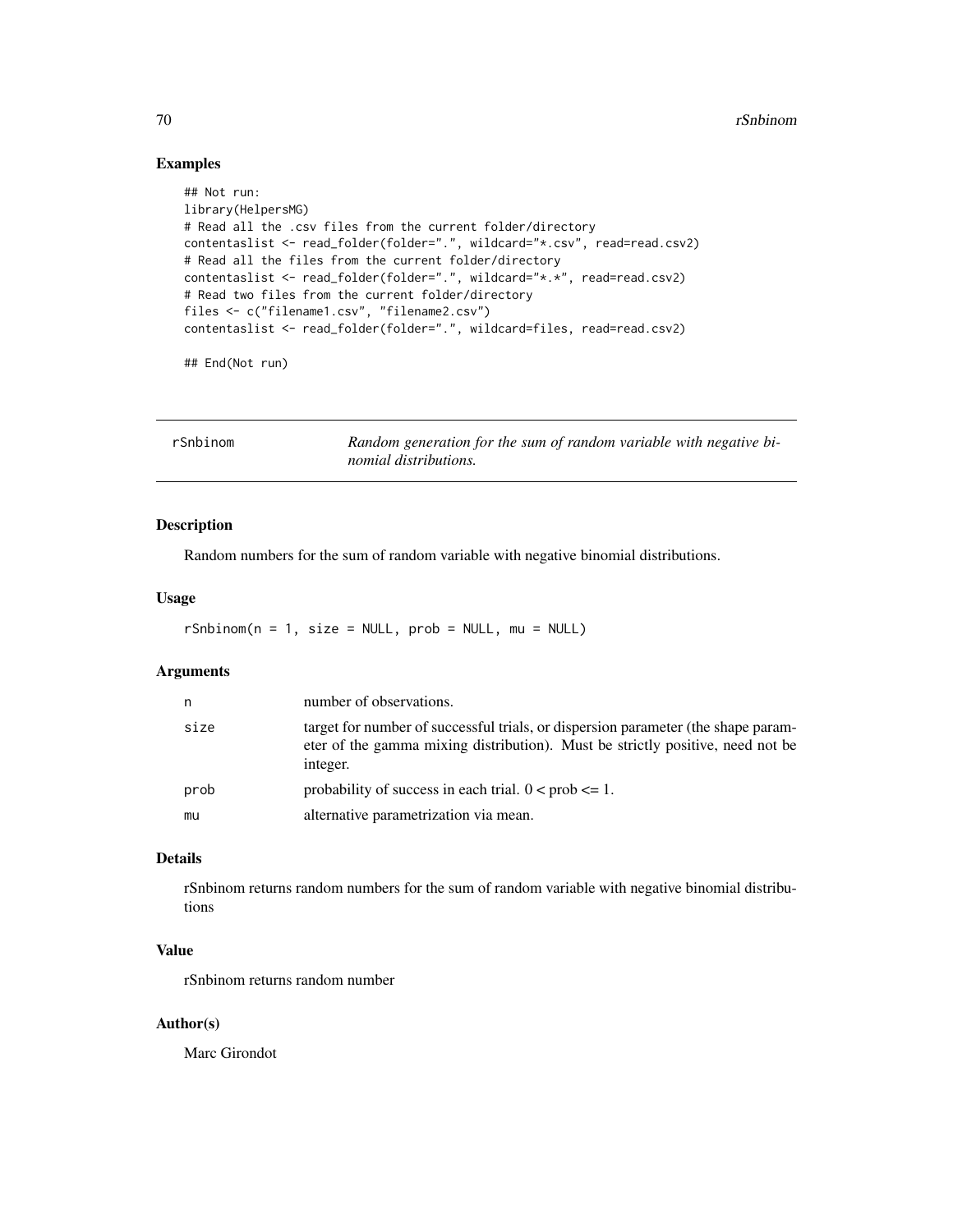## ScalePreviousPlot 71

## See Also

Other Distribution of sum of random variable with negative binomial distributions: [dSnbinom](#page-22-0), [pSnbinom](#page-65-0), [qSnbinom](#page-66-0)

## Examples

```
## Not run:
alpha <- c(2.1, 2.05, 2)
mu <- c(10, 30, 20)
rep <- 100000
distEmpirique <- rSnbinom(n=rep, size=alpha, mu=mu)
tabledistEmpirique <- rep(0, 301)
names(tabledistEmpirique) <- as.character(0:300)
tabledistEmpirique[names(table(distEmpirique))] <- table(distEmpirique)/rep
plot(0:300, dSnbinom(0:300, size=alpha, mu=mu, infinite=1000), type="h", bty="n",
  xlab="x", ylab="Density", ylim=c(0,0.02))
plot_add(0:300, tabledistEmpirique, type="l", col="red")
legend(x=200, y=0.02, legend=c("Empirical", "Theoretical"),
   text.col=c("red", "black"), bty="n")
## End(Not run)
```
<span id="page-70-0"></span>ScalePreviousPlot *Return the scale of the previous plot*

# Description

Return a list with the limits of the previous plot, the center, the range, and the position of label on this axe.

#### Usage

```
ScalePreviousPlot()
```
# Details

ScalePreviousPlot returns the scale of the previous plot

## Value

A list with xlim and ylim

#### Author(s)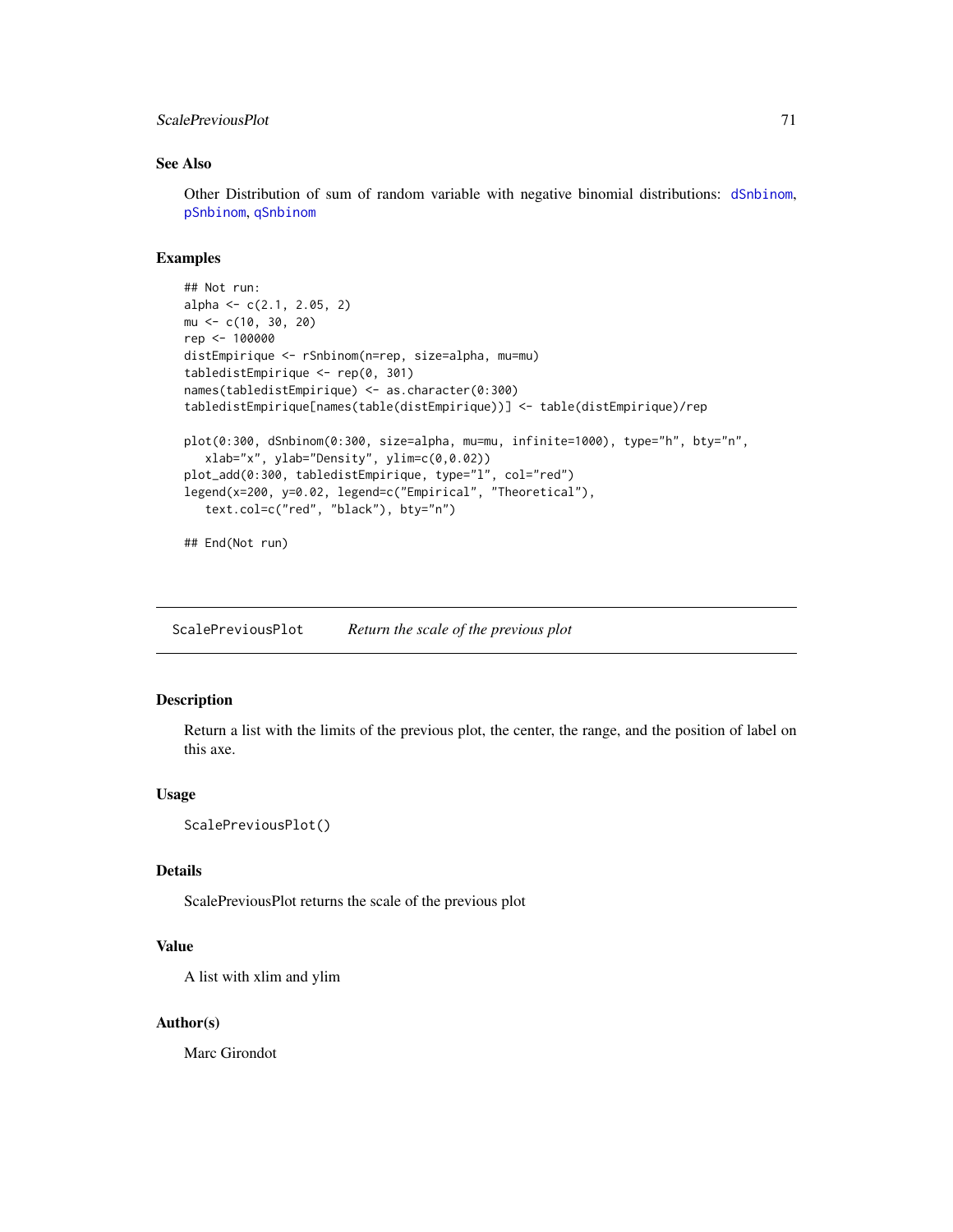## See Also

Other plot and barplot functions: [barplot\\_errbar](#page-8-0), [plot\\_add](#page-61-0), [plot\\_errbar](#page-62-0)

#### Examples

```
## Not run:
par(xaxs="i", yaxs="i")
plot(x=1:100, y=sin(1:100), type="l", bty="n", xlim=c(1,200), xlab="x", ylab="y")
xlim= ScalePreviousPlot()$xlim[1:2]
ylim= ScalePreviousPlot()$ylim[1:2]
par(xaxs="r", yaxs="i")
plot(x=1:100, y=sin(1:100), type="l", bty="n", xlim=c(1,200), xlab="x", ylab="y")
xlim= ScalePreviousPlot()$xlim[1:2]
ylim= ScalePreviousPlot()$ylim[1:2]
# Here is an example of the use of the label output
plot(x=1:100, y=sin(1:100), type="l", bty="n", xlim=c(1,200), xlab="", ylab="")
text(x=ScalePreviousPlot()$xlim["label"], y=ScalePreviousPlot()$ylim["center"],
  xpd=TRUE, "Legend for Y axes", pos=3, srt=90)
text(x=ScalePreviousPlot()$xlim["center"], y=ScalePreviousPlot()$ylim["label"],
  xpd=TRUE, "Legend for X axes", pos=1)
```
## End(Not run)

SEfromHessian *Standard error of parameters based on Hessian matrix*

#### **Description**

Standard error of parameters based on Hessian matrix.

The strategy is as follow:

First it tries to inverse the Hessian matrix. If it fails, it uses the near positive definite matrix of the Hessian.

So now the inverse of the Hessian matrix can be computed.

The diagonal of the inverse of the Hessian matrix is calculated. If all values are positive, the SEs are the square root of the inverse of the Hessian.

If not all values are positive, it will estimate the pseudo-variance matrix based on GILL & King (2004). It necessitates a Cholesky matrix.

If from some reason it fails (for example all SE are 0 in output), then the strategy of Rebonato and Jackel will be used to generate the Cholesky matrix.

## Usage

```
SEfromHessian(a, hessian = FALSE)
```
## Arguments

| a       | An Hessian matrix                              |
|---------|------------------------------------------------|
| hessian | If TRUE, return a list with the hessian and SE |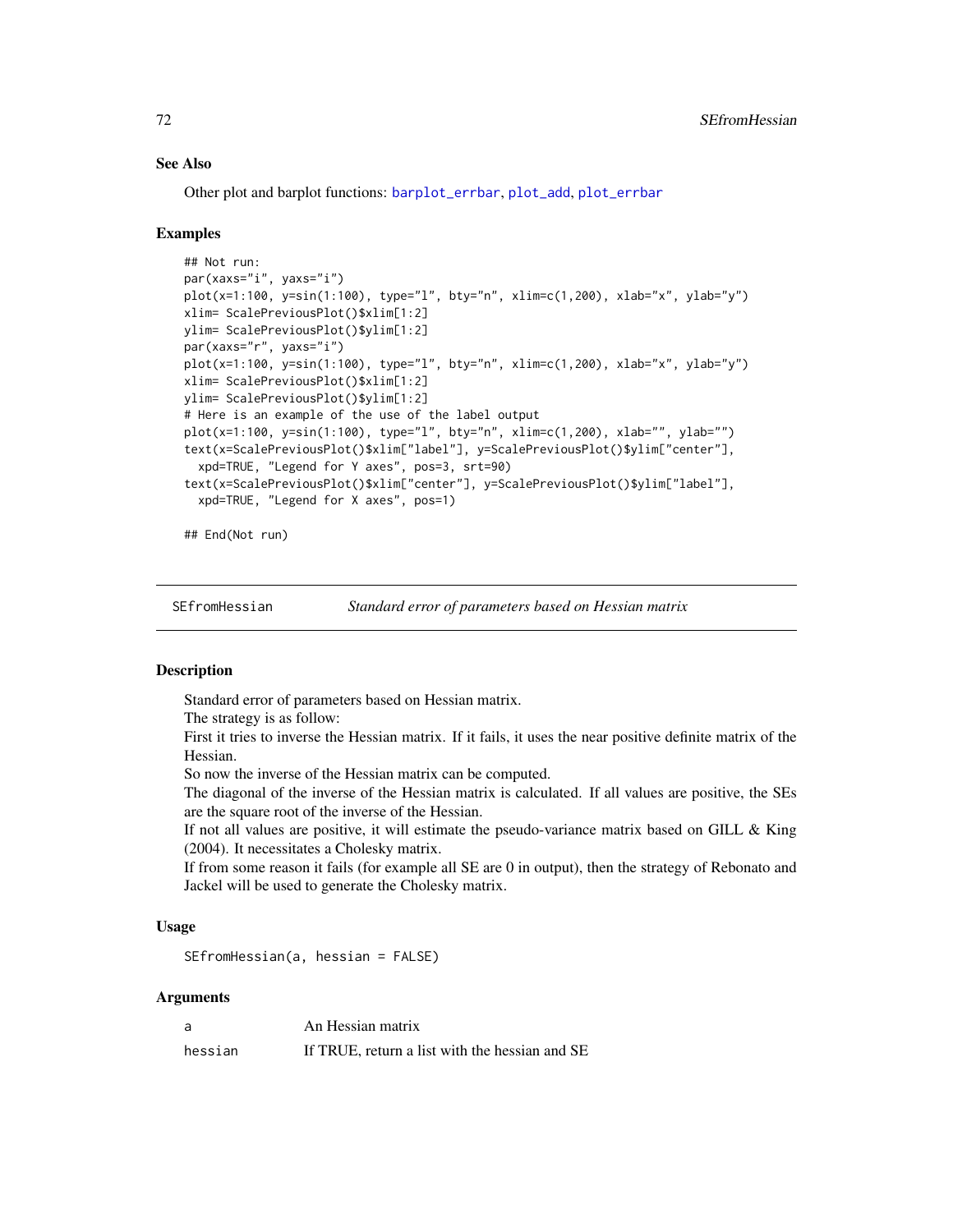# <span id="page-72-0"></span>series.compare 73

# Details

SEfromHessian returns standard error of parameters based on Hessian matrix

#### Value

SEfromHessian returns a vector with standard errors

#### Author(s)

Marc Girondot

## References

GILL J. AND G. KING 2004. What to do when your Hessian is not invertible: Alternatives to model respecification in nonlinear estimation. Sociological Methods & Research 33: 54-87.

Rebonato and Jackel, "The most general methodology for creating a valid correlation matrix for risk management and option pricing purposes", Journal of Risk, Vol 2, No 2, 2000.

#### Examples

```
## Not run:
val=rnorm(100, mean=20, sd=5)
# Return -ln L of values in val in Gaussian distribution with mean and sd in par
fitnorm<-function(par, val) {
  -sum(dnorm(val, par["mean"], par["sd"], log = TRUE))
}
# Initial values for search
p<-c(mean=20, sd=5)
# fit the model
result <- optim(par=p, fn=fitnorm, val=val, method="BFGS", hessian=TRUE)
SE <- SEfromHessian(result$hessian)
library(MASS)
fitdistr(val, densfun = "normal")
## End(Not run)
```

| series.compare | Data series comparison using Akaike weight |  |  |
|----------------|--------------------------------------------|--|--|
|                |                                            |  |  |

#### Description

This function is used as a replacement of t.test() to not use p-value.

#### Usage

```
series.compare(..., criterion = c("BIC", "AIC", "AICc"), var.equal = TRUE)
```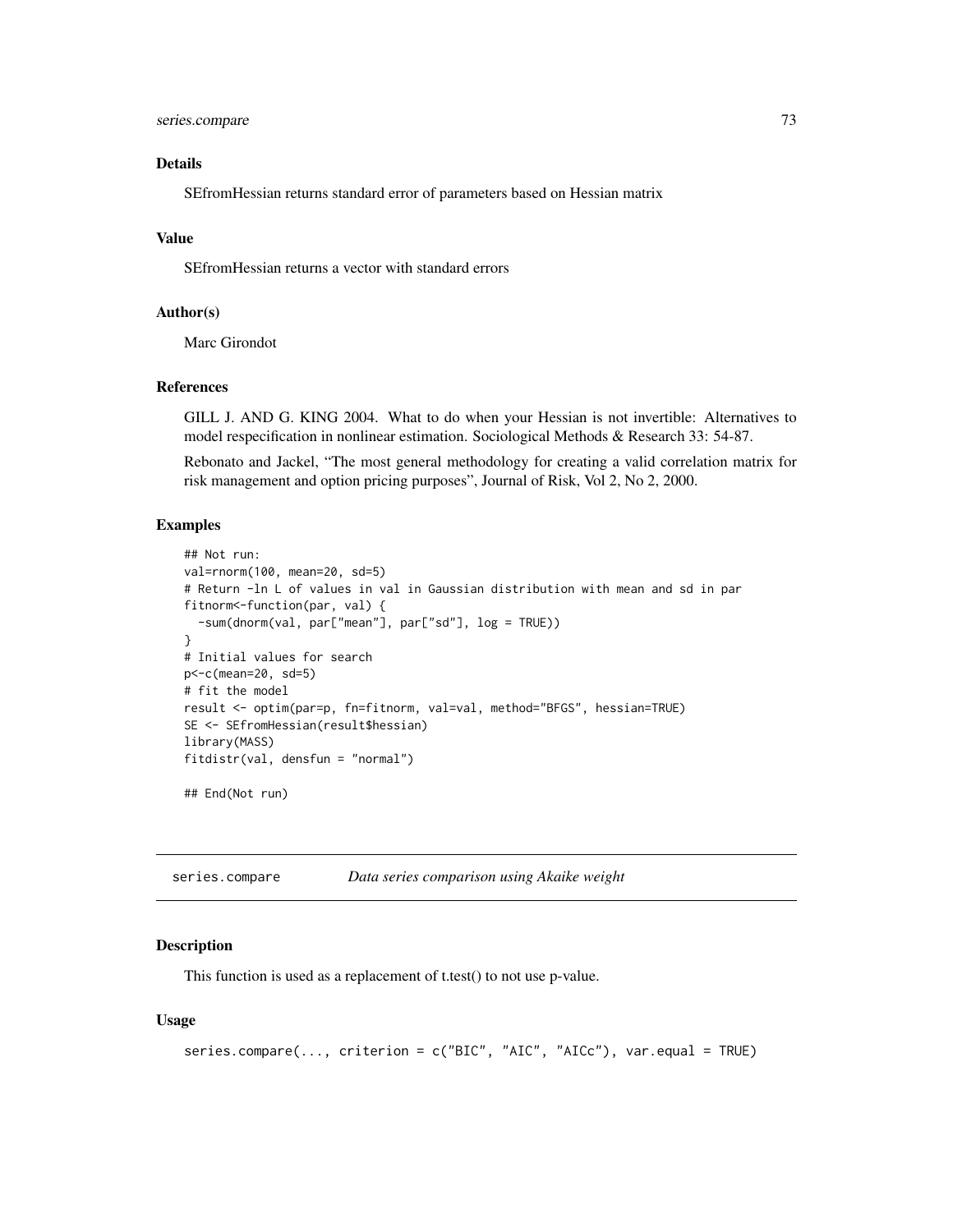#### Arguments

| .         | Series of data (at least two or data are in a table with series in different rows) |
|-----------|------------------------------------------------------------------------------------|
| criterion | Which criterion is used for model selection, can be AIC, AICc or BIC               |
| var.equal | Should the variances of all series being equal? Default TRUE                       |

## Details

series.compare compares series of data using Akaike weight.

#### Value

The probability that a single proportion model is sufficient to explain the data

#### Author(s)

Marc Girondot

## Examples

```
## Not run:
library("HelpersMG")
A <- rnorm(100, 10, 2)
B <- rnorm(100, 11.1, 2)
series.compare(A, B, criterion = "BIC", var.equal=TRUE)
B \le B[1:10]series.compare(A, B, criterion = "BIC", var.equal=TRUE)
A \leq -rnorm(100, 10, 2)B \le - rnorm(100, 10.1, 2)
C \le - rnorm(100, 10.5, 2)series.compare(A, B, C, criterion = "BIC", var.equal=TRUE)
B \leftarrow B[1:10]series.compare(A, B, criterion = "BIC", var.equal=TRUE)
t.test(A, B, var.equal=TRUE)
# Example with a data.frame
series.compare(t(data.frame(A=c(10, 27, 19, 20, NA), B=c(10, 20, NA, NA, NA))))
# Test in the context of big data
A <- rnorm(10000, 10, 2)
B <- rnorm(10000, 10.1, 2)
series.compare(A, B, criterion = "BIC", var.equal=TRUE)
t.test(A, B, var.equal=TRUE)
###########################
w < - NULL
p <- NULL
for (i in 1:1000) {
  A <- rnorm(50000, 10, 2)
  B <- rnorm(50000, 10.01, 2)
  w <- c(w, unname(series.compare(A, B, criterion = "BIC", var.equal=TRUE)[1]))
  p <- c(p, t.test(A, B, var.equal=TRUE)$p.value)
```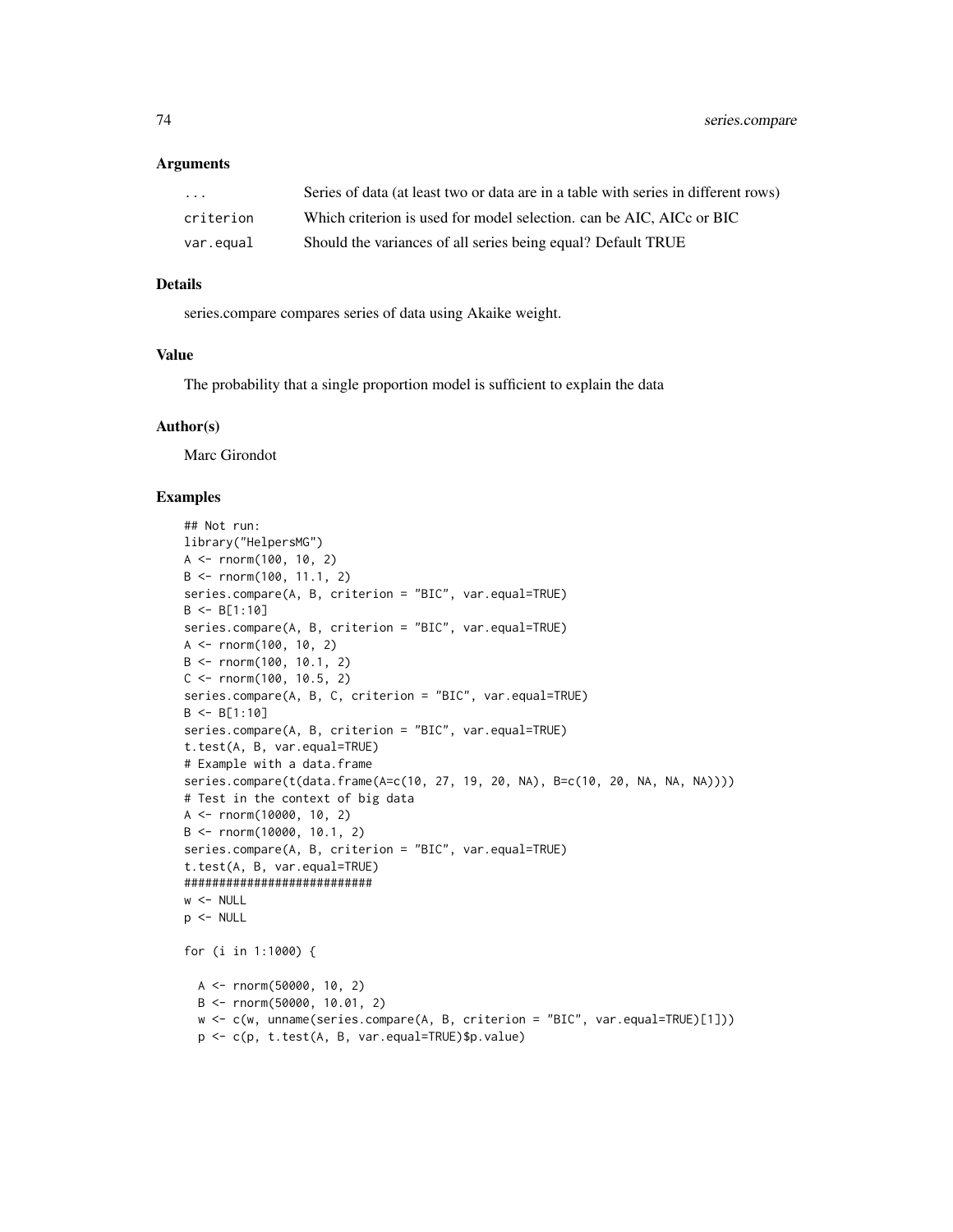```
}
layout(mat = 1:2)
par(max=c(4, 4, 1, 1)+0.4)hist(p, main="", xlim=c(0, 1), las=1, breaks = (0:20)/20,
     freq=FALSE, xlab = expression(italic("p")*"-value"))
hist(w, main="", xlim=c(0, 1), las=1, breaks = (0:20)/20,
    freq=FALSE, xlab = expression(italic("w")*"-value"))
###########################
x \leq - seq(from=8, to=13, by=0.1)
pv <- NULL
aw < - NULL
A <- rnorm(100, mean=10, sd=2)
B \le -A-2for (meanB in x) {
 pv <- c(pv, t.test(A, B, var.equal = FALSE)$p.value)
 aw <- c(aw, series.compare(A, B, criterion="BIC", var.equal = FALSE)[1])
 B \le -B + 0.1}
par(mar=c(4, 4, 2, 1)+0.4)
y \le -pplot(x=x, y=y, type="l", lwd=2,
     bty="n", las=1, xlab="Mean B value (SD = 4)", ylab="Probability", ylim=c(0,1),
     main="")
y2 < - aw
lines(x=x, y=y2, type="l", col="red", lwd=2)
l1 <- which(aw>0.05)[1]
l2 <- max(which(aw>0.05))
aw[l1]
pv[l1]
aw[l2]
pv[l2]
l1 <- which(pv>0.05)[1]
l2 <- max(which(pv>0.05))
aw[l1]
pv[l1]
aw[l2]
pv[l2]
par(xpd=TRUE)
segments(x0=10-1.96*2/10, x1=10+1.96*2/10, y0=1.1, y1=1.1, lwd=2)
segments(x0=10, x1=10, y0=1.15, y1=1.05, lwd=2)
par(xpd=TRUE)
```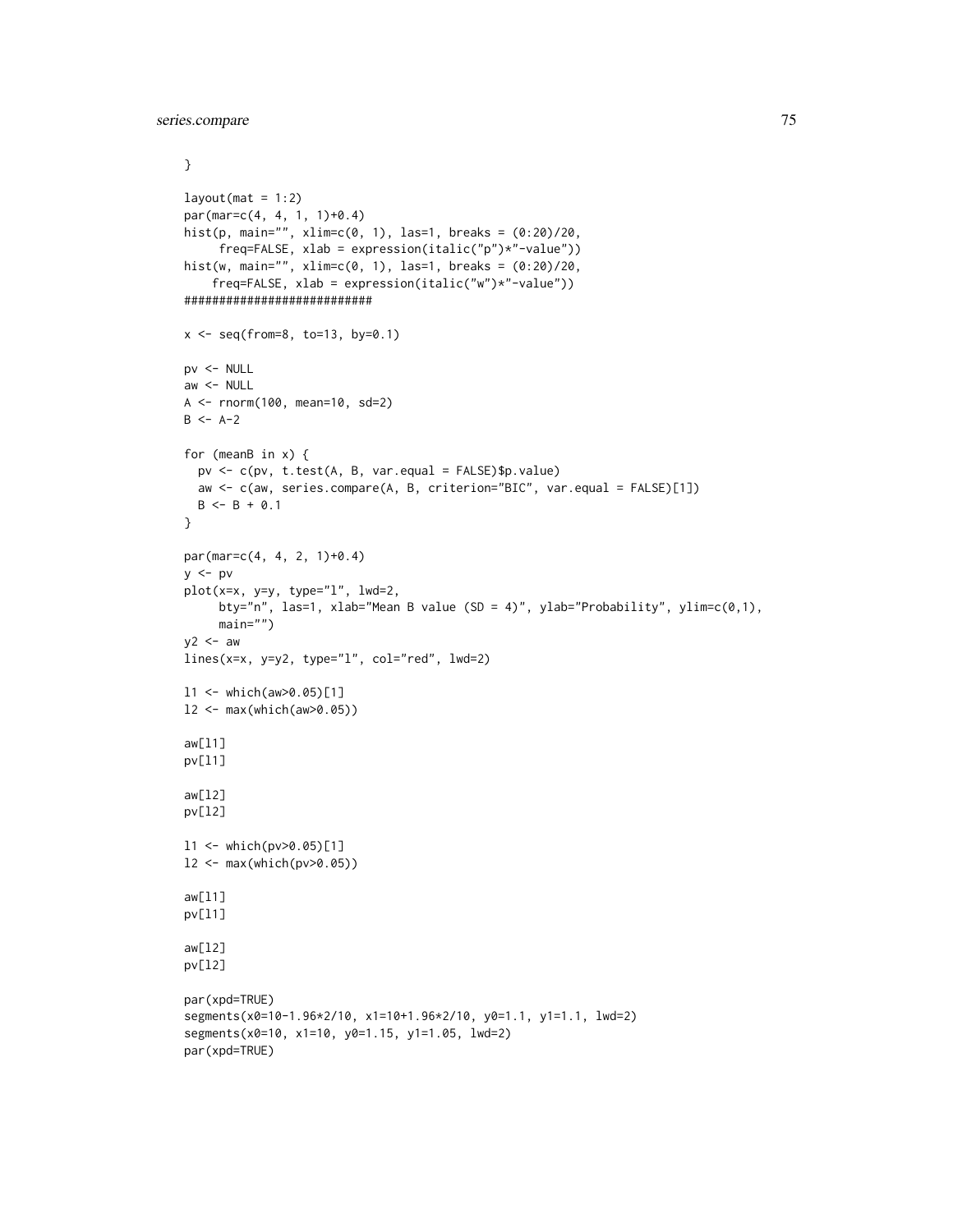```
text(x=10.5, y=1.1, labels = "Mean A = 10, SD = 2", pos=4)v1 <- c(expression(italic("p")*"-value"), expression("based on "*italic("t")*"-test"))
v2 <- c(expression(italic("w")*"-value for A"), expression("and B identical models"))
legend("topright", legend=c(v1, v2),
      y.intersp = 1,
       col=c("black", "black", "red", "red"), bty="n", lty=c(1, 0, 1, 0))
segments(x0=min(x), x1=max(x), y0=0.05, y1=0.05, lty=2)
par(xpd = TRUE)text(x=13.05, y=0.05, labels = "0.05", pos=4)
## End(Not run)
```

| similar | Test if two vectors contains the same elements independently of their |
|---------|-----------------------------------------------------------------------|
|         | order                                                                 |

#### Description

Return TRUE only if all elements of x are present and only once in y.

#### Usage

```
similar(x, y, test.names = FALSE)
```
# Arguments

|            | A vector with numeric or string elements                                                |
|------------|-----------------------------------------------------------------------------------------|
|            | A vector with numeric or string elements                                                |
| test.names | Logical. If TRUE, the names of the vector elements must be also identical and<br>unique |

# Value

A logical TRUE or FALSE

# Author(s)

Marc Girondot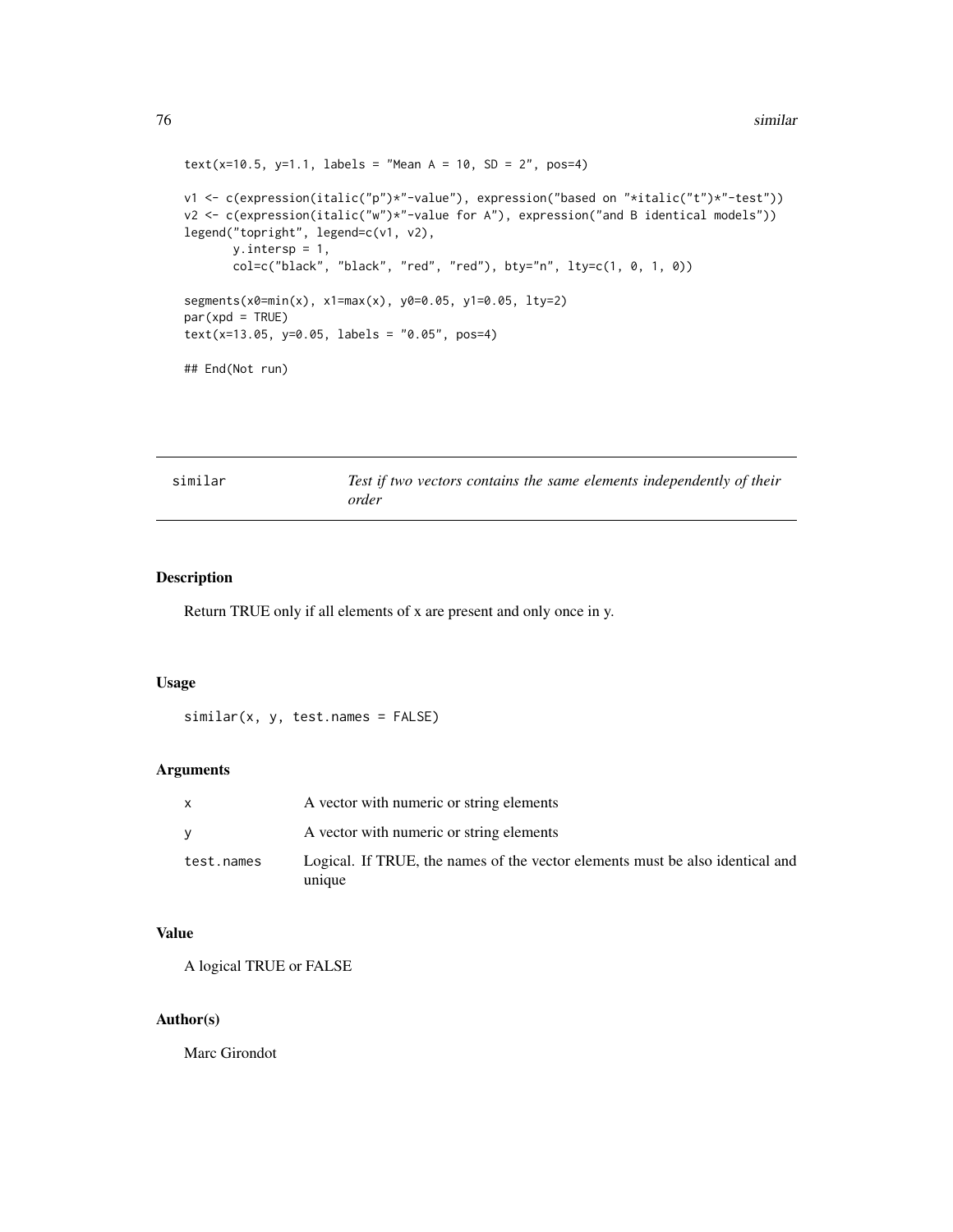# <span id="page-76-0"></span>Examples

```
## Not run:
A \leq \leq \in \left(\right. \left\langle \right. A \right\langle \right. \left. \right. \left\langle \right. \left. \right. \left. \right. \left\langle \right. \left. \right. \left. \right. \left. \right. \left. \right. \left. \right. \left. \right. \left. \right. \left. \right. \left. \right. \left. \right. \left. \right. \left. \right. \left. \right. \left. \rightB <- c("A", "B", "C", "D")
similar(A, B)
similar(B, A)
A <- c(x="A", y="B", z="C", k="D")B \le -c(x="A", y="B", z="C", l="D")similar(B, A)
similar(A, B, test.names=TRUE)
A <- c(x="A", y="B", z="C", k="D")
B \leq -c(x="A", z="C", k="D", y="B")similar(B, A)
similar(A, B, test.names=TRUE)
## End(Not run)
```
summary.mcmcComposite *Summarize the result of a mcmcComposite object*

# Description

Summary for the result of a mcmcComposite object.

#### Usage

```
## S3 method for class 'mcmcComposite'
summary(object, chain = NULL, ...)
```
## Arguments

| object | A memeComposite object |
|--------|------------------------|
| chain  | The chain to use.      |
| .      | Not used               |

#### Details

summary.mcmcComposite get info on the result of a mcmcComposite object

# Value

A summary of the result

#### Author(s)

Marc Girondot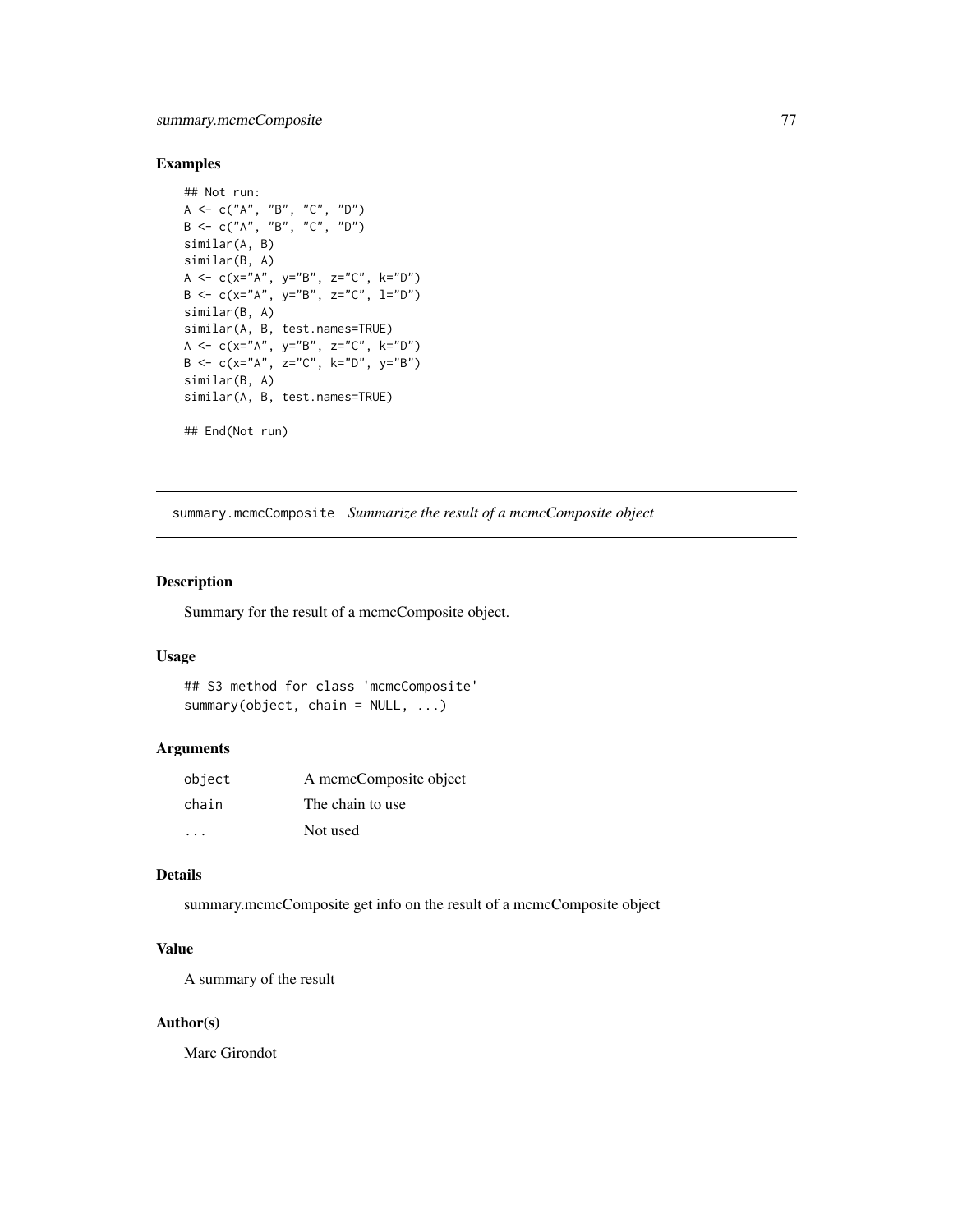#### <span id="page-77-0"></span>See Also

Other mcmcComposite functions: [MHalgoGen](#page-45-0), [as.mcmc.mcmcComposite](#page-4-0), [as.parameters](#page-6-0), [merge.mcmcComposite](#page-44-0), [plot.mcmcComposite](#page-59-0)

#### Examples

```
## Not run:
library(HelpersMG)
require(coda)
x <- rnorm(30, 10, 2)
dnormx <- function(data, x) {
data <- unlist(data)
return(-sum(dnorm(data, mean=x['mean'], sd=x['sd'], log=TRUE)))
}
parameters_mcmc <- data.frame(Density=c('dnorm', 'dlnorm'),
Prior1=c(10, 0.5), Prior2=c(2, 0.5), SDProp=c(1, 1),
Min=c(-3, 0), Max=c(100, 10), Init=c(10, 2), stringsAsFactors = FALSE,
row.names=c('mean', 'sd'))
mcmc_run <- MHalgoGen(n.iter=1000, parameters=parameters_mcmc, data=x,
likelihood=dnormx, n.chains=1, n.adapt=100, thin=1, trace=1)
plot(mcmc_run, xlim=c(0, 20))
plot(mcmc_run, xlim=c(0, 10), parameters="sd")
mcmcforcoda <- as.mcmc(mcmc_run)
#' heidel.diag(mcmcforcoda)
raftery.diag(mcmcforcoda)
autocorr.diag(mcmcforcoda)
acf(mcmcforcoda[[1]][,"mean"], lag.max=20, bty="n", las=1)
acf(mcmcforcoda[[1]][,"sd"], lag.max=20, bty="n", las=1)
batchSE(mcmcforcoda, batchSize=100)
# The batch standard error procedure is usually thought to
# be not as accurate as the time series methods used in summary
summary(mcmcforcoda)$statistics[,"Time-series SE"]
summary(mcmc_run)
as.parameters(mcmc_run)
lastp <- as.parameters(mcmc_run, index="last")
parameters_mcmc[,"Init"] <- lastp
# The n.adapt set to 1 is used to not record the first set of parameters
# then it is not duplicated (as it is also the last one for
# the object mcmc_run)
mcmc_run2 <- MHalgoGen(n.iter=1000, parameters=parameters_mcmc, data=x,
likelihood=dnormx, n.chains=1, n.adapt=1, thin=1, trace=1)
mcmc_run3 <- merge(mcmc_run, mcmc_run2)
####### no adaptation, n.adapt must be 0
parameters_mcmc[,"Init"] \leq c(mean(x), sd(x))
mcmc_run3 <- MHalgoGen(n.iter=1000, parameters=parameters_mcmc, data=x,
likelihood=dnormx, n.chains=1, n.adapt=0, thin=1, trace=1)
```
## End(Not run)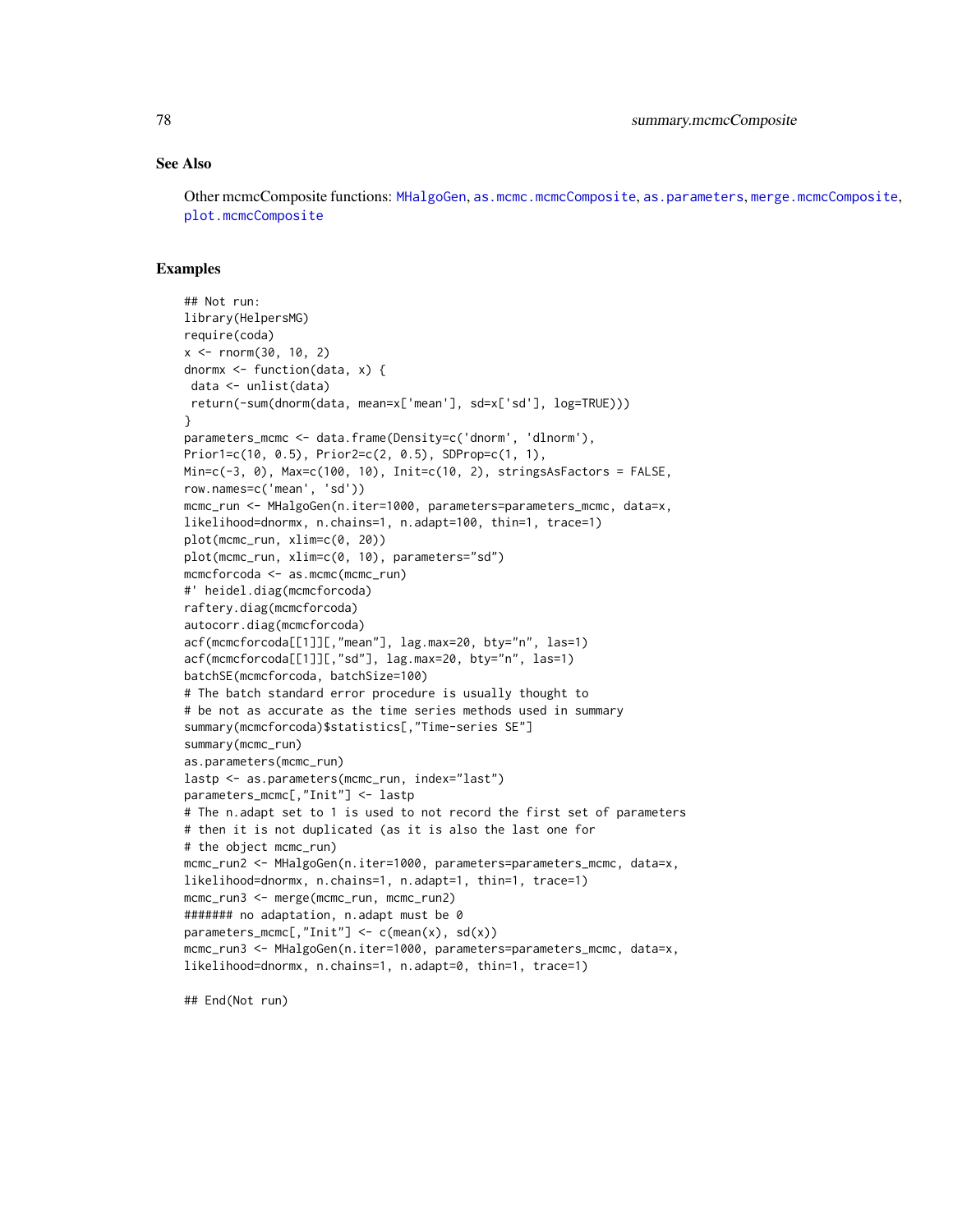<span id="page-78-1"></span><span id="page-78-0"></span>sun.info *Estimate the time of sunrise and sunset according to longitude, latitude and date*

# Description

Estimate the sun fates according to latitude and date. Can be compared with the function sunrise.set() of package StreamMetabolism.

#### Usage

sun.info(date, latitude, longitude)

## Arguments

| date      | A vector with the time at which sun fates are needed |
|-----------|------------------------------------------------------|
| latitude  | The latitude at which estimate the sun fates         |
| longitude | The longitude at which estimate the sun fates        |

#### Details

sun.info estimate the time of sunrise and sunset according to longitude, latitude and date

# Value

A data.frame with information about daily sun

## Author(s)

Marc Girondot <marc.girondot@u-psud.fr>

#### References

Teets, D.A. 2003. Predicting sunrise and sunset times. The College Mathematics Journal 34(4):317- 321.

# See Also

Other Periodic patterns of indices: [index.periodic](#page-34-0), [minmax.periodic](#page-48-0), [moon.info](#page-52-0), [tide.info](#page-83-0)

#### Examples

```
## Not run:
# Generate a timeserie of time
date <- seq(from=as.Date("2000-01-01"), to=as.Date("2000-12-31"), by="1 day")
plot(date, sun.info(date, latitude=23, longitude=0)$day.length, bty="n",
las=1, type="l", xlab="Ordinal days", ylab="Day length in hours")
plot(date, sun.info(date, latitude=23, longitude=0)$sunrise, bty="n",
```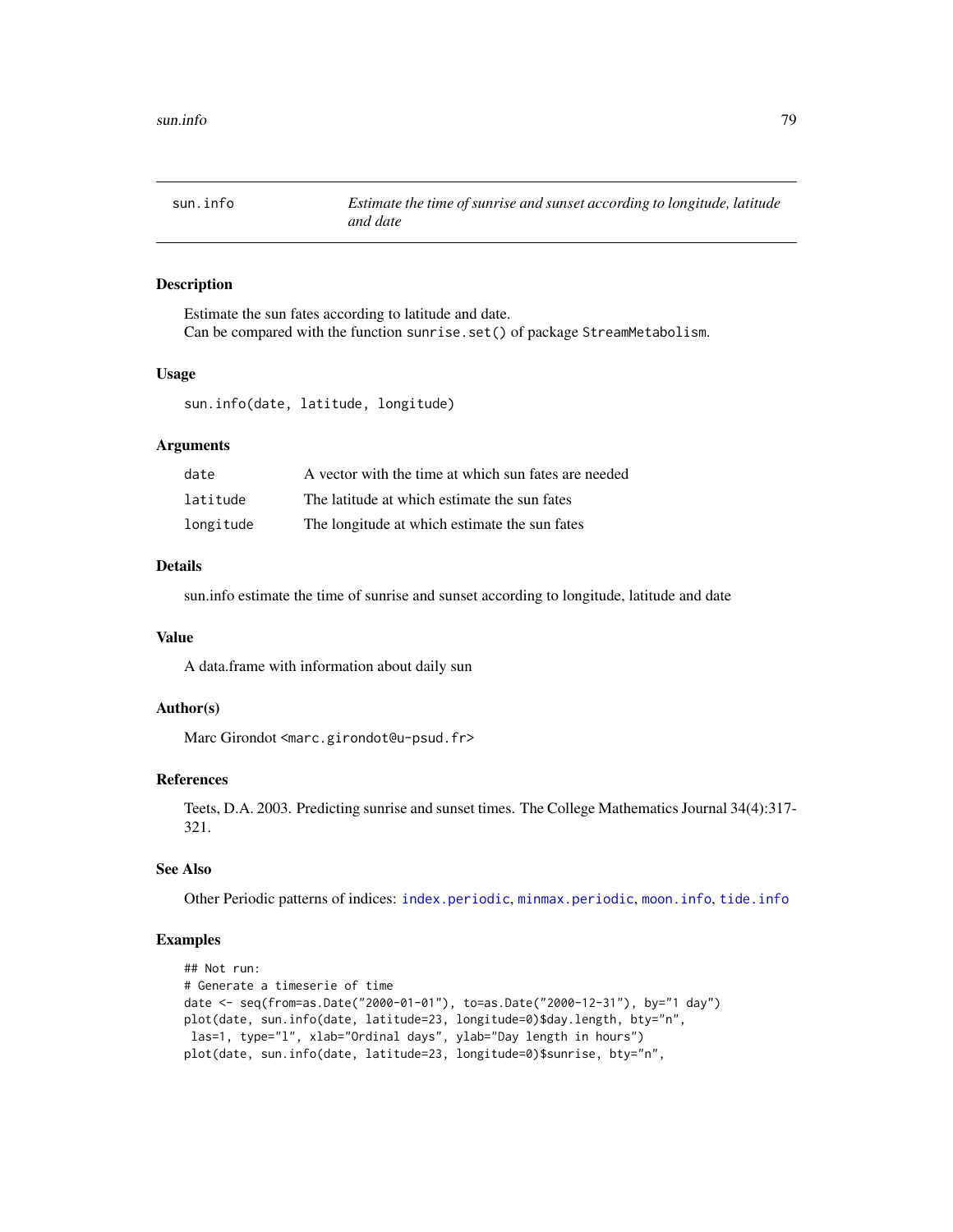```
las=1, type="l", xlab="Ordinal days", ylab="Sun rise in hours")
## End(Not run)
```
<span id="page-79-0"></span>symbol.Female *Plot a female symbol in the plotting region*

# Description

Plot a female symbol in the plotting region.

## Usage

```
symbol.Female(centerx, centery, rayonx, lwd = 2, col = "black")
```
# Arguments

| centerx | The x position of the center of the circle       |
|---------|--------------------------------------------------|
| centery | The y position of the center of the circle       |
| rayonx  | The size of the rayon in the scale of the x axis |
| lwd     | The width of the line of the symbol              |
| col     | The color of the symbol                          |

## Details

symbol.Female plot a female symbol in the plotting region

## Value

Nothing

# Author(s)

Marc Girondot

# See Also

Other Symbol: [symbol.Male](#page-80-0)

<span id="page-79-1"></span>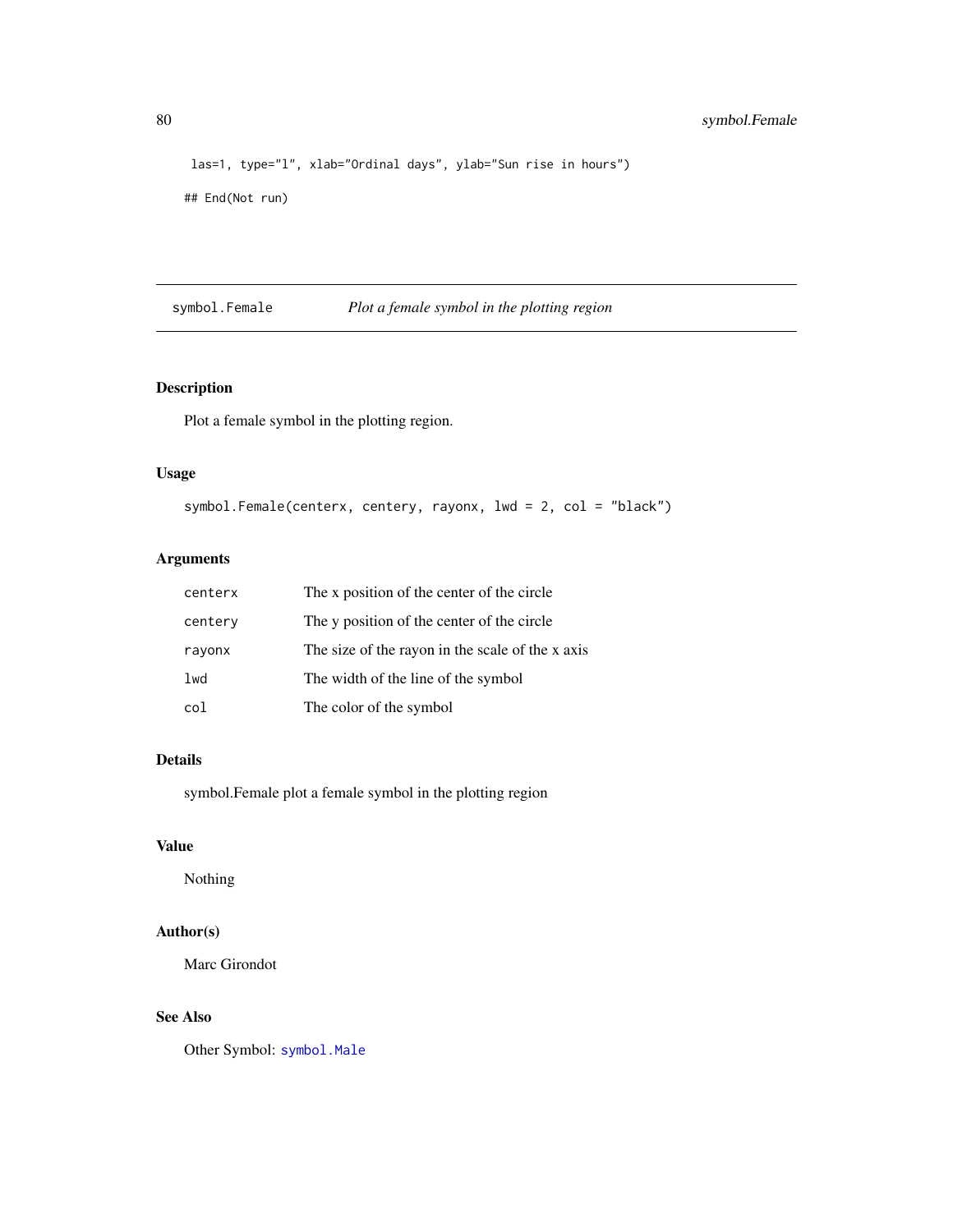# <span id="page-80-1"></span>symbol.Male 81

#### Examples

```
## Not run:
plot(x=1:2, y=c(10,20), type="n", bty="n", xlab="", ylab="")
rayonx <- 0.01
centerx <- 1.2
centery <- 15
symbol.Male(centerx=centerx, centery = centery, rayonx=rayonx)
symbol.Female(centerx=centerx+0.5, centery = centery, rayonx=rayonx)
rayonx <- 0.03
centerx <- 1.2
centery <- 18
symbol.Male(centerx=centerx, centery = centery, rayonx=rayonx, lwd=3)
symbol.Female(centerx=centerx+0.5, centery = centery, rayonx=rayonx, lwd=3, col="red")
rayonx <-0.05centerx <- 1.4
centery <- 13
symbol.Male(centerx=centerx, centery = centery, rayonx=rayonx, lwd=4, col="blue")
symbol.Female(centerx=centerx+0.5, centery = centery, rayonx=rayonx, lwd=4, col="red")
## End(Not run)
```
<span id="page-80-0"></span>symbol.Male *Plot a male symbol in the plotting region*

# Description

Plot a male symbol in the plotting region.

## Usage

```
symbol.Male(centerx, centery, rayonx, lwd = 2, col = "black")
```
#### Arguments

| centerx | The x position of the center of the circle       |
|---------|--------------------------------------------------|
| centery | The y position of the center of the circle       |
| rayonx  | The size of the rayon in the scale of the x axis |
| lwd     | The width of the line of the symbol              |
| col     | The color of the symbol                          |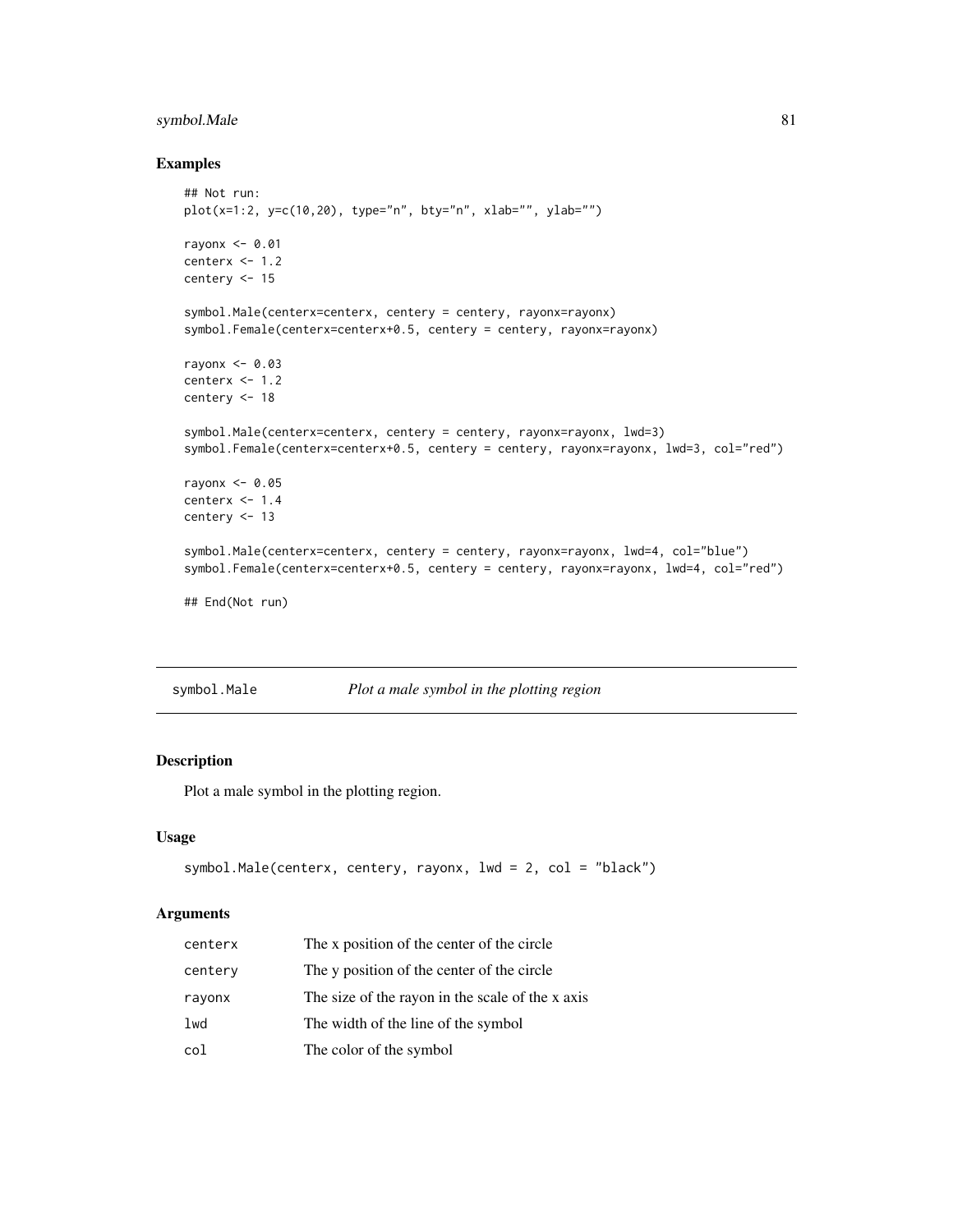# <span id="page-81-0"></span>Details

symbol.Male plot a male symbol in the plotting region

#### Value

Nothing

# Author(s)

Marc Girondot

# See Also

Other Symbol: [symbol.Female](#page-79-0)

## Examples

```
## Not run:
plot(x=1:2, y=c(10,20), type="n", bty="n", xlab="", ylab="")
rayonx <-0.01centerx <- 1.2
centery <- 15
symbol.Male(centerx=centerx, centery = centery, rayonx=rayonx)
symbol.Female(centerx=centerx+0.5, centery = centery, rayonx=rayonx)
rayonx <-0.03centerx <-1.2centery <- 18
symbol.Male(centerx=centerx, centery = centery, rayonx=rayonx, lwd=3)
symbol.Female(centerx=centerx+0.5, centery = centery, rayonx=rayonx, lwd=3, col="red")
rayonx <-0.05centerx <- 1.4
centery <- 13
symbol.Male(centerx=centerx, centery = centery, rayonx=rayonx, lwd=4, col="blue")
symbol.Female(centerx=centerx+0.5, centery = centery, rayonx=rayonx, lwd=4, col="red")
## End(Not run)
```
symmetricize *Make a matrix symmetric*

# Description

This function was part of the package ENA. This package is no more available and it cannot be installed from archive because some dependencies are no more available.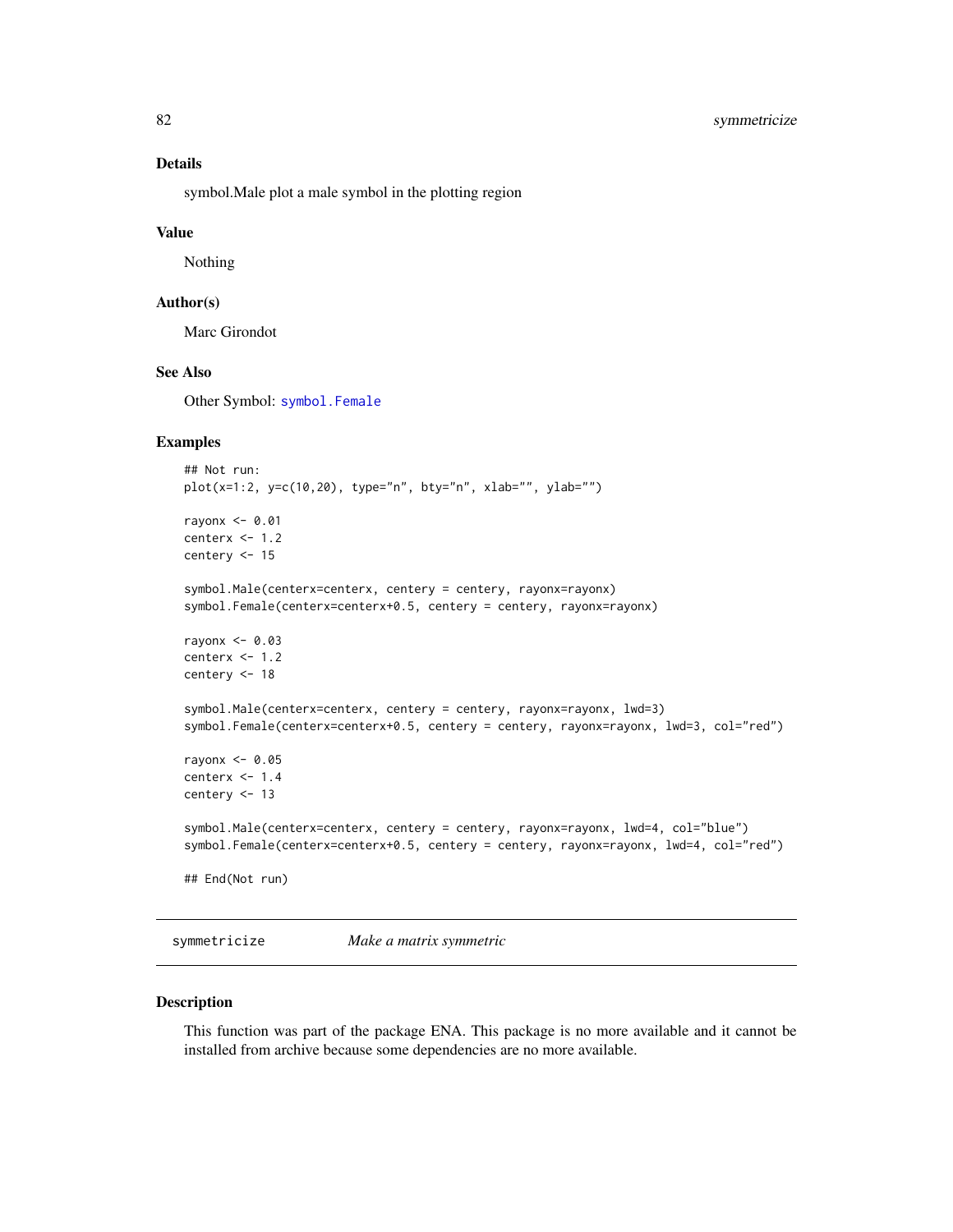# symmetricize 83

# Usage

```
symmetricize(matrix, method = c("max", "min", "avg", "ld", "ud"),
 adjacencyList = FALSE)
```
# Arguments

| matrix        | The matrix to make symmatric                                                                                                                                                                                                                                |
|---------------|-------------------------------------------------------------------------------------------------------------------------------------------------------------------------------------------------------------------------------------------------------------|
| method        | The method to use to make the matrix symmetric. Default is to take the maxi-<br>mum.                                                                                                                                                                        |
|               | • "max" For each position, $m_{i,j}$ , use the maxiumum of $(m_{i,j}, m_{j,i})$                                                                                                                                                                             |
|               | • "min" For each position, $m_{i,j}$ , use the minimum of $(m_{i,j}, m_{j,i})$                                                                                                                                                                              |
|               | • "avg" For each position, $m_{i,j}$ , use the mean: $(m_{i,j} + m_{j,i})/2$                                                                                                                                                                                |
|               | • "Id" Copy the lower triangular portion of the matrix to the upper triangular<br>portion.                                                                                                                                                                  |
|               | • "ud" Copy the upper triangular portion of the matrix to the lower triangular<br>portion.                                                                                                                                                                  |
| adjacencyList | Logical. If false, returns the symmetric matrix (the same format as the input). If<br>true, returns an adjacency list representing the upper triangular portion of the ad-<br>jacency matrix with addressing based on the row.names of the matrix provided. |

# Details

Make the matrix symmetric by making all "mirrored" positions consistent. A variety of methods are provided to make the matrix symmetrical.

## Value

The symmetric matrix

# Author(s)

Jeffrey D. Allen <Jeffrey.Allen@UTSouthwestern.edu>

# Examples

```
#Create a sample 3x3 matrix
mat <- matrix(1:9, ncol=3)
```
#Copy the upper diagonal portion to the lower symmetricize(mat, "ud")

```
#Take the average of each symmetric location
symmetricize(mat, "avg")
```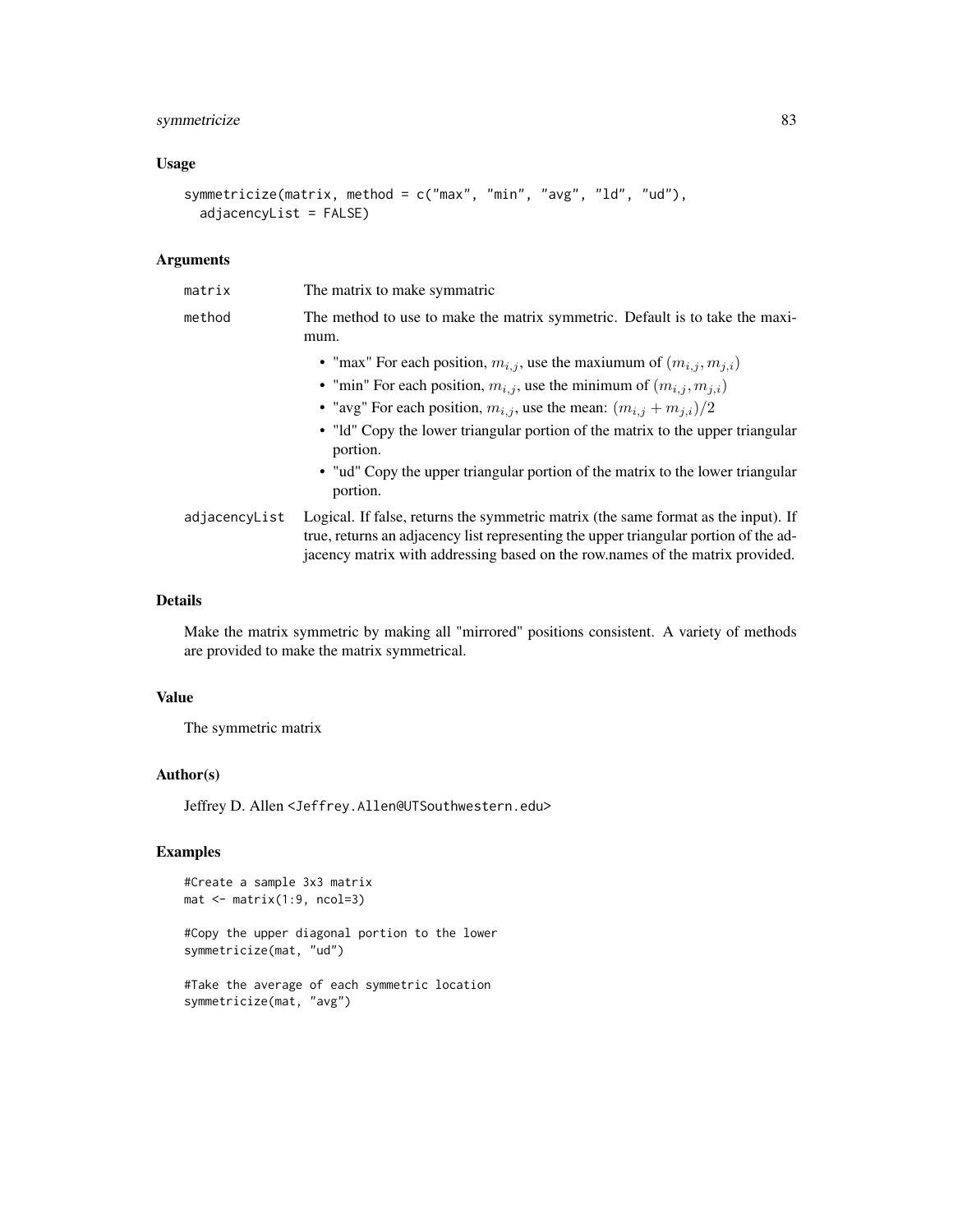<span id="page-83-1"></span><span id="page-83-0"></span>

# Description

The script extracts tide information from http://tides.mobilegeographics.com/ into a data.frame. The presence of XLM package is required for this function.

## Usage

```
tide.info(file = NULL, year = as.POSIXlt(Sys.time())$year + 1900,
  location = 0, latitude = NA, longitude = NA, tz = "")
```
#### Arguments

| file      | An html file from the site http://tides.mobilegeographics.com/ |
|-----------|----------------------------------------------------------------|
| year      | Year to get the calendar                                       |
| location  | Code based on http://tides.mobilegeographics.com/              |
| latitude  | The latitude of the tide information                           |
| longitude | The longitude of the tide information                          |
| tz        | Timezone                                                       |

# Details

tide.info gets the annual tide calendar for one particular location.

#### Value

Return a data.frame with tide calendar: Level is the tide level, Tide is the High or Low Tide information and Date.Time is the date/time in POSIXlt format.

## Author(s)

Marc Girondot <marc.girondot@u-psud.fr>

# See Also

Other Periodic patterns of indices: [index.periodic](#page-34-0), [minmax.periodic](#page-48-0), [moon.info](#page-52-0), [sun.info](#page-78-0)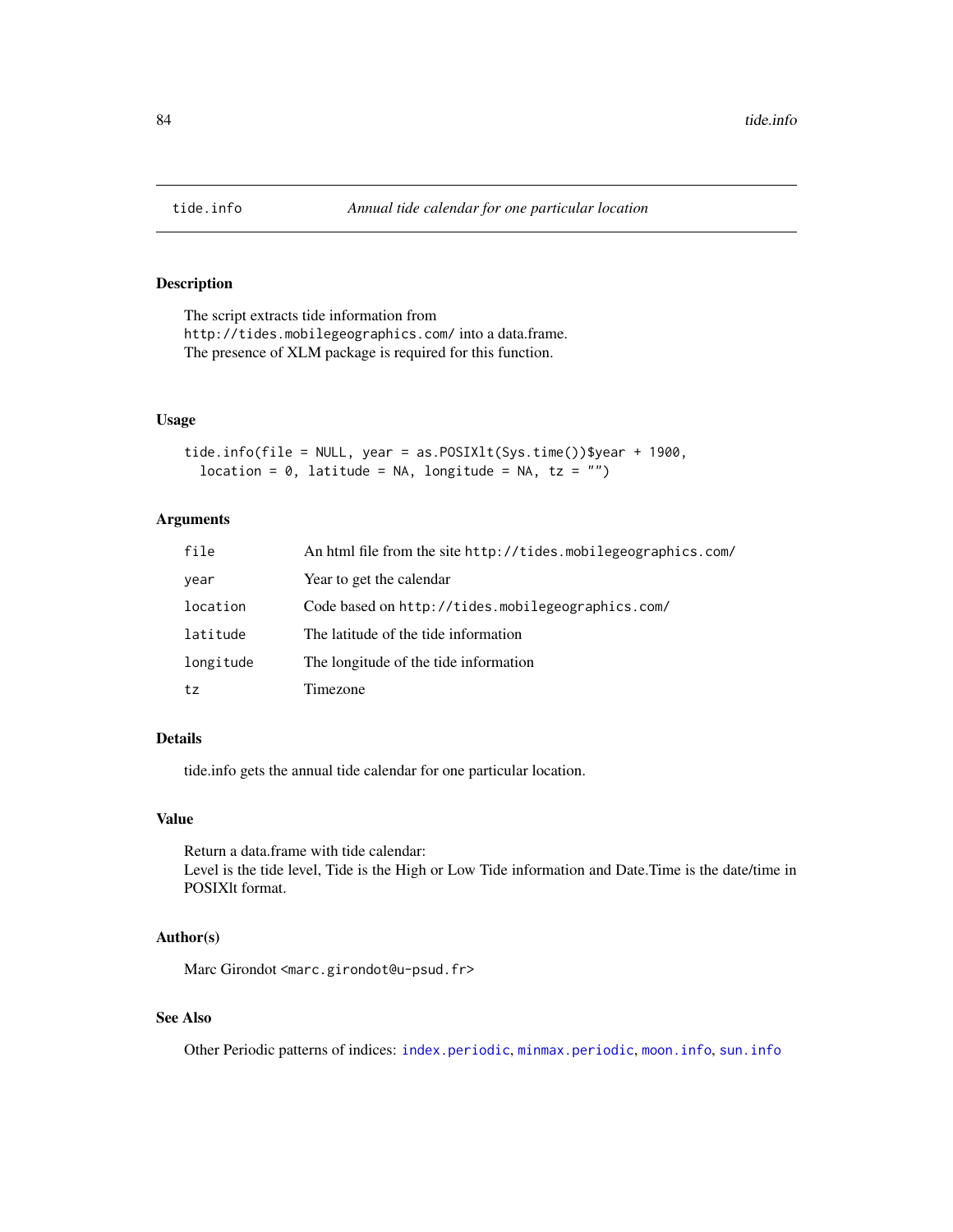#### <span id="page-84-0"></span> $wget$  85

## Examples

```
## Not run:
library("HelpersMG")
lat < -5.74long <- -54
Awala2004 <- tide.info(year=2004, longitude=long, latitude=lat, tz="America/Cayenne")
with(Awala2004, plot(Date.Time, Level, bty="n", las=1, type="l",
xlab=paste("Year", as.POSIXlt(Date.Time[1])$year+1900),
ylab="Tide level in m"))
```
## End(Not run)

wget *Download a file from internet and save it locally*

#### Description

Download a file from internet and save it locally. This function is a wrapper for download.files() that keep the name identical and can get several files at once.

## Usage

 $wget(url = stop("At least one internet address is required"), ...)$ 

## Arguments

| url      | The url where to download file.        |
|----------|----------------------------------------|
| $\cdots$ | The parameters send to download.file() |

# Details

wget download a file from internet and save it locally

#### Value

Nothing

#### Author(s)

Marc Girondot

#### Examples

```
## Not run:
library(HelpersMG)
# Save locally the files send in the parameter url
wget(c("https://cran.r-project.org/web/packages/HelpersMG/HelpersMG.pdf",
         "https://cran.r-project.org/web/packages/embryogrowth/embryogrowth.pdf"))
```
## End(Not run)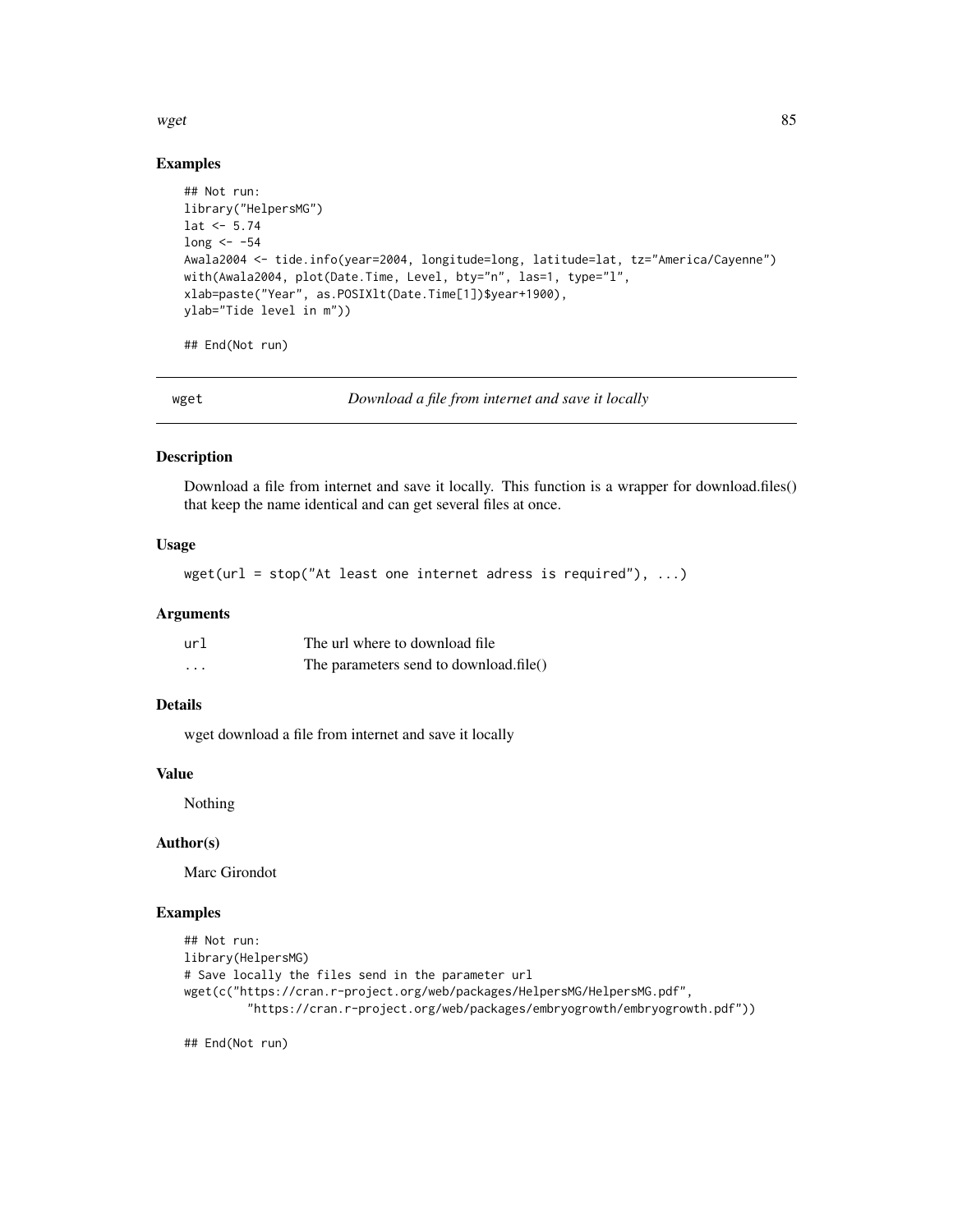# Index

∗Topic Lunar moon.info, [53](#page-52-1) ∗Topic Lune moon.info, [53](#page-52-1) ∗Topic Moon moon.info, [53](#page-52-1) ∗Topic Tide tide.info, [84](#page-83-1) as.mcmc.mcmcComposite, [5,](#page-4-1) *[7](#page-6-1)*, *[45](#page-44-1)*, *[48](#page-47-0)*, *[61](#page-60-0)*, *[78](#page-77-0)* as.parameters, *[6](#page-5-0)*, [7,](#page-6-1) *[45](#page-44-1)*, *[48](#page-47-0)*, *[61](#page-60-0)*, *[78](#page-77-0)* asc, [8,](#page-7-0) *[12](#page-11-0)* barplot\_errbar, [9,](#page-8-0) *[62](#page-61-0)*, *[64](#page-63-0)*, *[72](#page-71-0)* ChangeCoordinate, [10](#page-9-0) chr, *[9](#page-8-0)*, [11](#page-10-0) clean.knitr, [12](#page-11-0) compare, [13,](#page-12-0) *[14](#page-13-0)*, *[16,](#page-15-0) [17](#page-16-0)*, *[28](#page-27-0)* compare\_AIC, *[13](#page-12-0)*, [13,](#page-12-0) *[16,](#page-15-0) [17](#page-16-0)*, *[28](#page-27-0)* compare\_AICc, *[13,](#page-12-0) [14](#page-13-0)*, [15,](#page-14-0) *[17](#page-16-0)*, *[28](#page-27-0)* compare\_BIC, *[13,](#page-12-0) [14](#page-13-0)*, *[16](#page-15-0)*, [16,](#page-15-0) *[28](#page-27-0)* contingencyTable.compare, [18](#page-17-0) convert.tz, [20](#page-19-0) DIx, [21](#page-20-0) dSnbinom, [23,](#page-22-0) *[66](#page-65-0)*, *[68](#page-67-0)*, *[71](#page-70-0)* ellipse, [25](#page-24-0) ExtractAIC.glm, *[13,](#page-12-0) [14](#page-13-0)*, *[16,](#page-15-0) [17](#page-16-0)*, [27](#page-26-0) growlnotify, [29](#page-28-0) HelpersMG-package, [3](#page-2-0) IC\_clean\_data, [30,](#page-29-0) *[32](#page-31-0)*, *[34](#page-33-0)*, *[57](#page-56-0)* IC\_correlation\_simplify, *[31](#page-30-0)*, [31,](#page-30-0) *[34](#page-33-0)*, *[57](#page-56-0)*

IC\_threshold\_matrix, *[31,](#page-30-0) [32](#page-31-0)*, [33,](#page-32-0) *[57](#page-56-0)* ind\_long\_lat, [37](#page-36-0) index.periodic, [35,](#page-34-1) *[50](#page-49-0)*, *[54](#page-53-0)*, *[79](#page-78-1)*, *[84](#page-83-1)* inside.search, [38](#page-37-0)

invlogit, [39,](#page-38-0) *[43](#page-42-0)* LD50, [40,](#page-39-0) *[44](#page-43-0)*, *[59](#page-58-0)*, *[65](#page-64-0)* local.search, [42](#page-41-0) logit, *[39](#page-38-0)*, [43](#page-42-0) logLik.LD50, *[41](#page-40-0)*, [44,](#page-43-0) *[59](#page-58-0)*, *[65](#page-64-0)* merge.mcmcComposite, *[6,](#page-5-0) [7](#page-6-1)*, [45,](#page-44-1) *[48](#page-47-0)*, *[61](#page-60-0)*, *[78](#page-77-0)* MHalgoGen, *[6,](#page-5-0) [7](#page-6-1)*, *[45](#page-44-1)*, [46,](#page-45-1) *[61](#page-60-0)*, *[78](#page-77-0)* minmax.periodic, *[36](#page-35-0)*, [49,](#page-48-1) *[54](#page-53-0)*, *[79](#page-78-1)*, *[84](#page-83-1)* modeled.hist, [51](#page-50-0) modifyVector, [52](#page-51-0) moon.info, *[36](#page-35-0)*, *[50](#page-49-0)*, [53,](#page-52-1) *[79](#page-78-1)*, *[84](#page-83-1)* newcompassRose, [54](#page-53-0) newmap.scale, [55](#page-54-0) plot.IconoCorel, *[31,](#page-30-0) [32](#page-31-0)*, *[34](#page-33-0)*, [56](#page-55-0) plot.LD50, *[41](#page-40-0)*, *[44](#page-43-0)*, [58,](#page-57-0) *[65](#page-64-0)* plot.mcmcComposite, *[6,](#page-5-0) [7](#page-6-1)*, *[45](#page-44-1)*, *[48](#page-47-0)*, [60,](#page-59-1) *[78](#page-77-0)* plot\_add, *[10](#page-9-0)*, [62,](#page-61-0) *[64](#page-63-0)*, *[72](#page-71-0)* plot\_errbar, *[10](#page-9-0)*, *[62](#page-61-0)*, [63,](#page-62-0) *[72](#page-71-0)* predict.LD50, *[41](#page-40-0)*, *[44](#page-43-0)*, *[59](#page-58-0)*, [64](#page-63-0) pSnbinom, *[24](#page-23-0)*, [66,](#page-65-0) *[68](#page-67-0)*, *[71](#page-70-0)* qSnbinom, *[24](#page-23-0)*, *[66](#page-65-0)*, [67,](#page-66-0) *[71](#page-70-0)* r2norm, [68](#page-67-0) read\_folder, [69](#page-68-0) rSnbinom, *[24](#page-23-0)*, *[66](#page-65-0)*, *[68](#page-67-0)*, [70](#page-69-0) ScalePreviousPlot, *[10](#page-9-0)*, *[62](#page-61-0)*, *[64](#page-63-0)*, [71](#page-70-0) SEfromHessian, [72](#page-71-0) series.compare, [73](#page-72-0) similar, [76](#page-75-0) summary.mcmcComposite, *[6,](#page-5-0) [7](#page-6-1)*, *[45](#page-44-1)*, *[48](#page-47-0)*, *[61](#page-60-0)*, [77](#page-76-0) sun.info, *[36](#page-35-0)*, *[50](#page-49-0)*, *[54](#page-53-0)*, [79,](#page-78-1) *[84](#page-83-1)* symbol.Female, [80,](#page-79-1) *[82](#page-81-0)* symbol.Male, *[80](#page-79-1)*, [81](#page-80-1) symmetricize, [82](#page-81-0)